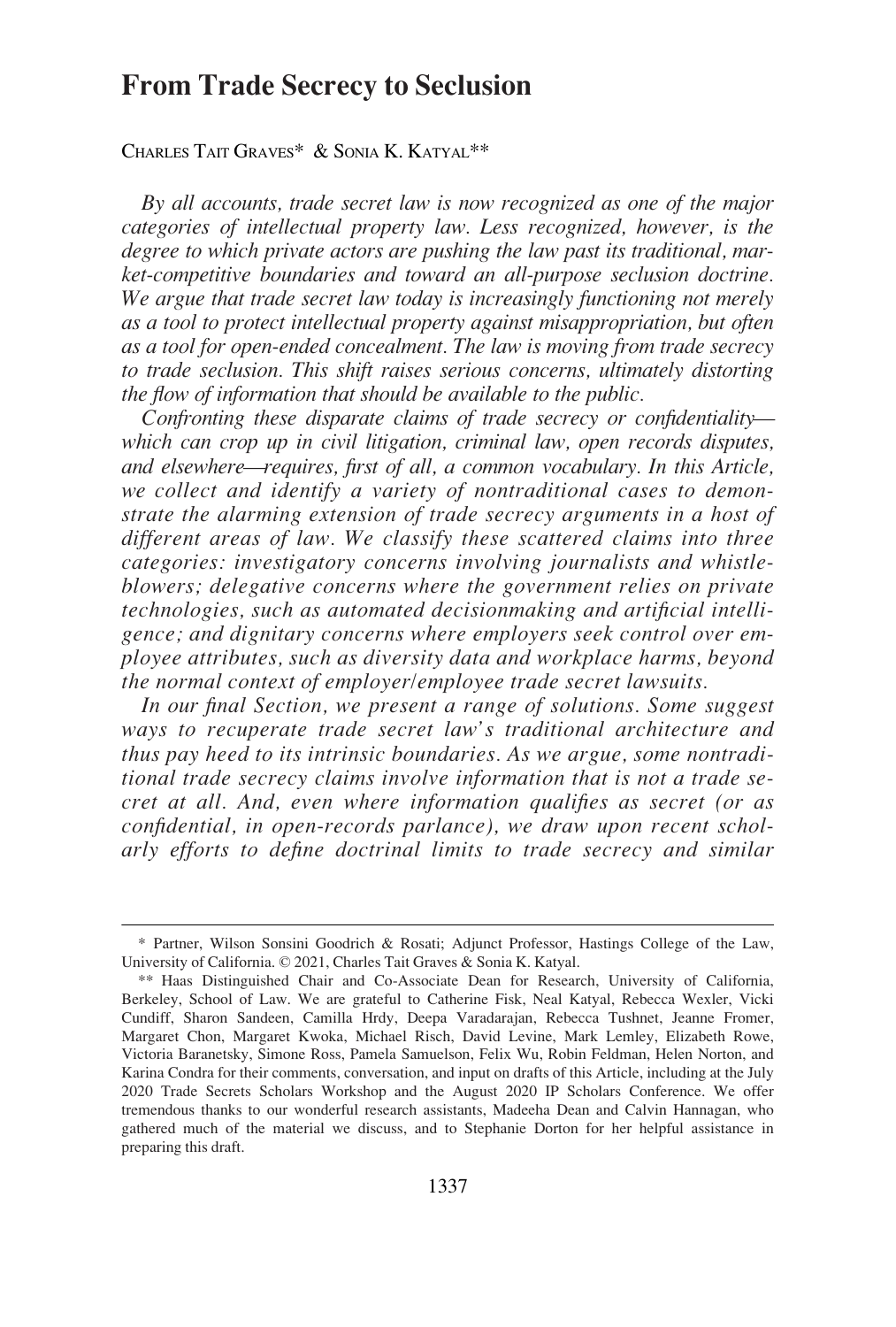*claims in both litigation and open-records disputes where there is a pressing public interest. Finally, drawing from the lessons of #MeToo and other workplace protection statutes, we examine potential legislative enactments in order to achieve an appropriate balance between secrecy and the public interest.* 

## TABLE OF CONTENTS

|    |                                                                 |                                                                             | 1339 |  |  |
|----|-----------------------------------------------------------------|-----------------------------------------------------------------------------|------|--|--|
| I. | THE TRADITIONAL TRADE SECRECY CONTEXT AND NEW DEMANDS FOR       |                                                                             |      |  |  |
|    | A.                                                              | THE ORIGINS OF TRADE SECRET LAW AND ITS MARKETPLACE                         | 1345 |  |  |
|    | STRUCTURAL FACTORS IN THE MOVE TO NONTRADITIONAL<br>Β.          |                                                                             |      |  |  |
| П. | FROM RELATIVE TO ABSOLUTE SECRECY                               |                                                                             |      |  |  |
|    | ANTI-INVESTIGATIVE CONCERNS IN CASES INVOLVING THE PUBLIC<br>A. |                                                                             |      |  |  |
|    |                                                                 | Data Secrecy in the Health and Environmental Contexts.<br>1.                | 1353 |  |  |
|    |                                                                 | Trade Secrecy and Access to Environmental<br>$\mathfrak{a}.$<br>Information | 1354 |  |  |
|    |                                                                 | Chemical Data Secrecy and Fracking<br>b.                                    | 1358 |  |  |
|    |                                                                 | Freedom of Information Act Cases after Argus Leader<br>2.                   | 1362 |  |  |
|    |                                                                 | Challenging the Whistleblower<br>3.                                         | 1365 |  |  |
|    | Β.                                                              | DELEGATIVE CONCERNS REGARDING GOVERNMENT                                    | 1368 |  |  |
|    |                                                                 | Criminal Justice and the Secret Algorithm<br>1.                             | 1370 |  |  |
|    |                                                                 | Private Contracts, Public Infrastructure, and Due Process<br>2.             | 1376 |  |  |
|    |                                                                 | Government Secrecy, Public Functions, and Disclosure.<br>3.                 | 1381 |  |  |
|    | C.                                                              | DIGNITARY CONCERNS REGARDING EMPLOYEES                                      | 1385 |  |  |
|    |                                                                 | Nontraditional Claims in Employee Mobility Cases<br>1.                      | 1386 |  |  |
|    |                                                                 | 2.                                                                          | 1390 |  |  |
|    |                                                                 | 3.<br>Harms as Secrets                                                      | 1393 |  |  |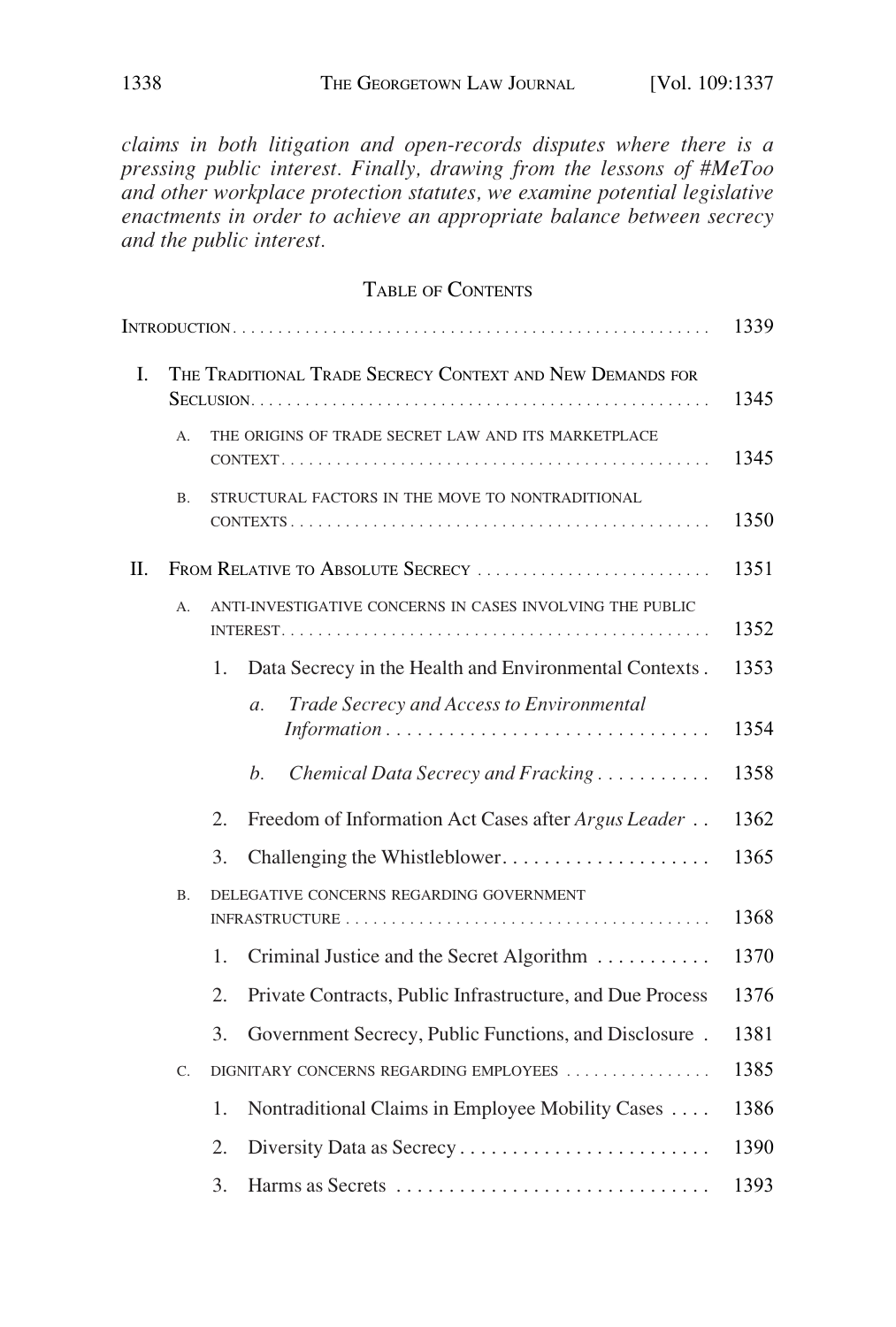<span id="page-2-0"></span>

| 20211 |                                     | FROM TRADE SECRECY TO SECLUSION     |                                                                       | 1339 |  |
|-------|-------------------------------------|-------------------------------------|-----------------------------------------------------------------------|------|--|
| Ш.    | RECUPERATING SECRECY FROM SECLUSION |                                     |                                                                       | 1397 |  |
|       | А.                                  |                                     |                                                                       | 1399 |  |
|       |                                     | 1.                                  | The Tangled—and Instrumental—Justifications of Trade                  | 1399 |  |
|       |                                     | 2.                                  | Contemporary Causes of Overbreadth.                                   | 1401 |  |
|       | <b>B.</b>                           |                                     | QUESTIONING DEFERENCE TO THE TRADE SECRET CLAIMANT                    | 1403 |  |
|       |                                     | 1.                                  | Standing to Claim Rights in Nontraditional Information.               | 1404 |  |
|       |                                     | 2.                                  | Revisiting the Economic Value and Reasonable                          | 1406 |  |
|       |                                     | 3.                                  | Challenging the Ubiquitous "Compilation" or<br>"Combination" Argument | 1408 |  |
|       |                                     | $\overline{4}$ .                    | Pressing for Specific Identification                                  | 1409 |  |
|       |                                     | 5.                                  | Challenging "Confidential" Information Claims Under                   | 1411 |  |
|       | $C_{\cdot}$                         |                                     |                                                                       | 1412 |  |
|       |                                     | 1.                                  | Overarching Defenses and Limits on Trade Secrecy                      | 1412 |  |
|       |                                     | 2.                                  | Situationally Specific Solutions                                      | 1415 |  |
| IV.   |                                     | PROPOSALS FOR LEGISLATIVE SOLUTIONS |                                                                       |      |  |
|       | А.                                  |                                     |                                                                       | 1419 |  |
|       | <b>B.</b>                           |                                     |                                                                       | 1420 |  |
|       |                                     |                                     |                                                                       | 1420 |  |

#### **INTRODUCTION**

In March 2020, facing a pandemic of epic proportion, Congress enacted the Paycheck Protection Program (PPP) to administer government loans to businesses to help them stay afloat. The program was based on an earlier loan program provided by the Small Business Administration (SBA). Except for one significant difference. Although loans administered by the SBA are typically made public, the PPP loans—and the identities of their recipients—were designed to be entirely secret, even though dozens of publicly traded companies received them. "We believe that that's proprietary information," Treasury Secretary Steven Mnuchin testified, justifying this decision, "and in many cases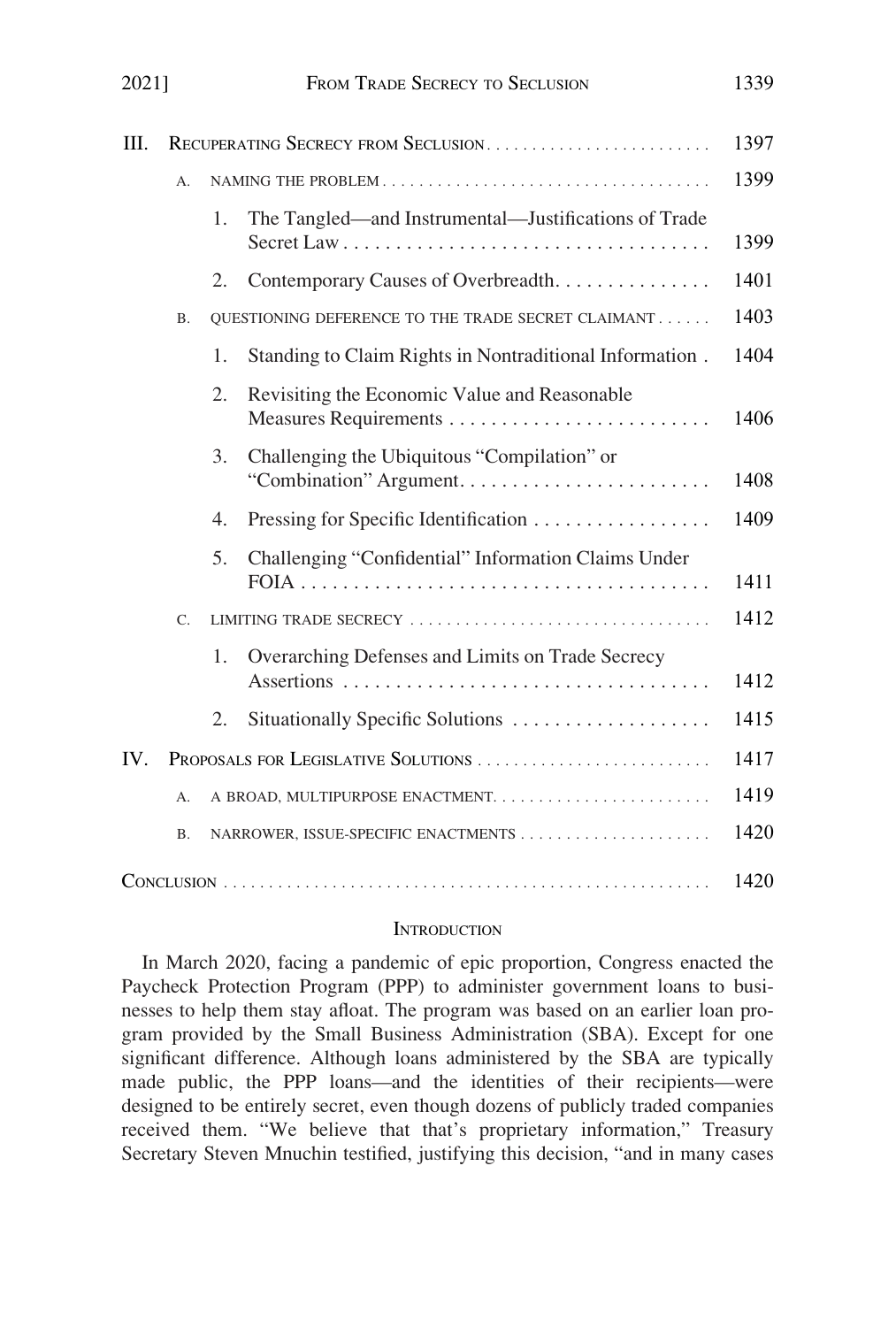for sole proprietors and small businesses, it is confidential information."<sup>1</sup> The companies flimsily asserted that if such information were released, competitors might use it to glean information about employee salaries and hire workers away.<sup>2</sup>

Almost immediately, the Trump Administration faced an outcry from the public and Congress, prompting the *Washington Post* and other news organizations to file suit under the Freedom of Information Act (FOIA), seeking information on the identity of the grantees.<sup>3</sup> Within a few days, the Administration reversed course and agreed to release information for loans larger than \$150,000.4

The Trump Administration's rapid reversal reflects a tacit recognition of the legal frailty of its arguments, particularly in light of the strong public interest favoring federal loan disclosure. But its position raises the important question of how companies and their allies in government could even hope to claim that such information is "confidential" in the first place, much less feel any confidence that they might succeed by offering such dubious arguments.

This story—and perhaps the Trump Administration's faith in such an outlandish claim—is illustrative of the critical problem this Article addresses. There has been a sea change in trade secrecy. Today, scattered across the legal landscape, assertions of "trade secrets" and "confidential information" are deployed in increasingly unusual contexts outside the traditional scenario of disputes over information used for marketplace competition, producing a crisis involving matters of public concern. A substantial threat to an informed democracy, we posit, involves the overbreadth of secrecy and confidentiality claims to conceal matters of public concern or other information that should ordinarily be publicly available.

<sup>1.</sup> Jonathan O'Connell, *Mnuchin Loosens Restrictions on Small-Business Loans to Ease Forgiveness*, *but Borrowers to Remain Secret*, WASH. POST (June 10, 2020, 2:07 PM), [https://www.washingtonpost.](https://www.washingtonpost.com/us-policy/2020/06/10/mnuchin-small-business-paycheck-protection-program)  [com/us-policy/2020/06/10/mnuchin-small-business-paycheck-protection-program](https://www.washingtonpost.com/us-policy/2020/06/10/mnuchin-small-business-paycheck-protection-program).

<sup>2.</sup> *See* Sharon Sandeen, Elizabeth Rowe & Ryan Vacca, University of New Hampshire School of Law Panel Discussion: Trade Secrets, Transparency, and Paycheck Protection Program Loans During a Pandemic (June 19, 2020) (discussing Amended Complaint for Declaratory and Injunctive Relief, WP Co. v. U.S. Small Bus. Admin., No. 1:20-cv-01240-ABJ, 2020 WL 6504534 (D.D.C. 2020), and concerns over claims of confidentiality as an exemption to the Freedom of Information Act (FOIA)) (notes on file with authors); *see also* Amended Complaint for Declaratory and Injunctive Relief ¶¶ 1, 45, *WP Co.*, No. 1:20-cv-01240-ABJ, 2020 WL 6504534 (news organizations bringing action under FOIA for PPP records after the SBA failed to produce); Defendant's Answer to Plaintiff's Amended Complaint for Declaratory and Injunctive Relief, *WP Co.*, No. 1:20-cv-01240-ABJ, 2020 WL 6504534, ECF No. 9.

<sup>3.</sup> *See* O'Connell, *supra* note 1.

*See* Marcy Gordon, *Administration Drops Secrecy Posture on Small Business Aid*, ASSOCIATED 4. PRESS (June 19, 2020),<https://apnews.com/article/46c1b6e2783db3b1394fcd4b43dba0fe> [[https://perma.](https://perma.cc/P2PJ-PP2Z)  [cc/P2PJ-PP2Z\]](https://perma.cc/P2PJ-PP2Z) (noting the Trump Administration's reversal and agreement to publicly disclose the names of recipients of taxpayer-funded business loans, the amounts they received, and business-related demographic data); Alan Rappeport, *Treasury Dept. Agrees to Release Data on Small-Business Relief*, N.Y. TIMES (June 19, 2020), [https://www.nytimes.com/2020/06/19/us/politics/treasury-small-business](https://www.nytimes.com/2020/06/19/us/politics/treasury-small-business-ppp-loan-disclosure.html)[ppp-loan-disclosure.html](https://www.nytimes.com/2020/06/19/us/politics/treasury-small-business-ppp-loan-disclosure.html).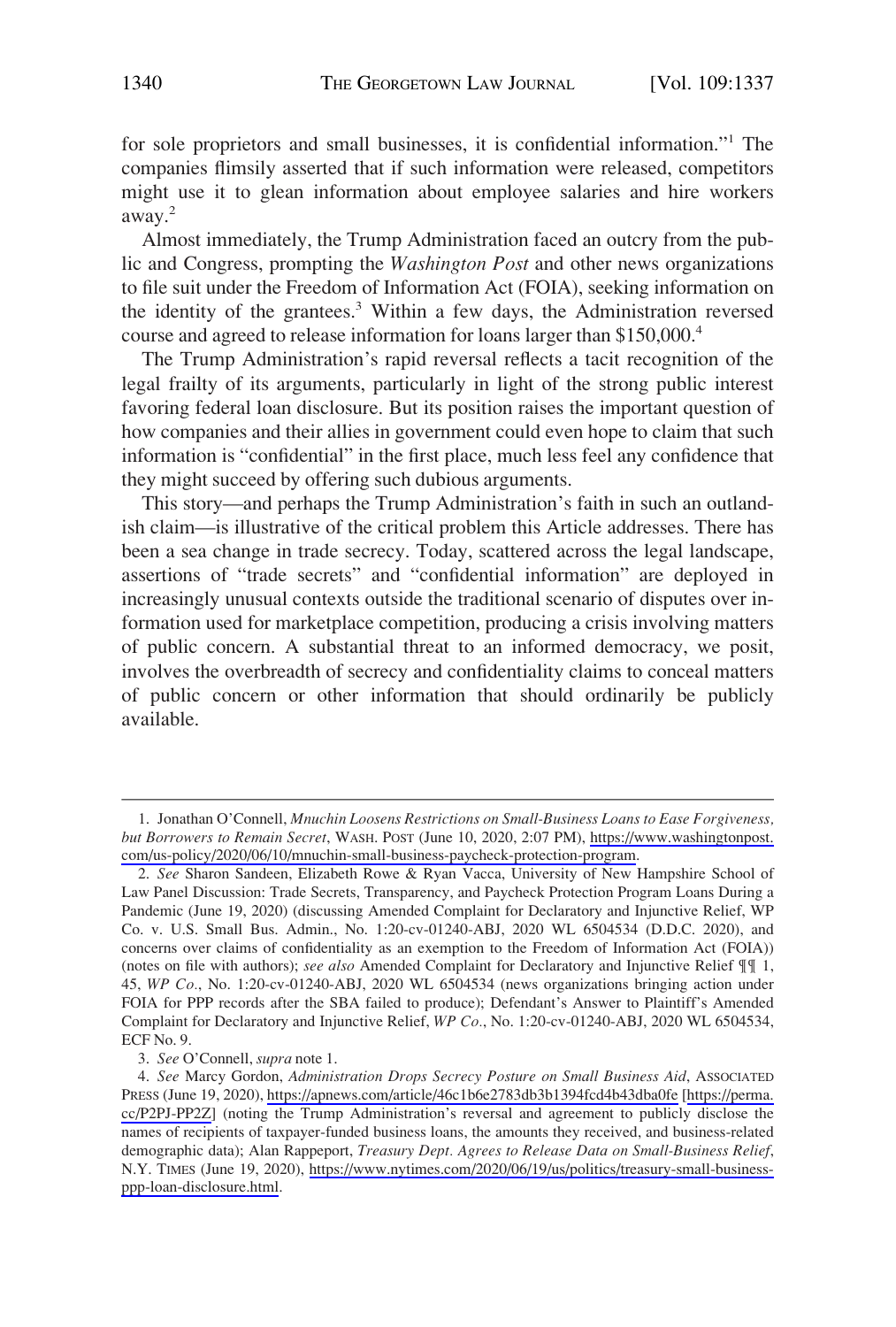These claims arise in a wide variety of contexts. Companies submit aggregated data about employee injuries to the Department of Labor, but then claim that data as confidential information when journalists seek to obtain those same records from the government. A company files a lawsuit for trade secret misappropriation when a whistleblower retains files in order to report a potential Sarbanes–Oxley Act violation. Another sues a former employee for hiring his former coworkers, claiming that he misused trade secrets simply by offering them a job elsewhere. Still others try to block the release of records submitted to government agencies regarding employee diversity statistics, worker injury, and compliance with environmental requirements. Governments make automated decisions, relying on artificial intelligence in a wide range of sectors ranging from public benefits to offering evidence in criminal prosecutions, but then refuse to turn over source code when their decisions are challenged in court.

In the aggregate, these and other examples suggest that the nature of trade secret and confidentiality disputes in civil litigation, criminal prosecutions, and disputes under state and federal open-records statutes has changed in recent years.<sup>5</sup> Historically, federal and state trade secret statutes define trade secrets as competitive business information, and generally require parties to show proof of standing, economic value to competitors, and the use of reasonable security measures. In many cases, a trade secret is also expected to comprise information that is the product of substantial effort or innovation, essentially requiring a "direct relationship between the trade secret and the productive process."6 When trade secret law operates as it should, it balances incentives to innovate with the interests of mobile employees and others to use business information that does not meet these requirements.

But as trade secret disputes have increased, so too have assertions of trade secrecy that do not fit this traditional, market-competitive fact pattern. Today, such claims extend to different types of information as well, as companies learn that labeling sensitive or embarrassing information as a "trade secret" or "confidential" can stall or silence calls for disclosure. Further, as the reach of software in government agencies and decisionmaking increases apace, it becomes even more difficult to strategize for greater transparency in a world that increasingly relies upon automated, black-box decisionmaking.

<sup>5.</sup> For the standard account of the growth in trade secret litigation since the 1990s, see David S. Almeling, Darin W. Snyder & Michael Sapoznikow, *A Statistical Analysis of Trade Secret Litigation in Federal Courts*, 45 GONZ. L. REV. 291, 301–02 (2009) (showing "exponential" growth in federal trade secret litigation since the mid-1990s) and David S. Almeling, Darin W. Snyder, Michael Sapoznikow, Whitney E. McCollum & Jill Weader, *A Statistical Analysis of Trade Secret Litigation in State Courts*, 46 GONZ. L. REV. 57, 67–68 (2010) (showing "modest" growth in state-court trade secret litigation cases). More recent and more granular data is harder to come by. A recent report suggests that overall trade secret filings increased sharply after the May 2016 enactment of the Defend Trade Secrets Act (DTSA) but has since leveled off. *See* RACHEL BAILEY, LEX MACHINA, LEX MACHINA TRADE SECRET LITIGATION REPORT 3 (Jason Maples ed., 2020). However, in the last two decades, anecdotal evidence for the growth in trade secret law can be seen by the number of law firms advertising a trade secret practice, the number of scholarly articles on trade secrecy, the DTSA, and the gradual enactment of the Uniform Trade Secrets Act (UTSA) by state legislatures (as of this writing, New York is the sole outlier).

<sup>6. 21</sup> C.F.R. § 20.61(a) (2020).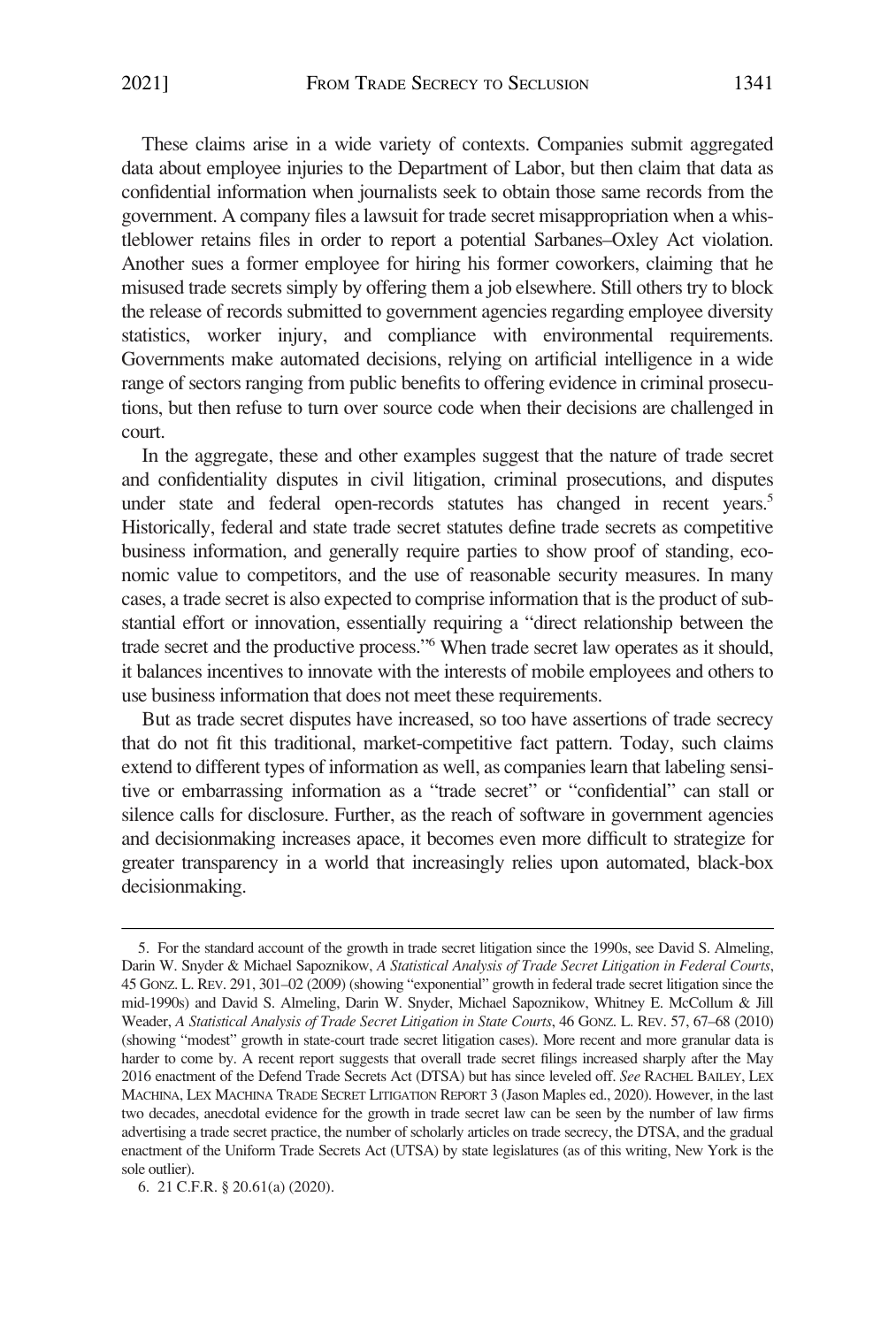Yet because these cases are easily viewed in isolation, and because attorneys and scholars necessarily focus on their own areas of specialization, the emergence of this pattern of overbreadth is easy to miss. Still, these seemingly disparate cases—rooted in different areas of law and different contexts—share an important common thread: increasingly aggressive attempts to use the law to shield information from the public eye that either does not fall within the traditional, market-competitive ambit of trade secrecy at all, or that faces a strong public interest for at least some degree of disclosure. All too often, the claimant treats its desire to avoid reputational harm as equivalent to an intellectual property right.

In this Article, we introduce a fundamental distinction that we believe is helpful in understanding these recent events. We argue that the case law reveals a trend line that is moving from trade secrecy to trade *seclusion*. Traditional trade secrecy claims, we describe, involve business information that is developed for use in marketplace competition and disputes over whether competitors misappropriated it. But today, secrecy is becoming unmoored from that marketplace context and is expanding into nontraditional subject matter with only attenuated connection to a competitive advantage in research and development, sales, or marketing.

We argue that corporate and government actors have pushed to transform the law of trade secrecy into one of the most—if not *the* most—powerful tools to ensure the concealment of information. The irony is that this has happened at the very same time that the opaque nature of algorithmic decisionmaking, coupled with the new interplay between government agencies and private technologies, has created a crisis regarding access to information by journalists, regulators, and others working in the public interest. If unchecked, these developments may result in a framework where crucial information is actively concealed through trade secrecy, foreclosing investigation and inquiry in the public interest. The effects on the flow of information to the public will undoubtedly be dramatic and far-reaching as a result.

To be sure, hiding information from the public is a not a new problem. For example, scholars have been concerned for many years about overdesignation of confidentiality regarding environmental records in FOIA requests. Recently, however, commentators have begun to identify and critique the expansion of nontraditional trade secrecy claims in the criminal, environmental, government infrastructure, and employee-related contexts, and have demonstrated how limiting these claims may be warranted.<sup>7</sup>

<sup>7.</sup> For early and foundational articles focusing on nontraditional trade secret claims, see David S. Levine, *Secrecy and Unaccountability: Trade Secrets in Our Public Infrastructure*, 59 FLA. L. REV. 135, 177–87 (2007) (examining case studies of private companies claiming trade secret rights where government agencies used their technologies for routers, voting machines, and citywide Wi-Fi) and Mary L. Lyndon, *Secrecy and Access in an Innovation Intensive Economy: Reordering Information Privileges in Environmental, Health, and Safety Law*, 78 U. COLO. L. REV. 465, 498–99 (2007) (examining trade secrecy claims in environmental records submitted to government agencies).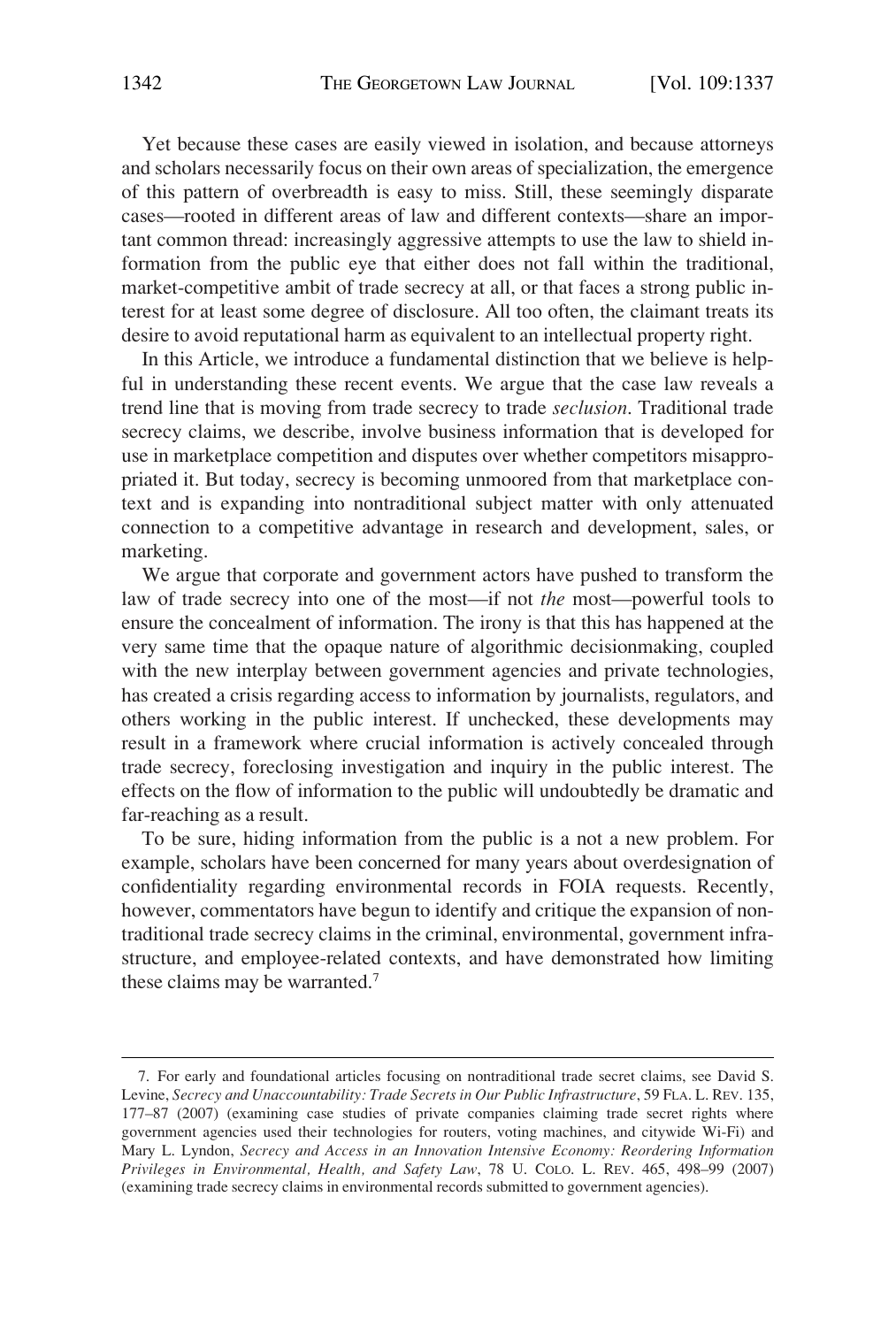Yet beyond the trade secret community, calls for reform have been mostly invisible to the public eye and often limited to a particular sector. Because there has been little comparative analysis of these contexts and little recognition of the dramatic impact of these expanded secrecy claims, there is little in the way of normative proposals that could carry force across the range of problems we and others have identified. At the same time, however, scholars have begun to propose limiting doctrines for trade secret law, often borrowing from theories established in copyright, trademark, and patent law. This momentum creates a significant opportunity to bring this scholarship together, identify common patterns, and organize potential solutions for a unified approach.

To that end, we collect recent studies, discuss new cases, and identify additional concerns from a wide variety of nontraditional contexts. We argue that these disputes, taken in aggregate, illustrate a foundational—and largely unexplored—shift in trade secrecy toward open-ended concealment.

Using seclusion as the organizing theme (as opposed to garden-variety trade secrecy), we offer three contributions to the literature. Our first contribution, discussed in Part I, is descriptive—an exercise in pattern recognition. It is critical to investigate the reason a would-be information owner in a nontraditional context seeks seclusion, and to identify the concerns that arise from concealment. Drawing from recent case law, we discuss a range of issues involving different strands of trade secret and open-records law—corporate whistleblowing, government infrastructure, environmental activism, employee advocacy, and criminal prosecution, among others. Each of these sectors has been deeply affected by the rise of trade secrecy; the rise of nontraditional trade secret claims in each of these sectors, in turn, will have a dramatic effect on disclosure of information benefitting the public.

Each type of case can be paired with an important public concern. To understand what they share and discuss potential common solutions, we identify three core areas: (1) investigative concerns (appearing most often in environmentally oriented and criminal-prosecution cases); (2) delegative concerns (appearing most often in cases involving the delegation of a government function to a private party); and (3) dignitary concerns (appearing most often in cases focused on a workplace and employee well-being, but distinct from traditional trade secret claims against departing employees).

Second, drawing on these three themes, in Part II we analyze the common threads underlying exemplary studies and lawsuits. This deeper exploration of the patterns across such cases reveals striking ways in which trade secrecy has strayed from its traditional subject matter of business-competitive information. As we suggest, the further a claimant strays from traditional, marketplacecentered information, the stronger the public interest often becomes. Moreover, the strength of such arguments is strikingly thin compared to the strength of more typical trade secret claims, particularly regarding the seriousness of the public concern at issue.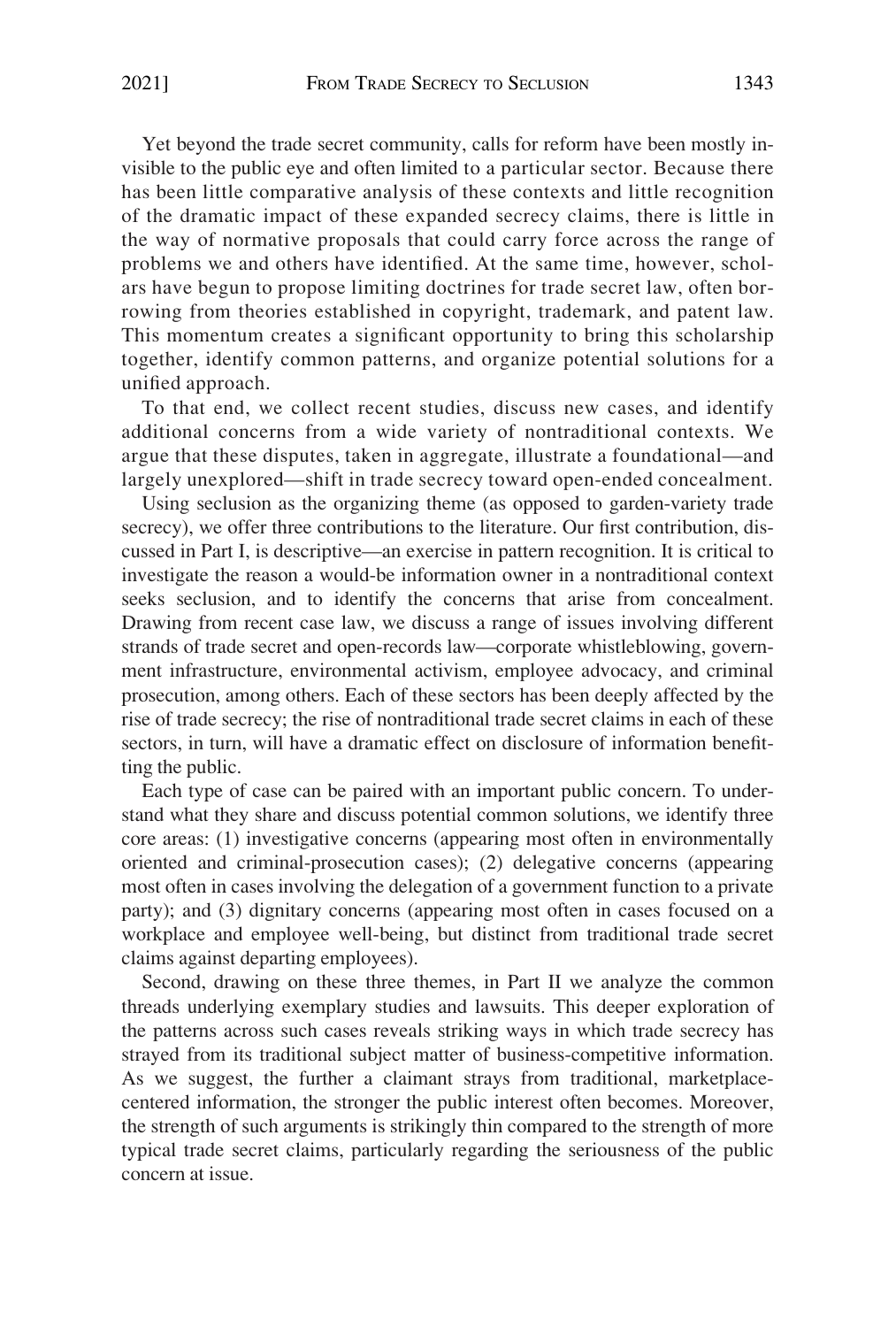To begin with, some of the information over which such assertions are made simply does not meet the test for trade secrecy (or "confidential" information) at all. And even in cases where there is a cognizable trade secret (say, as in source code for software relied on by government, or chemical data), the public interest in some degree of disclosure is just too great to ignore.

Third, also in Part II, we conclude with potential normative challenges to overreaching trade secrecy and confidentiality claims in these nontraditional contexts. Recent scholarship has articulated theories that courts and others can use to limit dubious trade secrecy claims in cases of strong public interest.<sup>8</sup> These proposals have drawn upon a range of ideas, involving concepts of misuse, thin trade secrecy, and fair use. Adding to this literature, we explore a set of additional solutions, ranging from revisiting the basic requirements of trade secret law to reforming standing and ownership issues, and offering other procedural means to challenge the deference given to trade secret claimants in the midst of a dispute.

In addition to case-specific solutions, we propose ways to restructure our system of trade secret law to recognize the dangers posed by nontraditional trade secrecy claims and provide means to weigh them against important public policy interests. To this end, we also offer potential legislative solutions in recognition of the public interests so often at stake. Such legislation could come in two forms. To begin with, legislatures might enact targeted bills to provide specific forms of information—workplace injury statistics or aggregated workplace diversity data—from being withheld as confidential or secret. This would be akin to recent legislative efforts in many states to promote workplace salary discussions, to prohibit nondisclosure contracts that would bury episodes of workplace sexual harassment, and to allow consumers to more easily repair devices they have purchased.

In addition, we can imagine amendments to state or federal trade secret and open-records statutes that would allow courts facing bids to conceal information in the types of nontraditional scenarios outlined in this Article to weigh the public interest for some form of disclosure against the nature of the information at issue and the degree to which it satisfies the tests for protectability. Because we expect trade secret claims to become ever more entangled in government and to arise in unpredictable types of disputes in the years to come, a broad balancing enactment may offer the best opportunity to provide courts with a flexible means to prevent abuses.

<sup>8.</sup> *See, e.g.*, Peter S. Menell, *Tailoring a Public Policy Exception to Trade Secret Protection*, 105 CALIF. L. REV. 1, 61–62 (2017) (describing how the Defend Trade Secrets Act of 2016 protects whistleblowers against trade secret claims); Rebecca Wexler, *Life, Liberty, and Trade Secrets: Intellectual Property in the Criminal Justice System*, 70 STAN. L. REV. 1343 (2018) (examining the use of technologies by the prosecution in criminal cases); Jamillah Bowman Williams, *Diversity as a Trade Secret*, 107 GEO. L.J. 1685 (2019) (examining corporate claims that workforce diversity data and company diversity strategies are trade secrets).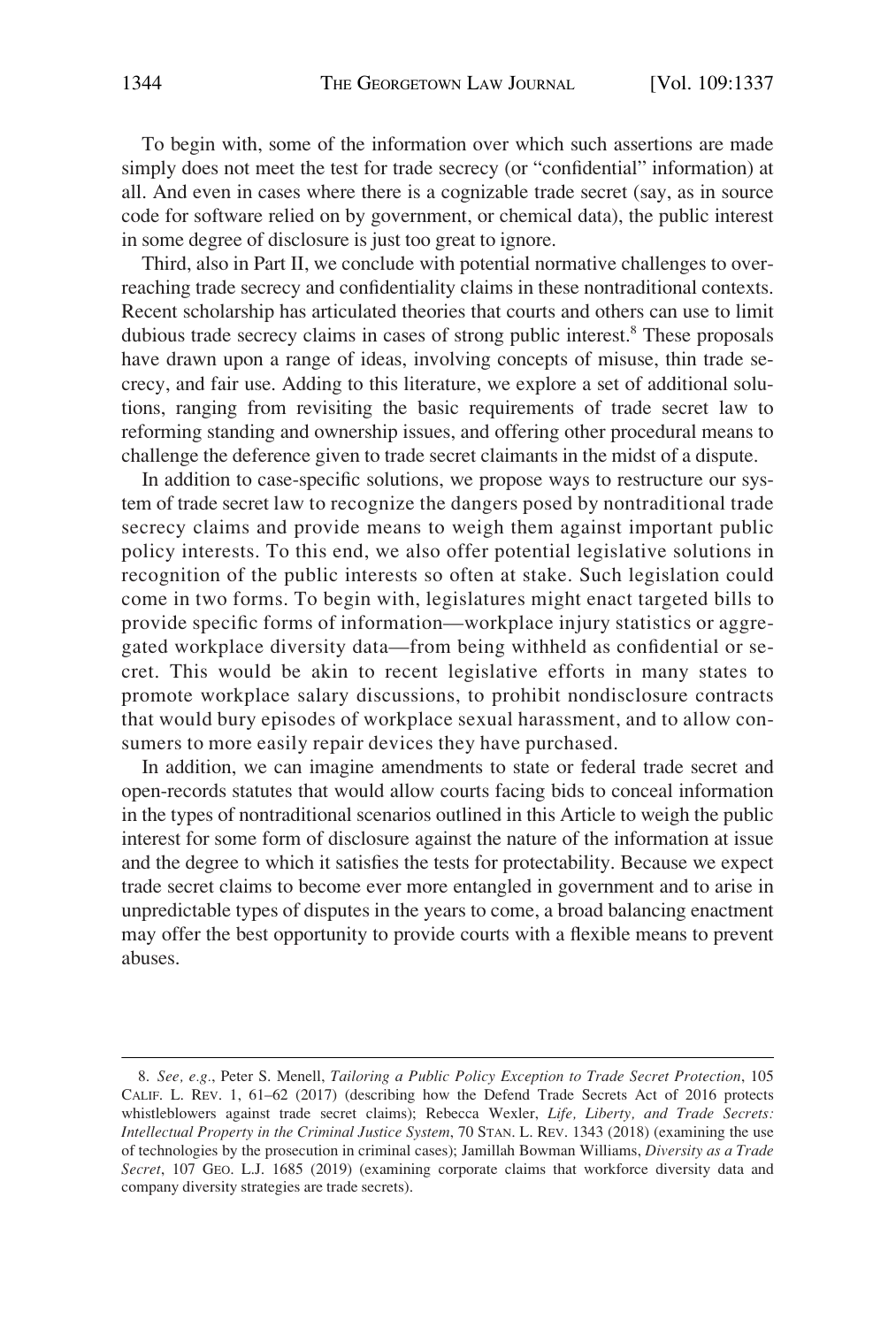## <span id="page-8-0"></span>I. THE TRADITIONAL TRADE SECRECY CONTEXT AND NEW DEMANDS FOR SECLUSION

We begin with a description of the traditional contexts of trade secret disputes and the marketplace-centered statutory definitions of trade secret law to set the stage for the shift we observe toward trade secrecy claims in less traditional types of information.

#### A. THE ORIGINS OF TRADE SECRET LAW AND ITS MARKETPLACE CONTEXT

The origins of contemporary trade secret law are not reducible to a singular explanation, but cases nonetheless have tended to fall within two common scenarios. Rather than attributing a unitary origin story to the development of trade secret law, research efforts show a multiplicity of origins stemming from an overlapping web of tort, property, and contract principles.<sup>9</sup> As Katharina Pistor has discussed in recent work, we might think of the development of IP law—including trade secret law—as one form of "coding": an uneven, gradual process over the centuries by which practitioners try out different approaches to maximizing the exclusionary rights of their clients by coding assets as property.10 Along these lines, Deepa Varadarajan has explained how courts placed many of the early industrial-era cases under the rubric of unfair competition law, treating it as an outcrop of this larger body of doctrine.<sup>11</sup> At the same time, the deeper origins of trade secret law also arose from different versions of employer control over worker mobility, limitations of the guild system in early English modernity, and prosaic property disputes in the area of

<sup>9.</sup> The disparate origins of trade secret law also help explain why its philosophical foundations remain a matter of spirited debate. Through a number of articles, largely published ten to twenty years ago, property-based conceptions emerged as the most common (though not the consensus) view, consistent with the UTSA—and, later, the DTSA. *See generally* Robert G. Bone, *A New Look at Trade Secret Law: Doctrine in Search of Justification*, 86 CALIF. L. REV. 241 (1998) [hereinafter Bone, *A New Look at Trade Secret Law*]; Robert G. Bone, *The (Still) Shaky Foundations of Trade Secret Law*, 92 TEX. L. REV. 1803 (2014) [hereinafter Bone, *The (Still) Shaky Foundations of Trade Secret Law*]; Miguel Deutch, *The Property Concept of Trade Secrets in Anglo-American Law: An Ongoing Debate*, 31 U. RICH. L. REV. 313, 321 (1997); Charles Tait Graves, *Trade Secrets as Property: Theory and Consequences*, 15 J. INTELL. PROP. L. 39 (2007); Mark A. Lemley, *The Surprising Virtues of Treating Trade Secrets as IP Rights*, 61 STAN. L. REV. 311 (2008); Michael Risch, *Why Do We Have Trade Secrets?*, 11 MARQ. INTELL. PROP. L. REV. 1 (2007).

<sup>10.</sup> KATHARINA PISTOR, THE CODE OF CAPITAL: HOW THE LAW CREATES WEALTH AND INEQUALITY 108–31 (2019).

<sup>11.</sup> *See* Deepa Varadarajan, *Business Secrecy Expansion and FOIA*, 68 UCLA L. REV. (forthcoming 2021) (manuscript at 3) (on file with authors); *see also* Bone, *The (Still) Shaky Foundations of Trade Secret Law*, *supra* note 9, at 1811 n.47 (observing that, in the early twentieth century, trade secret appropriation "was considered a form of unfair competition, but the property conception was still influential"). For more information on the various statutes governing trade secret law, see Robert Denicola, *The Restatements, the Uniform Act and the Status of American Trade Secret Law*, *in* THE LAW AND THEORY OF TRADE SECRECY: A HANDBOOK OF CONTEMPORARY RESEARCH 18 (Rochelle C. Dreyfuss & Katherine J. Strandburg eds., 2011) and Charles Tait Graves, *Trade Secrecy and Common Law Confidentiality: The Problem of Multiple Regimes*, *in* THE LAW AND THEORY OF TRADE SECRECY, *supra*, at 77.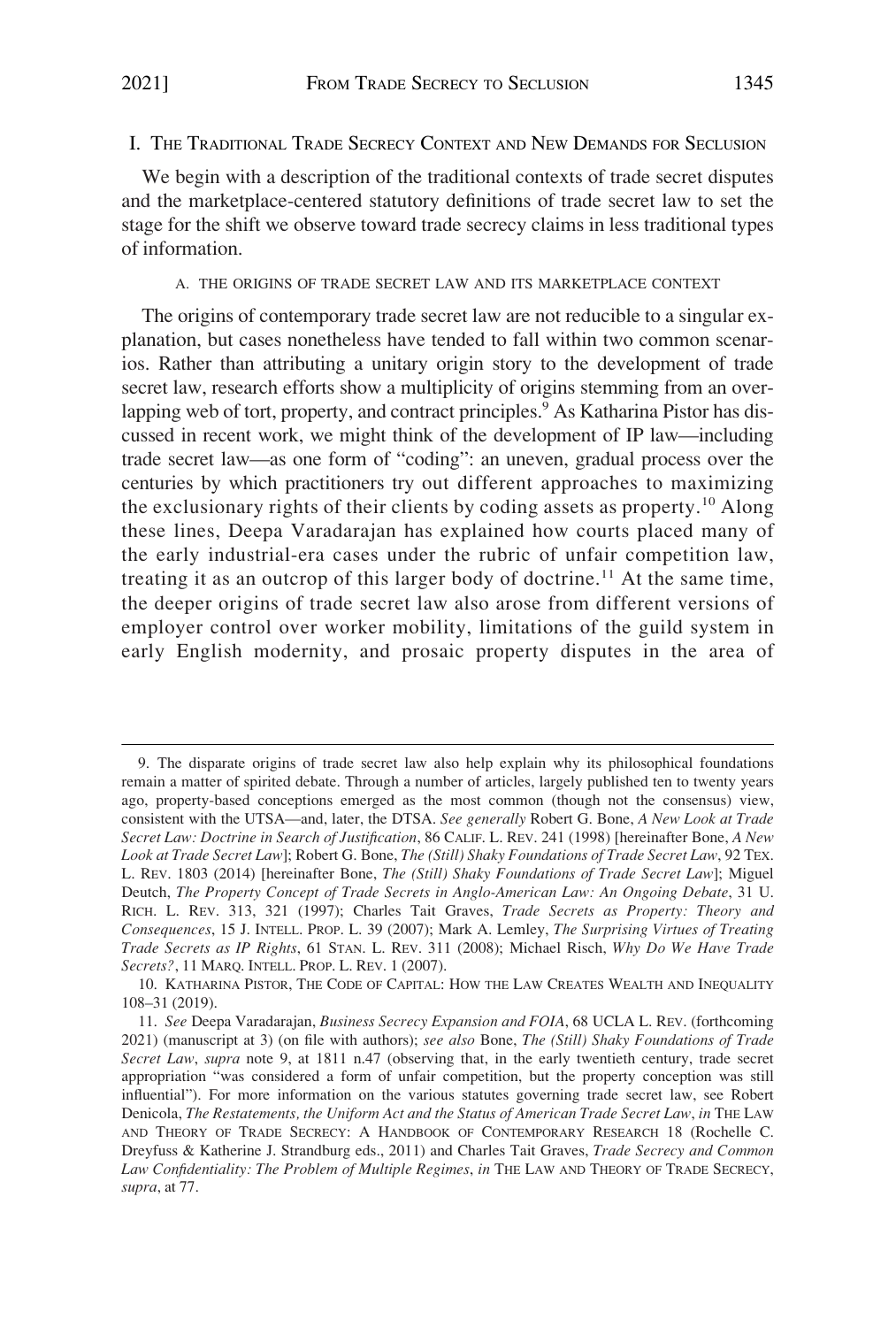wills and trusts.<sup>12</sup>

Despite these varying origins, the typical trade secret case since modern cases first arose in the nineteenth century has involved one of two kinds of disputes. In the most common form of the traditional case, a company sues a departing employee—and perhaps also the new employer—to enjoin the use or disclosure of trade secrets, to seek damages for misappropriation of a trade secret, or occasionally even to prevent the employee from taking a new job with a competitor. In the other line of traditional cases, involving business-to-business conflicts, a company sues a former business partner after their relationship dissolves, alleging that it misused information the plaintiff shared. For the most part, until recent years, both patterns of cases remained largely consistent, even with the growth in the number and the complexity of such cases.<sup>13</sup>

As Varadarajan has noted, this context generated cases that were circumscribed by their limited subject matter, addressing manufacturing processes, designs, formulas, and the like.<sup>14</sup> In these cases, trade secret law focused on the protection of competitive information that businesses use to advance their marketplace positions—most commonly, technology and customer-related information. Trade secret statutes, in turn and even today, reflect these boundaries. In general, business information qualifies for trade secret protection if it meets four elements: (1) it must not be generally known to others in the same industry; (2) it must not be readily ascertainable from the use of limited time and effort; (3) it must have independent economic value to competitors; and (4) it must be reasonably guarded as secret.15 Each of these limitations historically cabined the reach

<sup>12.</sup> *See, e.g.*, CATHERINE L. FISK, WORKING KNOWLEDGE: EMPLOYEE INNOVATION AND THE RISE OF CORPORATE INTELLECTUAL PROPERTY, 1800–1930, at 29–30, 175 (2009) (showing how restrictive covenants gained strength, in particular between 1895 and 1930); KAREN ORREN, BELATED FEUDALISM: LABOR, THE LAW, AND LIBERAL DEVELOPMENT IN THE UNITED STATES 71–79, 104–07 (1991) (describing the origins of the noncompetition and nonsolicitation covenant in English law and their importation into American law); Sean Bottomley, *The Origins of Trade Secrecy Law in England, 1600– 1851*, 38 J. LEGAL HIST. 254, 274–75 (2017) (describing early efforts to seek relief against mobile employees under nascent trade secret law and how wills and trusts law and other property disputes helped define early trade secret law).

<sup>13.</sup> Pamela Samuelson, *First Amendment Defenses in Trade Secrecy Cases*, *in* THE LAW AND THEORY OF TRADE SECRECY, *supra* note 11, at 286 (describing a classic trade secret case, where defendants are described as: "(1) private profit-making firms or individuals who work for or with such firms (2) who intend to make private uses or disclosures of another firm's secrets (3) as to information that is neither newsworthy nor a matter of public concern and (4) who have breached an enforceable contract to maintain secrecy, abused the confidence under which they received another's trade secrets, and/or used improper means, such as bribery or fraud, to obtain the secrets (5) under circumstances likely to give rise to substantial and irreparable harm arising from the defendants' competitive uses of the secrets").

<sup>14.</sup> *See* Varadarajan, *supra* note 11.

<sup>15.</sup> *See, e.g.*, 18 U.S.C. § 1839(3)(A)–(B) (2018); UNIF. TRADE SECRETS ACT § 1(4)(i)–(ii) (amended 1985), 14 U.L.A. 538 (2005). Not every jurisdiction has an identical test for trade secrecy. The California legislature did not include the not-readily-ascertainable requirement, *see* CAL. CIV. CODE § 3426.1(d)(1)–(2) (West 2020), and New York still follows the 1939 Restatement of Torts formulation. But by and large, tests for trade secrecy in civil litigation are the same.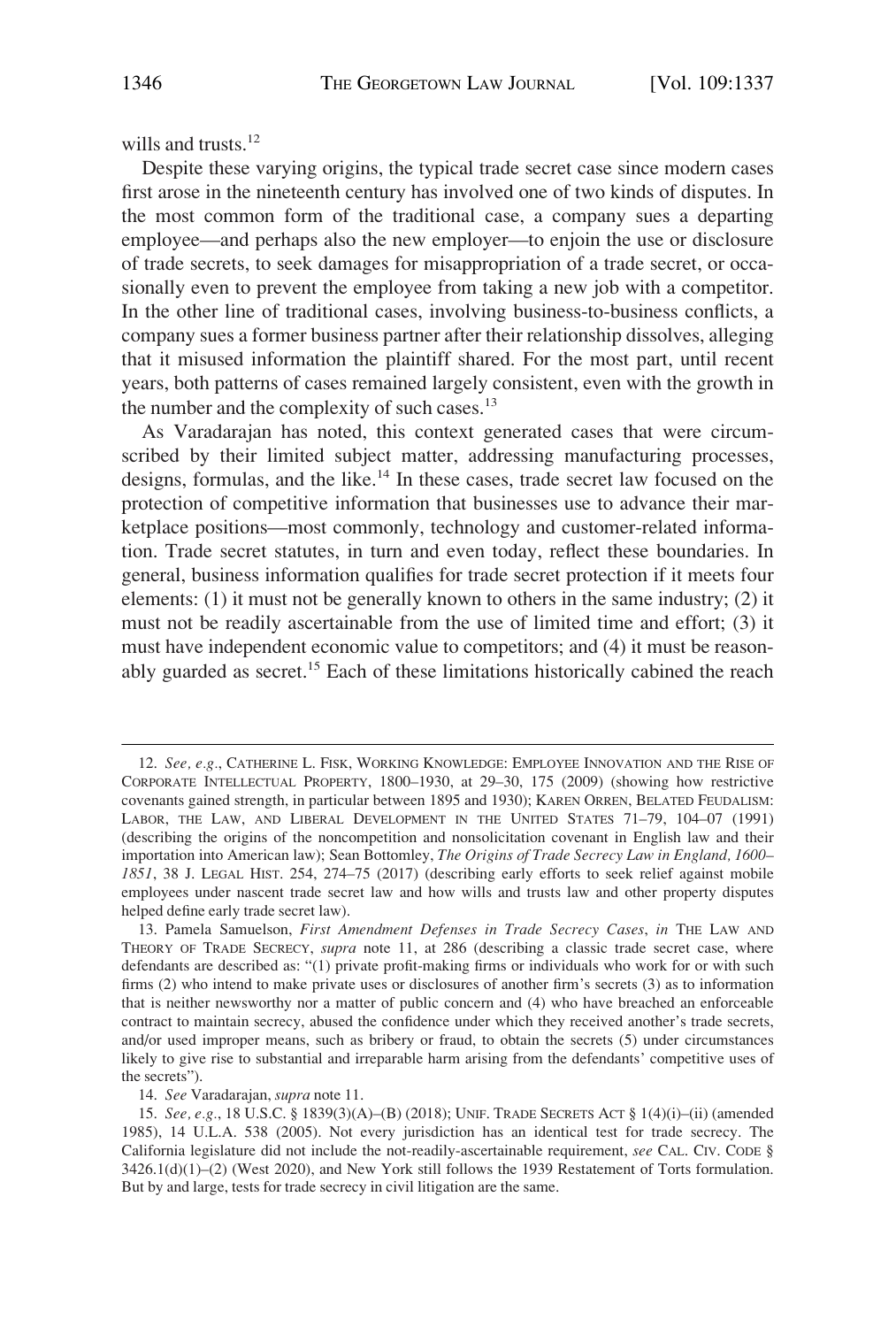of trade secret law beyond competitive business information.16 Indeed, because trade secrecy often shared the themes and vocabulary of early unfair competition law, it included something akin to a "standing" requirement because, as Sharon Sandeen has observed, courts were reluctant to entertain claims involving noncompetitors.17

The theme of competitive business information, as suggested above, underscores almost every definition, theoretical and statutory, of a trade secret. Jerome Reichman has explained, "[W]hat trade secrecy law protects is an entrepreneur's investment in applications of know-how to industry, which may or may not rise to the level of a non-obvious invention."18 This "know-how," Reichman continues, quoting Stephen Ladas, "consists of information about how to achieve some technical or commercial advantage over competitors, typically by means of novel methods or processes of production."19 This observation, we think, highlights the importance of viewing trade secrecy through a prism that focuses on the value of innovation over competitors.

A wide range of statutes and commentaries confirm these characterizations. Under the Defend Trade Secrets Act (DTSA), a "trade secret" is "all forms and types of financial, business, scientific, technical, economic, or engineering information."<sup>20</sup> That definition also covers the criminal portions of the statute as wellthe Economic Espionage Act (EEA) of  $1995<sup>21</sup>$  Although the examples of types of

18. Jerome Reichman, *How Trade Secrecy Generates a Natural Semicommons of Innovative Know-How*, *in* THE LAW AND THEORY OF TRADE SECRECY, *supra* note 11, at 188.

19. *Id.* (quoting STEPHEN P. LADAS, PATENTS, TRADEMARKS AND RELATED RIGHTS: NATIONAL AND INTERNATIONAL PROTECTION 1616 (1975)). Indeed, Reichman goes so far as to even describe how, essentially, trade secret protection provides a first-mover advantage, offering an inventor a legally protected "natural lead time" over subsequent inventors who may eventually seek to reverse engineer an invention. *Id.* at 189. By doing so, he argues, trade secrecy law promotes competition while also gently stimulating third-party competitors to undertake their own process of innovation through reverse engineering. *Id.* 

20. 18 U.S.C. § 1839(3) ("[T]he term 'trade secret' means all forms and types of financial, business, scientific, technical, economic, or engineering information, including patterns, plans, compilations, program devices, formulas, designs, prototypes, methods, techniques, processes, procedures, programs, or codes, whether tangible or intangible, and whether or how stored, compiled, or memorialized physically, electronically, graphically, photographically, or in writing . . . .").

21. *See* 18 U.S.C. §§ 1831–1832 (referring to same definition of "trade secret"). Indeed, before Congress added the civil DTSA portions of the statute in May 2016, federal courts interpreting the EEA in criminal cases looked to the civil UTSA for assistance in construing the elements of trade secrecy. *See, e.g.*, United States v. Chung, 659 F.3d 815, 825 (9th Cir. 2011) ("Until now, this court has had no occasion to interpret the EEA's definition, and the case law in other circuits is sparse. The EEA's definition, however, is derived from the definition that appears in the Uniform Trade Secrets Act ('UTSA'), a model statute which permits civil actions for the misappropriation of trade secrets. Thus, we consider instructive interpretations of state laws that adopted the UTSA definition without substantial modification." (footnote omitted)).

<sup>16.</sup> Moreover, as we discuss in Part III, federal law contains an express standing requirement, limiting the scope of such claims (also reflected in state common law). *See* 18 U.S.C. § 1839(4) (limiting claimants to owners and licensees).

<sup>17.</sup> *See* Varadarajan, *supra* note 11, at 10–11 (citing Sharon K. Sandeen, *The Evolution of Trade Secret Law and Why Courts Commit Error When They Do Not Follow the Uniform Trade Secrets Act*, 33 HAMLINE L. REV. 493, 500 (2010)).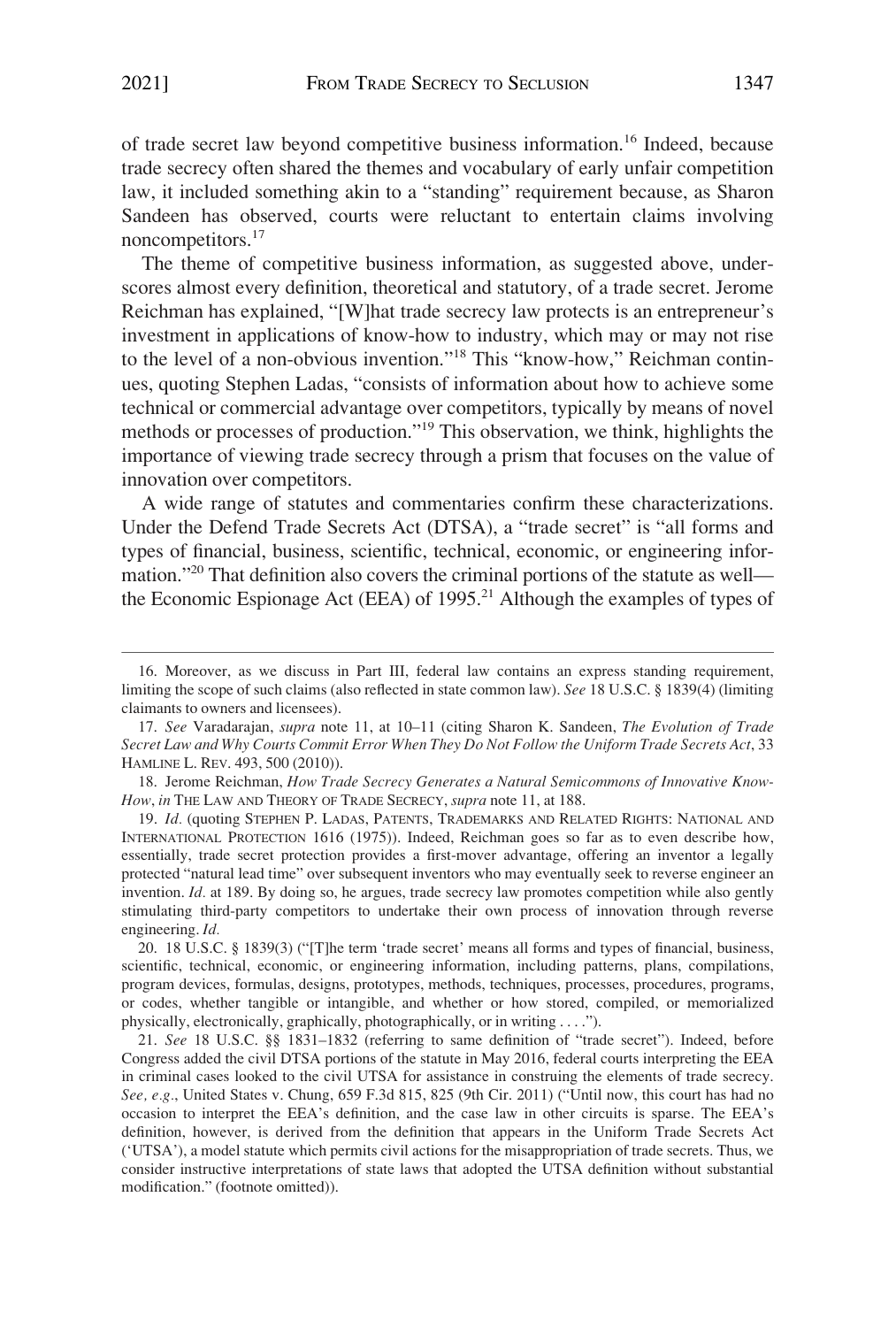trade secrets listed in the statutory definition are not exhaustive, it is nonetheless notable that this language does not include attributes of employees, injuries or accidents, assaults or harassment, acts of wrongdoing, violations of law, embarrassing events, or employees' salaries. It would be more than a stretch to wedge such categories into a statute that does not list them, and—more importantly does not list other things of the same nature among its examples.

Beyond the basic definition of trade secrecy, the text of the statute further demonstrates that it contemplates business information used for competitive purposes in the marketplace as the primary candidate for potential trade secrecy claims. A provision in the criminal portion of the statute renders illegal certain acts as to "[w]hoever, with intent to convert a trade secret, that is related to a product or service used in or intended for use in interstate or foreign commerce."<sup>22</sup> In turn, the DTSA clause permitting civil lawsuits refers to bringing "a civil action . . . if the trade secret is related to a product or service used in, or intended for use in, interstate or foreign commerce."<sup>23</sup> That would seem to all but rule out information falling within our category of dignitary concerns.

The DTSA's restrictions on injunctive relief also speak to a competitive business context. An emergency impoundment order must balance "any interruption of the business operations of third parties and, to the extent possible" must not "interrupt the legitimate business operations of the person accused of misappropriating the trade secret."<sup>24</sup> Ordinary injunctions also cannot "conflict with an applicable State law prohibiting restraints on the practice of a lawful profession, trade, or business."25

Turning to state law, the Uniform Trade Secrets Act (UTSA)—some version or close cousin of which has been adopted in forty-nine states, the District of Columbia, Puerto Rico, and the U.S. Virgin Islands<sup>26</sup>—likewise focuses on competitive business information. The 1985 model act contains a two-step description of the coverage of trade secrecy. A potential trade secret is, first, "information, including a formula, pattern, compilation, program, device, method, technique, or process."27 Second, that information must be that which "derives independent economic value, actual or potential, from not being generally known to, and not being readily ascertainable by proper means by, other persons who can obtain economic value from its disclosure or use."28 The limitation to "economic value"

27. UNIF. TRADE SECRETS ACT § 1(4) (amended 1985), 14 U.L.A. 538 (2005).

28. *Id.* § 1(4)(i).

<sup>22. 18</sup> U.S.C. § 1832(a).

<sup>23.</sup> *Id.* § 1836(b)(1).

<sup>24.</sup> *See id.* § 1836(b)(2)(B)(ii).

<sup>25.</sup> *See id.* § 1836(b)(3)(A)(i)(II). This appears to be a direct reference to state statutes that prohibit noncompetition covenants, such as California Business & Professions Code Section 16600 and North Dakota Century Code Section 9-08-06. *See* CAL. BUS. & PROF. CODE § 16600 (West 2020); N.D. CENT. CODE ANN. § 9-08-06 (West 2019).

<sup>26.</sup> New York is the exception; it has no statute governing trade secret misappropriation litigation. North Carolina, Puerto Rico, and Alabama enacted UTSA-like statutes that use somewhat different language. Other states enacted variations to the 1979 or 1985 model versions of the UTSA as to terms such as the statute of limitations and preemption of overlapping tort claims.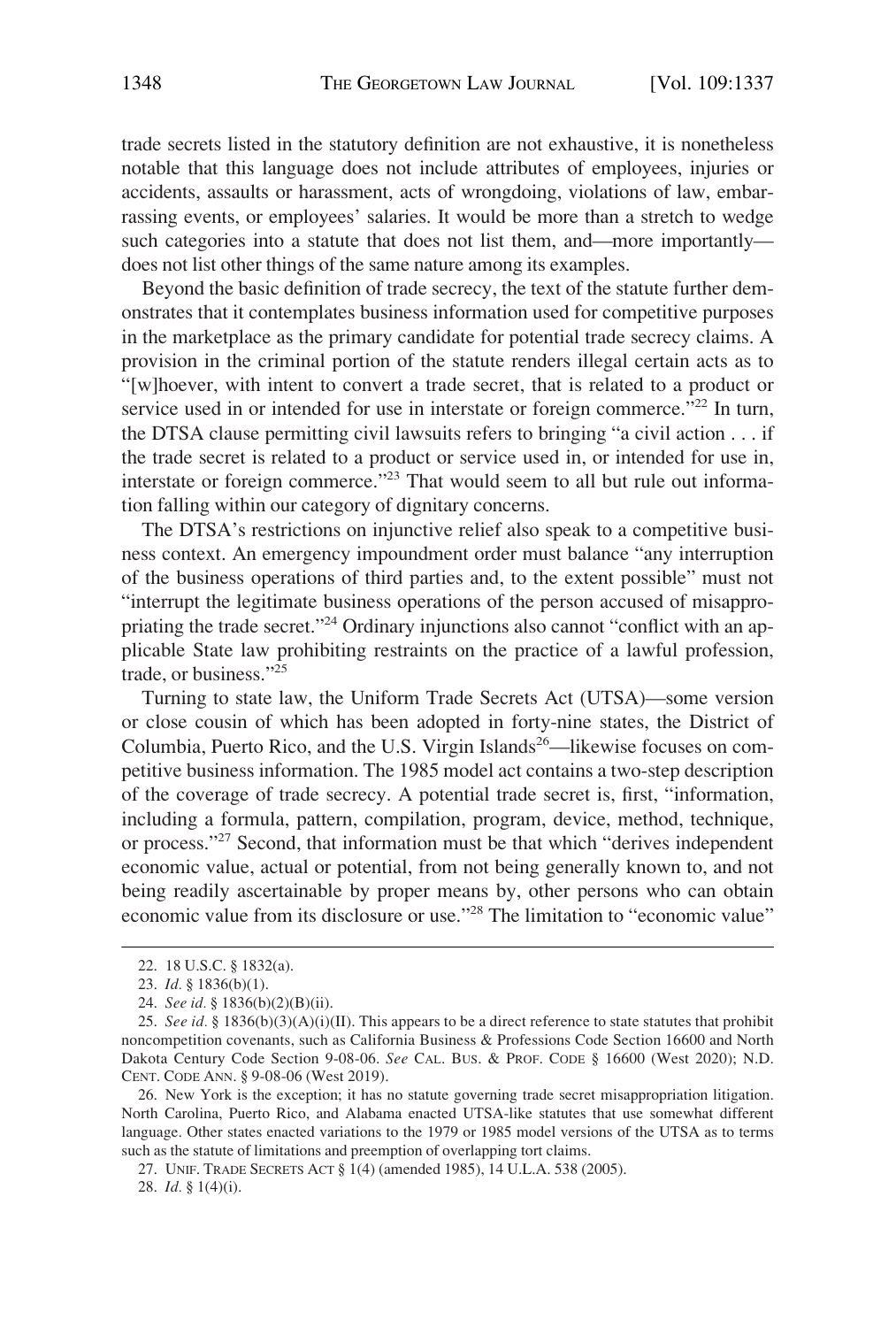points to a competitive marketplace context, and thus cabins general phrases such as "information" and "compilation."

Some states have altered that wording somewhat, but not in a manner that affects this analysis. Oregon refers to "information, including a drawing, cost data, customer list, formula, pattern, compilation, program, device, method, technique or process."29 New Jersey refers to "information, held by one or more people, without regard to form, including a formula, pattern, business data compilation, program, device, method, technique, design, diagram, drawing, invention, plan, procedure, prototype or process."30 Texas includes "financial data" and a "list of actual or potential customers" in its formulation.<sup>31</sup> But although these lists of categories are illustrative, no state's version of the UTSA expressly includes the types of nontraditional information described here, and all of them link general categories with the requirement that such information have independent "economic value."32 This points to a commercial, competitive context, but not a concept that encompasses the nontraditional claims we have discussed.

New York is the only state that still uses the 1939 Restatement of Torts as the basis for its trade secret laws.<sup>33</sup> That formulation, too, points to a context of marketplace competition. It employs a six-factor balancing test to determine trade secrecy, including "the value of the information to [the owner and its] competitors," "the amount of effort or money expended . . . in developing the information," and "the ease or difficulty with which the information could be properly acquired or duplicated by others."34 In particular, information that is "developed" would not appear to encompass such things as workplace injuries or environmental violations.

State criminal statutes for trade secret violations are more difficult to summarize than the federal criminal provisions of the EEA, or even the civil provisions of state UTSA enactments, because they are less uniform. But their coverage is similar to, and sometimes the same as, the UTSA. Some states follow a Model Penal Code formulation first seen in New Jersey, which defines trade secrecy as "[t]he whole or any portion of any scientific or technical information, design, process, procedure, formula or improvement which is secret and of value."35 Other

<sup>29.</sup> OR. REV. STAT. ANN. § 646.461(4) (West 2020).

<sup>30.</sup> N.J. STAT. ANN. § 56:15-2 (West 2020).

<sup>31.</sup> TEX. CIV. PRAC. & REM. CODE ANN. § 134A.002(6) (West 2019).

<sup>32.</sup> There are minor variations. For example, Puerto Rico uses the phrase "independent financial value." P.R. LAWS tit. 10, § 4132(a) (2011). And North Carolina uses the phrase "commercial value." N.C. GEN. STAT. § 66-152(3)(a) (West 2020).

<sup>33.</sup> As of this writing, a bill has been introduced in the New York legislature to enact the UTSA. *See*  S.B. 2468, 2019–2020 Reg. Sess. (N.Y. 2020).

<sup>34.</sup> *See* RESTATEMENT (FIRST) OF TORTS § 757 cmt. b (AM. LAW. INST. 1939).

<sup>35.</sup> *See* Kurt M. Saunders & Michelle Evans, *A Review of State Criminal Trade Secret Theft Statutes*, 21 UCLA J.L. & TECH. 1, 8–10 (2017) (providing a detailed summary of differing state statutes allowing for prosecutions of trade secret theft and analyzing origin of Model Penal Code language from an older New Jersey statute). An example is Texas. TEX. PENAL CODE ANN. § 31.05(a)(4) (West 2019).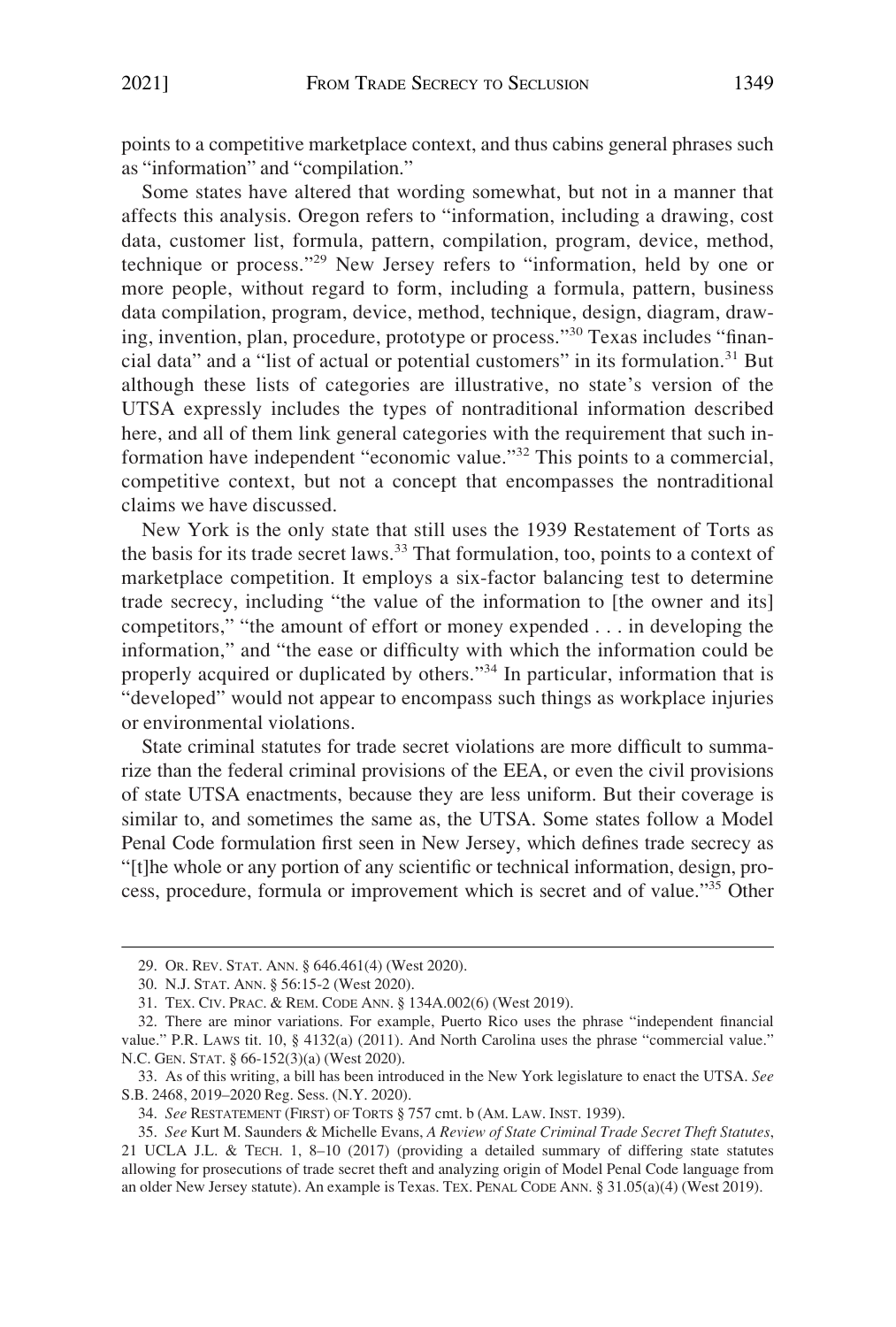<span id="page-13-0"></span>states follow the UTSA definition.<sup>36</sup> A few others use a New York formulation that is premised on "secret scientific material."37 But none of these appears to allow prosecutions based on the nontraditional categories of information discussed in this Article.

#### B. STRUCTURAL FACTORS IN THE MOVE TO NONTRADITIONAL CONTEXTS

Notwithstanding the traditional context of most disputes, the boundaries of trade secrecy began to expand, for a variety of reasons.<sup>38</sup> Part of why this could happen involves factors inherent to trade secret law that distinguish it from other categories of intellectual property. One factor is that the scope and subject matter of trade secret law is broader than other forms of intellectual property copyright, as a comparative example, is limited to fixed expression, and patent protection is limited by subject matter and by PTO examination. Unlike copyright and patent law, trade secrecy's subject matter, even with its circumscribed boundaries, is strikingly open-ended. As noted above, the scope of trade secret protection, while not without boundaries, is nonetheless much broader than the coverage afforded by patent law and copyright law.39

Still, these formulations—however broad—do not include such things as workplace injuries, lawbreaking, or environmental pollution. And yet, in the cases we discuss below, companies readily characterize such categories as protectable trade secrets or "confidential" information. And although that might sound like a fanciful argument, in many of these cases, that is precisely the reasoning that those seeking to seclude such information offer. Sometimes the courts agree.

There is a second, structural factor making possible secrecy's expansion, linked to the first: claims of trade secrecy are self-defined until they are adjudicated otherwise, often after costly litigation that can take years. This factor allows for greater deference to secrecy over other public interests like transparency. Copyright and patent law, by contrast, are oriented (and incentivized) toward disclosure to the public.40 Yet trade secrecy is oriented toward the opposite function and risks tautology—something is a trade secret because someone says so—as a result of its self-defining character. For example, under any version of the law, trade secrets need not be registered with the government and therefore can be asserted for the first time when initiating a legal dispute and identified after the dispute is underway. In other words, something may be deemed secret, and may

<sup>36.</sup> *See* Saunders & Evans, *supra* note 35, at 8–9. An example is California's criminal statute, which incorporates identical language from the California UTSA. *Compare* CAL. PENAL CODE § 499c(a)(9) (A)–(B) (West 2020), *with* CAL. CIV. CODE § 3426.1(d)(1)–(2) (West 2020).

<sup>37.</sup> *See* Saunders & Evans, *supra* note 35, at 9–10.

<sup>38.</sup> Varadarajan, *supra* note 11, at 13–14.

<sup>39.</sup> *See* 18 U.S.C. § 1839(3) (2018).

<sup>40.</sup> *See* Sonia K. Katyal, *The Paradox of Source Code Secrecy*, 104 CORNELL L. REV. 1183, 1212 (2019). Historically, until the Berne Convention, content could only be protected by copyright upon disclosure, thereby ensuring that only published material received protection. In the area of patent protection, disclosure has been essentially required upon grant of the patent (and, under recent statutes, even earlier). *See id.* And disclosure to the public is a core goal of patent law because it promotes follow-on innovation. *See* Jeanne C. Fromer, *Patent Disclosure*, 94 IOWA L. REV. 539, 541 (2009).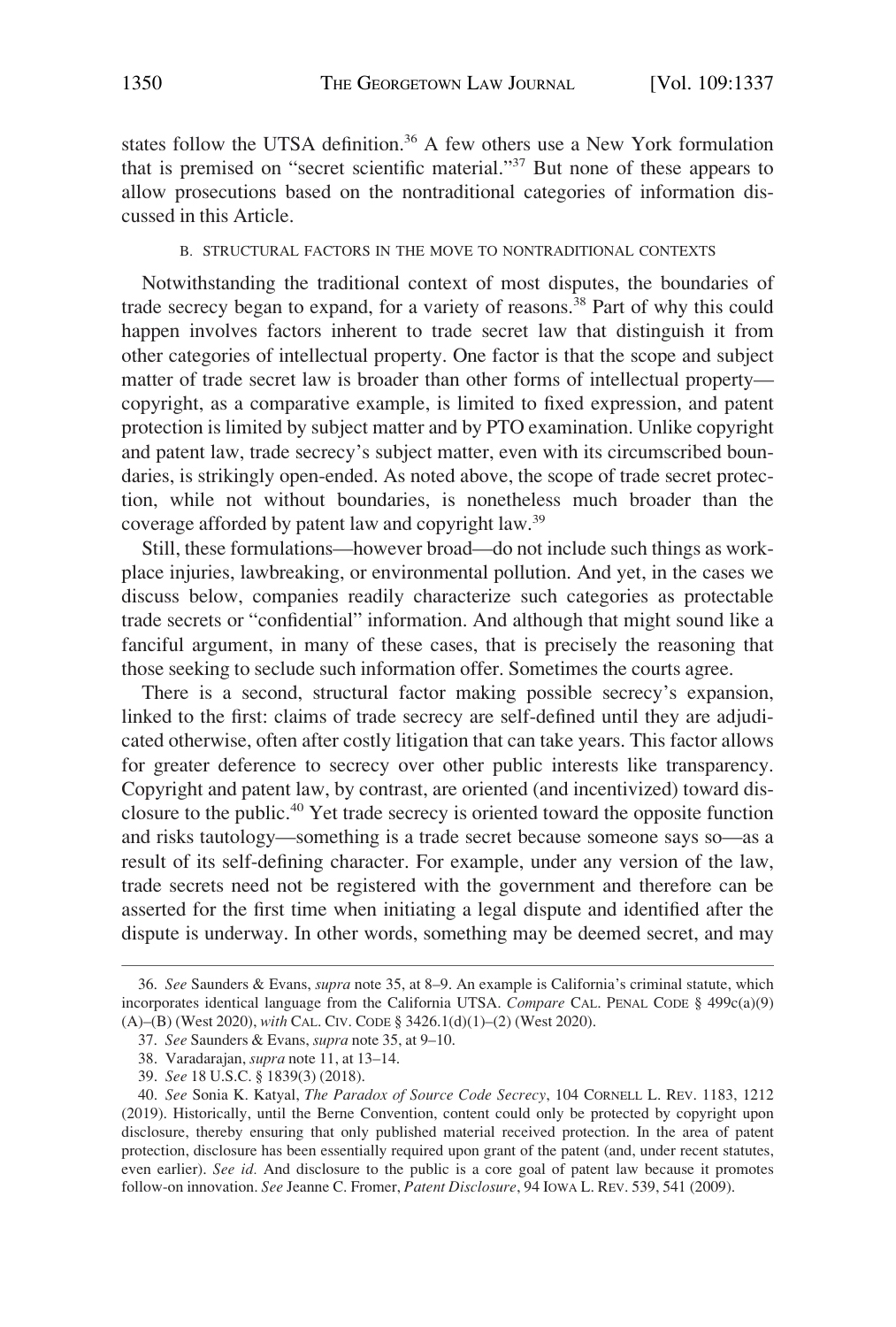<span id="page-14-0"></span>be the subject of a claim for protection, because it is subjectively asserted to be confidential without any oversight or pushback until the dispute has been adjudicated. As a result, in a broad array of legal contexts, claimants can choose their own narrative of trade secrecy to serve whatever their immediate goal may be. Perhaps due to this possibility, more and more parties have asserted trade secrecy or confidentiality as a general right to absolute seclusion, even when there is not a hint of competitive advantage at stake.

A third factor enabling the growth of nontraditional cases involves FOIA, which allows government actors to withhold requested information from the public if it falls under Exemption 4, a statutory exemption from disclosure for trade secrets.<sup>41</sup> If the default of FOIA is disclosure, subject to limited exemption, then trade secret law is precisely the opposite, positing the default of secrecy subject to limited and controlled disclosure.<sup>42</sup> FOIA also offers a second, broader exemption for "commercial or financial information [that is] obtained from a person and privileged or confidential."43 This additional exemption is the focus of the FOIA disputes we discuss in this Article because it has led to an ever-growing number of conflicts between companies' desire for confidentiality and the public's need for disclosure and transparency.44

In summary, trade secret law—despite diffuse origins—consolidated around a nexus of marketplace competition. That nexus is reflected in all official formulations of trade secret law. At the same time, however, the structure of trade secret law is looser in important ways compared to other forms of intellectual property. As we now explain, companies are increasingly exploiting these gaps to assert trade secret rights in a growing range of nontraditional contexts.

## II. FROM RELATIVE TO ABSOLUTE SECRECY

In recent years, we and other scholars have found issues arising in a wide variety of contexts, implicating environmental, criminal, administrative, and employee-mobility concerns as well as workplace conditions and whistleblowing. In

<sup>41.</sup> *See* Freedom of Information Act, 5 U.S.C. § 552(b)(4) (2018). Notably, FOIA includes a narrower definition of a trade secret than the DTSA, UTSA, and common law Restatement formulations, thus limiting the degree to which it might be used to shield information not traditionally encompassed by trade secret law. For purposes of a FOIA exemption to disclosure, a trade secret means "a secret, commercially valuable plan, formula, process, or device that is used for the making, preparing, compounding, or processing of trade commodities and that can be said to be the end product of either innovation or substantial effort." Pub. Citizen Health Research Grp. v. FDA, 704 F.2d 1280, 1288 (D.C. Cir. 1983); *accord* Ctr. for Auto Safety v. Nat'l Highway Traffic Safety Admin., 244 F.3d 144, 150–51 (D.C. Cir. 2001); Anderson v. U.S. Dep't of Health & Human Servs., 907 F.2d 936, 944 (10th Cir. 1990).

<sup>42.</sup> *See* David S. Levine, *The People's Trade Secrets?*, 18 MICH. TELECOMM. & TECH. L. REV. 61, 79 (2011).

<sup>43. 5</sup> U.S.C. § 552(b)(4).

This exemption is also the subject of a 2019 Supreme Court decision that complicates the 44. analysis because it could make it easier for companies to claim information as "confidential." *See* Food Mktg. Inst. v. Argus Leader Media, 139 S. Ct. 2356, 2366 (2019). For a useful analysis, see Sharon Sandeen, *High Court FOIA Ruling Has Trade Secrets Implications*, LAW360 (July 3, 2019, 10:16 AM), [https://www.law360.com/articles/1175163/high-court-foia-ruling-has-trade-secrets-implications.](https://www.law360.com/articles/1175163/high-court-foia-ruling-has-trade-secrets-implications)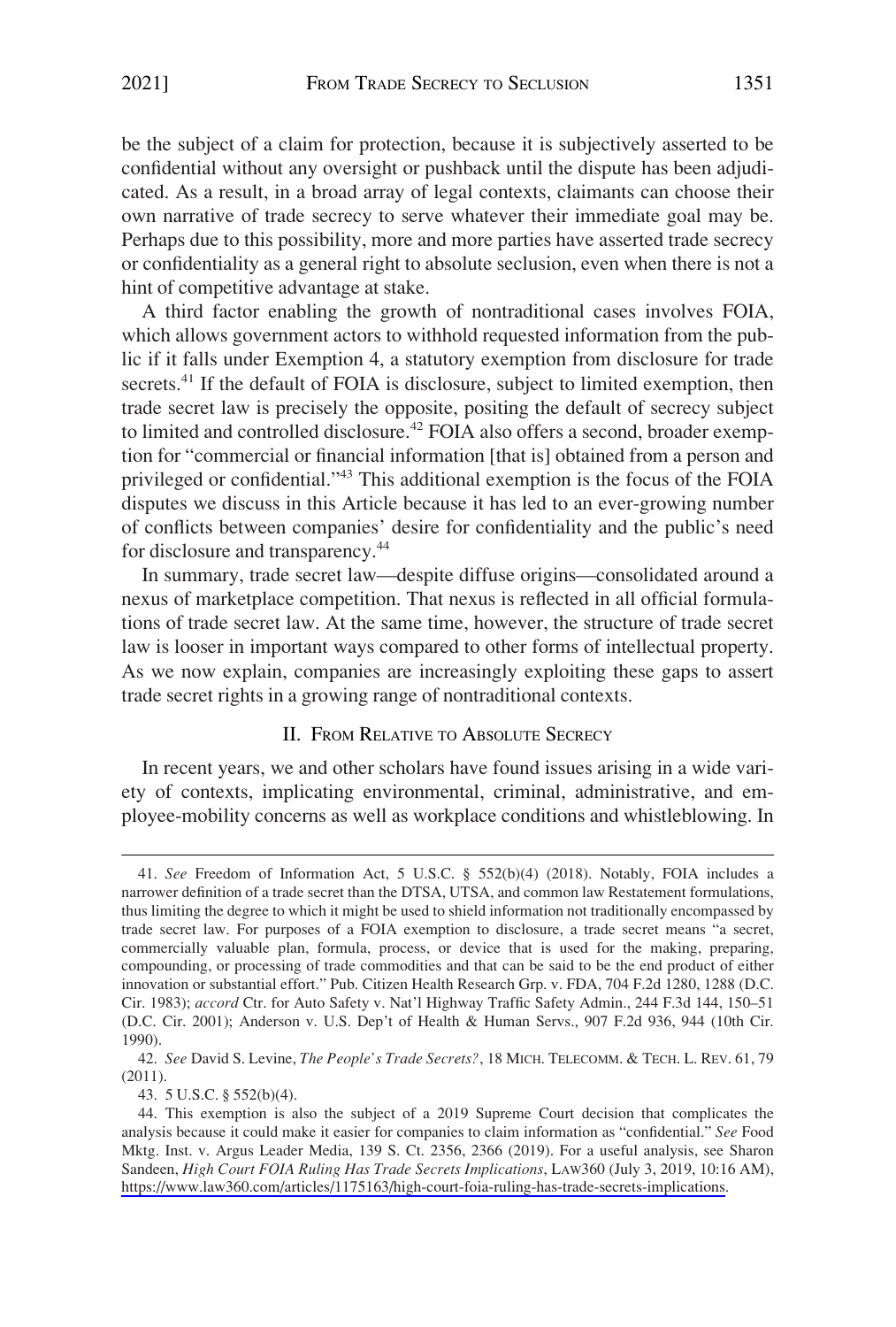<span id="page-15-0"></span>many such cases, the very nature of the information in question—workplace injury reports, for example—likely would not satisfy the definition of a trade secret. Yet in these nontraditional contexts, intellectual property arguments are deployed, not for the purposes of protecting property against competitors, but in the service of other values, namely concealment from the public for reasons other than harm suffered in marketplace competition.

These motivations involve more than just an open-ended desire for unlimited seclusion. Instead, as this Part shows, seclusion is linked to other, corollary concerns that require a deeper interrogation. We categorize these areas of concern to highlight the private interests they serve, and the public interests they harm. Categorization is fuzzy, of course, and some of the problems we illustrate in this Article may fall within one or more areas.

There are at least three different types of concerns that emerge from this examination. The first category involves cases that raise investigative concerns about the concealment of facts—in other words, claims of trade secrecy and confidentiality that companies or government agencies assert in order to forestall investigations by journalists, employee-whistleblowers, and others. The second category involves cases that raise concerns about the delegation of government functions, like voting, education, or criminal justice, to private entities. The third category of concerns goes beyond the prevention of disclosure and implicates what we see as a wider host of dignitary concerns regarding personal attributes of employees and harms suffered in the workplace, including diversity data, prior complaints of harassment involving race or gender, or forced arbitration or salary information.

#### A. ANTI-INVESTIGATIVE CONCERNS IN CASES INVOLVING THE PUBLIC INTEREST

In an increasing array of contexts, companies or government agencies use trade secrecy and confidentiality agreements to prevent investigations by journalists, employee-whistleblowers, research scientists, and private parties. These incidents arise frequently in environmental disputes, but they can extend into clashes over the use of private technology in public infrastructure (discussed more in the next Section) and other efforts to suppress investigations into governmental or corporate practices in the public interest.

Pointedly, in all these cases, unlike most garden-variety trade secret disputes, the party seeking the information is not a competitor. Instead, the representative party is someone acting in the public interest, such as a journalist, a whistleblower, a research scientist, or a health professional. In such cases, trade secrecy often remains victorious even when the public interest in disclosure is readily apparent and even, at times, when there is a statutory responsibility to protect certain forms of disclosure. Finally, as we note below, much of the information that is sought involves basic facts, rather than products of innovation or substantial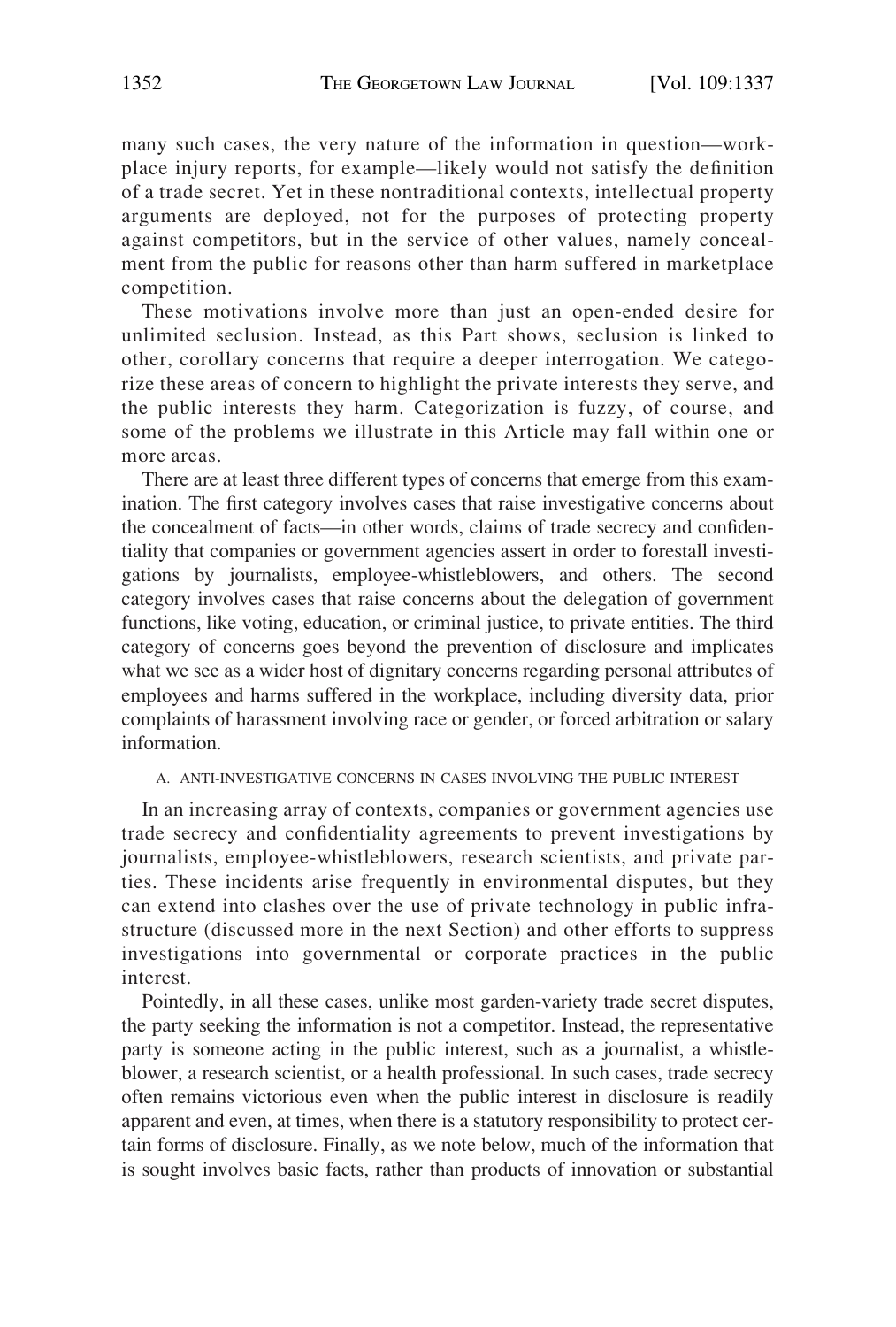<span id="page-16-0"></span>efforts on behalf of the trade secret claimants.45 In light of this distinction, trade secrecy risks becoming a vehicle for seclusion, not just a doctrine to promote innovation.

1. Data Secrecy in the Health and Environmental Contexts

In a recent article, Christopher Morten and Amy Kapczynski introduce a structural phenomenon that they describe as "data secrecy," which involves efforts by companies (and sometimes regulators) to keep health care safety information, including certain types of clinical research data, from the public.<sup>46</sup> The authors offer the example of Vioxx, which was a multibillion dollar drug for Merck before it was pulled abruptly from the market due to its link to heart attacks, strokes, and heart failure. Even though evidence showed that Merck and the Food and Drug Administration (FDA) were aware of these risks over three years before Vioxx's withdrawal, it did not make the data publicly available, leading to tens of thousands of deaths.<sup>47</sup>

As the authors describe, Vioxx is just one example of a widespread issue in the pharmaceutical industry, where trade secrecy essentially has enabled companies to seclude lifesaving information from the public. Again, the circularity of trade secrecy is the source of the problem. Because existing law allows a company to subjectively decide whether its clinical data constitutes confidential commercial information, this critical information is often kept from the public, including the scientific community.<sup>48</sup> As the authors point out, the information, at times, may satisfy the definition of a trade secret, but more often it involves information that the company would rather not make public for a variety of reputational reasons, such as the negative aspects of clinical data relating to "safety and efficacy."<sup>49</sup> Beyond clinical data, industry players have used trade secrecy to block state

<sup>45.</sup> By way of example, employee salaries or companies' potential violations of securities laws are facts and events that exist in the world; they are not the product of creative development efforts of the type intellectual property law seeks to incentivize.

<sup>46.</sup> *See* Christopher J. Morten & Amy Kapczynski, *The Big Data Regulator, Rebooted: Why and How the FDA Can and Should Disclose Confidential Data on Prescription Drugs*, 109 CALIF. L. REV. (forthcoming 2021) (manuscript at 2). Data secrecy has long been a focus of concern in the wake of the Hatch-Waxman Act. Drug Price Competition and Patent Term Restoration Act of 1984, Pub. L. No. 98- 417, 98 Stat. 1585 (codified as amended at 21 U.S.C. § 355(j)–(k)); *see, e.g.*, Rebecca S. Eisenberg, *Data Secrecy in the Age of Regulatory Exclusivity*, *in* THE LAW AND THEORY OF TRADE SECRECY, *supra*  note 11, at 467; Rebecca S. Eisenberg, *The Role of the FDA in Innovation Policy*, 13 MICH. TELECOMM. & TECH. L. REV. 345, 381, 383 (2007) (noting that data secrecy has been heavily criticized due to concerns of suppression of adverse effects in clinical trials and its effect on the flow of information).

<sup>47.</sup> *See* Morten & Kapczynski, *supra* note 46.

<sup>48.</sup> *See id.* at 5, 13–14, 22, 31–32, 35, 37 (focusing on safety-related data from companies' clinical study reports and FDA internal assessments from clinical trials and explaining that this "safety and efficacy data has little or no direct value to brand-name competitors . . . and thus will confer minimal or no competitive advantage to the company on whose behalf the FDA is currently maintaining secrecy"). We describe this phenomenon in greater detail in Part III with respect to FOIA.

<sup>49.</sup> *Id.* at 35.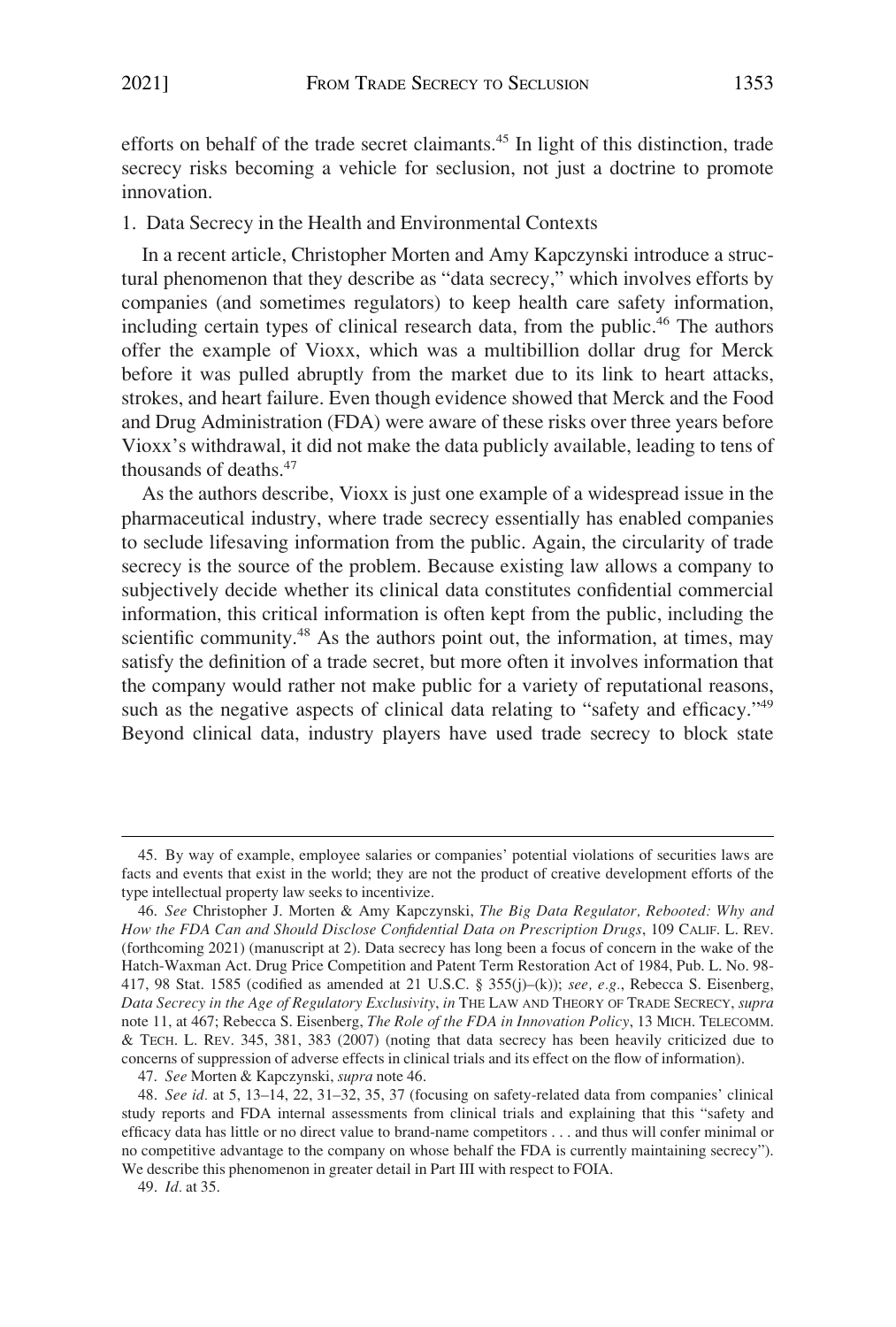<span id="page-17-0"></span>regulators from acquiring pricing information,<sup>50</sup> and they have filed civil misappropriation lawsuits on the theory that prices constitute company trade secrets against a hospital consulting firm advising on price comparisons as well as a nonprofit that created a price benchmarking database for implantable medical devices.<sup>51</sup> We see analogous problems in environmental law and fracking regulation.

#### *a. Trade Secrecy and Access to Environmental Information*

This articulation of the notion of "data secrecy" provides us with a fruitful prism to explore a similar problem within environmental law, where "secret science" has also scuttled the investigatory capacities of journalists and scientists. In many statutes, including federal environmental statutes, that provide for the safety-enhancing forms of transparency, the law includes a variety of exemptions for trade secrecy.<sup>52</sup> These exemptions were readily enacted in the 1960s, as Mary Lyndon has explained, because early environmental challenges presented "few mysteries" and because trade secrets were perceived not as widespread but "as no more than an inconvenience to environmental management."<sup>53</sup>

Yet today, the number, variety, and complexity of environmental issues—and the processes of chemical production and distribution—have dramatically increased in the last few decades, altering the original balance of protection between trade secrecy, transparency, and public health.<sup>54</sup> Although chemical production has long raised public health considerations, hydraulic fracking, pesticides, and even cosmetics have also emerged as potential areas of concern. Moreover, because of an absence of federal regulation and the role of trade

<sup>50.</sup> *See* Robin Feldman & Charles Tait Graves, *Naked Price and Pharmaceutical Trade Secret Overreach*, 22 YALE J.L. & TECH. 61, 69–79 (2020) (documenting attempts by industry players called Pharmacy Benefit Managers (PBMs) to block pricing information); *see also* Robin Feldman, *Regulatory Property: The New IP*, 40 COLUM. J.L. & ARTS 53, 61–62 (2016) (describing the rise, in the life sciences industry, of quasi-trade secrets as a form of regulatory property in "data rights, in which other companies are prevented from using one's safety and efficacy data that were submitted to regulatory authorities and used as a basis for granting approval"). As pharmaceutical pricing, hospital pricing, and other medical costs remain a critical area of public concern, we expect additional studies challenging assertions of trade secrecy that operate to maintain high consumer costs.

*See* Annemarie Bridy, *Trade Secret Prices and High-Tech Devices: How Medical Device*  51. *Manufacturers Are Seeking to Sustain Profits by Propertizing Prices*, 17 TEX. INTELL. PROP. L.J. 187, 189–92 (2009) (describing lawsuits brought by a medical device manufacturer to prevent price comparisons and to maintain the high prices charged to hospitals, and addressing whether price information in the pharmaceutical context can be a trade secret). For a recent example of the intersections of trade secrecy and healthcare issues, see David S. Levine, *Covid-19 Should Spark a Reexamination of Trade Secrets' Stranglehold on Information*, STAT (July 10, 2020), [https://www.](https://www.statnews.com/2020/07/10/covid-19-reexamine-trade-secrets-information-stranglehold/)  [statnews.com/2020/07/10/covid-19-reexamine-trade-secrets-information-stranglehold/](https://www.statnews.com/2020/07/10/covid-19-reexamine-trade-secrets-information-stranglehold/) [[https://perma.](https://perma.cc/WE3L-CHBL)  [cc/WE3L-CHBL](https://perma.cc/WE3L-CHBL)].

<sup>52.</sup> *See* Madeeha Dean, Note, *An Environmental FOIA: Balancing Trade Secrecy with the Public's Right to Know*, 109 CALIF. L. REV. (forthcoming Dec. 2021) (manuscript at 5, 9) (on file with authors) (summarizing statutes that provide exemptions).

<sup>53.</sup> *See* Mary L. Lyndon, *Trade Secrets and Information Access in Environmental Law*, *in* THE LAW AND THEORY OF TRADE SECRECY, *supra* note 11, at 443.

<sup>54.</sup> *See id.*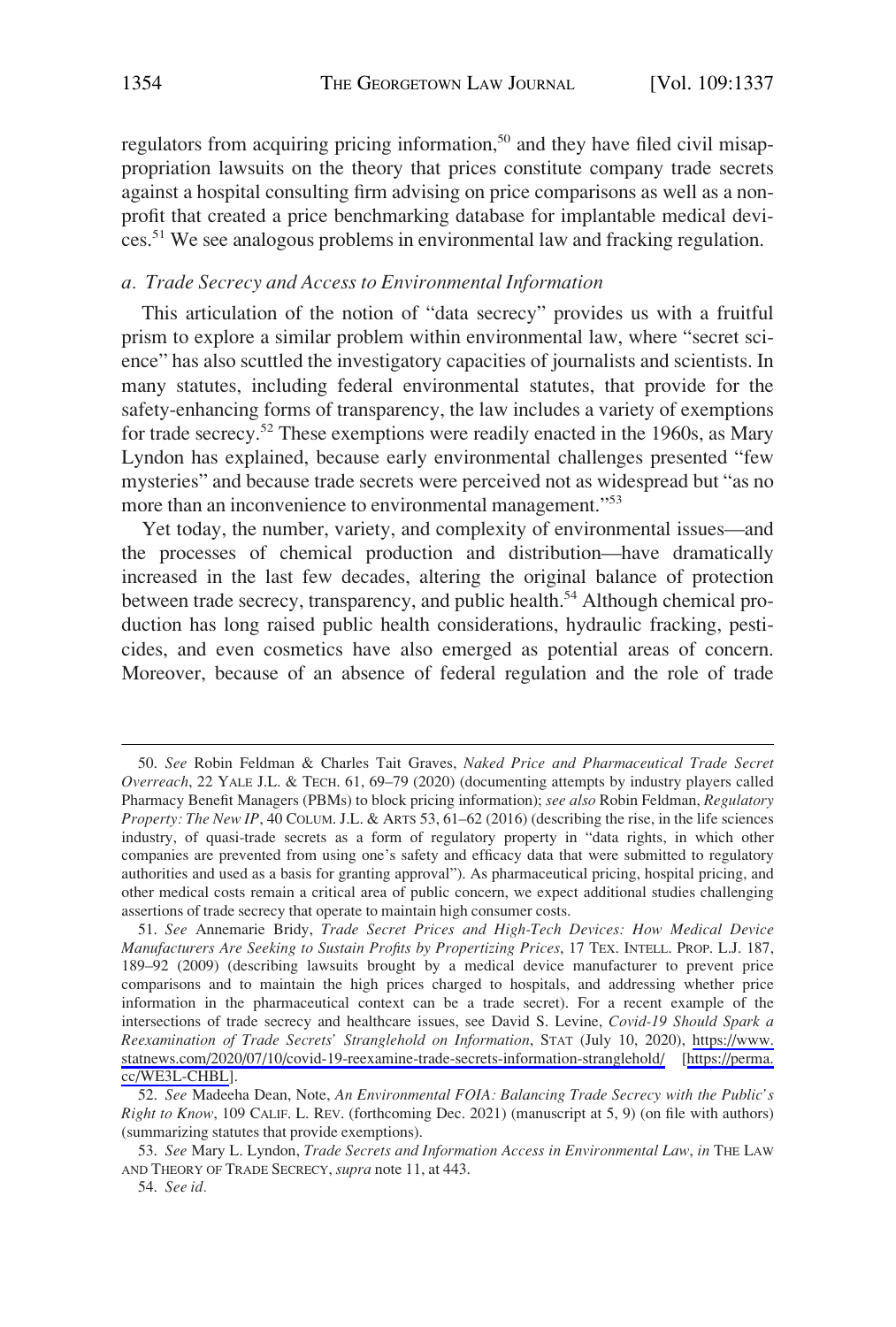secrecy, these contexts have become somewhat impervious from investigation and disclosure.<sup>55</sup>

A study of these contexts over time reveals an important lesson: in many cases, the availability of trade secret exemptions produces an all-too-easy opening for near-absolute seclusion.56 For example, under the Toxic Substances Control Act (TSCA), when a company seeks to produce a new chemical, it is required to file a notice with the EPA, but it is not required to perform health or safety studies on what it produces.<sup>57</sup> As an article in the *Intercept* notes, in 2007 the EPA reported that only about fifteen percent of new chemical notices carry any information about their potential health effects.<sup>58</sup> Why is this so? Even though the TSCA requires manufacturers to report information to the EPA if they reasonably believe that a substance they make or use "presents a substantial risk of injury to health or the environment," these companies can also withhold information about the substance by asserting confidentiality.59

*See* Sharon Lerner, *A Chemical Shell Game: How DuPont Concealed the Dangers of the New*  57. *Teflon Toxin*, INTERCEPT (Mar. 3, 2016, 3:51 PM), [https://theintercept.com/2016/03/03/how-dupont](https://theintercept.com/2016/03/03/how-dupont-concealed-the-dangers-of-the-new-teflon-toxin)[concealed-the-dangers-of-the-new-teflon-toxin](https://theintercept.com/2016/03/03/how-dupont-concealed-the-dangers-of-the-new-teflon-toxin) [[https://perma.cc/4Y72-JNBQ\]](https://perma.cc/4Y72-JNBQ). For example, the key statute involving chemical disclosure, the TSCA, directs the EPA to develop toxicity data and maintain a comprehensive inventory of chemicals. *See* 15 U.S.C. §§ 2601–2629 (2018). However, as Mary Lyndon has explained, it is "disabled by its own provisions" due to broad exemptions and minimal testing requirements. Lyndon, *supra* note 53, at 444; *see* 15 U.S.C. § 2613(c)(2).

*See* Lerner, *supra* note 57; *see also* Sharon Lerner, *New Evidence About the Dangers of*  58. *Monsanto's Roundup*, INTERCEPT (May 17, 2016, 12:18 PM), [https://theintercept.com/2016/05/17/new](https://theintercept.com/2016/05/17/new-evidence-about-the-dangers-of-monsantos-roundup)[evidence-about-the-dangers-of-monsantos-roundup](https://theintercept.com/2016/05/17/new-evidence-about-the-dangers-of-monsantos-roundup) [\[https://perma.cc/YR5D-9SGF](https://perma.cc/YR5D-9SGF)] (discussing the impact of trade secrecy in concealing information about the potential dangers of herbicide Roundup).

59. Toxic Substances Control Act (TSCA) § 8(e), 15 U.S.C. § 2607(e); Lerner, *supra* note 57; *see*  TSCA § 14(a) (prohibiting the EPA from disclosing any material that would fall within FOIA's Exemption 4 protections for trade secrecy to the public). In reviewing 100 reports by manufacturers, the Environmental Working Group found that one type of potentially harmful chemical had been withheld eighty-five percent of the time, even though it was linked to serious health effects, including death, kidney degeneration, maternal and developmental toxicity, among other issues. *See* Lerner, *supra* note 57. Many other environmental statutes have similar provisions for confidential business information. *See, e.g.*, Federal Insecticide, Fungicide, and Rodenticide Act of 1964 (FIFRA) § 10(a)–(b), 7 U.S.C. § 136h(a)–(b) (2018) (enabling applicant to designate information confidential if applicant believes that information to be a trade secret or confidential commercial or financial information); Federal Water Pollution Control Act (Clean Water Act) § 308(b), 33 U.S.C. §1318(b) (2018) (requiring public availability of records on effluent data, "except upon a showing satisfactory to the Administrator" that records would divulge methods or processes entitled to protection as trade secrets); Clean Air Act § 112 (r)(6)(Q), 42 U.S.C. § 7412(r)(6)(Q) (2018), *amended by* Act of Nov. 15, 1990, Pub. L. No. 101-549, 104 Stat. 2399 (allowing regulated parties to withhold information so long as a business has satisfactorily shown it would cause substantial harm to their competitive position); Emergency Planning and Community Right-to-Know Act of 1986 (EPCRA) § 322, 42 U.S.C. § 11042 (2018) (allowing

<sup>55.</sup> *See id.* at 447 (studying the impact and rise of trade secrecy on environmental regulation and enforcement).

<sup>56.</sup> *See* Dean, *supra* note 52, at 11–12 ("Although trade secret exemptions in environmental laws attempt to balance intellectual property rights with reporting requirements, regulated entities can use the exemptions as loopholes to avoid oversight. The exemptions do not have clearly-defined boundaries and it is not readily apparent what information actually deserves protection as a trade secret or what standards the agency should use to reach its decision. Instead, Congress has given the EPA Administrator discretion to fill in the gaps and ultimately decide what should be withheld or released to the public.").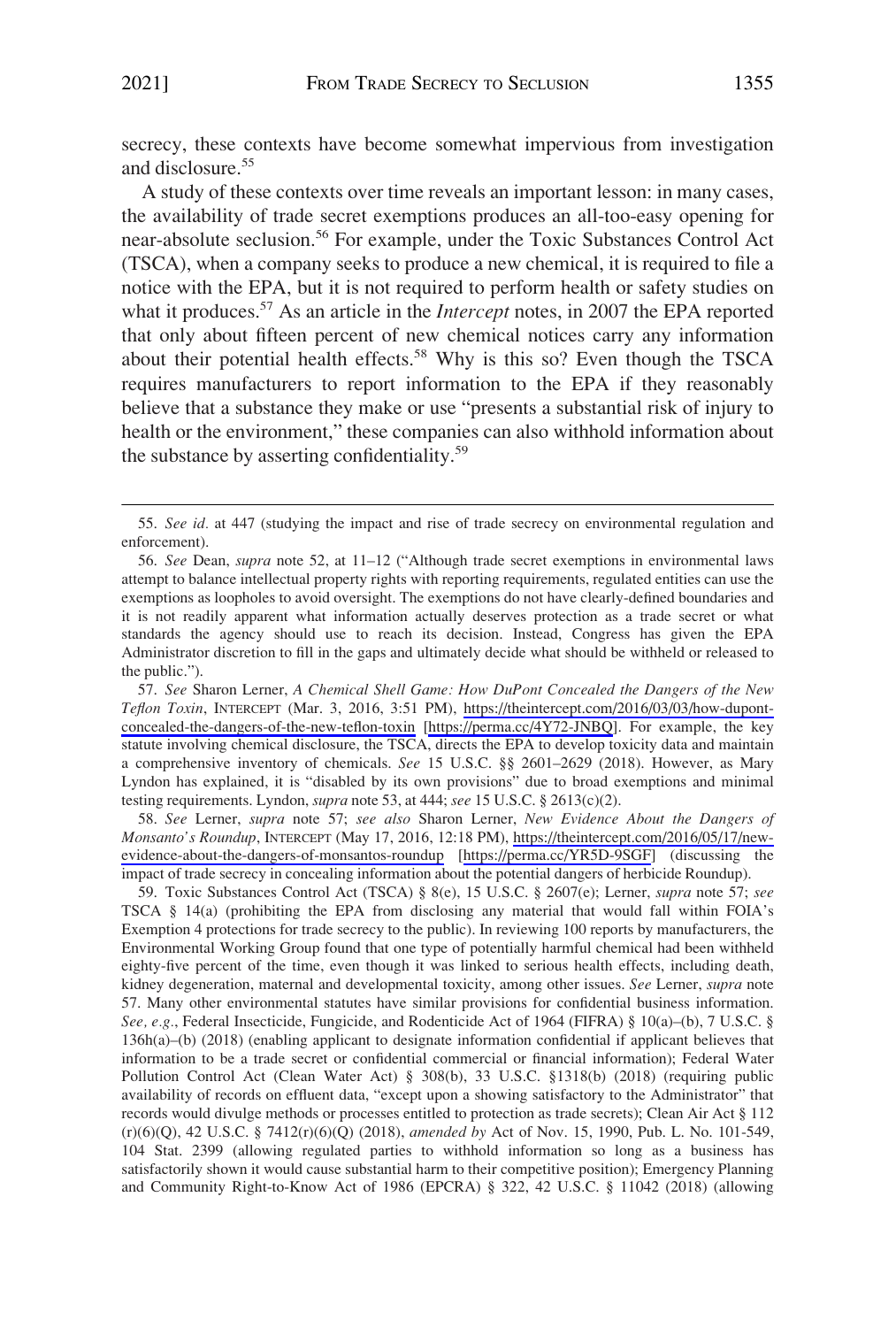Further, under the Freedom of Information Act, manufacturers can resist disclosure of any information they decide falls under the Exemption 4 exceptions for trade secrets and for "commercial or financial information [that is] obtained from a person and privileged or confidential."<sup>60</sup> This provision was added to FOIA in 1966 and has remained ever since.<sup>61</sup> Typically, when submitting a request for information under FOIA to a federal agency, the agency decides if the requested information is authorized for release or if the request should be rejected. The FOIA includes nine exemptions; the most relevant here is Exemption 4.

As noted above, Exemption 4 creates a two-tier system for companies to claim exemptions from disclosure; there is an exemption not only for trade secrets but also for a looser category called confidential business information.<sup>62</sup> As one judge wrote, "FOIA is the legislative embodiment of Justice Brandeis's famous adage, '[s]unlight is . . . the best of disinfectants.'"63 Yet at the same time the law recognized the value of transparency, Exemption 4 was driven by a recognition that "information, considered private and confidential in business life, should not be compromised simply because the information was transferred to government."<sup>64</sup>

As a result of this system, David Vladeck has argued, at the federal level, FOIA entitlements provide, at best, a piecemeal solution and, at worst, only an illusory right of access.65 Because it is a request-driven statute, it is not oriented towards proactive disclosure of information to the public.<sup>66</sup> It thus requires initiating a legal dispute with an uncertain outcome, where an interested opponent may have superior resources. Moreover, commitment to FOIA transparency often varies with the political tides.<sup>67</sup> Finally, even though there are a litany of right-to-

63. N.H. Right to Life v. U.S. Dep't of Health & Human Servs., 778 F.3d 43, 48–49 (1st Cir. 2015) (quoting LOUIS D. BRANDEIS, OTHER PEOPLE'S MONEY AND HOW THE BANKERS USE IT 92 (1914)); *see*  FBI v. Abramson, 456 U.S. 615, 621 (1982); S. REP. NO. 813, at 3 (1965).

64. *See N.Y. Pub. Interest Grp.*, 249 F. Supp. 2d at 332.

65. *See* David C. Vladeck, *Information Access—Surveying the Current Legal Landscape of Federal Right-to-Know Laws*, 39 ENVTL. L. & POL'Y ANN. REV. 10773, 10779 (2009) ("The time has come to place an affirmative duty on government to use Internet technology to make environmental information accessible to the public without routinely having to use FOIA's request-and-wait procedures."); *see also*  Dean, *supra* note 52, at 50 (suggesting an environmental FOIA to "require agencies to proactively disclose records in electronic form"). For an excellent, and critical treatment of FOIA, see David E. Pozen, *Freedom of Information Beyond the Freedom of Information Ac*t, 165 U. PENN. L. REV. 1097 (2017).

66. *See* Vladeck, *supra* note 65, at 10773.

67. *See id.* (describing an occasion when previous Attorney General John Ashcroft issued a directive to all federal agencies notifying them that the Department of Justice would readily defend any agencies who sought to withhold information from the public, as long as there was a plausible basis for the denial).

anyone to withhold trade secret information from reporting, so long as the trade secrecy claim is substantiated in accordance with EPA regulations); *see* 40 C.F.R. § 2.208 (2014).

<sup>60. 5</sup> U.S.C. § 552(b)(4) (2018).

<sup>61.</sup> Under one formulation, the second, broader exception applies if the information is considered by the defendant to be: "(a) commercial or financial, (b) obtained from a person, and (c) privileged or confidential." N.Y. Pub. Interest Research Grp. v. EPA, 249 F. Supp. 2d 327, 331–32 (S.D.N.Y. 2003).

<sup>62.</sup> *See* 5 U.S.C. § 552(b)(4) (2018) ("[T]rade secrets and commercial or financial information obtained from a person and privileged or confidential . . . .").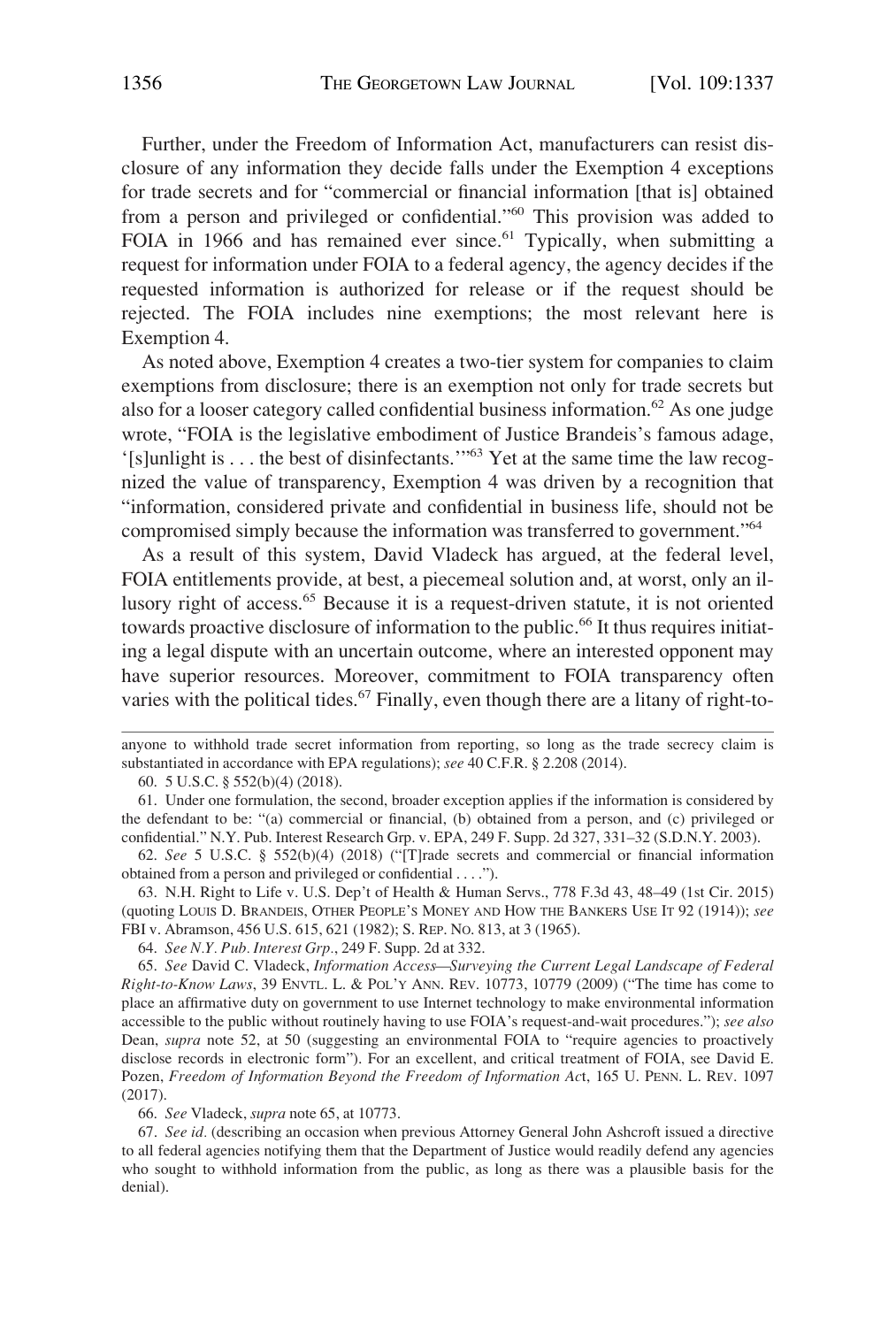know laws in place to safeguard the public interest, they intrinsically conflict with exemptions for confidential business information, which comprise "the most frequently invoked justification for denying public access to environmental data."<sup>68</sup>

Indeed, decades of cases show that FOIA's original goal of increasing disclosure has been stymied by confidentiality exemptions, often at great risk to public health and safety. Indeed, although some courts have allowed for disclosure, others have not. In one case, discussed by Vladeck, a public interest organization was initially unable to access information in a FOIA case involving the cleanup of the Hudson River, which was severely contaminated with polychlorinated biphenyls (PCBs) released by the General Electric Corporation (GE).<sup>69</sup> GE had challenged the EPA's cleanup strategy, and both entities engaged in private, offthe-record meetings, eventually resulting in an outcome where GE would cover only a fraction of the cost of cleanup.70

When New York Public Interest Research Group (NYPIRG) filed a FOIA request to access information about these secret meetings, the EPA refused, citing Exemption 4 and noting that its records were marked "Privileged & Confidential."71 After arguments over whether such information had commercial value, the court decided that the information did not reveal anything about the nature and character of GE's business, "or anything that a commercial business would want to protect for fear of competitive injury."<sup>72</sup> Instead, the court characterized the information as driven by a desire to convince the EPA to use a less expensive alternative.73 The court noted that the Supreme Court had also emphasized that the exemptions to FOIA are also meant to be "'narrowly construed' in order that they do not swallow up this central purpose,"<sup>74</sup> particularly in light of the dominant interest in disclosure.75

That early decision set the balance in favor of disclosure, but it is important to note that case law—and agency practice—has been fairly mixed. In one case, when the Sierra Club requested documents under the Clean Air Act, the EPA withheld 18,000 pages out of a total of 21,685 pages under Exemption  $4^{76}$  In another case, the District of Columbia Circuit found that Exemption 4 superseded a provision of the Clean Water Act requiring data on power plant emissions to be publicly available; this meant that even though citizens had a statutory *right to* 

<sup>68.</sup> *Id.* at 10774.

<sup>69.</sup> *See id.* at 10776.

<sup>70.</sup> *See id.* 

<sup>71.</sup> *See id.* at 10776–77 (discussing *N.Y. Pub. Interest Grp.*, 249 F. Supp. 2d at 329–30).

<sup>72.</sup> *Id.* at 10777 (quoting *N.Y. Pub. Interest Grp.*, 249 F. Supp. 2d at 333).

<sup>73.</sup> *Id.* (citing *N.Y. Pub. Interest Grp.*, 249 F. Supp. 2d at 333–34).

<sup>74.</sup> *See N.Y. Pub. Interest Grp.*, 249 F. Supp. 2d at 334 (quoting FBI v. Abramson, 456 U.S. 615, 630 (1982)).

<sup>75.</sup> *See id.* (citing Wash. Post Co. v. U.S. Dep't of Health & Human Servs., 865 F.2d 320, 324 (D.C. Cir. 1989)).

<sup>76.</sup> *See* Entergy Gulf States La., L.L.C. v. EPA, 817 F.3d 198, 201 (5th Cir. 2016) (primarily addressing the organization's right to intervene because its interests were not aligned with the EPA's interests, but noting the number of documents withheld on confidentiality grounds).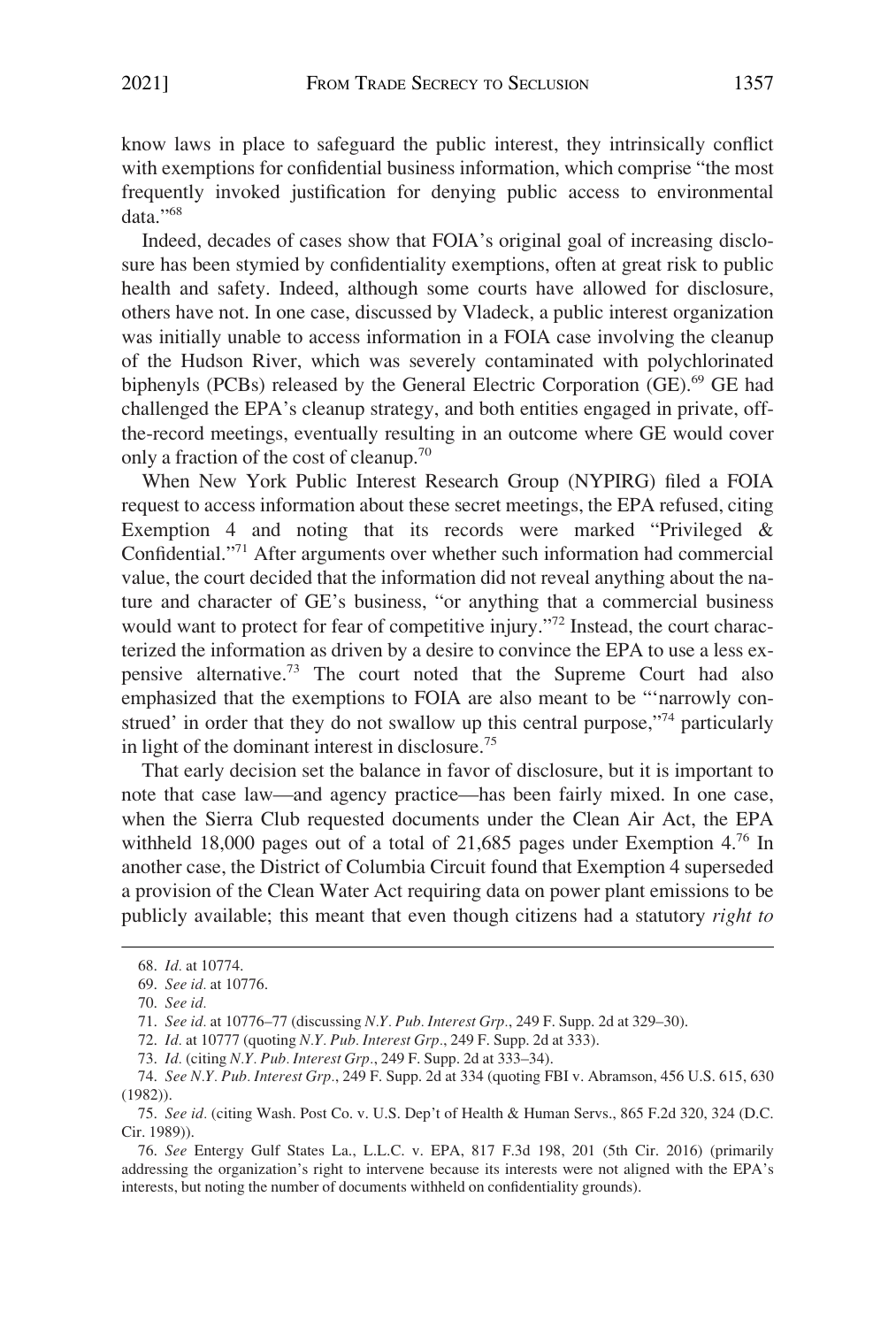<span id="page-21-0"></span>*disclosure*, they still could not obtain the information.<sup>77</sup> These examples demonstrate that expansive readings of FOIA Exemption 4, in favor of confidentiality, can impede access to information that otherwise would be available to the public.

#### *b. Chemical Data Secrecy and Fracking*

We see similar outcomes in the context of chemical data, where data secrecy poses conflicts with public health and safety. Although chemical data falls into traditional areas of trade secret protection in most cases, recent issues have suggested the emergence of concealment in a variety of new technologies affecting public health. Scholars have expressed concerns about the potential rise of trade secret claims in areas as diverse as hydraulic fracking, genetically modified foods, synthetic fragrances, e-cigarettes, cosmetics, and flame retardants.78 In such situations, even when scientists and journalists are attempting to research the impacts of chemical production, companies have learned to deploy trade secrecy as a weapon against investigation.

For example, in the context of most chemical data, even though case law has found that common names and related information for inert ingredients (without the precise formulas) do not fall within Exemption 4, much of the applicable law still defers strongly to a claimant's determination.<sup>79</sup> According to one report from the Government Accountability Office, *ninety-five percent* of new notifications (and almost 18,000 chemicals) are designated under Exemption 4 and withheld from the public.80 As a result of this designation, only a small fraction of government personnel have clearance to receive access to the product.<sup>81</sup> The confidentiality or secrecy designation makes it difficult to study chemicals and their effects; as one scientist argued: "Scientists can't search for contaminants if they don't know what they're looking for."82 Studies of the health effects of various chemicals have been claimed under the exemption and kept from the public.<sup>83</sup> And even when chemicals are abandoned from use, often the impact remains; as Mary Lyndon observes, "The social cost of the original secret become greater

<sup>77.</sup> *See* Envtl. Integrity Project v. EPA, 864 F.3d 648, 649 (D.C. Cir. 2017) (noting Clean Water Act does not supersede Exemption 4). *But see* Graff v. Haverhill N. Coke Co., No. 1:09-cv-670, 2011 WL 13161211, at \*2–3 (S.D. Ohio Feb. 28, 2011) (finding that emissions data was not a protectable trade secret). Case law is also mixed in its results. *See* Nat'l Ass'n of Home Builders v. Norton, 309 F.3d 26, 38–39 (D.C. Cir. 2002) (rejecting such a designation for owl-sighting data because it was noncommercial); Am. Airlines, Inc. v. Nat'l Mediation Bd., 588 F.2d 863, 870 (2d Cir. 1978) (adopting a confidentiality designation for information provided to the government concerning recruitment efforts by labor unions).

<sup>78.</sup> *See* Julie E. Zink, *When Trade Secrecy Goes Too Far: Public Health and Safety Should Trump Corporate Profits*, 20 VAND. J. ENT. & TECH. L. 1135, 1156–57 (2018) (listing these areas of concern).

<sup>79.</sup> *See* Nw. Coal. for Alts. to Pesticides v. Browner, 941 F. Supp. 197, 202 (D.D.C. 1996).

<sup>80.</sup> According to one Intercept report, the confidential business information designation has been used to withhold the name and identity of 17,585 different chemicals registered with the EPA. Lerner, *supra* note 57.

<sup>81.</sup> *See id*.

<sup>82.</sup> *See id.* (quoting David Andrews, Senior Scientist, Environmental Working Group).

<sup>83.</sup> *See id.*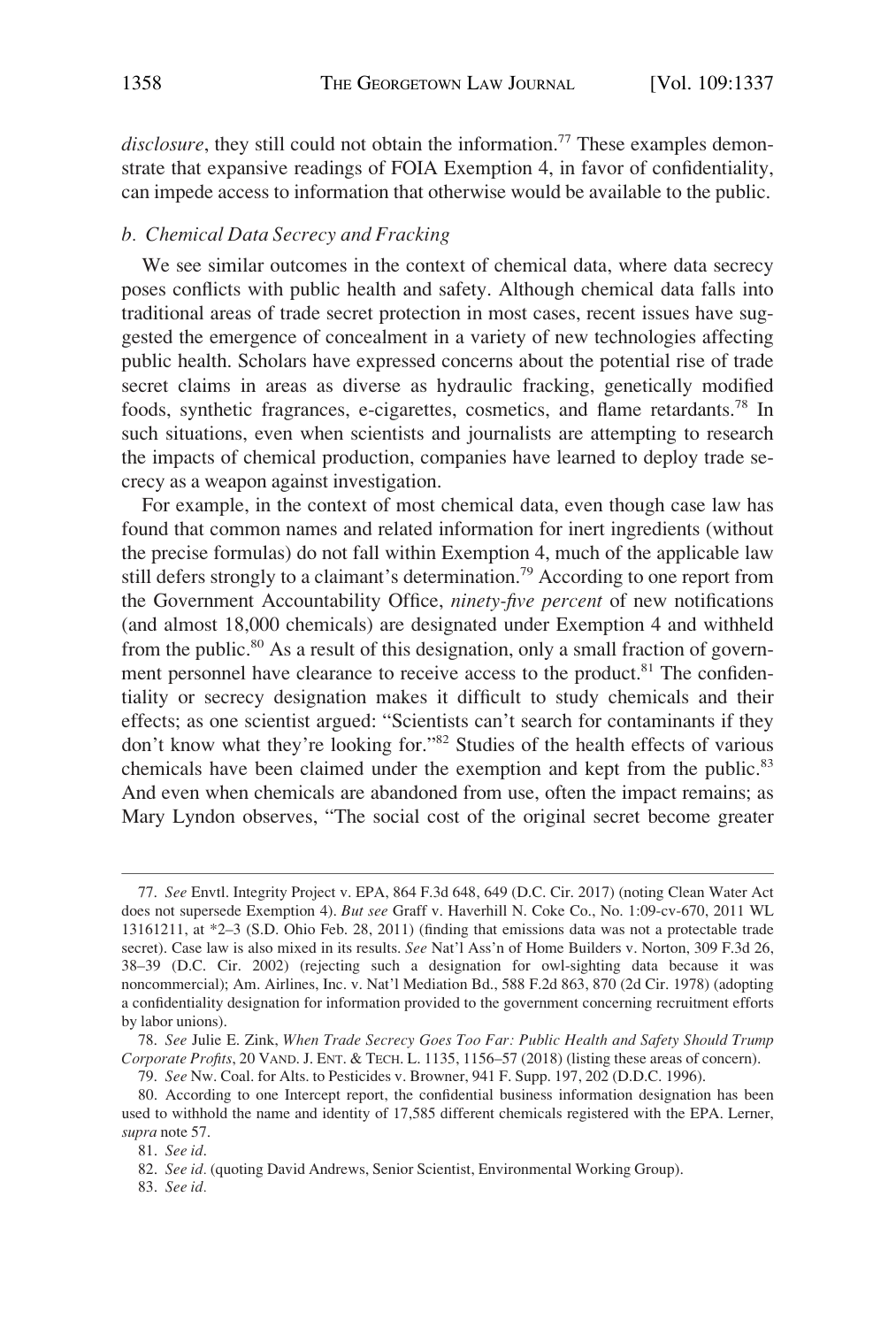with the passage of time, as the effect becomes more costly to identify and remedy."<sup>84</sup>

One may ask how today's corporate behavior is different from other contexts, such as the tobacco industry, where companies have often paid millions to silence or dilute research into the harmful effects of their products and to resist calls for disclosure. The difference here lies in the exploitation of the deference enjoyed by a would-be trade secret owner. Because regulated parties are able to designate certain information as a trade secret, they can ensure that the information remains private. Courts can be biased toward accepting the claimant's account of what does or does not count as a trade secret because the claimant presents that narrative, and courts may not be well-positioned to challenge such assertions without robust submissions by opponents showing otherwise.<sup>85</sup> Even in today's era, where government regularly touts the value of the "open data" movement, trade secrecy remains a right that is too often impenetrable.<sup>86</sup>

In addition, in many such cases, it is often difficult to disentangle assertions of trade secrecy from an underlying resistance to regulation and lack of regulatory oversight. One contemporary area involves a similar issue that has arisen regarding hydraulic fracturing (fracking): a practice that involves the high-pressure injection of fluids into bedrock formations for the purpose of oil or gas extraction.87 The fluids that are used are mostly composed of water and sand, but gas drillers add numerous chemicals to the mix that are known for their environmental harms, as well as their carcinogenic effects, posing harms to livestock and

<sup>84.</sup> Lyndon, *supra* note 53, at 450; *see* Zink, *supra* note 78, at 1144–56. In one example involving the chemical perfluorooctanoic acid (PFOA), E.I. du Pont de Nemours & Co. knowingly suppressed information about its health risks for decades, even when another company reported its concerns to DuPont, and employees were known to regularly contract "Teflon flu," which involved symptoms of fever, nausea, diarrhea, and vomiting. Zink, *supra* note 78, at 1146. DuPont sought to keep the information secret for decades, even after its employees gave birth to children with birth defects. *See id.*  at 1147, 1150 (detailing research and PFOA's link to testicular, pancreatic, and liver tumors as well as kidney cancer, thyroid disease, high cholesterol, preeclampsia, and ulcerative colitis). Eventually, DuPont settled after a prominent EPA investigation, agreeing to phase out its production and pay a hefty fine. *Id.* at 1149. Yet years after the settlement, two EPA investigators discovered, using nearby water samples, that DuPont's chemical replacements for PFOA likely had "the same chemical performance properties," suggesting similarity risks of toxicity as well. Lerner, *supra* note 57. Yet their work was stymied by the persistence of confidentiality designations that precluded their investigations. *See id.* 

<sup>85.</sup> Zink tells a similar story about genetically modified organisms (GMO). Although the history of regulating GMOs is fairly complex due to overlapping agency jurisdictions, the GMO industry has managed to exempt itself from the "most important environmental and consumer protection laws." Zink, *supra* note 78, at 1164. As a result, companies can choose what research and information they wish to disclose, and can designate such information as a trade secret. *Id.* at 1164–65 (citing Elizabeth A. Rowe, *Patents, Genetically Modified Foods, and IP Overreaching*, 64 SMU L. REV. 859, 876–77 (2011)).

<sup>86.</sup> *See* Ayanna Alexander, *Pesticide Makers Back Public-Data Plan—But Not for Trade Secrets*, BLOOMBERG (April 27, 2018, 11:23 AM); *see also* Vladeck, *supra* note 65 (discussing FOIA and environmental law).

<sup>87.</sup> *See* Zink, *supra* note 78, at 1158.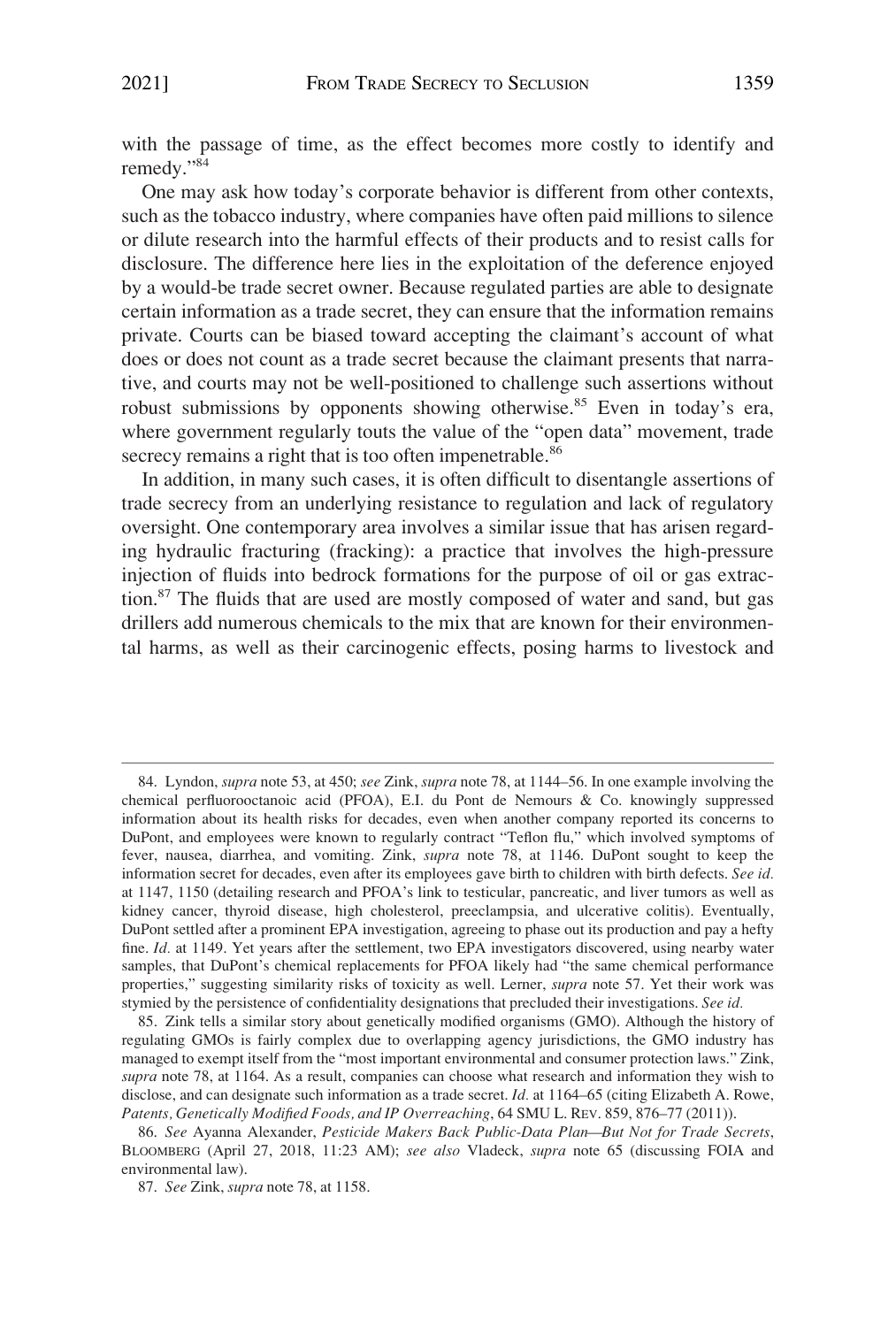humans such as burning sensations, gastrointestinal distress, and upper-respiratory ailments.<sup>88</sup>

In one incident, a fire erupted at a fracking plant, leaking thousands of chemicals into a tributary of the Ohio River, causing the deaths of more than 70,000 fish and risking the safety of the local drinking water for millions.<sup>89</sup> Yet despite these issues, it took Halliburton at least five days to reveal its chemical compounds to the EPA and its state equivalent, in part due to the state law supporting trade secrecy.90 In fact, as one scholar writes, in the aftermath, "authorities responsible for local drinking water, as well as local residents, never even fully learned the identity of these secret 'proprietary' chemicals despite the high probability that the water supply had been tainted by them."<sup>91</sup> Indeed, despite the risks to the public, at least ten states allow fracking well operators to withhold trade secret content from *medical professionals* treating patients exposed to the fluid, making it difficult for them to treat patients harmed by chemical exposure.<sup>92</sup>

Fracking is an example of how trade secrecy exemptions, coupled with a patchwork of reduced disclosure requirements across states, can create a perfect storm to impede public oversight and investigation. Given that trade secret law is designed in part to defer to would-be owners' judgment, companies have swiftly learned to use trade secrecy as a shield to forestall inquiry. Further, because hydraulic fracking is uniquely exempt from all of the potential federal environmental laws—including the Clean Air Act and others—that could normally apply to such situations, companies are often able to evade calls for transparency by arguing that fracking "is a highly complex and competitive industry where trade secrets are critical assets."<sup>93</sup> Companies claim that if even the names of chemicals were released, competitors could reverse engineer their formulas, destroying their secrecy.<sup>94</sup>

In turn, state regulation is inconsistent, with some states relying on self-designation of trade secrets, others requiring an administrative determination by a state

<sup>88.</sup> *See id.* at 1158–59.

<sup>89.</sup> Elliot Fink, *Dirty Little Secrets: Fracking Fluids, Dubious Trade Secrets, Confidential Contamination, and the Public Health Information Vacuum*, 29 FORDHAM INTELL. PROP. MEDIA & ENT. L.J. 971, 973–74 (2019).

<sup>90.</sup> *Id.* 

<sup>91.</sup> *Id.* at 974.

<sup>92.</sup> *See* Kellie Fisher, *Communities in the Dark: The Use of State Sunshine Laws to Shed Light on the Fracking Industry*, 42 B.C. ENVTL. AFF. L. REV. 99, 111 (2015); *see also* Matthew McFeeley, *Falling Through the Cracks: Public Information and the Patchwork of Hydraulic Fracturing Disclosure Laws*, 38 VT. L. REV. 849, 853 (2014). *But see* Robinson Twp. v. Commonwealth, 147 A.3d 536, 575–76 (Pa. 2016) (overturning act preventing medical professionals from disclosing the chemical composition of fracturing fluids and noting that such restrictions on health professionals are "enjoyed by no other class of industry").

<sup>93.</sup> Zink, *supra* note 78, at 1160 (quoting a representative from the industry); *see id.* at 1162 (noting how fracking is exempt from the Clean Air Act, Clean Water Act, and Safe Drinking Water Act, among other federal statutes).

<sup>94.</sup> *See* Fisher, *supra* note 92, at 110.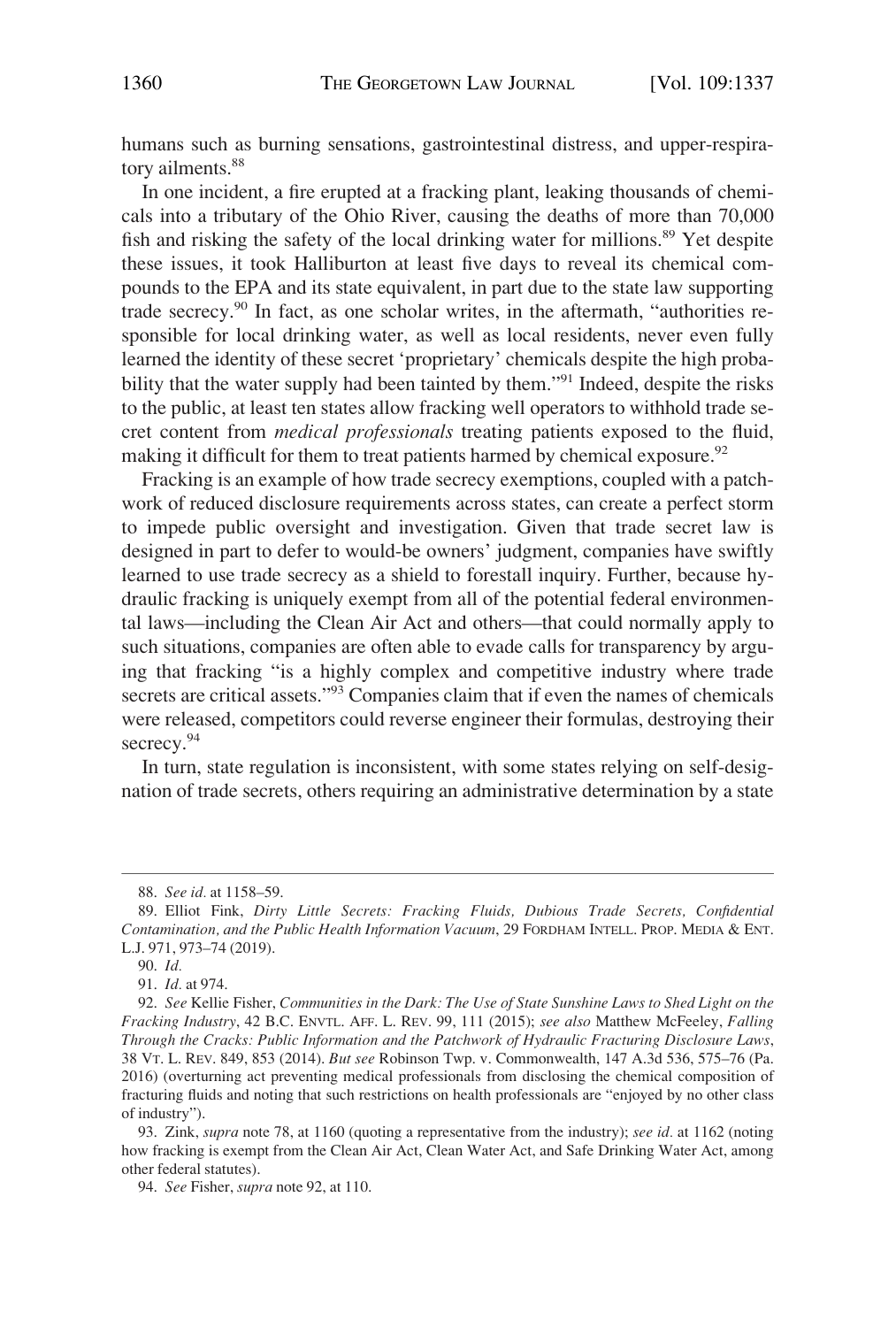agency, and even fewer requiring substantiation of the trade secret.<sup>95</sup> Of the thirty-one states that have fracking activity, almost half do not have any disclosure requirements.<sup>96</sup> Even when submitting information, some states allow well operators to designate chemical information for exemptions to disclosure.<sup>97</sup> For example, in Texas, after the state adopted a disclosure law, companies claimed confidentiality protection 10,120 times in a total of 12,140 reporting instances tied to fracking; in one federal report from 2014, the Department of Energy found that trade secrecy was invoked eighty-four percent of the time in fracking cases.<sup>98</sup>

Finally, in 2015, the Bureau of Land Management (BLM), in the first federal regulation to address fracking and issues of secrecy directly, adopted a rule that, among other things, would require chemical disclosure and allow for trade secret exemption only after a BLM determination.<sup>99</sup> But, the rule's primary value lays in a clear refusal to defer to the private company in determining the scope of secrecy. By placing this determination in the hands of the BLM, rather than

<sup>95.</sup> *See* Melanie McCormick, *Conflicting Theories at Play: Chemical Disclosure and Trade Secrets in the New Federal Fracking Regulation*, 9 GOLDEN GATE U. ENVTL. L.J. 217, 218 (2016) (citing McFeeley, *supra* note 92, at 872–75, 887–88).

*See* NATHAN RICHARDSON, MADELINE GOTTLIEB, ALAN KRUPNICK & HANNAH WISEMAN, 96. THE STATE OF STATE SHALE GAS REGULATION 1 (2013), [https://media.rff.org/documents/RFF-](https://media.rff.org/documents/RFF-Rpt-StateofStateRegs_ExecSumm_0.pdf)[Rpt-StateofStateRegs\\_ExecSumm\\_0.pdf](https://media.rff.org/documents/RFF-Rpt-StateofStateRegs_ExecSumm_0.pdf) [[https://perma.cc/JJ3C-5DC3\]](https://perma.cc/JJ3C-5DC3); Isabelle Weber, *How State Regulations Hold Us Back and What Other Countries Are Doing About Fracking*, FRACTRACKER (Oct. 10, 2019),<https://www.fractracker.org/2019/10/regulations-by-country>[<https://perma.cc/BA7M-A5KJ>] (illustrating disclosure requirements by state in Figure 1); *see also* Fink, *supra* note 89, at 989–90 (citing T. Robert Fetter, Fracking, Toxics, and Disclosure 6–7 (Aug. 13, 2017) (unpublished manuscript), <https://perma.cc/Q5XE-U5TD>). Some states require the company to send a list of its chemicals to the state oil and gas commission, which then approves a list of chemicals that are deemed to be trade secrets. *See* Fisher, *supra* note 92, at 110. Others require a public disclosure of chemicals but enable disclosers to exclude chemicals that companies deem to be trade secrets. *Id.* at 110–11. In one case challenging a state agency's determination of trade secrecy under the rules for public disclosure, a court granted summary judgment to the fracking company, deferring to the agency's determination in favor of secrecy. *See*  Powder River Basin Res. Council v. Wyo. Oil & Gas Conservation Comm'n, No. 94650, 2013 WL 8718518, at \*9 (Wyo. Dist. Ct. Mar. 21, 2013), *rev'd*, 2014 WY 37, 320 P.3d 222 (Wyo. 2014). Although the case was eventually reversed by the Wyoming Supreme Court, which remanded for a closer factual determination of secrecy, it illustrates the high degree of deference enjoyed by companies even when another agency is tasked to determine secrecy.

<sup>97.</sup> *See* MATTHEW MCFEELEY, NAT. RES. DEF. COUNCIL, STATE HYDRAULIC FRACTURING DISCLOSURE RULES AND ENFORCEMENT: A COMPARISON 6, 12 (2012). At least seventy percent of disclosures made on FracFocus included at least one ingredient designated for a confidentiality exemption in 2015. *See* U.S. ENVTL. PROT. AGENCY, ANALYSIS OF HYDRAULIC FRACTURING FLUID DATA FROM THE FRACFOCUS CHEMICAL DISCLOSURE REGISTRY 1.0, at 17 (2015); *see also* McFeeley, *supra* note 92, at 862–63 (discussing states' use of FracFocus to facilitate well operators' disclosure of fracking chemicals).

<sup>98.</sup> Fink, *supra* note 89, at 1002; *see* U.S. DEP'T OF ENERGY, SECRETARY OF ENERGY ADVISORY BOARD TASK FORCE REPORT ON FRACFOCUS 2.0, at 5, 11 (2014) (describing exemption data from FracFocus). As of 2016, the EPA identified 1,606 chemicals in fracking fluid and wastewater but only had information on 173 of those chemicals, noting that the lack of cooperation by the drilling industry prevented an assessment of its impacts on drinking water. U.S. ENVTL. PROT. AGENCY, HYDRAULIC FRACTURING FOR OIL AND GAS: IMPACTS FROM THE HYDRAULIC FRACTURING WATER CYCLE ON DRINKING WATER RESOURCES IN THE UNITED STATES 9-8 to 9-10, 9-16 (2016).

<sup>99.</sup> *See* McCormick, *supra* note 95, at 226–27.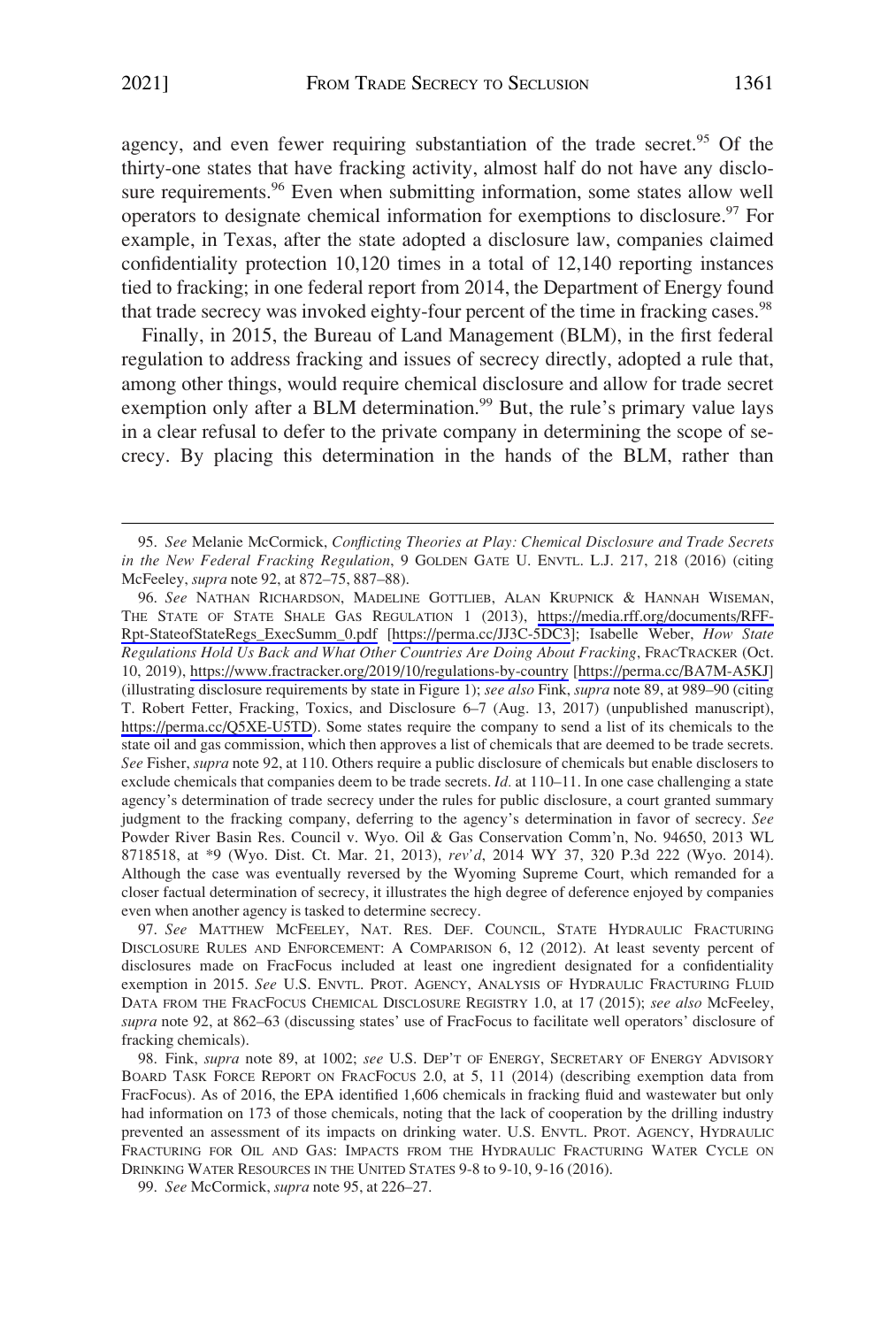<span id="page-25-0"></span>deferring to the claimant, the proposed rule took a path that may prove fruitful to follow in the future. Unfortunately, that rule was rescinded by the Trump administration two years later.<sup>100</sup>

## 2. Freedom of Information Act Cases after *Argus Leader*

Strikingly, in recent years, the Trump Administration effectively used its power to oppose calls for disclosure, aligning itself with private interests in sometimes extreme postures. Although there are many strategic reasons for the government's position, it is important to note that this outcome is also made possible by the deference to the information holder's claims of confidentiality that FOIA facilitates.101 As a result, even though the purpose of FOIA is to avoid agency capture by disclosing information to the public, it has been less effective than originally hoped.102

Courts customarily defer to the agency's determination, with little role for judicial oversight. As a result, because courts are not expected to cast much scrutiny over such determinations, there are few "checks" in the system of deference, even when disclosure might be required by law.<sup>103</sup> Even though courts and agencies tend to speak of the need to "balance" interests, the system has been described as "unworkable" due to its underlying paradox: the information is needed because it is secret, but "[s]ecrecy prevents the development of the very information needed to make a balanced assessment."104

New developments may foreshadow an even less effective FOIA. As Varadarajan explains in her study, historically, the "trade secret" exemption under FOIA mostly has been limited to protecting information with a "direct relationship [to] the productive process," thus limiting its scope to technical information, or what we call traditional trade secret coverage.105 And until recently, the second category secluding other forms of commercial information, also required evidence of "substantial competitive harm" flowing from competitors' affirmative use of the information upon disclosure.<sup>106</sup> These background limitations, she writes, functioned to limit at least some degree of corporate attempts to avoid disclosure.<sup>107</sup>

<sup>100.</sup> See U.S. DEP'T OF THE INTERIOR, BUREAU OF LAND MGMT., BLM RESCINDS RULE ON HYDRAULIC FRACTURING (Dec. 28, 2017), [https://www.blm.gov/press-release/blm-rescinds-rule](https://www.blm.gov/press-release/blm-rescinds-rule-hydraulic-fracturing)[hydraulic-fracturing](https://www.blm.gov/press-release/blm-rescinds-rule-hydraulic-fracturing) [\[https://perma.cc/A6HY-4S4T](https://perma.cc/A6HY-4S4T)] (noting rescission).

<sup>101.</sup> Another criminal statute, the Trade Secrets Act, prohibits government employees from disclosing information that comprises a trade secret, further contributing to government reluctance to share information. *See* Al-Amyn Sumar, *Unpacking FOIA's "Foreseeable Harm" Standard*, 35 COMM. LAW. 15, 19 (2020).

<sup>102.</sup> *See* Lyndon, *supra* note 53, at 463.

<sup>103.</sup> *See id.* at 444 ("Courts reviewing FOIA cases have tended to leave disclosure to agencies' discretion, while regulated firms have pressed agencies for broad confidentiality. . . . [A]gencies are poorly positioned to resist this pressure and often capitulate, even when they have a statutory mandate to disclose the information.").

<sup>104.</sup> *Id.* at 463.

<sup>105.</sup> Varadarajan, *supra* note 11, at 5 (alteration in original).

<sup>106.</sup> *Id.* 

<sup>107.</sup> *See id.* at 5–6.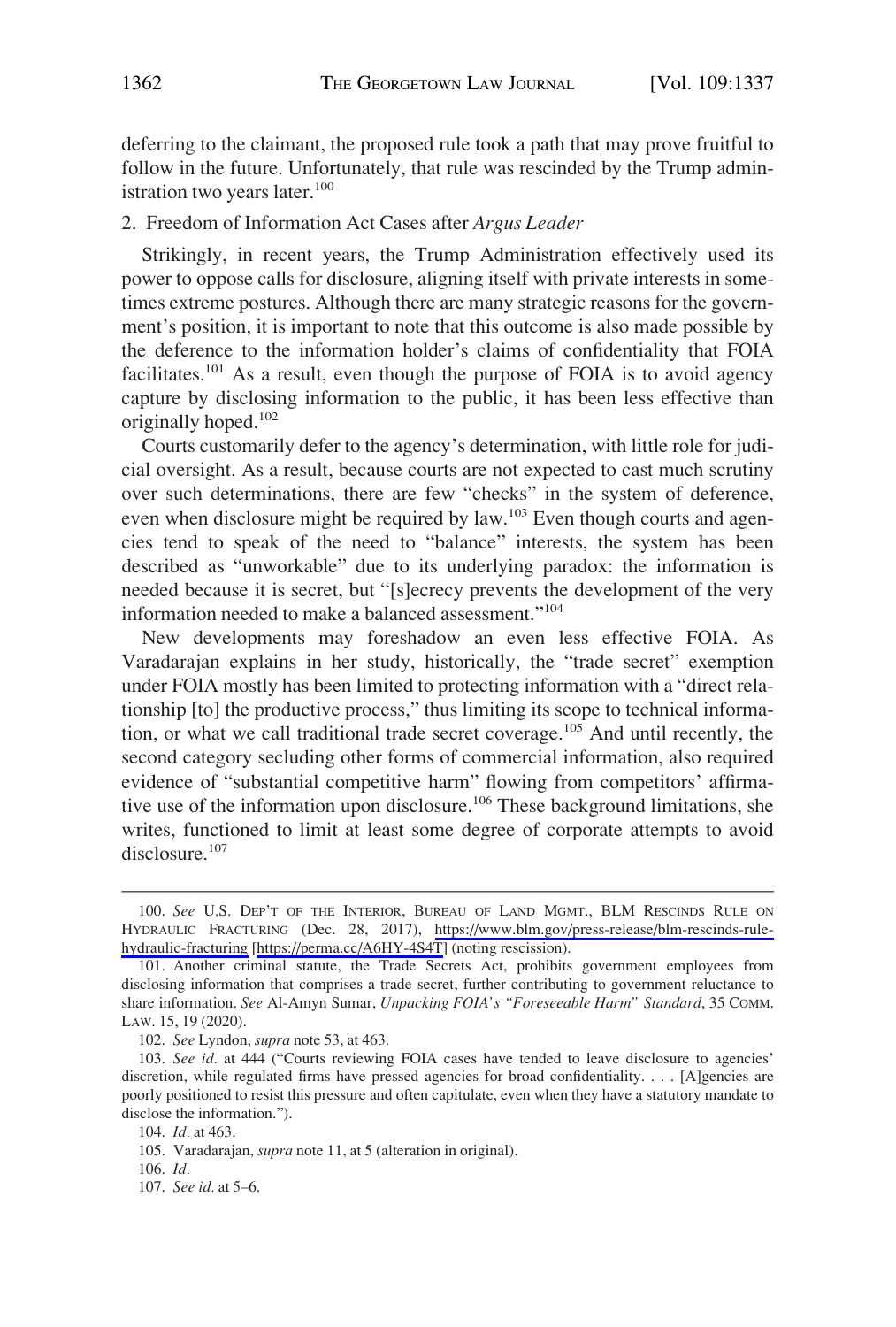This changed when the Supreme Court handed down *Food Marketing Institute v. Argus Leader Media* in 2019.<sup>108</sup> In that case, a business association representing grocery stores resisted a newspaper's FOIA request for the identification of stores participating in a United States Department of Agriculture food stamp program.<sup>109</sup> The grocery stores argued that disclosure of food stamp acceptance might cause competitors to build new grocery stores nearby in order to increase their market share of low-income customers.110 Ruling against disclosure, the Supreme Court explicitly rejected older circuit case law requiring a substantial competitive harm to support concealment. Instead, it cast a wide mantle of secrecy, directing that "where commercial or financial information is both customarily and actually treated as private by its owner and provided to the government under an assurance of privacy," it may be secluded under Exemption 4's confidentiality exception.111 The decision therefore shifted the controlling test from a more objective measure of meaningful harm to a more subjective measure focused on the claimant's own practices.

While the decision notably does not analyze the role of trade secrecy under FOIA, its embrace of confidentiality, more broadly, aligns with an expansive notion of corporate seclusion, signaling a degree of collapse between the two categories.112 Because the confidentiality exemption is so broad, companies can assert that any information outside the boundaries of trade secrecy is nonetheless "confidential." *Argus Leader* makes it easier for companies to claim the second exemption against disclosure by removing courts' abilities to test fanciful or exaggerated claims of harm. $113$ 

Effectively, the *Argus Leader* formulation emboldens government attorneys to advance a theory that, if credited by the courts, could give companies an unlimited veto power over FOIA requests. The result of *Argus Leader*, commentators have concluded, is a sizeable expansion of Exemption 4.<sup>114</sup> And there is evidence that it is effective at seclusion. At least one court concluded that Exemption 4 protected the Department of Defense's subcontracting information with Lockheed Martin because the information was customarily treated as confidential by the Defense Department; in its opinion, the court duly noted that it was "sympathetic to plaintiff's steep uphill battle under the new Exemption 4 standard," but was powerless in the face of *Argus Leader* to reach a different conclusion.<sup>115</sup>

In addition, as described above, when the Center for Investigative Reporting sought Department of Labor records showing companies' submissions regarding diversity data and workplace injury information in different cases, the

<sup>108. 139</sup> S. Ct. 2356, 2366 (2019).

<sup>109.</sup> *See id.* at 2361.

<sup>110.</sup> *See id.* 

<sup>111.</sup> *Id.* at 2366.

<sup>112.</sup> *See* Varadarajan, *supra* note 11, at 5–6.

<sup>113.</sup> *See Argus Leader Media*, 139 S. Ct. at 2366.

<sup>114.</sup> *See* Varadarajan, *supra* note 11, at 33.

<sup>115.</sup> *Id.* (quoting and discussing Am. Small Bus. League v. U.S. Dep't of Def., 411 F. Supp. 3d 824, 832 (N.D. Cal. 2019)).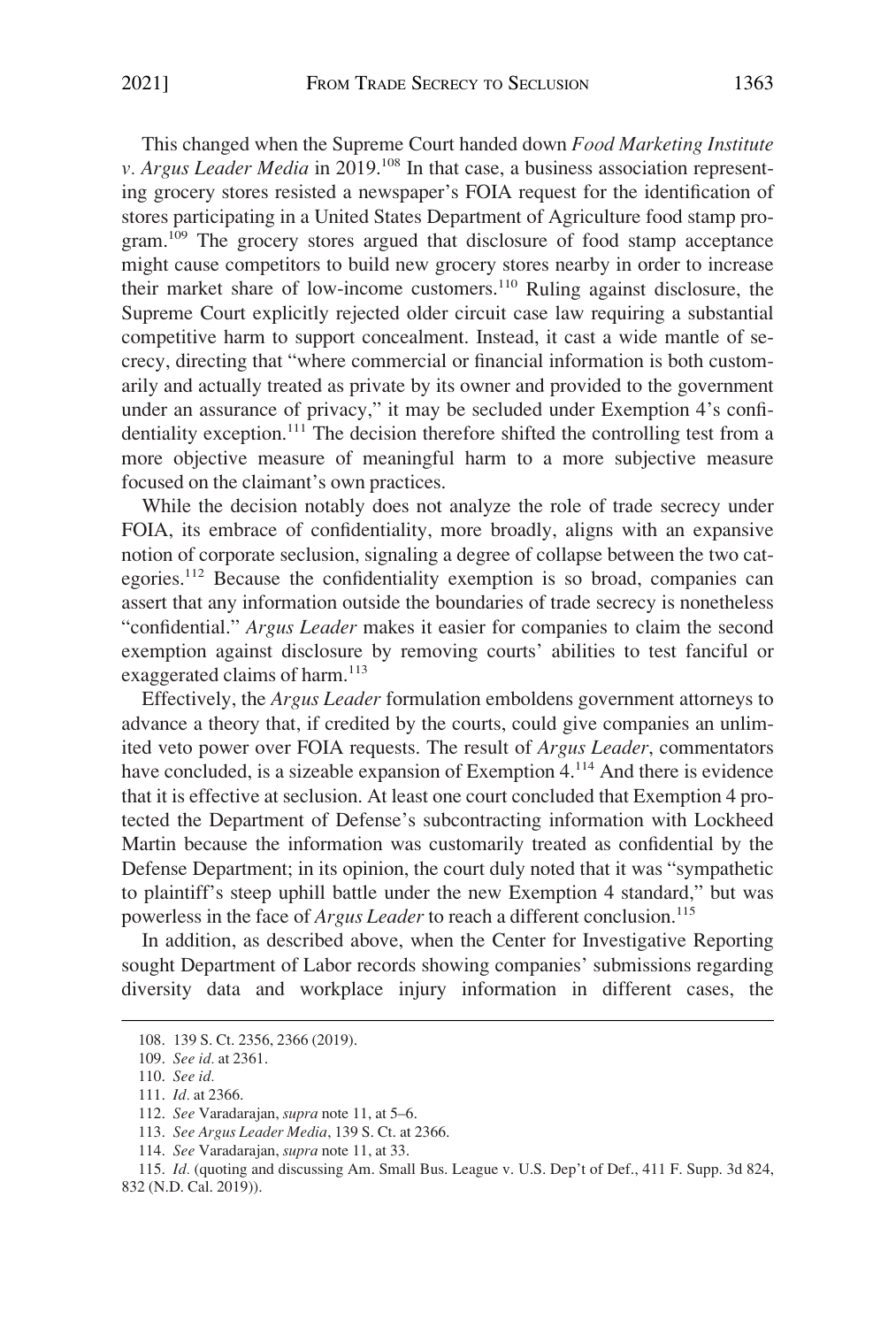government opposed the requests. It did so by relying on the boilerplate affidavits of various companies' representatives in the process. In each case, the government argued that this type of information fell within the ambit of "confidential" information because it comprised "information in which the establishments have a commercial interest, information that deals with commerce, and information that is related to business or trade."116 Following *Argus Leader*, the government argued that the subject data "is confidential because it is 'customarily and actually treated as private by its owner.'"117 It further classified workplace injury reports as "critical to [a company's] operational mission and commercial success."<sup>118</sup>

Consider, for a moment, the tautological nature of this argument—that the information is confidential because the party seeking seclusion declares it to be confidential. In one case, the government went so far as to argue, in the context of diversity data, that "[i]t would not make sense for the companies to undertake the extensive efforts described below to maintain the confidentiality of the reports if these companies did not believe that the data was directly related to various aspects of their business."119 In another case, the government asserted that the information needed to be confidential because employers had represented to employees that it was confidential, not for any reason tied to the nature of the information.<sup>120</sup>

These arguments have significant implications. If courts were to accept such arguments, companies might be able to circumvent FOIA requests simply by declaring that the information at issue is commercial in nature because it has a connection to a workplace, and that it is confidential because the employer says so. As we discuss further in Part II, these post-*Argus Leader* formulations are especially problematic because they overlook the type of market-competitive information that is historically considered to be a trade secret, and because they could lead courts to credit an employers' assertions of confidentiality, unmeasured and largely without question, even for nontraditional types of information. But perhaps most troubling, these arguments jettison the very purpose of FOIA's exemptions, which is to aim for disclosure in cases of public interest. As one court noted, years before *Argus Leader*, Exemption 4 was actually "intended to

<sup>116.</sup> Defendant's Motion for Summary Judgment at 13, Ctr. for Investigative Reporting v. U.S. Dep't of Labor, No. 18-cv-02414-DMR, 2020 WL 2995209 (N.D. Cal. June 4, 2020), ECF No. 26.

<sup>117.</sup> *See id.* at 14–15 (capitalization omitted). The commenters included groups like the National Association of Manufacturers, the National Retail Federation, and the American Fuel & Petrochemical Manufacturers. *See id.* at 16 n.8.

<sup>118.</sup> Defendant's Motion for Summary Judgment at 12, Ctr. for Investigative Reporting v. U.S. Dep't of Labor, 470 F. Supp. 3d 1096 (N.D. Cal. 2020) (No. 3:19-cv-05603-SK), ECF No. 25 (workplace injury case against the Department of Labor).

<sup>119.</sup> Motion for Summary Judgment at 11, Ctr. for Investigative Reporting v. U.S. Dep't of Labor, 424 F. Supp. 3d 771 (N.D. Cal. 2019) (No. 4:19-cv-01843-KAW), ECF No. 24 (diversity data submitted to the EEOC).

<sup>120.</sup> *See id.* at 12 ("Part of why the confidentiality of the reports is taken so seriously is because when the companies collect the demographic information from potential employees in order to obtain the relevant data for the reports, they provide assurances to these individuals that the information will be held in confidence; the companies do not want to breach the trust with their employees.").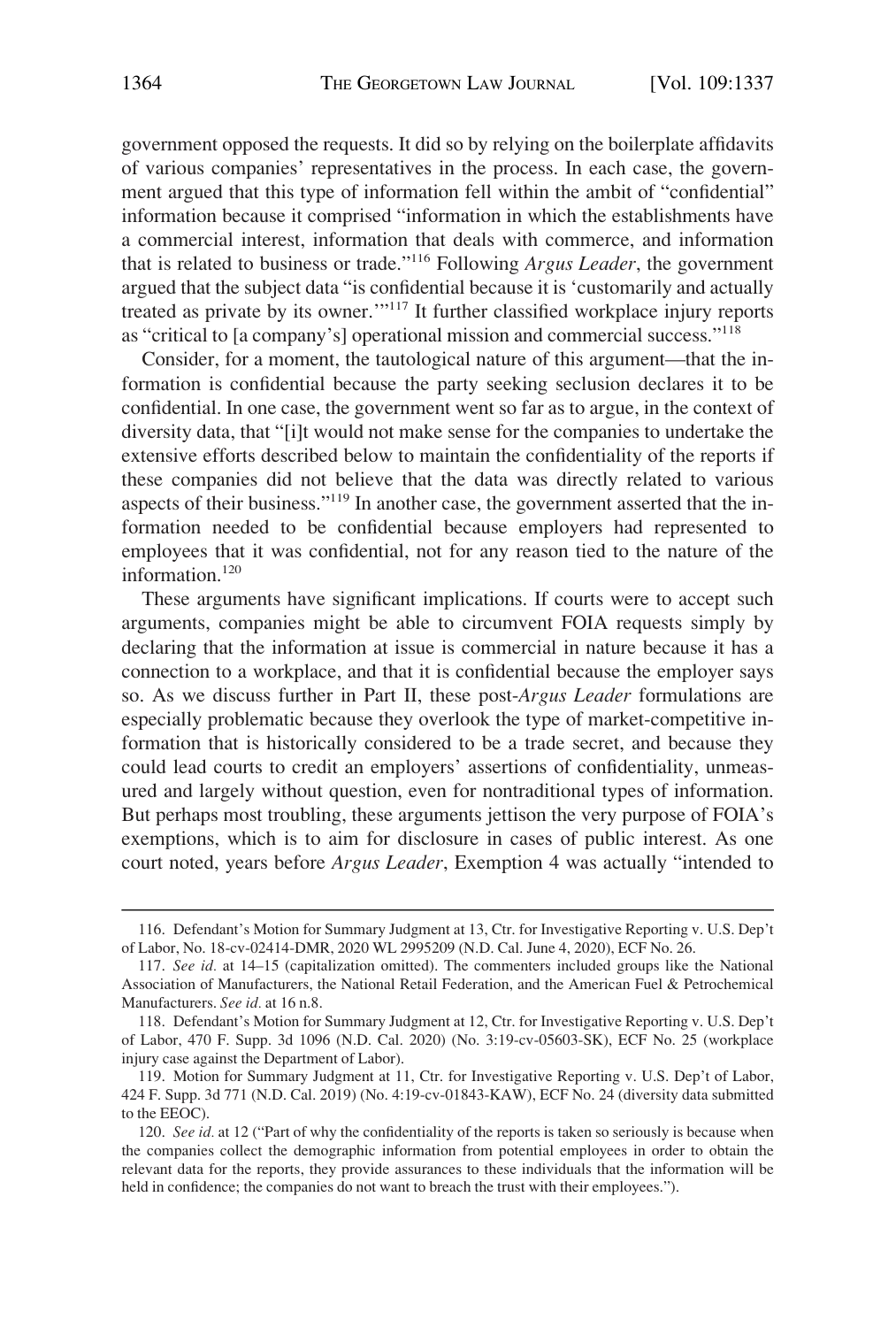<span id="page-28-0"></span>stimulate information-sharing with the government, not to shield government decision making from public scrutiny."<sup>121</sup>

#### 3. Challenging the Whistleblower

Another factor hampering investigations in the public interest is the uncertain status of whistleblower protection when a company sues an employee for trade secret misappropriation. Given the deference afforded to the would-be trade secret owner, and the information asymmetry that it produces, often the only way to discover or investigate corporate wrongdoing is if an employee or other insider comes forward to report events behind company walls. This makes the enactment of whistleblower protection particularly important, but it has had only mixed results thus far. Despite recent legal protections for whistleblowers, secrecy can still remain paramount, harming the public interest in exposing wrongdoing.

In 2016, while enacting a new federal civil remedy for trade secret misappropriation, Congress recognized that trade secret protections can in some instances harm the public interest.<sup>122</sup> Thus, the DTSA included a clause aimed at protecting employee-whistleblowers who follow a prescribed path for the purpose of reporting a possible violation of law.123 Specifically, if a whistleblower suspects that the company has broken a law and discloses a trade secret to an attorney or to law enforcement when reporting that potential violation, he or she receives immunity from a state or federal misappropriation claim.<sup>124</sup>

This provision was also meant to correct a serious issue that had arisen in state trade secret law before the DTSA's May 2016 enactment, where trade secret misappropriation claims were filed against would-be whistleblowers with varying and unpredictable results.125 Senate Judiciary Committee Chairman Charles Grassley stated:

124. *See id.* The provision was designed, in part, to follow Peter Menell's groundbreaking work outlining the need for a public policy exception to protect whistleblowing activity. *See generally*  Menell, *supra* note 8; Peter S. Menell, *The Defend Trade Secrets Act Whistleblower Immunity Provision: A Legislative History*, 1 BUS. ENTREPRENEURSHIP & TAX L. REV. 398 (2017).

125. *See, e.g.*, Cafasso v. Gen. Dynamics C4 Sys., Inc., 637 F.3d 1047, 1062 (9th Cir. 2011) (granting summary judgment against employee, where employer had pursued counterclaim for breach of confidentiality agreement against employee for taking documents, and recognizing but not applying a public policy exception for whistleblowers, in part, because were it to have "adopt[ed] a public policy exception to confidentiality agreements to protect relators . . . those asserting its protection would need to justify why removal of the documents was reasonably necessary to pursue an FCA claim"); E.A. Renfroe & Co. v. Moran, 249 F. App'x 88, 92 (11th Cir. 2007) (upholding a preliminary injunction that

<sup>121.</sup> *See* Varadarajan, *supra* note 11, at 22.

<sup>122.</sup> See Press Release, Senator Chuck Grassley, Leahy-Grassley Amendment Protecting Whistleblowers Earns Unanimous Support in Judiciary Committee (Jan. 28, 2016), [https://www.](https://www.grassley.senate.gov/news/news-releases/leahy-grassley-amendment-protecting-whistleblowers-earns-unanimous-support) [grassley.senate.gov/news/news-releases/leahy-grassley-amendment-protecting-whistleblowers](https://www.grassley.senate.gov/news/news-releases/leahy-grassley-amendment-protecting-whistleblowers-earns-unanimous-support)[earns-unanimous-support](https://www.grassley.senate.gov/news/news-releases/leahy-grassley-amendment-protecting-whistleblowers-earns-unanimous-support) [<https://perma.cc/KAS9-9JU8>].

<sup>123.</sup> *See* Defend Trade Secrets Act § 7(b)(1), 18 U.S.C. § 1833(b)(1) (2018) ("Immunity from Liability for Confidential Disclosure of a Trade Secret to the Government or in a Court Filing." (capitalization of articles, prepositions, and conjunction omitted)). This clause protects whistleblowers where they disclose information to a government official or their attorney, or in a court filing under seal, for the purpose of addressing a violation of law. *Id.* Notably, the immunity does not encompass disclosure to the media or self-publication on the internet.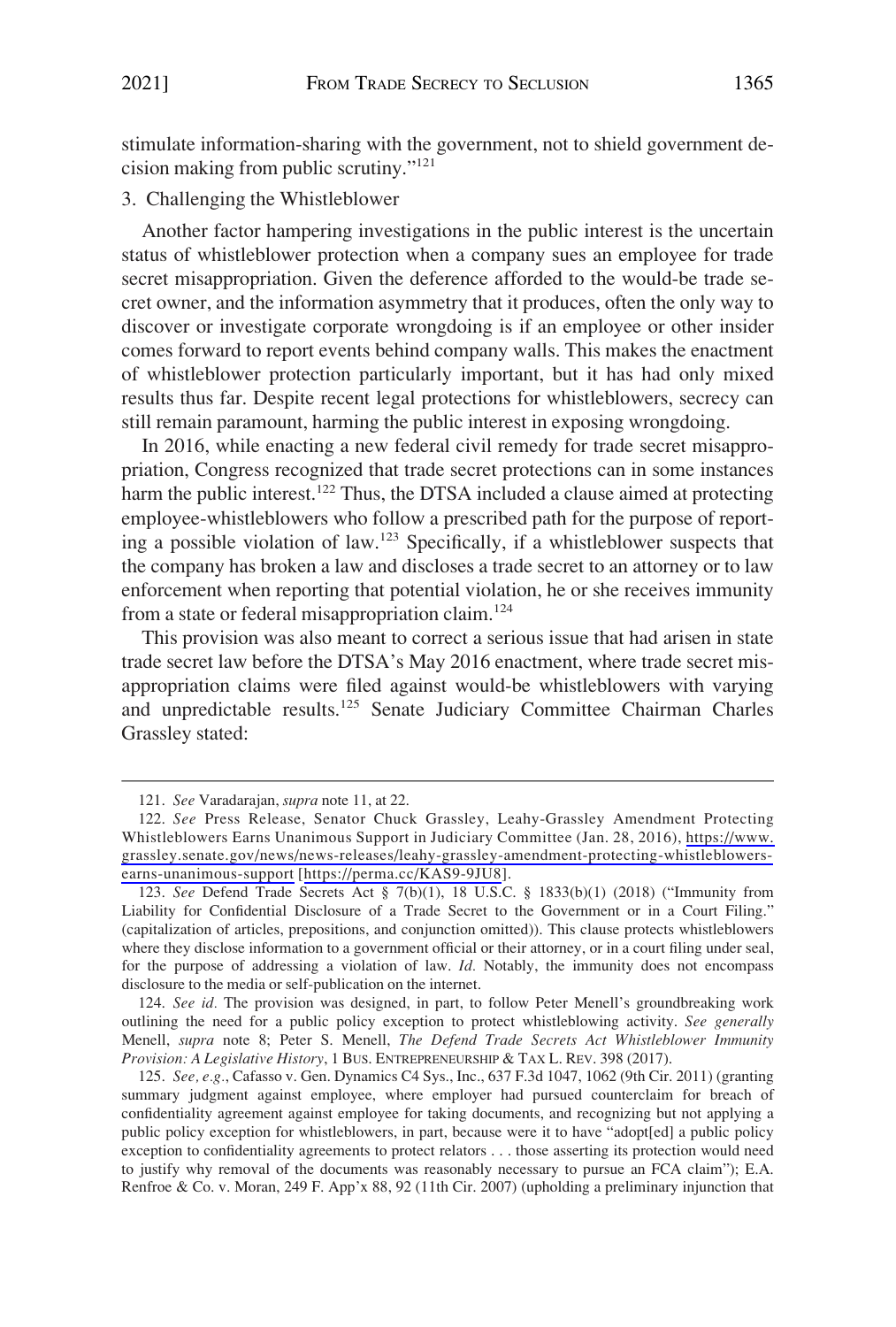Too often, individuals who come forward to report wrongdoing in the workplace are punished for simply telling the truth. The amendment . . . ensures that these whistleblowers won't be slapped with allegations of trade secret theft when responsibly exposing misconduct. It's another way we can prevent retaliation and even encourage people to speak out when they witness violations of the law.<sup>126</sup>

Essentially, "[t]he DTSA whistleblower immunity regime aims to hold companies accountable for possible misconduct by allowing authorities to scrutinize trade secrets" in a manner that retains their secrecy.<sup>127</sup> This DTSA provision strikes a delicate—and important—balance that enables disclosure for the purposes of law enforcement and investigation, but because the information needs to be disclosed to a lawyer or law enforcement, it disincentivizes wanton disclosure without advice of counsel or oversight by law enforcement.<sup>128</sup> It recognizes whistleblowers as "quasi-public actors," or "private attorneys general," as a result.<sup>129</sup>

Yet problems with interpreting this new clause arose in the first reported decision to address it. In *Unum Group v. Loftus*, a company sued a departing employee for taking documents under the DTSA, adding a Massachusetts trade secret claim and a conversion claim.<sup>130</sup> When the employee raised the DTSA immunity clause, however, the court labeled it an "affirmative defense" and entered a preliminary injunction requiring return or destruction of the documents. The court reasoned that although the employee had delivered the documents to his attorney, he had not yet filed a whistleblower lawsuit.<sup>131</sup>

prohibited former employees from disclosing or using copies of 15,000 insurance claim-related documents where employees had sought to expose fraudulent and potentially criminal activities related to the disposition of insurance claims and shared documents with a lawyer, a state attorney general, and the FBI); Xyngular Corp. v. Schenkel, 200 F. Supp. 3d 1273, 1318–19 (D. Utah 2016) (finding that employee's conduct was not immunized by separate whistleblowing activity and awarding sanctions where company had sued employee for breach of contract for taking "confidential" documents); United States *ex rel.* Alvord v. Lakeland Reg'l Med. Ctr., Inc., No. 8:10–cv–52–T–17EAJ, 2012 WL 12904676, at \*3–6 (M.D. Fla. Sept. 14, 2012) (noting conflicting case law as to whether confidentiality contracts operate against employee-whistleblowers and denying dismissal as to whistleblower claim because defendant provided copies of the documents at issue to her attorney in connection with her FCA claim); JDS Uniphase Corp. v. Jennings, 473 F. Supp. 2d 697, 702 (E.D. Va. 2007) (finding that employee violated confidentiality contract under California law despite his argument that documents taken were necessary to pursue wrongful discharge claim and to act as whistleblower for alleged Sarbanes–Oxley violations).

<sup>126.</sup> *See* Press Release, Senator Chuck Grassley, *supra* note 122.

<sup>127.</sup> Sonia K. Katyal, *Private Accountability in the Age of Artificial Intelligence*, 66 UCLA L. REV. 54, 130–31 (2019); *see* Peter S. Menell, *Misconstruing Whistleblower Immunity Under the Defend Trade Secrets Act*, 1 NEV. L.J.F. 92, 92 (2017).

<sup>128.</sup> *See* Katyal, *supra* note 127, at 139.

<sup>129.</sup> Menell, *supra* note 127, at 93.

<sup>130. 220</sup> F. Supp. 3d 143, 145 (D. Mass. 2016). The decision does not identify what kind of whistleblower action Loftus planned. *See id.* at 146 n.2 The plaintiff also moved for a preliminary injunction quickly, such that the court heard it alongside the defendant's motion to dismiss. *See id.* at 145–47.

<sup>131.</sup> *See id.* at 147 ("[T]he record lacks facts to support or reject his affirmative defense at this stage of litigation. There has been no discovery to determine the significance of the documents taken or their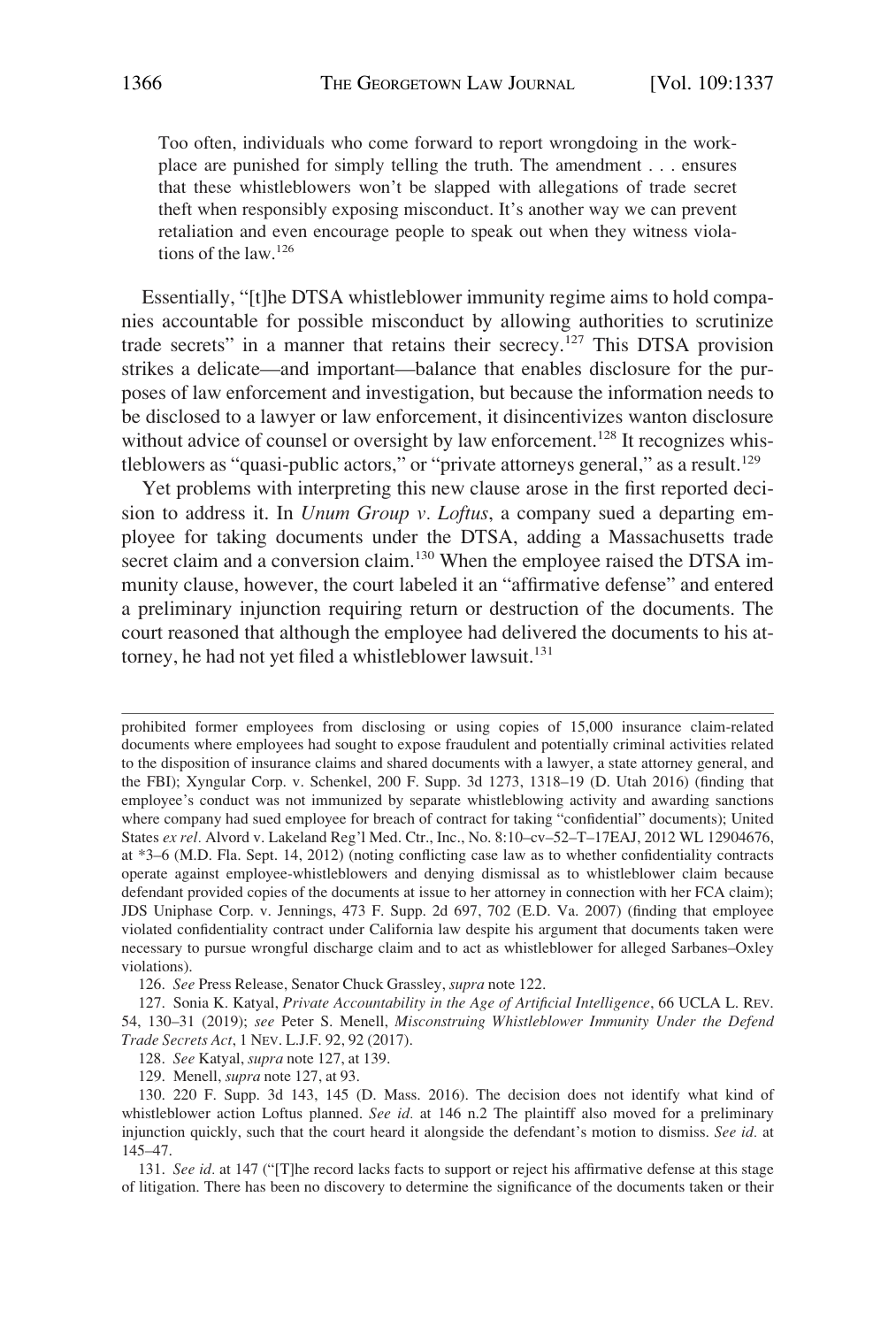Peter Menell, whose work inspired the DTSA exception, strongly criticized the *Loftus* court for treating a statutory immunity as an affirmative defense that the defendant must establish in the course of litigation on the merits.<sup>132</sup> Indeed, establishing an affirmative defense requires a win on the merits at summary judgment or even trial—after perhaps a year or more of discovery and motion practice against a significantly more powerful opponent—a process which defeats the purpose of an immunity from suit. And although at least one court has squarely dismissed a DTSA misappropriation claim based on the statutory immunity,<sup>133</sup> others have followed *Loftus*, requiring former employees to establish immunity as an affirmative defense.<sup>134</sup>

In the meantime, despite the DTSA, employers have continued to bring state law trade secret misappropriation claims against whistleblower employees, again with mixed success.<sup>135</sup> What is most interesting about these recent cases is that

133. *See* Christian v. Lannett Co., No. CV 16-963, 2018 WL 1532849, at \*4 (E.D. Pa. Mar. 29, 2018) (dismissing former employee's DTSA counterclaim where the employee's sharing with her attorney some 22,000 documents from her former employer in support of her discrimination claim against the employer fit within the statutory immunity provision).

134. *See* Garcia v. Vertical Screen, Inc., No. CV 19-3184, 2020 WL 2615624, at \*5 (E.D. Pa. May 22, 2020) (treating immunity as an affirmative defense, which may only be decided at the motion to dismiss stage where "the predicate establishing the defense is apparent from the face of the complaint" (quoting Bethel v. Jendoco Constr. Corp., 570 F.2d 1168, 1174 n.10 (3d Cir. 1978))); Argos USA LLC v. Young, No. 1:18-CV-02797-ELR, 2019 WL 4125968, at \*6 (N.D. Ga. June 28, 2019) (citing *Loftus*, 220 F. Supp. 3d at 147) (refusing to dismiss trade secret misappropriation claims based on defendants' immunity argument); 1-800 Remodel, Inc. v. Bodor, No. CV 18-472-DMG (EX), 2018 WL 6340759, at \*6 (C.D. Cal. Oct. 17, 2018) (citing *Loftus*, 220 F. Supp. 3d 147) (holding that, at the pleading stage, court could not assume that the immunity provision bars plaintiff's DTSA and California UTSA claims arising out of defendant's anticipated and actual disclosure of proprietary information).

135. *See* Erhart v. BofI Holding, Inc., No. 15-cv-02287-BAS-NLS, 2020 WL 1550207, at \*6–17 (S.D. Cal. Mar. 31, 2020) (denying, in action where plaintiff-employer brought claims against defendant-employee under state tort law and Computer Fraud and Abuse Act, plaintiff-employer's motion for summary adjudication on defendant-employee's affirmative defenses because court found merit to a public policy exception to confidentiality agreements to protect whistleblowers who appropriate company documents, and that whistleblowers often need documentary evidence to substantiate their allegations, thus finding triable issues of fact regarding employee's conduct); Client Network Servs., Inc. v. Smith, No. PWG-15-2207, 2017 WL 3968471, at \*5–6 (D. Md. Sept. 8, 2017) (denying motion for summary judgment for defendant-employee on former employer's breach of contract claim where defendant-employee had not reported suspected criminal wrongdoing to the authorities, but holding, however, that a Maryland contract would be invalid to the extent it barred an employee from making such a report); Anheuser-Busch Cos. v. Clark, No. 2:13-cv-00415-TLN-CKD, 2017 WL 1093907, at \*7–10 (E.D. Cal. Mar. 23, 2017), *aff'd*, 764 F. App'x 594 (9th Cir. 2019) (denying defendant-employee's anti-SLAPP motion despite defendant-employee's assertion of California state

contents, and Loftus has not filed any potential lawsuit that could be supported by information in those documents.").

<sup>132.</sup> *See* Menell, *supra* note 127, at 95 ("[T]he court ignores the vaccine and subjects Loftus to the very disease that Congress cured: the imposition of substantial costs and adverse career repercussions by sharing, in confidence, company documents with counsel."). For a different perspective on immunity, see Kristine Craig, *The Pragmatic Disappointment of State Preemption: The 2016 Defend Trade Secrets Act and Its Failure to Protect Employee Whistleblowers from Federal Computer Crime Law*, 44 J. LEGIS. 284, 301 (2017) (arguing that Menell's conception of DTSA immunity as immunity from suit is overbroad and does not reflect the balance Congress sought to achieve with the whistleblower amendment); and James Pooley, *The Defend Trade Secrets Act: A Year Later*, 268 MANAGING INTELL. PROP. 38, 41 (2017) (noting issues surrounding whistleblower immunity).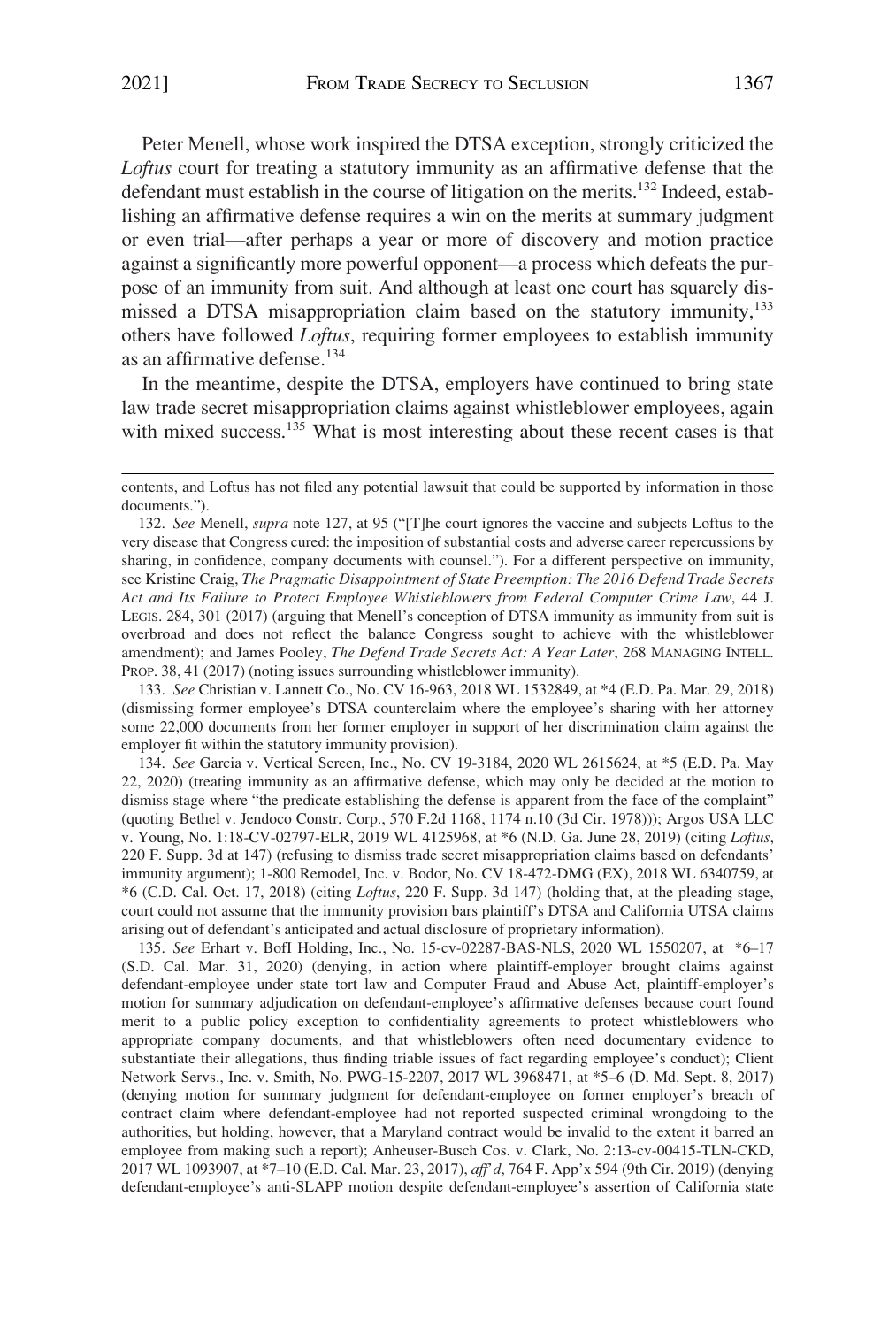<span id="page-31-0"></span>many of them appear designed to evade the DTSA. Although the DTSA's immunity provision applies to any "state trade secret law" as well,<sup>136</sup> in at least some of these post-2016 cases employers have proceeded under contract or tort law instead of an express claim for trade secret misappropriation, presumably to plead around potential whistleblower protection by avoiding a cause of action with the phrase "trade secret" in it.137 In other words, these companies may be carefully selecting the causes of action they choose to press to evade a statutory immunity for the conduct they seek to suppress. As a result, employers' abilities to pursue nontraditional trade secrecy assertions against whistleblowers (rather than those seeking to use information for marketplace competition), and the degree to which employees can be protected from such claims, remains ambiguous.<sup>138</sup>

## B. DELEGATIVE CONCERNS REGARDING GOVERNMENT INFRASTRUCTURE

Today, as several scholars have noted, government entities rely on an ever widening range of private parties for any number of purposes—from management of detention facilities, to the provision of voting machines, to relying on algorithms to calculate Medicaid benefits and bail amounts, and to assessing educator performance.139 This tendency to rely on private vendors to perform government functions has been deemed "government by contract" by Jody Freedman and Martha Minow.<sup>140</sup> As Gillian Metzger has observed, "[p]rivatization is now virtually a national obsession."141 In cases where a government is relying on a private

138. For an exploration of U.S. laws regarding trade secrets and whistleblowing compared to some foreign jurisdictions, see Sharon K. Sandeen & Ulla-Maija Mylly, *Trade Secrets and the Right to Information: A Comparative Analysis of E.U. and U.S. Approaches to Freedom of Expression and Whistleblowing*, N.C. J.L. & TECH., Mar. 2020, at 1.

139. *See* Varadarajan, *supra* note 11, at 4.

140. *See* GOVERNMENT BY CONTRACT: OUTSOURCING AND AMERICAN DEMOCRACY (Jody Freeman & Martha Minow eds., 2009).

141. Gillian E. Metzger, *Privatization as Delegation*, 103 COLUM. L. REV. 1367, 1369 (2003); *see*  Alfred C. Aman, Jr., *Globalization, Democracy, and the Need for a New Administrative Law*, 49 UCLA L. REV. 1687, 1700–03 (2002) (discussing democracy issues raised by privatization of prisons and social services for the poor); Matthew Diller, *Going Private—The Future of Social Welfare Policy?*, 35 CLEARINGHOUSE REV. 491, 491 (2001) (discussing "broad movement to 'privatize' government [poverty] programs"); Mathew Diller, *Introduction: Redefining the Public Sector: Accountability and Democracy in the Era of Privatization*, 28 FORDHAM URB. L.J. 1307, 1308 (2001) (describing privatization of government services, including "contracting out the delivery of services, divestiture of government owned resources and institutions, [and] the establishment of private communities with

law whistleblower protection statute against former employer's trade secret claim because defendant had disclosed information to attorneys to further a class action litigation but did not report to government authorities).

<sup>136. 18</sup> U.S.C. § 1833(b)(1) (2018) ("An individual shall not be held criminally or civilly liable under any Federal or State trade secret law for the disclosure of a trade secret . . . .").

<sup>137.</sup> For examples of such cases, see *supra* note 135. Attorneys representing employees in whistleblower actions where the employer brings a tort claim should consider raising UTSA preemption against functionally similar tort claims filed by the employer in order to bring the claim within the DTSA's statutory ambit. The UTSA preemption can block tort claims even when the plaintiff did not assert a trade secret misappropriation claim. *See* NetApp, Inc. v. Nimble Storage, Inc., 41 F. Supp. 3d 816, 839–40 (N.D. Cal. 2014) (rejecting plaintiff's argument that tort claims were not preempted because plaintiff did not allege an UTSA cause of action and observing that "such a rule would defeat preemption by allowing plaintiffs to intentionally omit CUTSA claims in favor of other claims").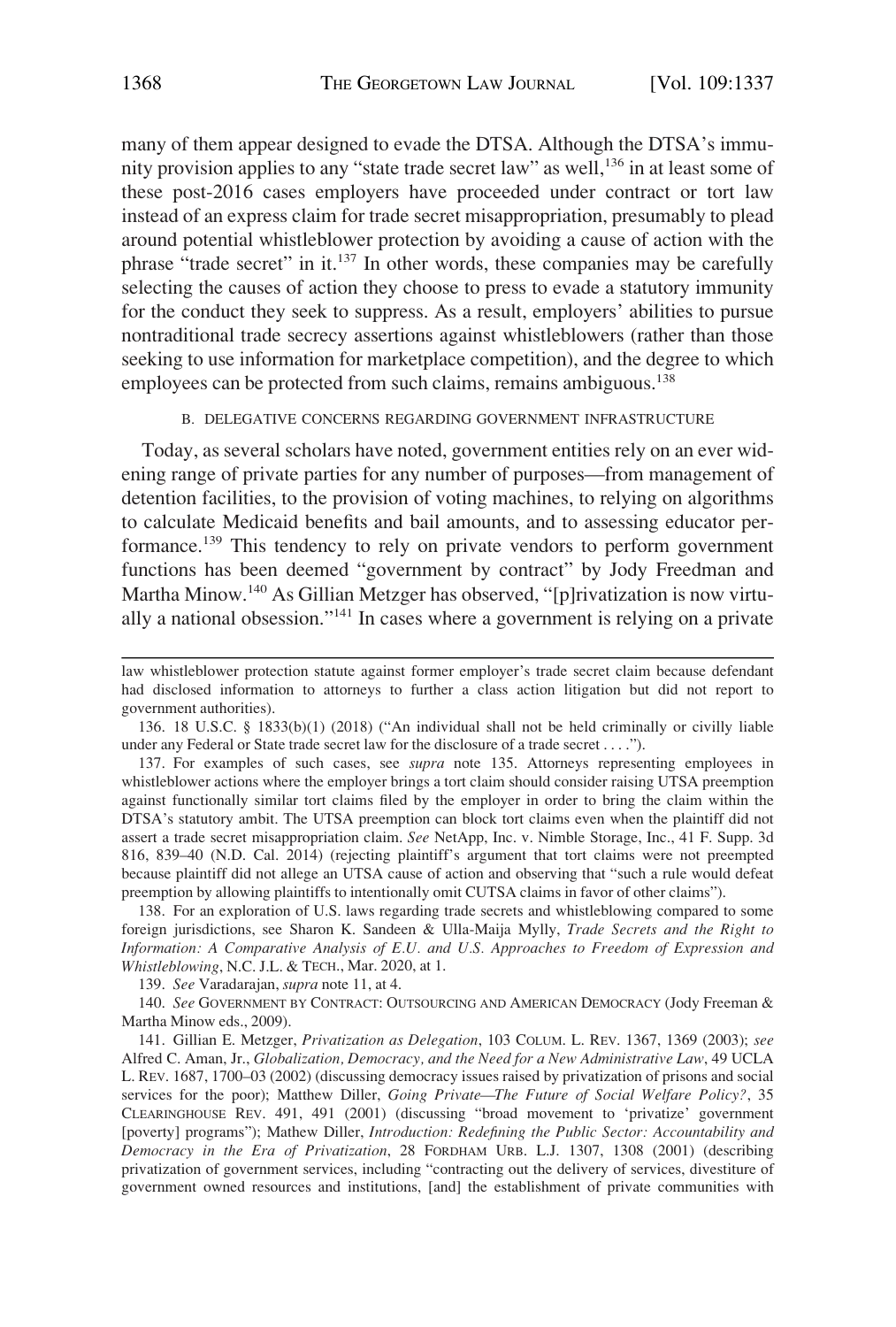party to accomplish a substantial government function, the government often uses trade secrecy as a shield to protect itself from investigative inquiry, raising public policy concerns "beyond competition or innovation."142

We discuss below the rise of trade secrecy claims in a variety of areas of delegation to private parties, some involving procurement and infrastructure, and others involving public functions—for example, software used in criminal prosecutions and automated decisionmaking. These cases fall into two basic categories. In the first kind of case, a third party, usually a private corporation, claims trade secret protection for its contractual work on behalf of the government, either in a criminal or civil context. In the second category, the government claims trade secret protection for its own activities. Both kinds of cases implicate public functions, impeding transparency through overbroad claims of trade secrecy.

As David Levine—one of the first to problematize such overreach—has explained: "Private businesses are continually displacing government in providing and operating public infrastructure, but utilizing commercial law standards and norms to do so, including the key tool of trade secrecy."143 As a result, trade secrecy suppresses the public's right to transparency and full information.<sup>144</sup> To start, consider an example. In 2005, a voting machine company, Diebold Election Systems, refused to follow a North Carolina law that required electronic voting machine manufacturers to place their source code in escrow with a state board of elections approved agent.<sup>145</sup> The law was designed to ensure fair elections by providing for limited government oversight over the tabulation process.<sup>146</sup> However, Diebold chose to withdraw from servicing the state's elections altogether rather than reveal its source code.<sup>147</sup>

As this example shows, governance of our fundamental freedoms—the right to vote—has been outsourced to private companies, stripping the public (let alone the state) of the possibility of investigation or oversight, even with a protective order in place. Levine has used the useful metaphors of "confidentiality creep" and "opportunistic privacy" to describe the ongoing pattern of using privacy or confidentiality designations to seclude information supplied by private industry for use in government functions from the public, particularly regarding emerging technologies.148 This story can be told in relation to many other basic government

142. *See* Varadarajan, *supra* note 11, at 4.

145. *Id.* at 419.

147. *See* Levine, *supra* note 143, at 420.

148. David S. Levine, *Confidentiality Creep and Opportunistic Privacy*, 20 TUL. J. TECH. & INTELL. PROP. 11, 13, 15 (2017) (describing how secrecy can "creat[e] an empty space in which the information most needed to understand technological activity is held only by those with a vested interest in the

quasigovernmental powers"); Mark H. Moore, *Introduction*, 116 HARV. L. REV. 1212, 1212 (2003) (introducing a symposium "focus[ed] on the increased 'privatization' of the public sphere").

<sup>143.</sup> David S. Levine, *The Impact of Trade Secrecy on Public Transparency*, *in* THE LAW AND THEORY OF TRADE SECRECY, *supra* note 11, at 407.

<sup>144.</sup> *Id.* at 440.

<sup>146.</sup> *See id.* at 419–20. For an excellent article exploring the use of software-independent voting systems, compliance audits, and risk-limiting audits in elections, see Philip B. Stark & David Wagner, *Evidence-Based Elections*, 10 IEEE SEC. & PRIVACY 33 (2012).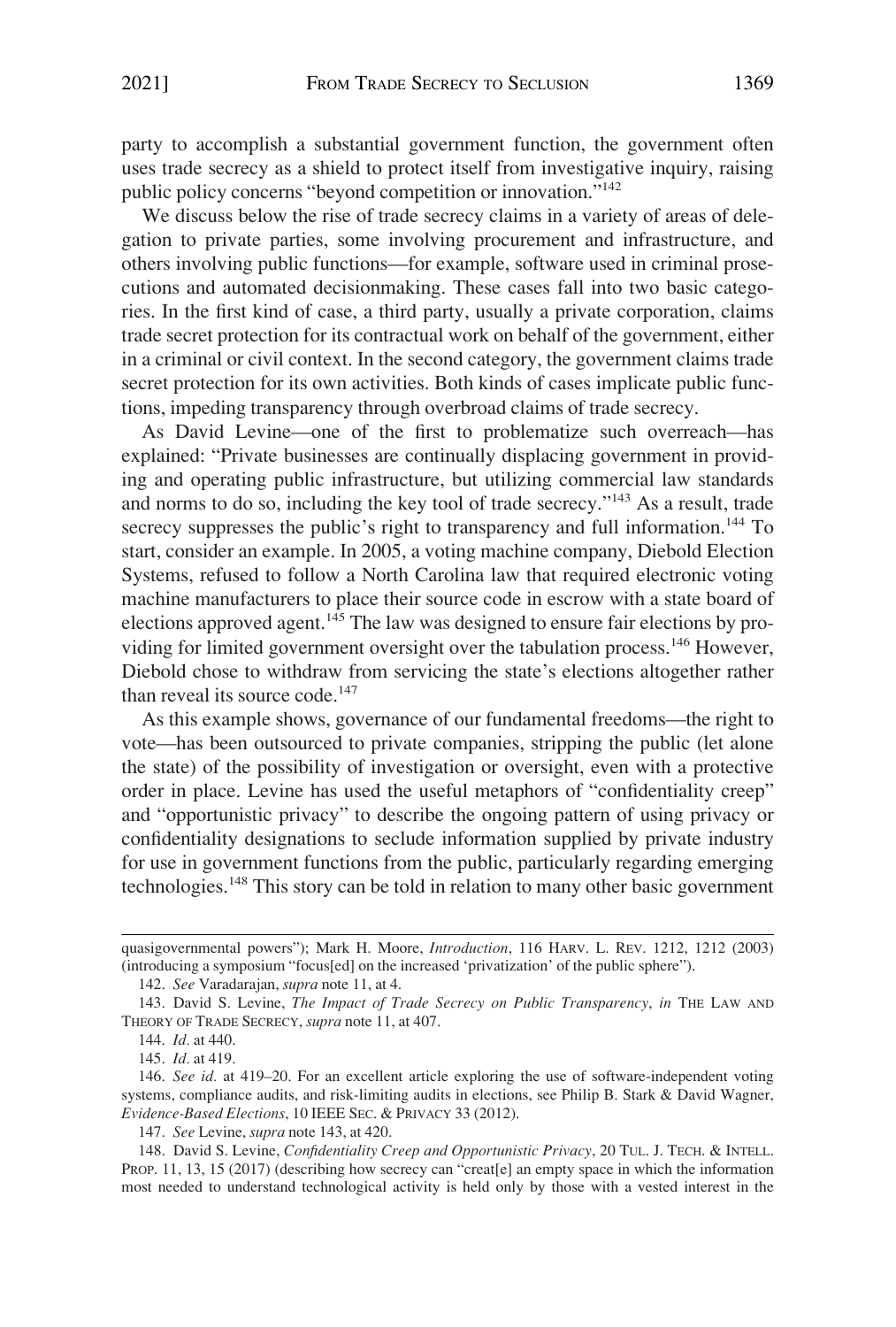<span id="page-33-0"></span>functions, which are becoming rapidly privatized and automated, relying on closed proprietary systems in areas of public benefits, electronic voting, and agency-gathered data, among others.<sup>149</sup>

## 1. Criminal Justice and the Secret Algorithm

In many facets of the criminal justice system, trade secrecy has presented both systemic and individualized sets of concerns, raising troubling constitutional questions regarding due process. Although the intermingling of private engagement with public functions is not entirely new, what is unprecedented is the degree to which trade secrecy, more recently, has impeded public oversight. This produces a delegation of a government function—law enforcement and prosecution—to a private entity, where trade secrecy grants even further immunity to the prosecution within the criminal justice system. Because fact-finding and investigation become insulated from adversarial scrutiny through trade secrecy, this delegation raises classic concerns about the reach of the Confrontation Clause of the Sixth Amendment in such contexts, as well.

Even before a case makes its way to a court, law enforcement tactics have relied on increasingly creative and troubling modes of surveillance, reporting, and prediction, much of which is shrouded in secrecy generally, and trade secrecy specifically. Today, Automated Suspicion Algorithms (ASAs) apply machine learning to data with the purpose of identifying individuals who may be engaged in criminal activity, conflicting with the requirement of individualized suspicion under the Fourth Amendment.<sup>150</sup> Aside from these constitutional concerns, trade secrecy makes it difficult to even discover, let alone investigate these technologies and their implications. For example, as Elizabeth Joh has discussed, some companies require police to sign nondisclosure agreements about new surveillance technologies like "stingrays" (cellphone surveillance tools), promising not to disclose that the technologies exist to the defendants, courts, legislators, and the public.<sup>151</sup>

Systemically, we can see numerous examples of how data secrecy in the criminal justice context represents a crucial obstacle to transparency and accountability. Over ninety jurisdictions use a service called ShotSpotter, which collects data on gunfire from sensors installed in particular neighborhoods.152 ShotSpotter has taken the position that even the *data* that it generates regarding the location of these shots is a protected trade secret; in one instance, discussed by Hannah

technology's rapid dominance"). These concerns are deeply linked to Frank Pasquale's book, *The Black Box Society*, which extensively details how trade secrecy in search engines, healthcare, and credit scoring has dramatically impacted communities, often without any public transparency or accountability. *See generally* FRANK PASQUALE, THE BLACK BOX SOCIETY: THE SECRET ALGORITHMS THAT CONTROL MONEY AND INFORMATION (2016).

<sup>149.</sup> *See* Danielle Keats Citron, *Open Code Governance*, 2008 U. CHI. LEGAL F. 355, 356–57.

<sup>150.</sup> *See* Michael L. Rich, *Machine Learning, Automated Suspicion Algorithms, and the Fourth Amendment*, 164 U. PA. L. REV. 871, 886, 890–93 (2016) (discussing ASAs and individualized suspicion).

<sup>151.</sup> *See* Wexler, *supra* note 8, at 1366–67 (discussing Joh's pathbreaking work).

<sup>152.</sup> *See* Hannah Bloch-Wehba, *Access to Algorithms*, 88 FORDHAM L. REV. 1265, 1283–84 (2020).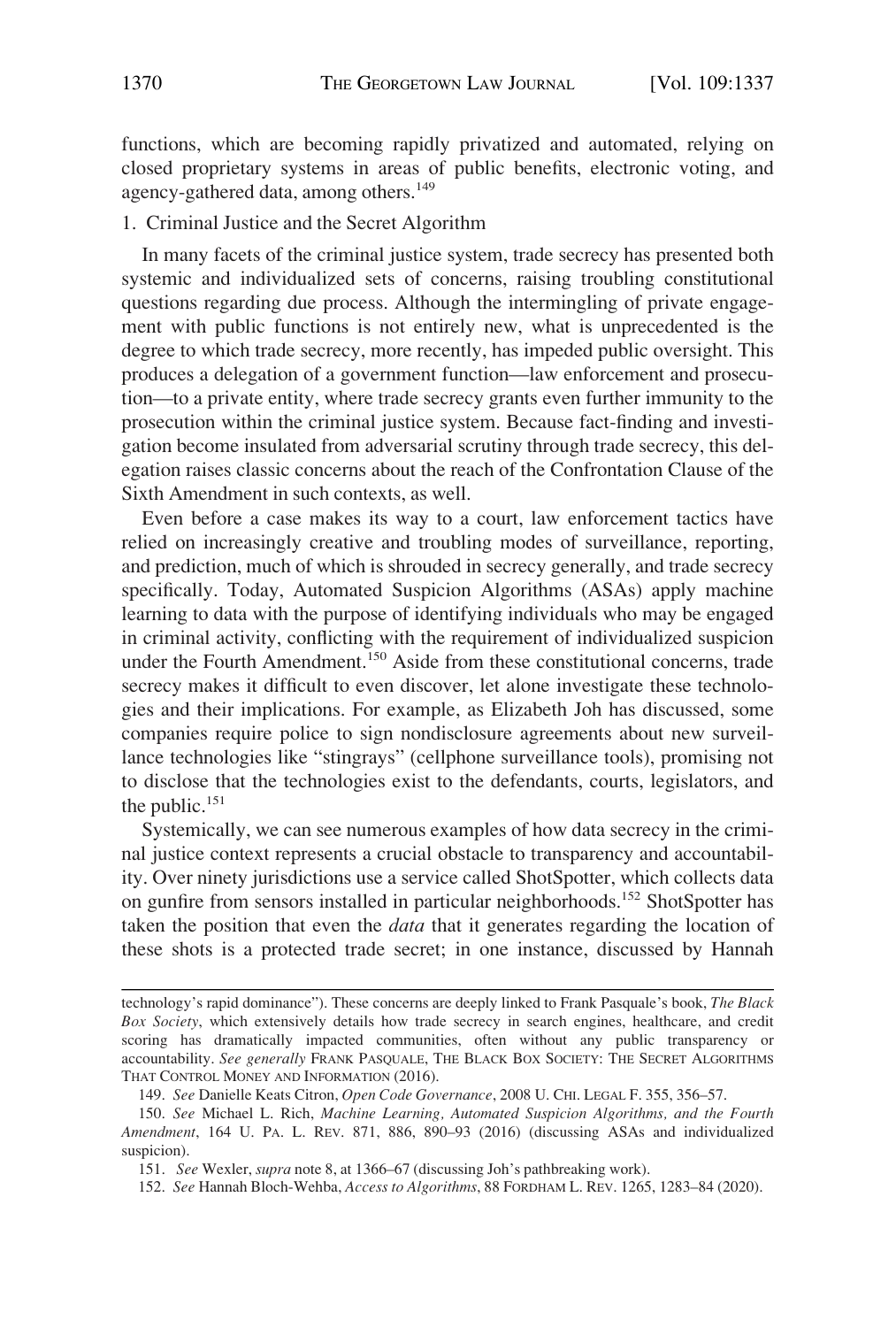Bloch-Wehba, the company CEO maintained that its collected data does not comprise "crime data" and requested various municipalities nationwide not to release the data to investigators and journalists.153 As a result, some municipalities agreed that the data was not a matter of public record and refused to release it to the public unless the individuals licensed the data from the company directly.<sup>154</sup>

These concerns are not limited to surveillance and predictive policing technologies; they extend to nearly every stage in the life cycle of a criminal justice case, including bail investigations, pretrial and trial evidence, sentencing, and parole. Today, algorithms, and the trade secrecy that envelops them, surface throughout many types of forensic technologies, including fingerprint analysis, ballistic analysis, firearm and cartridge matching analysis, facial recognition technologies, DNA analysis, and other AI-related tools.<sup>155</sup> In addition, algorithms that are used to sentence defendants or parole prisoners have raised significant issues of racial bias.156 A ProPublica report studied Correctional Offender Management Profiling for Alternative Sanctions (COMPAS), one of the most popular algorithms that is used to assess a defendant's risk of recidivism and subsequently sentence that defendant based on this risk.<sup>157</sup> When ProPublica tested the results from the proprietary algorithm used to predict recidivism, it discovered that the scores were wrong almost forty percent of the time, and seriously "biased against black defendants, who were falsely labeled future criminals at almost twice the rate of

*See* Wexler, *supra* note 8, at 1363–64; *see also* U.S. GOV'T ACCOUNTABILITY OFFICE, GAO-20- 155. 479SP, FORENSIC TECHNOLOGY: ALGORITHMS USED IN FEDERAL LAW ENFORCEMENT 3–4 (2020), <https://www.gao.gov/assets/710/706849.pdf>[<https://perma.cc/RZ2Q-ZVML>] (explaining how algorithms are used by law enforcement to assist with forensic analysis, including algorithms devoted to facial recognition, latent print examination, and DNA analysis).

156. *See* Erin Murphy, *Databases, Doctrine & Constitutional Criminal Procedure*, 37 FORDHAM URB. L.J. 803, 821–36 (2010). Sonja Starr's excellent work has demonstrated how evidence-based sentencing (EBS) has raised substantial constitutional concerns. *See* Sonja B. Starr, *Evidence-Based Sentencing and the Scientific Rationalization of Discrimination*, 66 STAN. L. REV. 803 (2014). For a related discussion of these issues, see Katyal, *supra* note 127, at 84–88.

*See* Julia Angwin, Jeff Larson, Surya Mattu & Lauren Kirchner, *Machine Bias*, PROPUBLICA 157. (May 23, 2016), <https://www.propublica.org/article/machine-bias-risk-assessments-in-criminal-sentencing> [[https://perma.cc/649S-S3R3\]](https://perma.cc/649S-S3R3). Although Northpointe refuses to disclose how it analyzes its data, it has revealed that the COMPAS analysis considers a subject's basic demographic information, criminal record, and family history, along with over 130 other questions. *Id.*; *see Algorithms in the Criminal Justice System: Risk Assessment Tools*, ELECTRONIC PRIVACY INFO. CTR. (Nov. 11, 2017) [https://epic.org/algorithmic](https://epic.org/algorithmic-transparency/crim-justice)[transparency/crim-justice](https://epic.org/algorithmic-transparency/crim-justice) [\[https://perma.cc/UUG7-HDT2](https://perma.cc/UUG7-HDT2)] (last visited May 10, 2021). Starr has pointed out that Northpointe has devised a separate set of question for women; she further discusses the constitutional implications of this differential usage by the state. *See* Starr, *supra* note 156, at 823–29, 823 n.76. Although these questions do not necessarily in themselves reveal a bias—because Northpointe refuses to reveal how the algorithm weighs these answers—the only way to assess the algorithm's bias is through its results, which have demonstrated racial disparities.

<sup>153.</sup> *See id.* at 1284.

<sup>154.</sup> *See id.* Somewhat similarly, the Arnold Foundation offers public sector entities a "Public Safety Assessment" tool free of charge, but then requires participants to sign a memorandum of understanding that requires entities to agree not to classify its tool as a public record for FOIA purposes. *See id.* at 1286. Interestingly, as Bloch-Wehba has observed, the Arnold Foundation does not claim a property interest in the data provided by participating organizations, unlike ShotSpotter, but its assertion that the tool not be a matter of public record raises secrecy concerns. *See id.*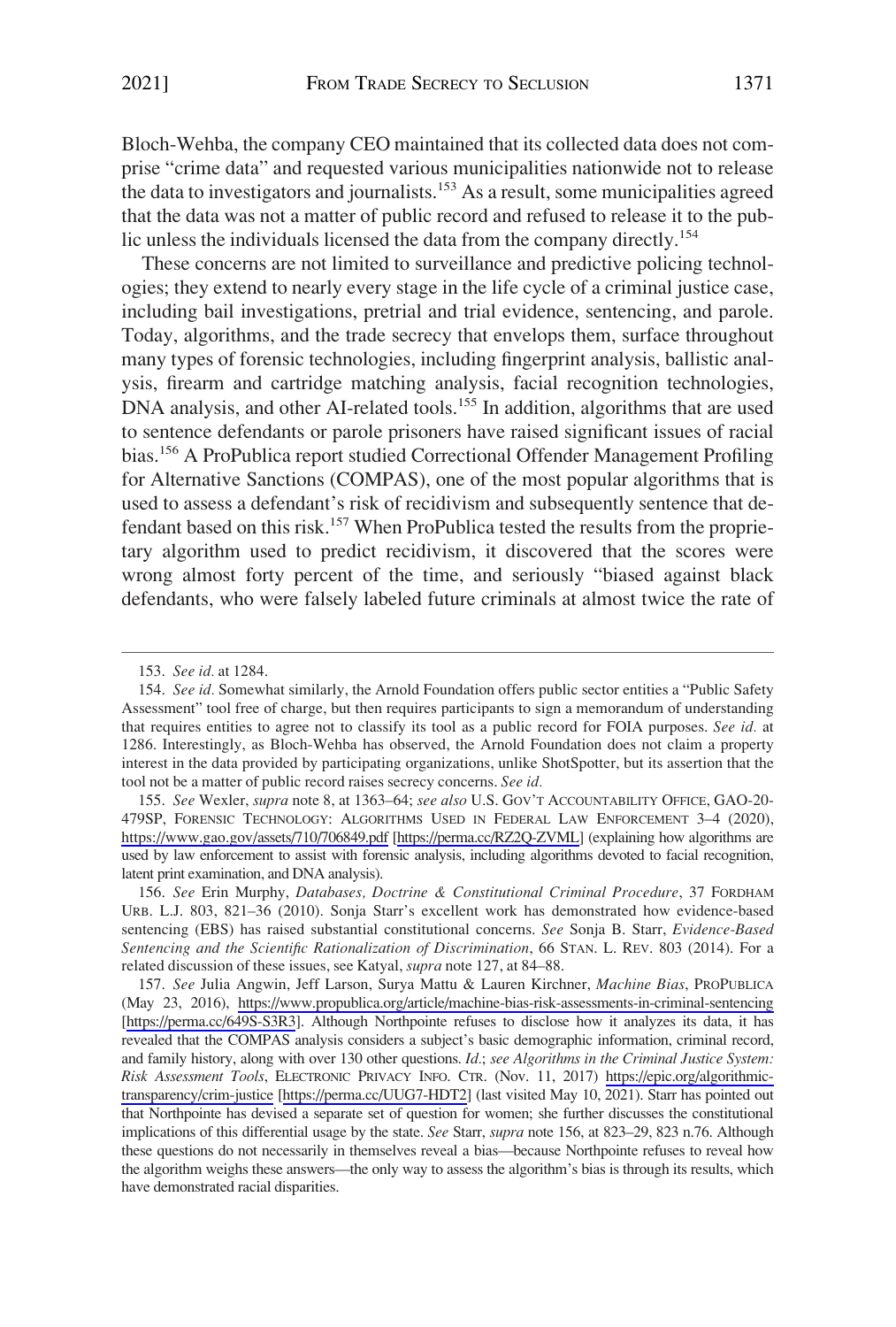white defendants."<sup>158</sup> Trade secrecy assertions can hobble oversight of these technologies, with significant implications for the rights of defendants.

Despite the problems that ProPublica documented, the Wisconsin Supreme Court, in *State v. Loomis*, upheld the use of COMPAS in sentencing in July 2016, although it recognized the potential for overreliance on such tools.<sup>159</sup> In that case, in 2013, Eric Loomis was charged with crimes related to a drive-by shooting.<sup>160</sup> He was sentenced to eleven years in prison; the court considered the COMPAS risk assessment report that labeled Loomis a high risk for pretrial recidivism risk, general recidivism risk, and violent recidivism risk.161 Loomis appealed the sentence on due process grounds.<sup>162</sup> The court rejected his concerns, noting that "to the extent that Loomis's risk assessment is based upon his answers to questions and publicly available data about his criminal history," the court found that he could verify the accuracy of his answers.<sup>163</sup>

Tellingly, however, the Wisconsin court did not discuss trade secrecy at all, even though Loomis was unable to determine how COMPAS arrived at its conclusion, because the company refused to reveal its proprietary algorithm. *Loomis*  is just one example of how trade secrecy has created insurmountable obstacles for defendants caught in the criminal justice system. In an excellent article, Rebecca Wexler examines the substantial deference that courts have extended to trade secret owners in many of these areas, even though their processes, and the decisions that they reach, often implicate the difference between liberty and imprisonment.<sup>164</sup> Wexler has observed that in such cases, law enforcement agencies and software developers "will try to use intellectual property law as a shield against judicial scrutiny, preventing the courts from determining the constitutionality and lawfulness of new investigative technologies."<sup>165</sup>

<sup>158.</sup> Julia Angwin, *Make Algorithms Accountable*, N.Y. TIMES (Aug. 1, 2016), http://www.nytimes. [com/2016/08/01/opinion/make-algorithms-accountable.html](http://www.nytimes.com/2016/08/01/opinion/make-algorithms-accountable.html) (arguing for greater transparency and accountability); *see* Angwin et al., *supra* note 157. ProPublica found that roughly "60 percent of those classified as higher risk went on to commit new crimes, a rate that was the same for both black and white defendants." Julia Angwin & Jeff Larson, *ProPublica Responds to Company's Critique of Machine Bias Story*, PROPUBLICA (July 29, 2016, 11:56 AM), [http://www.propublica.org/article/propublica-responds](http://www.propublica.org/article/propublica-responds-to-companys-critique-of-machine-bias-story)[to-companys-critique-of-machine-bias-story](http://www.propublica.org/article/propublica-responds-to-companys-critique-of-machine-bias-story) [[https://perma.cc/GV9P-Z6CP\]](https://perma.cc/GV9P-Z6CP). Yet when it looked at the forty percent of predictions that were incorrect, it found that "[b]lack defendants were twice as likely to be rated as higher risk but not re-offend. And white defendants were twice as likely to be charged with new crimes after being classed as lower risk." *Id.* 

<sup>159.</sup> *See* State v. Loomis, 2016 WI 68, ¶ 120, 371 Wis. 2d 235, 881 N.W.2d 749.

<sup>160.</sup> *See id.* ¶ 11.

<sup>161.</sup> *Id.* ¶¶ 14, 16.

*See id.* ¶¶ 28–29; *see also* Mitch Smith, *In Wisconsin, a Backlash Against Using Data to Foretell*  162. *Defendants' Futures*, N.Y. TIMES (June 22, 2016), [https://www.nytimes.com/2016/06/23/us/backlash-in](https://www.nytimes.com/2016/06/23/us/backlash-in-wisconsin-against-using-data-to-foretell-defendants-futures.html)[wisconsin-against-using-data-to-foretell-defendants-futures.html](https://www.nytimes.com/2016/06/23/us/backlash-in-wisconsin-against-using-data-to-foretell-defendants-futures.html). Loomis argued the sentencing decision violated his right to due process because: (1) Northpointe would not reveal the source code so its validity could not be tested, (2) the judge relied on COMPAS's generalized risk based on defendants like Loomis, rather than considering him as an individual, and (3) the tool improperly considered gender in determining risk. *See Loomis*, 2016 WI 68, ¶ 34.

<sup>163.</sup> *Id.* ¶ 55.

<sup>164.</sup> *See* Wexler, *supra* note 8, at 1358–64.

<sup>165.</sup> *Id.* at 1365.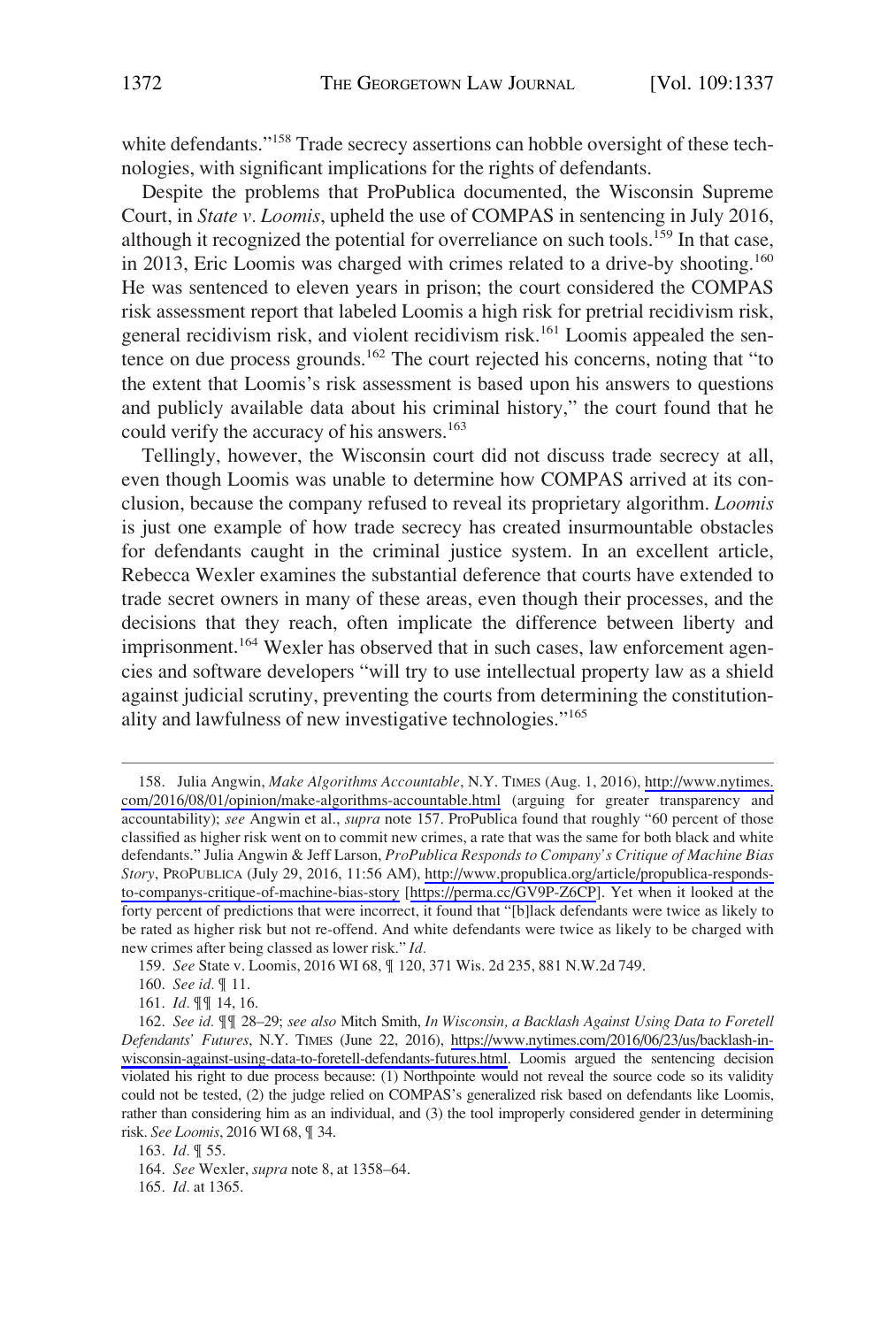Consider the lines between privatization and public responsibilities in these contexts. We consider these issues, not just matters of evidentiary incompleteness or error (though they certainly are), but rather, as a troubling link between trade secret overbreadth and private delegation. Here, the government essentially delegates its responsibilities—factfinding, investigation, pretrial, trial, and sentencing administration—to a software program. Moreover, the private status of the manufacturer facilitates the striking dismissal of core constitutional protections regarding the right to confront witnesses at trial. And judges further aid this process by insulating the state's evidence, and related information, within an impermeable layer of trade secrecy.

Assertions of trade secret privilege in most states are covered by sections of the evidence code, which provides for protection from disclosure to the public as long as it will not "conceal fraud or otherwise work injustice."<sup>166</sup> Yet as Wexler has documented, the extension of trade secret privilege to these investigative technologies can cause significant injustice, foreclosing an examination of the many sources of potential error that emerge from an overreliance on computer programs in such contexts.167

These issues curtail the adversarial scrutiny that underlies our criminal justice system. Ironically, in many such cases, both state and federal courts often presume the reliability and accuracy of the techniques they rely upon.<sup>168</sup> And yet, computer scientists would argue exactly the reverse: that the programs themselves do not automatically or inherently ensure reliability.<sup>169</sup> As Christian Chessman writes, "computer programs are not more reliable than human statements because they *are* human statements—and no more than human statements."<sup>170</sup> Because they are tools of human design, they are often subject to human error, faulty assumptions, and mistakes, just like any other kind of evidentiary tool.171 This is perhaps the strongest reason for why machine testimony deserves the benefit of adversarial scrutiny.<sup>172</sup> These errors are structural in nature, and they produce structural errors, as a result, because they stem from the nature of computer programming itself—ranging from accidental errors

<sup>166.</sup> *See, e.g.*, CAL. EVID. CODE § 1060 (West 2020). Courts have also interpreted this provision to include a requirement that the defense in a criminal case must also show that the trade secret is relevant and necessary to the defense in order to obtain disclosure under a protective order. *See* People v. Superior Court (Chubbs), No. B258569, 2015 WL 139069, at \*6 (Cal. Ct. App. Jan. 9, 2015).

<sup>167.</sup> *See* Christian Chessman, Note, *A "Source" of Error: Computer Code, Criminal Defendants, and the Constitution*, 105 CALIF. L. REV. 179, 209–13 (2017) (analyzing problems with use of software in criminal prosecutions where the underlying code is unavailable for review, including when the trade secret privilege is asserted).

<sup>168.</sup> *See id.* at 184.

<sup>169.</sup> *See id.* 

<sup>170.</sup> *See id.* at 186.

<sup>171.</sup> *See id.* at 184.

<sup>172.</sup> *See* Andrea Roth, *Machine Testimony*, 126 YALE L.J. 1972, 1989–2000 (2017) (describing results of comprehensive study of use of automated or machine-driven evidence in litigation and risks of human error in design, and proposing solutions based on decoupling such evidence from the hearsay rule).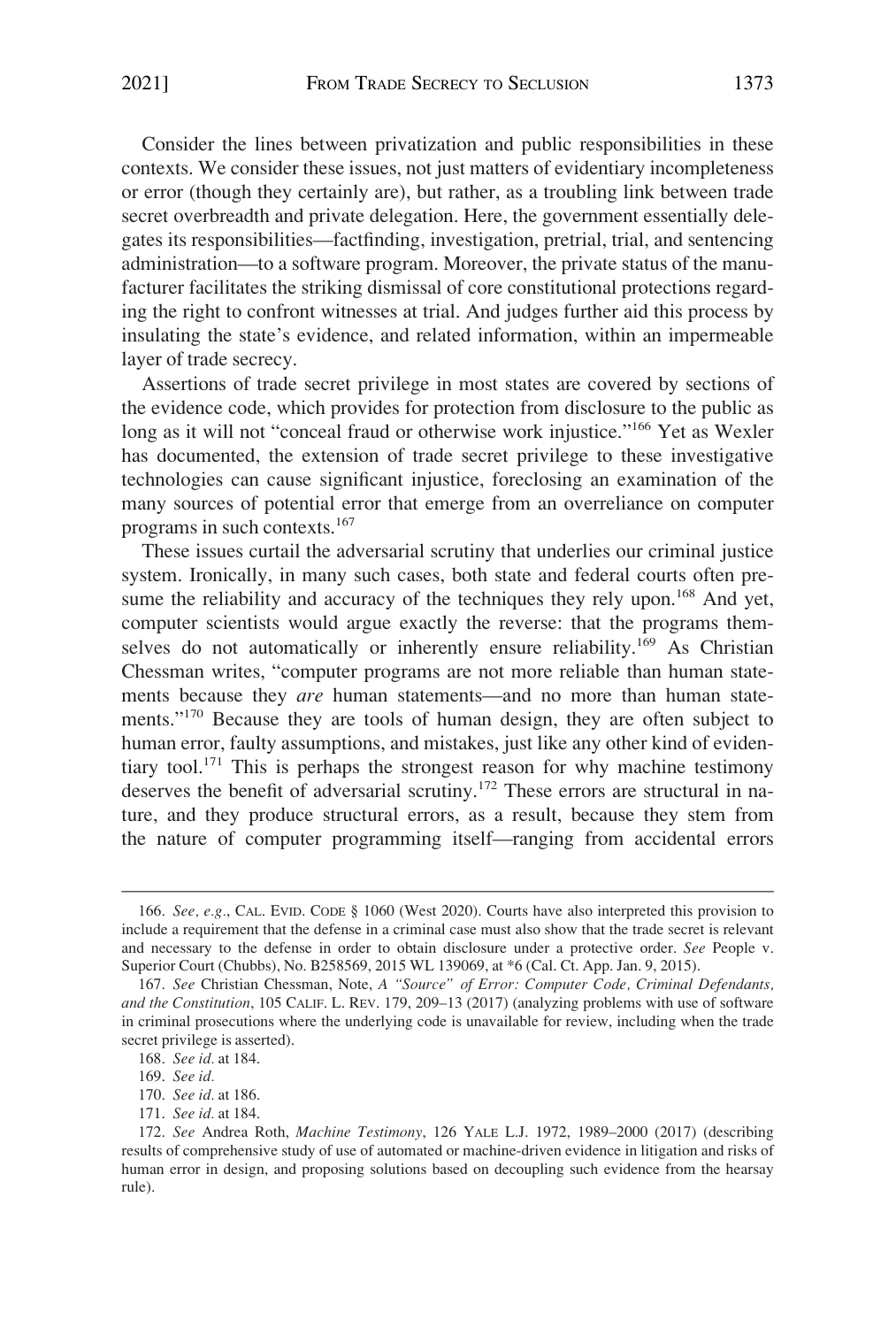(including technical coding errors) to outdated code, software rot, intentional and unintentional forms of bias baked into the code, failures of self-testing, and other processing issues.173

These arguments—about the fallibility of software processes and issues concerning data collection—are ones that have been heavily documented. Yet even though companies argue that their methods are so widely known that they are broadly accepted by the scientific community, they will go to enormous lengths to keep their source code confidential.<sup>174</sup> As a result, courts deny defendants access to the source code from software tools used to convict them, either on the grounds of trade secrecy or because the source code is held elsewhere by the contracting party—and is also a trade secret.175 One of the earliest cases, *People v. Chubbs*, denied a death penalty eligible defendant the right to examine the source code used in a forensic software program, concluding that the code was a protected trade secret.<sup>176</sup> In that case, Cybergenetics, a software developer, maintained that it kept the source code secret for TrueAllele because of the "highly competitive commercial environment," and it provided defense experts with its methodology and underlying mathematical model, arguing that its source code was unnecessary to assess the program's reliability.<sup>177</sup> The court agreed, rejecting the prospect of a Sixth Amendment violation, holding that the Confrontation Clause did not require pretrial discovery of privileged information.<sup>178</sup>

This outcome is hardly an anomaly.<sup>179</sup>*Chubbs*, Wexler points out, led to a number of other courts following suit, cementing a shield for trade secrets in criminal proceedings.180 In one case cited by Wexler, a Washington court

<sup>173.</sup> *See* Chessman, *supra* note 167, at 186–96.

<sup>174.</sup> *See* Katyal, *supra* note 40, at 1242–43, 1243 n.360 (citing Katherine L. Moss, Note, *The Admissibility of TrueAllele: A Computerized DNA Interpretation System*, 72 WASH. & LEE L. REV. 1033, 1071–72 (2015)); *see also* Stephanie L. DamonMoore, *Trial Judges and the Forensic Science Problem*, 92 N.Y.U. L. REV. 1532, 1536 (2017) (discussing "constraints on judges' abilities to recognize and address problems with forensic science"); William C. Thompson & Simon Ford, *DNA Typing: Acceptance and Weight of the New Genetic Identification Tests*, 75 VA. L. REV. 45, 59–60 (1989) (noting that asserting trade secrecy shields companies from scrutiny by the scientific community).

<sup>175.</sup> *See* Chessman, *supra* note 167, at 205 & n.194 (citing Moe v. State, 944 So. 2d 1096, 1097 (Fla. Dist. Ct. App. 2006)).

<sup>176.</sup> *See* People v. Superior Court (Chubbs), No. B258569, 2015 WL 139069, at \*5–6 (Cal. Ct. App. Jan. 9, 2015).

<sup>177.</sup> *Id.* at \*7.

<sup>178.</sup> *See id.* at \*10.

<sup>179.</sup> Several other courts have reached similar conclusions on TrueAllele. *See* Commonwealth v. Foley, 38 A.3d 882 (Pa. Super. Ct. 2012); State v. Shaw, No. CR-13-575691, slip op. at 25–26 (Ohio Ct. Com. Pl. Oct. 10, 2014) (denying defendant's motion where court had "previously established that the TrueAllele methodology and the State's witness [were] reliable without the use of the source code"); *see also* Moss, *supra* note 174, at 1061–70 (collecting cases). Yet, according to experts, TrueAllele's match statistic values dramatically diverge from the findings of other competitors. *See* Brief of the Innocence Project, Inc. et al. as Amici Curiae Supporting Respondents at 13, People v. Johnson, No. F071640 (Cal. Ct. App. July 11, 2019); *see also* Chessman, *supra* note 167, at 198 (discussing how widely a random match probability (RMP) calculated by TrueAllele diverged from an RMP calculated by a conventional DNA lab using the same data).

<sup>180.</sup> *See* Wexler, *supra* note 8, at 1362 & n.80.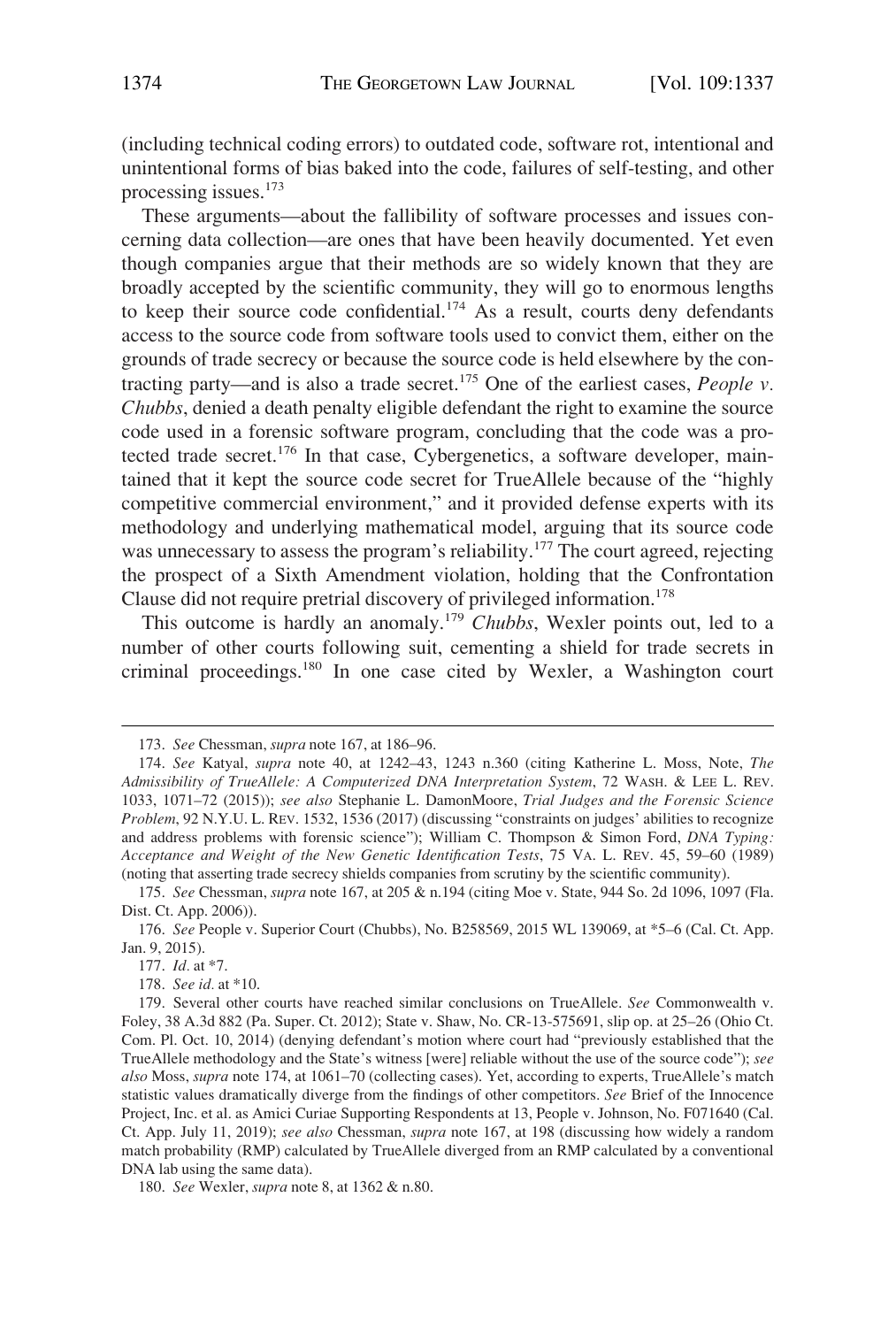concluded that the defense had failed to show that access to the source code was materially necessary, concluding that "the usefulness of disclosing the source code [was] outweighed by a substantial risk of financial harm" to the software owner.181 Several other cases have followed this reasoning, concluding that source code is proprietary and therefore essentially immune from investigation by the defendant.<sup>182</sup>

Denying source code availability makes it literally impossible for the defendant to present a full and complete defense; "[i]t's akin to asking a mechanic to certify a car as in good working condition without allowing them to look under the hood."183 In *People v. Carter*, the court found that the there was no need to turn over the source code for the DNA matching software, Forensic Statistical Tool (FST), which was developed by New York City, in part because it was proprietary, and because it was never in the possession of the District Attorney.<sup>184</sup> Even though an expert had showed that the use of FST was potentially flawed, causing uncertainty as to thousands of cases relying on the tool, it remained subject to a protective order until ProPublica filed a motion to intervene and vacate the order. $185$ 

183. *See* Amicus Curiae Brief of Electronic Frontier Foundation in Support of Defendant and Appellant Billy Ray Johnson at 17, People v. Johnson, No. F071640 (Cal. Ct. App. July 11, 2019). On appeal, even though the court recognized that the software had the potential to produce "arguably inconsistent results," it upheld the conviction because the evidence overwhelmingly confirmed the appellant's guilt. *See Johnson*, No. F071640, 2019 WL 3025299, at \*10.

184. See No. 2573/14, 2016 WL 239708, at  $*7$  (N.Y. Sup. Ct. Jan. 12, 2016). The Office of the Chief Medical Examiner had developed its own probabilistic genotyping tool, the FST, and then refused to turn over the source code to experts until a protective order was issued. *See* Bloch-Wehba, *supra* note 152, at 1287–88. When FST was disclosed for analysis in another case, the source code, according to the Electronic Frontier Foundation, revealed that a previously undisclosed portion "incorrectly tipped the scales in favor of the prosecution's hypothesis that a defendant's DNA was present in a mixture," and differed from the actual code used in the lab. *See* Amicus Curiae Brief of Electronic Frontier Foundation in Support of Defendant and Appellant Billy Ray Johnson, *supra* note 183, at 12–13. Eventually, the city relented on its claims that the code was proprietary, and turned it over to ProPublica, who then published the code to the public. *See* Bloch-Wehba, *supra* note 152, at 1288. Notably, in September 2016, New York City decided to retire FST, a previous in-house tool, in favor of STRmix, which has made its source code publicly available. *See* Brief of the Innocence Project, Inc. et al., *supra* note 179, at 19 (citing ACCESS TO STRMIXTM SOFTWARE BY DEFENCE LEGAL TEAMS, ESR (Apr. 28, 2016, 9:00 AM), <https://www.strmix.com/assets/STRmix/STRmix-PDFs/Defence-Access-to-STRmix-April-2016.pdf> [<https://perma.cc/LPR8-EW32>]).

185. *See* Bloch-Wehba, *supra* note 152, at 1288.

<sup>181.</sup> *Id.* at 1361 & n.73 (quoting State v. Fair, No. 10-1-09274-5-SEA, slip. op. at 9 (Wash. Super. Ct. Jan. 12, 2017)).

<sup>182.</sup> *See, e.g.*, People v. Lopez, 23 N.Y.S.3d 820, 829 (N.Y. Sup. Ct. 2015) (refusing to turn over actual program software to the defendant because it is proprietary). In a recent New Jersey case, the prosecution purported to allow access to TrueAllele source code by a defense expert witness—thus on the surface offering something common in civil trade secret litigation—but the defense argued that cumbersome conditions imposed on the expert and the absence of "software dependencies" and development materials. *See* Letter Brief in Support of Defendant-Appellant's Motion for Leave to Appeal at 3–4, State v. Pickett, 246 A.3d 279 (N.J. Sup. Ct. App. Div. 2021); *see also* Amended Letter-Brief and Appendix on Behalf of the State of New Jersey at 12, State v. Pickett, 246 A.3d 279 (N.J. Super. Ct. App. Div. 2021) (collecting nationwide cases denying source code review for TrueAllele and arguing against appeal from the trial court's ruling against the defendant).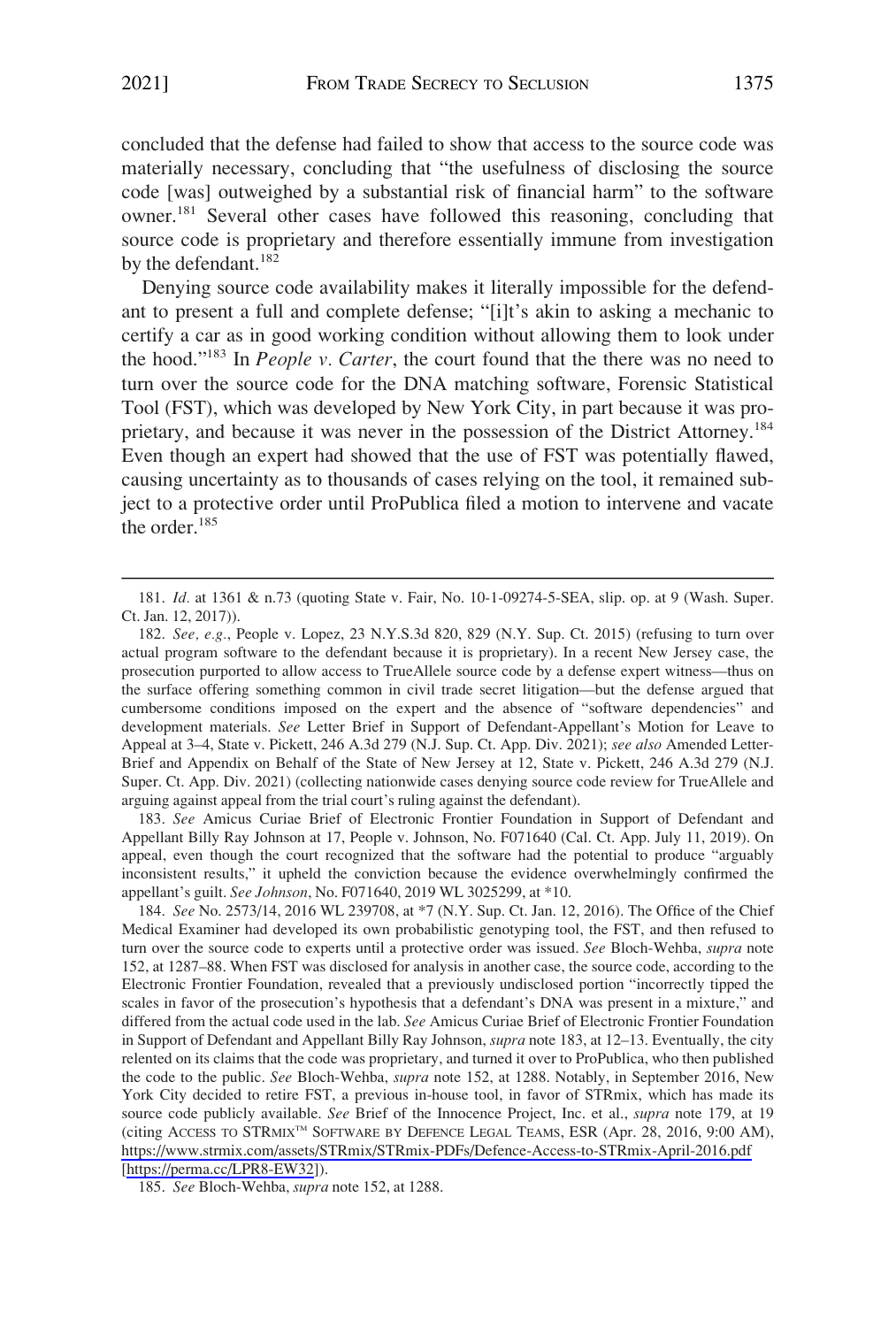As a general matter, consider how the circularity of the argument for trade secrecy contributes to the problem. Here, courts that deny access to source code are essentially siding on the side of trade secrecy's circularity, refusing to give a defendant the ability to challenge whether the source code constitutes a trade secret let alone challenge the validity of its findings.<sup>186</sup> Essentially, these findings improperly "credit[] the evidence without subjecting it to scrutiny," thus hampering an effective defense.187 As Chessman argues, however, it is impossible to tell whether the source code is a trade secret without some kind of disclosure, and private, pecuniary interests have never been recognized as "state interests" in the criminal prosecution process.188 Indeed, in some cases, after an investigation, courts have concluded the information might not even satisfy the definition of a protected trade secret at all.<sup>189</sup>

Finally, in some cases states will argue that they lack possession of the source code and therefore cannot turn it over for investigation.<sup>190</sup> By not taking the source code, the state is practically able to immunize itself from investigation regarding its forensic techniques, weaponizing trade secrecy to accomplish its goal of seclusion. In one example, a defendant was unable to acquire the source code to challenge his breathalcohol score because the source code was held by the manufacturer and considered to be a trade secret.<sup>191</sup> For this reason, the court refused to require it to be turned over because it was essentially out of the boundaries of the discovery order.<sup>192</sup> In another case, law enforcement *deliberately* avoided taking possession of the source code in order to assist prosecutors and avoid turning the code over to defense counsel and its expert.<sup>193</sup> Throughout these examples, we see how claims of trade secrecy impede access and oversight, with troubling implications for the criminal justice system.

# 2. Private Contracts, Public Infrastructure, and Due Process

The same issue identified above—problematic assertions of trade secrecy in aspects of government—extends to the civil context as well, particularly in the area of public benefits. Government has become increasingly intermingled with private industry through delegation throughout infrastructure involving

<sup>186.</sup> *See* Chessman, *supra* note 167, at 211. Similar refusals to compel source code have occurred in the context of the Intoxilyzer, which is used to measure alcohol intoxication. *See* Natalie Ram, *Innovating Criminal Justice*, 112 NW. U. L. REV. 659, 662 (2018). In a similar context involving Alcotest, a popular breath test device, the company refused to sell its device to nonlaw enforcement entities to enable independent verification on trade secrecy grounds. *See id.* at 672 (citing State v. Chun, 943 A.2d 114 (N.J. 2008)).

<sup>187.</sup> Chessman, *supra* note 167, at 211.

<sup>188.</sup> *See id.* at 209–10.

<sup>189.</sup> In one case, the New Jersey Supreme Court found that the source code for the Alcotest 7110 was not a trade secret because it was composed of general algorithms and did not satisfy the required showing. *See id.* at 210 (discussing *Chun*, 943 A.2d 114).

<sup>190.</sup> *See id.* at 213–14.

<sup>191.</sup> *See* State v. Kuhl, 741 N.W.2d 701, 705, 708–09 (Neb. Ct. App. 2007), *aff'd*, 755 N.W.2d 389 (2008).

<sup>192.</sup> *See id.* at 708–09.

<sup>193.</sup> *See* Moe v. State, 944 So. 2d 1096, 1097 (Fla. Dist. Ct. App. 2006)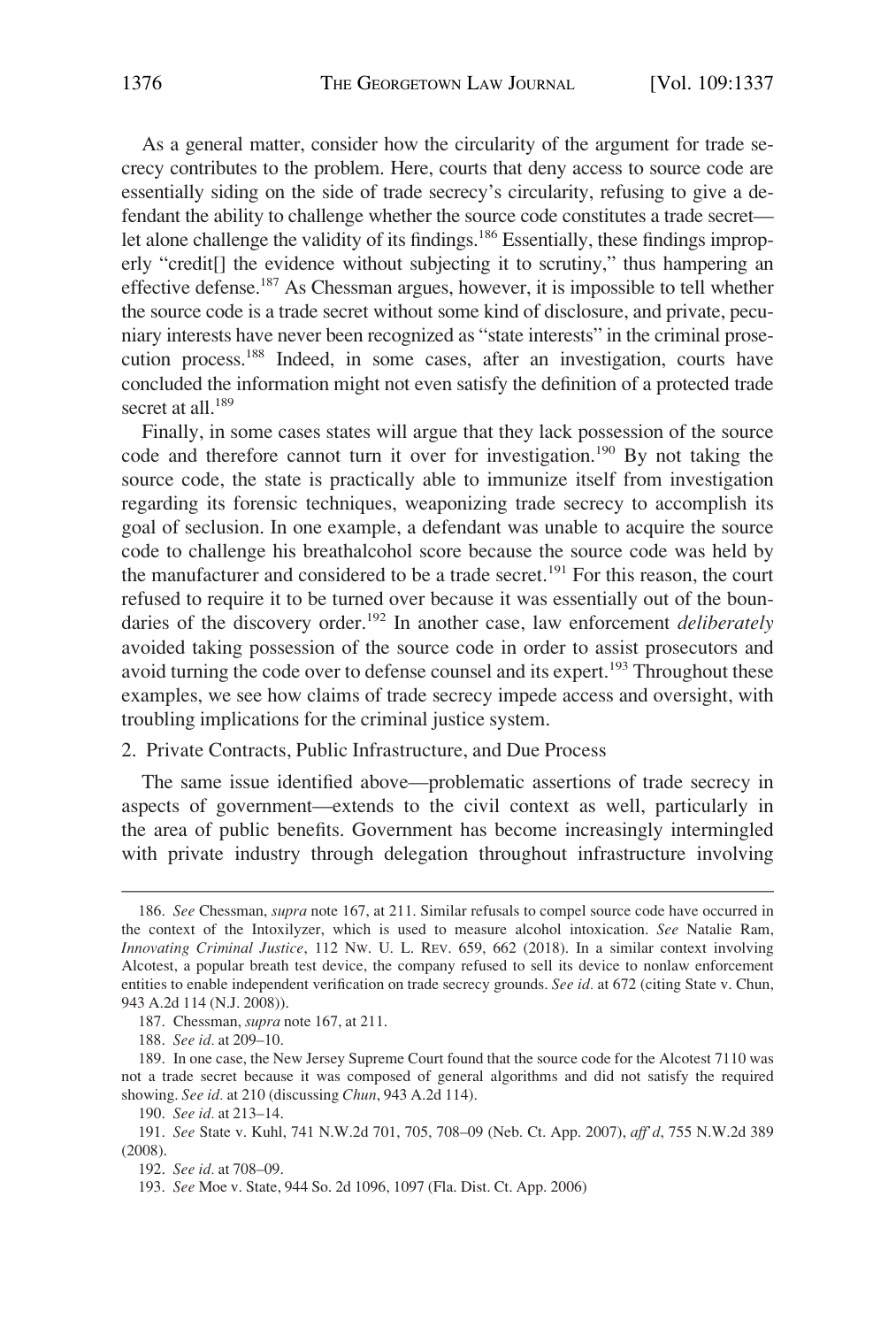telecommunications, government operations, energy, Medicare, Medicaid, welfare programs, public education, and prisons.<sup>194</sup> Particularly where such government decisionmaking relies on software, the result risks overextending trade secrecy into government functions, insulating them from inquiry. Showing just how widespread trade secret and confidentiality-based objections to public disclosure in government infrastructure have become, a recent empirical study detailed the results of forty-two open-records requests in twenty-three states that cited concerns over trade secrecy as a barrier to access municipal information.195 As Robert Brauneis and Ellen Goodman eloquently noted in that study, "[t]he risk is that the opacity of the algorithm enables corporate capture of public power."196

These observations are important because they underscore a similar core issue associated with the comingling of private entities with public government functions throughout infrastructure: due process of law. Automated decisionmaking essentially delegates government functions to third party, private entities who can rely, even more after *Argus Leader*, on trade secrecy to obscure their inner workings. As one of us has argued previously, this commingling of artificial intelligence and government function creates a "crisis of transparency," where "private businesses now play the roles that government used to play but can utilize the principles of trade secret law to insulate themselves from the very expectations of accountability under which that government operated."<sup>197</sup>

Today, as several scholars have observed, machine learning algorithms have been deployed in deciding who the Internal Revenue Service should audit, managing and setting social security and other public benefits, interpreting DNA evidence, assessing teacher performance, and a host of other areas.<sup>198</sup> The idea of delegation in the administrative state has been thoroughly explored by Danielle Citron in an early article, *Technological Due Process*, which described automated decisionmaking as "de facto delegations of rulemaking power."199 In a later work, Citron and Ryan Calo explain that administrative agencies have come to

<sup>194.</sup> *See* Levine, *supra* note 7, at 141–42.

<sup>195.</sup> *See* Robert Brauneis & Ellen P. Goodman, *Algorithmic Transparency for the Smart City*, 20 YALE J.L. & TECH. 103, 103–04 (2018) (describing concerns about use of artificial intelligence algorithms by state actors in conduct such as hiring and firing, parole decisions, and creditworthiness decisions, and reporting results of an empirical effort involving "forty-two open records requests in twenty-three states" where assertions of trade secrecy were a barrier to access).

<sup>196.</sup> *Id.* at 109; *see* Will Knight, *The Dark Secret at the Heart of AI*, 120 MIT TECH. REV. 55, 55 (2017) ("No one really knows how the most advanced algorithms do what they do.").

<sup>197.</sup> Katyal, *supra* note 40, at 1237–38.

<sup>198.</sup> *See* Bloch-Wehba, *supra* note 152.

<sup>199.</sup> Danielle Keats Citron, *Technological Due Process*, 85 WASH. U. L. REV. 1249, 1294 (2008); *see* DANIEL FREEMAN ENGSTROM, DANIEL E. HO, CATHERINE M. SHARKEY & MARIANO-FLORENTINO CUE´LLAR, GOVERNMENT BY ALGORITHM: ARTIFICIAL INTELLIGENCE IN FEDERAL ADMINISTRATIVE AGENCIES 6 (2020); Ryan Calo & Danielle Keats Citron, *The Automated Administrative State: A Crisis of Legitimacy*, 70 EMORY L.J. 797, 816–17 (2021) (observing that almost half of all federal agencies are exploring artificial intelligence methods in their work); Cary Coglianese & David Lehr, *Regulating by Robot: Administrative Decision Making in the Machine-Learning Era*, 105 GEO. L.J. 1147, 1154 (2017).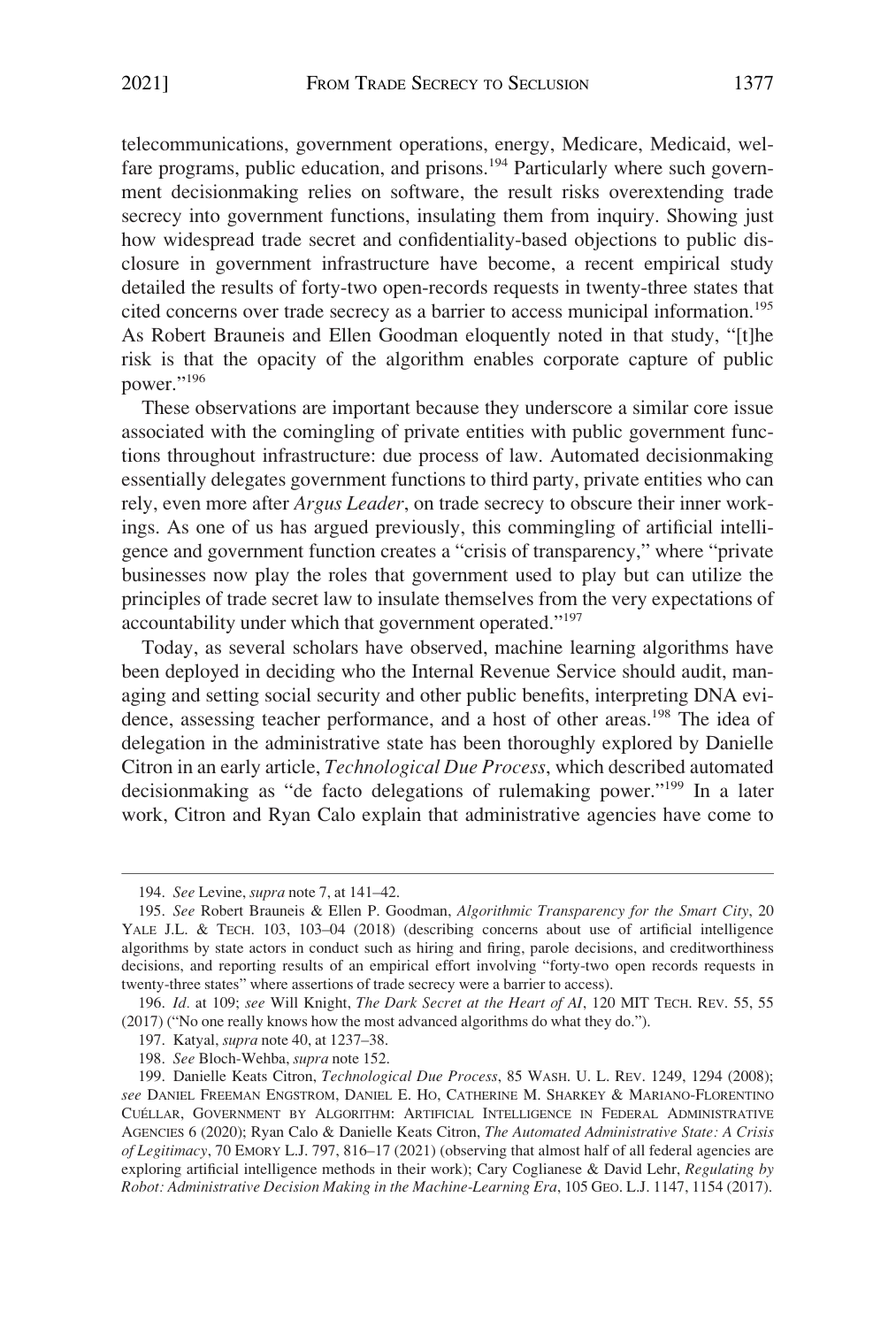rely on increasingly automated decisionmaking as a way of navigating an increasingly complex work.200

The rise of automated decisionmaking has significant costs regarding due process. It "impair[s] individualized process, making decisions about individuals without notice and a chance to be heard, and embedding rules that lack democratic imprimatur."201 Delegations to private industry are especially troubling, several scholars have argued, because they circumvent the general practices of notice-and-comment rulemaking and other forms to ensure deliberative participation.202 Less clear, but equally important, is the way in which trade secrecy concretizes the absence of due process—not only foreclosing transparency but also accountability and explainability. In these situations, trade secrecy—and the deference afforded to trade secrets' owners—creates a double bind of deference, where the deference enjoyed by the trade secret owner can be readily mapped and extended to the results of these instruments of automated decisionmaking as well.

Although a comprehensive study of the ways in which trade secrecy operates in these contexts has been hard to uncover—again, in no small part due to trade secrecy—several recent cases have offered a glimpse of the instrumental role it has played in concealing complicated automated decisions. In one case, the Arkansas Department of Human Services (DHS) decided to replace its system of individualized nurse-led evaluations for home care services to a nonprofit that licenses its "Resource Utilization Group system" to various state agencies; the system is a machine learning algorithm that uses classifications and statistical calculations to arrive at a result.<sup>203</sup> The new system, while promising efficiency, also "produced arbitrary and illogical results," according to Calo and Citron.<sup>204</sup> For example, the algorithm would indicate that a person had "no foot problem" if the person was a foot amputee, even though they would need more assistance rather than less, and underestimated the cost of multiple conditions.<sup>205</sup>

After a number of physically disabled Arkansas residents discovered that their home care had been reduced by forty-three percent under adoption of the new system, they sued in court, leading to an injunction that prevented DHS from using an automated system until it was able to explain its reasoning and eventually culminating in a ruling that observed that the state had "failed to follow [its

<sup>200.</sup> *See* Calo & Citron, *supra* note 199, at 801.

<sup>201.</sup> *Id.* at 819.

<sup>202.</sup> *See, e.g.*, Deirdre Mulligan & Kenneth Bamberger, *Procurement as Policy: Administrative Process for Machine Learning*, 34 BERKELEY TECH. L.J. 773, 781 (2019) (discussed in Calo and Citron, *supra* note 199, at 817).

<sup>203.</sup> *See* Calo & Citron, *supra* note 199, at 820–21 (discussing Ark. Dep't of Human Servs. v. Ledgerwood, 530 S.W.3d 336, 340 (Ark. 2017) (affirming finding that state had not provided adequate notice of changes to program, where "Appellees claimed that they (1) had been forced to go without food, (2) remained in soiled clothes or have gone without bathing, (3) missed key exercises, treatments, or turnings, (4) faced an increased risk of falling, (5) have become more isolated in their homes; (6) have suffered worsened medical conditions directly due to a lack of care; and (7) have considered moving to nursing homes")).

<sup>204.</sup> *Id.* at 821.

<sup>205.</sup> *Id.*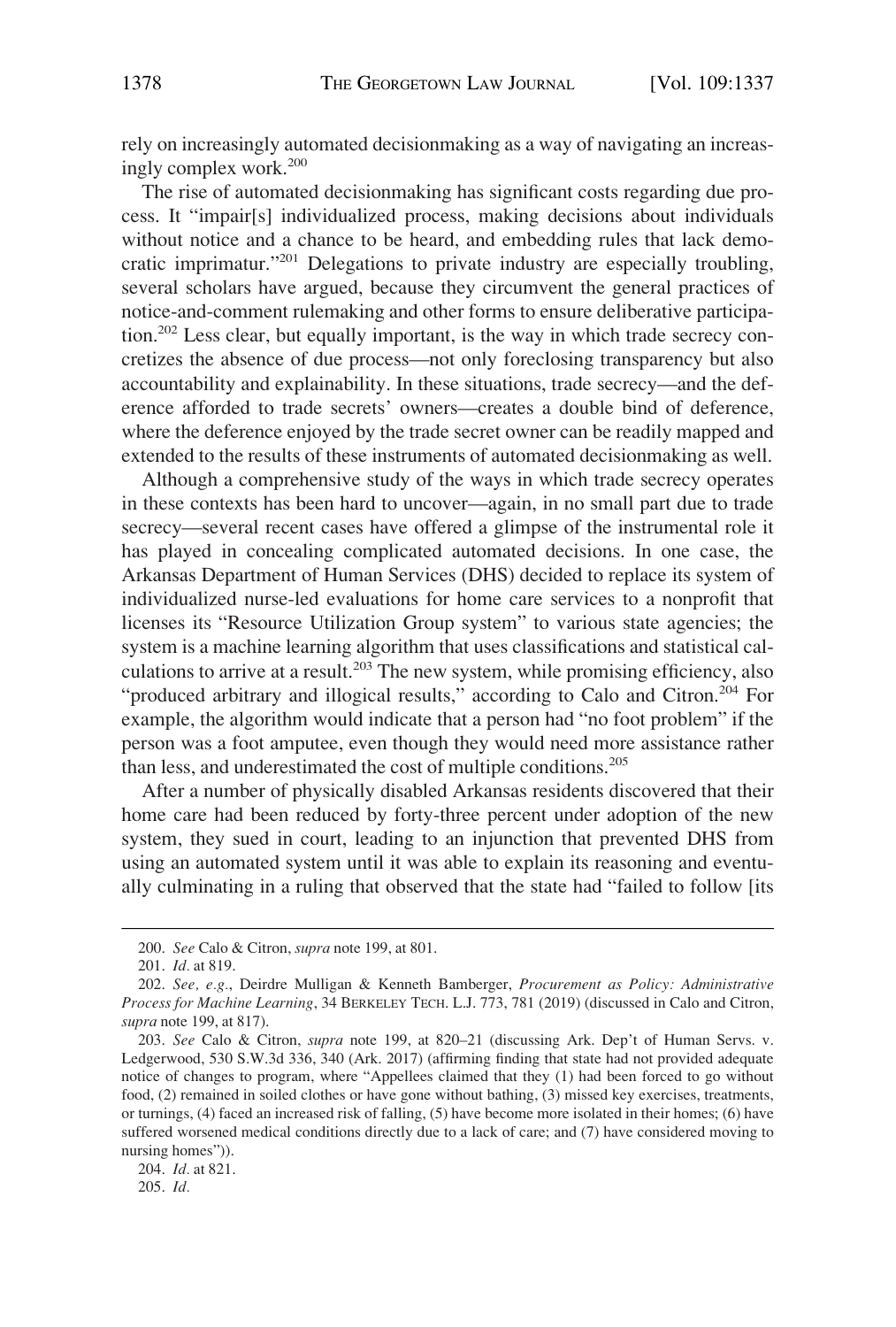own] rulemaking procedures" by failing to provide adequate notice to affected parties of the switch to the new methodology.206

We can see, in the Arkansas case, how a lack of notice and comment can contribute to arbitrary results. In such cases, however, there is an additional complication stemming from trade secrecy, which can preclude investigation altogether. For example, in a similar case from Idaho, when employment of AI-related tools cut individuals' home care hours, the American Civil Liberties Union (ACLU) was not able to discern the reason for the final result due to trade secrecy.<sup>207</sup> In that case, an Idaho court agreed to disclose the methodology to the plaintiffs, but only on the condition that the trade secret remain protected and that the "details of the budget-setting methodology . . . may not be discussed or revealed to anyone, in any manner, except for purposes of administrative appeal and judicial review."208

Bloch-Webha has referred to the compromise solution of a protective order as "atomized disclosure" and criticized it for its First Amendment and due process implications, in addition to its inefficiency.<sup>209</sup> As Bloch-Wehba has argued, in these and other areas, these methods of algorithmic decisionmaking demonstrate a core conflict between these methods (and the vendors who supply them), private individuals who may wish to challenge these decisions, and the general public interest.210 Because these determinations involved closed code, with little explanation for their outcomes, they represent a fundamental challenge to due process and transparency.<sup>211</sup>

The effects of trade secrecy on privatized, automated decisionmaking can literally mean the difference between life and death. In another case, a twenty-seven year old woman with cerebral palsy and severe developmental disabilities in West Virginia had her Medicaid funds slashed from \$130,000 to \$72,000 when the third party, which administered the program on behalf of the state, began using a confidential algorithm that it did not make publicly available, thus making it impossible for her to stay in her family home.<sup>212</sup> When she challenged the determination in federal court, the court observed that the algorithm had failed to satisfy due process requirements, given that the vendor had failed to employ

<sup>206.</sup> *See id.* at 26–27.

*See id.* at 823 (citing Jay Stanley, *Pitfalls of Artificial Intelligence Decisionmaking Highlighted in*  207. *Idaho ACLU Case*, ACLU (June 2, 2017, 1:30 PM) [https://www.aclu.org/blog/privacy-technology/pitfalls](https://www.aclu.org/blog/privacy-technology/pitfalls-artificial-intelligence-decisionmaking-highlighted-idaho-aclu-case)[artificial-intelligence-decisionmaking-highlighted-idaho-aclu-case](https://www.aclu.org/blog/privacy-technology/pitfalls-artificial-intelligence-decisionmaking-highlighted-idaho-aclu-case) [\[https://perma.cc/3JF6-XCA4\]](https://perma.cc/3JF6-XCA4)).

<sup>208.</sup> *See* Bloch-Wehba, *supra* note 152, at 1279 (quoting Declaration of Katherine Takasugi at 7, K.W. *ex rel.* D.W. v. Armstrong, No. 1:12-CV-22-BLW (D. Idaho Aug. 2, 2012), ECF No. 25-1).

<sup>209.</sup> *Id.* 

<sup>210.</sup> *See id.* at 1274.

<sup>211.</sup> *See id.* 

<sup>212.</sup> *See id.* at 1277–78 (citing Michael T. v. Bowling, No. 2:15-CV-09655, 2016 WL 4870284, at \*2 (S.D. W. Va. Sept. 13, 2016) (granting in part plaintiffs' request for preliminary injunction to reinstate certain benefits and noting that "[t]he APS Algorithm is proprietary to [third party vendor] APS and, as such, the exact factors it considers, the weight it accords to each factor, and its overall methodology in determining each member's budget are not publicly available information")).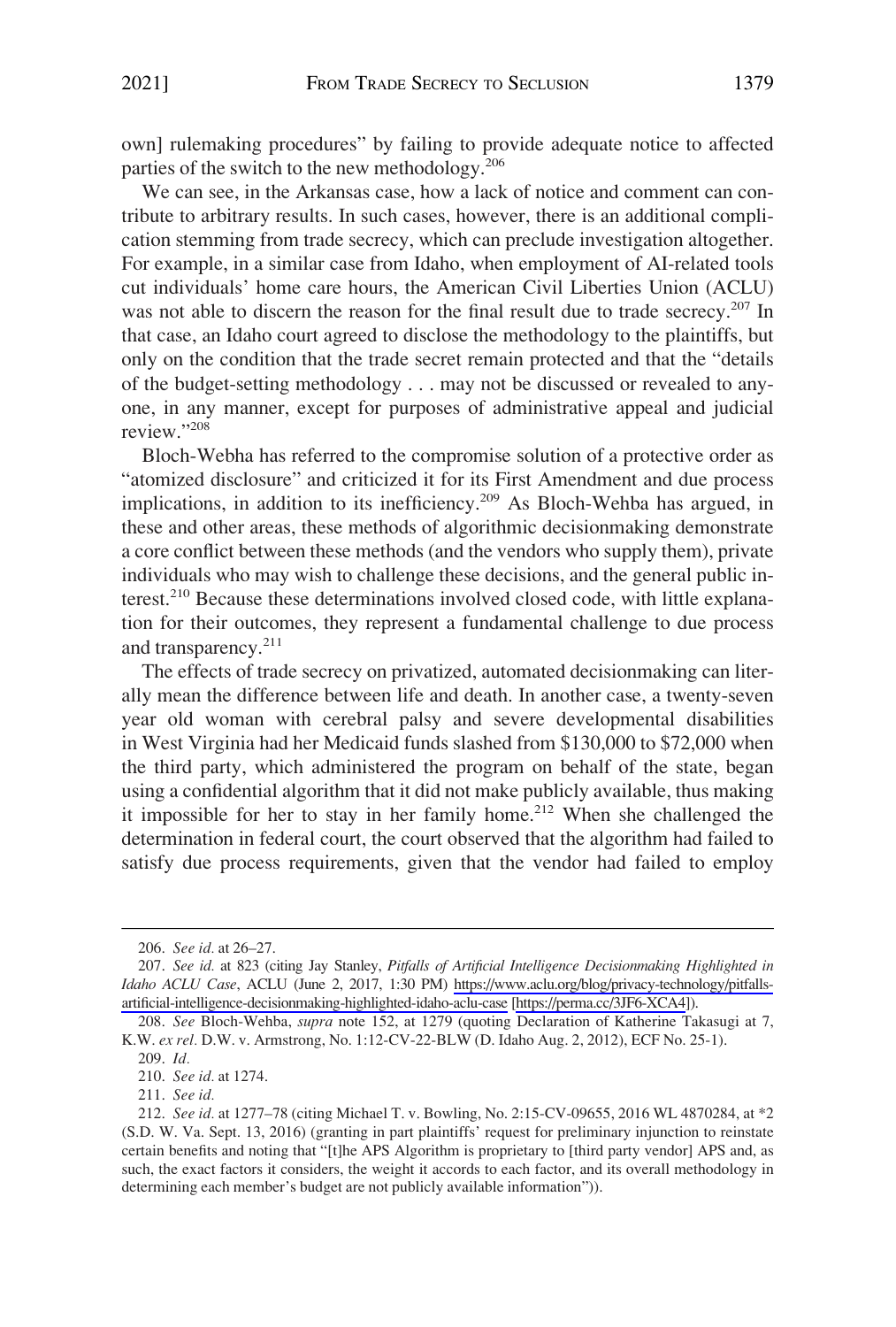"ascertainable standards," and had provided "no information as to what factors are incorporated into the APS algorithm" nor an "individualized rationale" for its outcome.213 The district court concluded that the lack of transparency created an "unacceptable risk of arbitrary and 'erroneous deprivation[s]."<sup>214</sup>

Similar due process concerns have also surfaced in the context of public education, where proprietary algorithms have been used to assess teacher performance. In one case, a private company, SAS, developed a statistical model called the Educational Value-Added Assessment System (EVAAS) to assess teacher performance in the Houston Independent School District, resulting in the dismissal of twelve teachers.215 Importantly, in that case, trade secrecy of the source code prevented *even the school district* from having access to the proprietary algorithm.216 After the case was filed, in the context of discovery, the court entered a protective order but made the source code and related materials available to an expert who concluded that the teachers were unable to "meaningfully verify" their scores under the EVAAS system.<sup>217</sup>

Neither the teachers nor the district had access to the algorithms, and the plaintiffs' expert was unable to replicate the scores, even with some degree of access to the algorithm itself. On the district's motion for summary judgment, the court noted that not only were errors possible, but that an error with respect to one teacher's score would affect the scores of other teachers as well.<sup>218</sup> Ultimately, the court viewed itself as facing a conundrum: either it disclosed the third-party software maker's trade secrets, thereby destroying its value, or it deprived the teachers of their due process.<sup>219</sup> It ruled against the policy adopting use of the software instead, noting tellingly: "When a public agency adopts a policy of making high stakes employment decisions based on secret algorithms incompatible with minimum due process, the proper remedy is to overturn the policy, while leaving the trade secrets intact."<sup>220</sup>

<sup>213.</sup> *Id*. at 1278.

<sup>214.</sup> *Id.* In response, when the state developed a new system that replaced the proprietary algorithm with a process that disclosed "a number of clearly identified variables based on a combination of a member's living situation" and their answers to specific queries, also making it possible for members to challenge the accuracy of the inputs, as well as the entire system itself, the injunction was lifted. *Id.* 

<sup>215.</sup> *See* Hous. Fed'n of Teachers v. Hous. Indep. Sch. Dist., 251 F. Supp. 3d 1168, 1175 (S.D. Tex. 2017); *see also* Bloch-Webha, *supra* note 152, at 1281–82 (discussing the statistical model's role in assessing teacher performance).

<sup>216.</sup> *See* Bloch-Wehba, *supra* note 152, at 1282.

<sup>217.</sup> *See id.* Notably, when the teachers' union posted a case update on their website, SAS moved for contempt, arguing that the blog post violated the protective order because the protective order (in their view) was meant to "prevent Plaintiffs and all of Plaintiffs' experts from *continuing any public discourse against EVAAS*." *Id.* at 1282–83. Although the court rejected SAS's argument, noting that if it adopted SAS's "overly broad" determination, it would "inhibit legitimate discussion," this example gives a strong sense of the transparency and disclosure issues at stake. *See id.* at 1283.

<sup>218.</sup> *See id.* at 1283.

<sup>219.</sup> The court did not appear to consider access under a protective order, as is commonplace in other civil misappropriation cases.

<sup>220.</sup> *Hous. Fed'n of Teachers*, 251 F. Supp. 3d at 1179.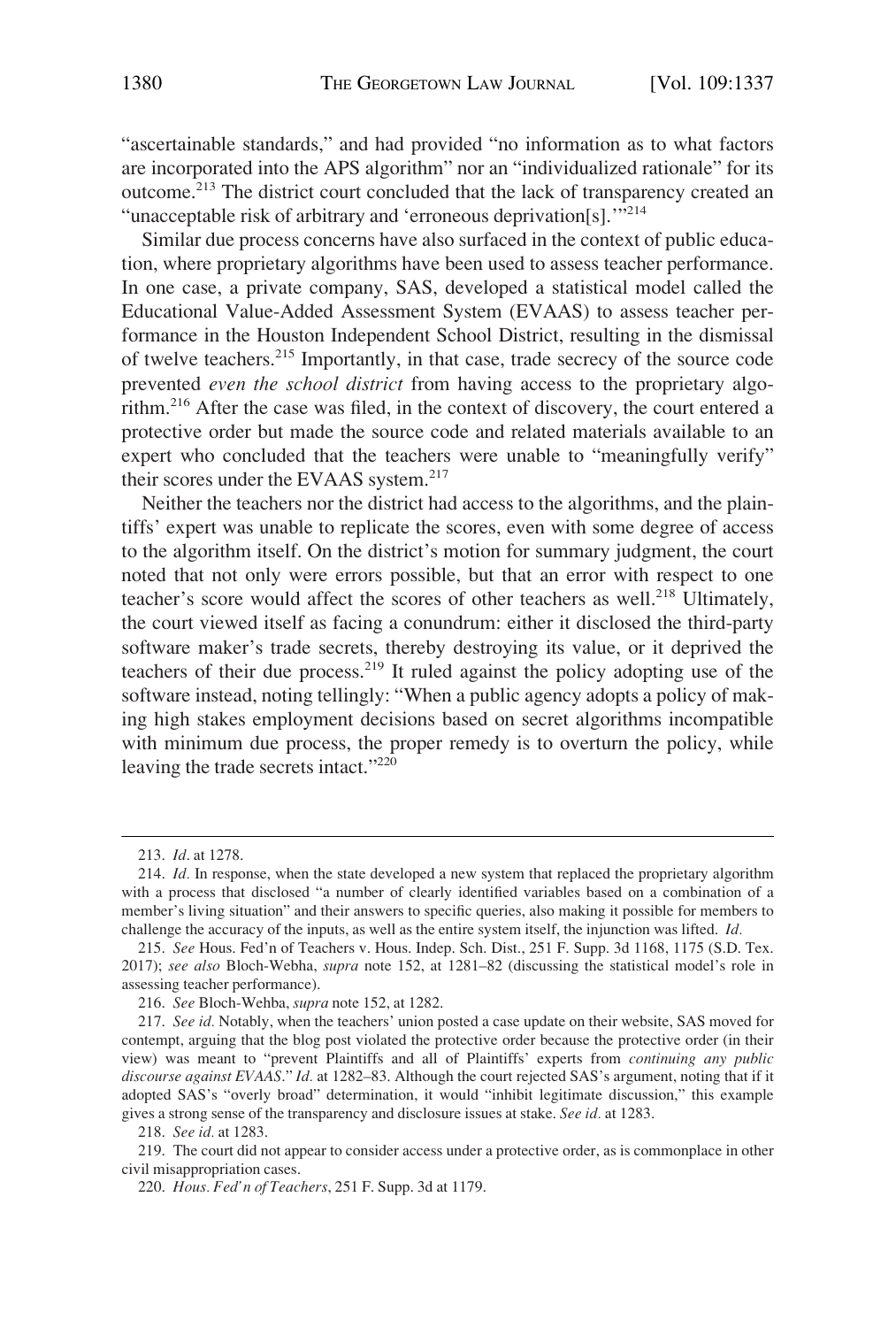In the end, the court agreed with the due process concerns, noting that the generalized explanation was insufficient for an individual to meaningfully challenge the determination, and the case settled a few months later.<sup>221</sup> But at all times, just as the court noted, the trade secrecy remained unchallenged, placing a paramount value on property and seclusion, instead of government accountability.

# 3. Government Secrecy, Public Functions, and Disclosure

Finally, a third set of problems arise regarding transparency in contexts where the government can and has asserted its *own* trade secret protection as an exemption under the FOIA.<sup>222</sup> The phenomenon of government trade secrecy, initially described by David Levine as an "anomaly," is a growing concern due to the increased movement of government in commercial activities, such as servicing student loans and the like. $223$ 

The issue of government trade secrets implicates a fundamental question of whether a government can claim the same kind of protection enjoyed by private parties with respect to trade secrecy. Does the government owe a greater responsibility of disclosure to the public? Historically, some states had a longstanding policy that trade secret protection should automatically not attach to public entities when the function at issue is considered a governmental function, rather than one associated with a private entity.224 Yet with the states' gradual adoption of the UTSA, which explicitly recognized that governmental entities could possess trade secrets, more and more states began to extend the boundaries of trade secrecy for government functions.225

This creates a foundational conflict between commercial interests in secrecy for competitive advantage and the tenets of transparency that we normally associate with government accountability. When government trade secrets are asserted, rather than being used as a sword in a misappropriation action, Levine argues that they "have always been used as a shield to public disclosure."226

Ironically, and perhaps not coincidentally, these issues have become especially concerning because many states have passed right-to-know laws and procurement policies that, coupled with FOIA, expand the responsibilities for public disclosure.<sup>227</sup> In such situations, the government is impersonating a contradiction in terms: it is functioning both as a private party and, to some extent, as a representative of the people's will. Scholars, too, have weighed in on this question. Richard Epstein has argued that governments should be permitted to classify information, just as any other private party, as long as the government-related information

<sup>221.</sup> *See id.* at 1182–83.

<sup>222.</sup> *See* Levine, *supra* note 42, at 67–68, 73, 78–81.

<sup>223.</sup> *See id*. at 67.

<sup>224.</sup> *See* State *ex rel.* Besser v. Ohio State Univ., 721 N.E.2d 1044, 1049 (Ohio 2000); Hoffman v. Pa. Game Comm'n, 455 A.2d 731, 733 (Pa. Commw. Ct. 1983).

<sup>225.</sup> *See Besser*, 721 N.E.2d at 1049 (relying on in camera proceedings to distill trade secrets from otherwise disclosable information).

<sup>226.</sup> Levine, *supra* note 42, at 68, 74.

<sup>227.</sup> *See* Vladeck, *supra* note 65, at 10773.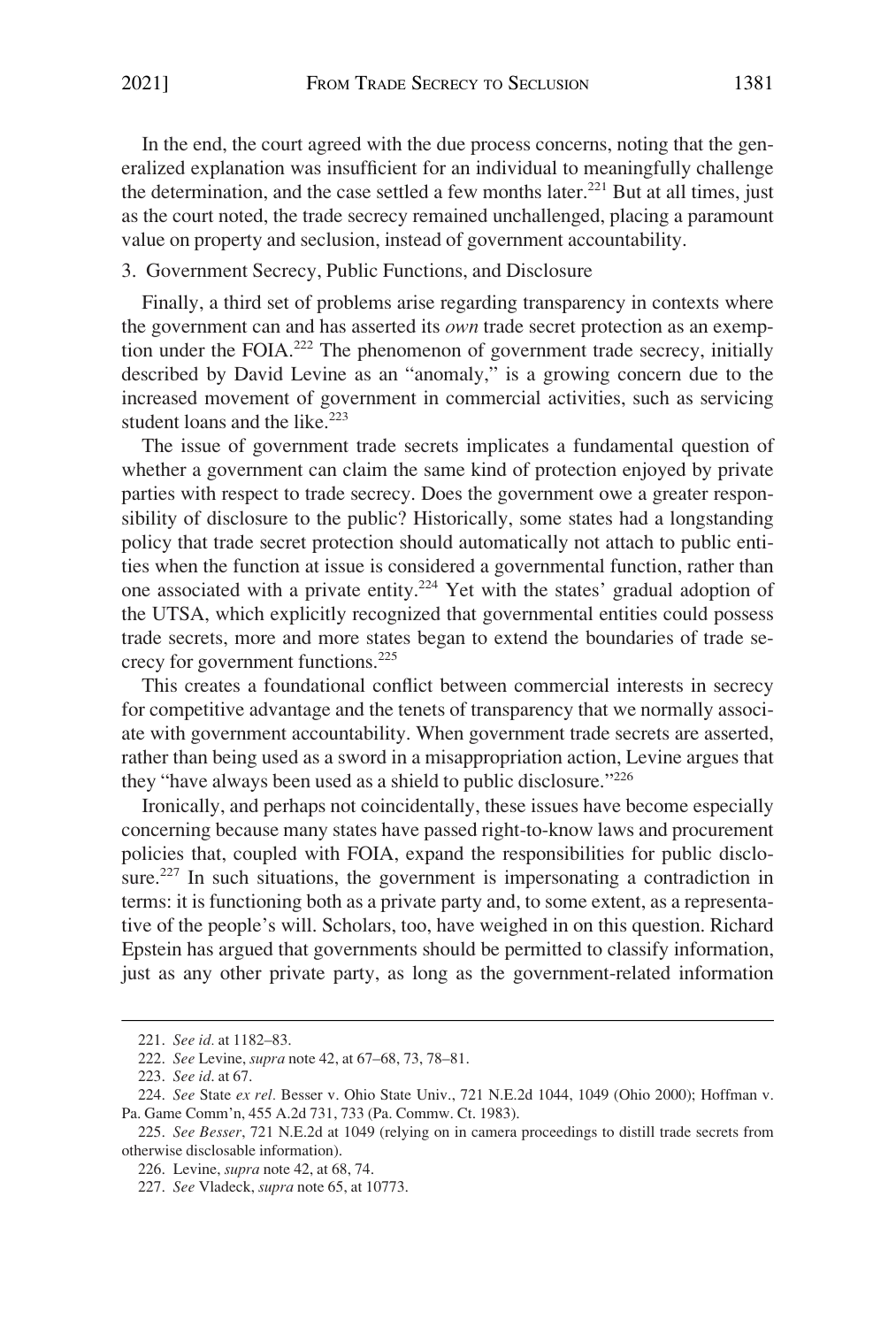possesses the traditional requirements of trade secrecy.<sup>228</sup> Yet Richard Posner has argued, in a related vein, that the government claim to privacy is weaker than that of a business entity when "the government does not engage in entrepreneurial activity."229

While the issue of the extent to which a government can assert trade secrecy on its own behalf is complicated, deserving of a much lengthier discussion than this Article, one core value deserving of greater attention is the distinction between governance and commercial functions.230 Extending this observation, we might distinguish between a variety of different circumstances in which the government seeks secrecy: (1) government itself engaging in traditional governance functions, but seeking conventional trade secret protections for its own activities; (2) government contracting with a private party for certain government functions (as discussed above), but seeking conventional trade secret protections for the company's actions; and (3) government engaging in entrepreneurial or innovative activity that actively competes with other private parties for commercial activities. The strength of the arguments for secrecy may vary depending on the circumstances, along with the arguments and expectations for due process and disclosure. The interest in disclosure also might vary depending upon who is most affected by the claim of secrecy.

In one set of cases, we see an even greater move toward trade secrecy where the government acts as a commercial provider, in a manner that is equivalent to a private party. In such situations, the government may owe an even stronger responsibility to provide access and information to the public due to its higher level of accountability. In the worst of situations, courts offer the same level of trade secret protection to a private party, and in the best of situations, a protective order is used to allow investigation.231 Yet in all cases except one that we could find, the government is allowed to keep information from the wider public due to trade secret protection.

One of the most interesting and fruitful points for analysis lies in a core distinction, often made in the law, between a traditional government function and a private one. We might expect a greater degree of accountability to accompany the former function than the latter. Yet here, too, trade secret arguments have been

<sup>228.</sup> *See* Richard A. Epstein, *Privacy, Publication, and the First Amendment: The Dangers of First Amendment Exceptionalism*, 52 STAN. L. REV. 1003, 1044 (2000). But Levine has persuasively argued that the traditional, utilitarian justifications for the creation of intellectual property rights are inapposite in the context of government trade secrecy, for as he writes, "There is no direct evidence that state governments are incentivized to serve the public by the availability of trade secrecy protection or that they license their trade secrets." *See* Levine, *supra* note 42, at 70–71, 74 (discussing Epstein's approach). As Levine notes when discussing changes in Ohio trade secret law, the Ohio version of the UTSA includes government bodies among those who can own trade secrets. *See* OHIO REV. CODE. ANN. § 1333.61(C) (West 2020) (defining "person" to include "governmental entities"); Levine, *supra* note 42, at 71 n.34, 73–74, 76 (citing similar UTSA language in California, North Carolina, and Utah).

<sup>229.</sup> *See* Richard A. Posner, *Privacy, Secrecy, and Reputation*, 28 BUFF. L. REV. 1, 51 (1979).

<sup>230.</sup> *See* Levine, *supra* note 42, at 77–84.

<sup>231.</sup> *See* State *ex rel.* Besser v. Ohio State Univ., 721 N.E.2d 1044, 1050 (Ohio 2000) (requiring in camera inspection to determine if trade secret information is exempt from disclosure).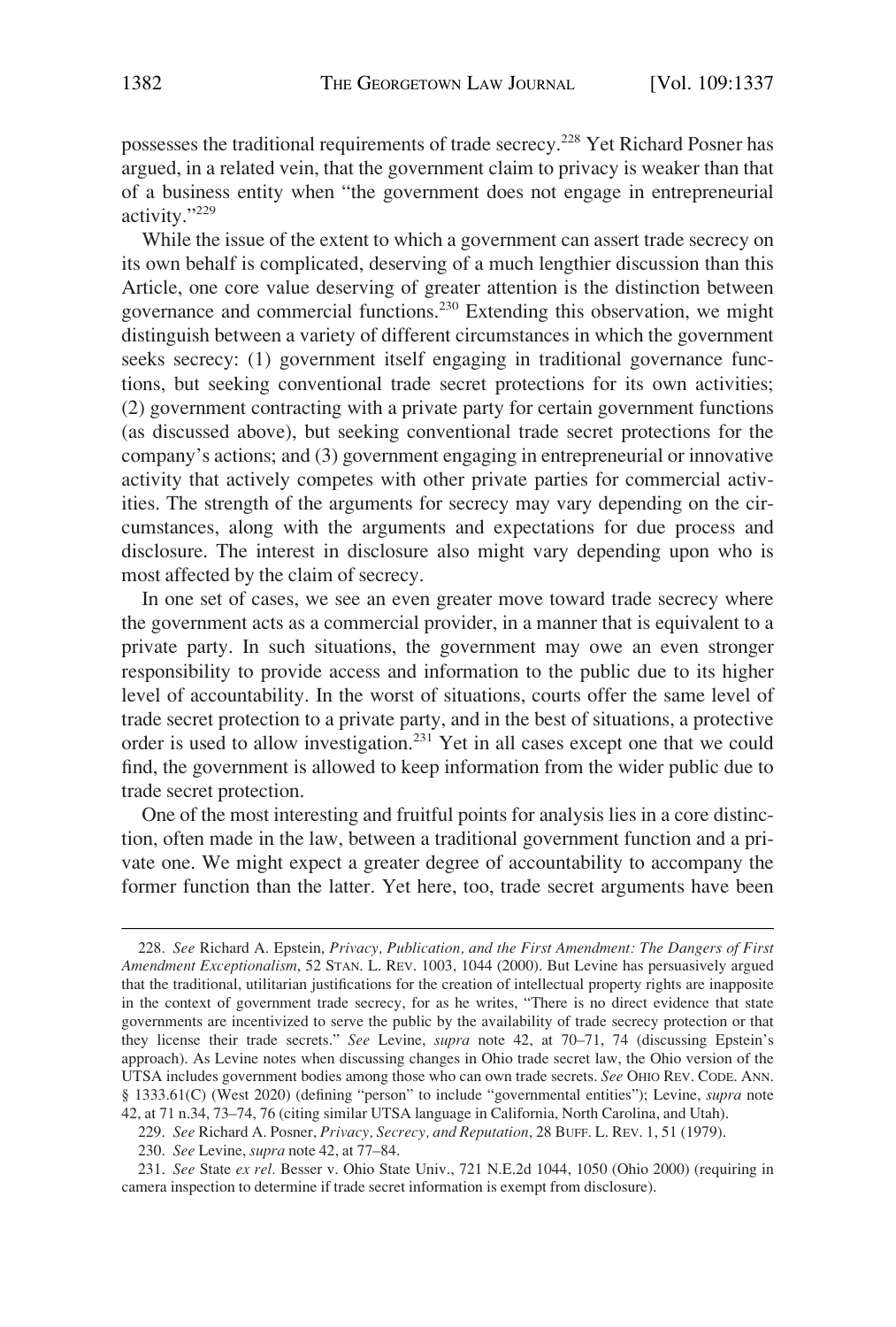victorious, enabling the government to obtain, at times, the same level of protection a private party enjoys (and in some cases, even more protection). In one case, a court applied trade secrecy to protect the confidentiality of testing questions administered to students, holding that they are not public records and therefore exempt from disclosure as trade secrets.<sup>232</sup>

In a second line of cases involving secrecy, a government might contract with a private company and then seek trade secret protection over its government functions. In one prominent case from the D.C. Circuit, where McDonnell Douglas Corporation sought an injunction restraining the Air Force from publicly releasing the pricing for a variety of services linked to satellite launches, the court remanded for a closer determination of trade secrecy, calling it "strange" to suggest that a price charged to the government for goods is a protected trade secret.<sup>233</sup>

Similar issues have emerged from the public benefits cases explored above, which again, demonstrate the inextricable link between due process and transparency in government contract cases with a private vendor. Although scholars have only been able to uncover a few cases in litigation, it is no understatement to suggest that these cases "may represent the tip of the iceberg."234 As one lawyer for the ACLU explained, speaking about an Idaho case involving Medicare benefits:

My hunch is that this kind of thing is happening a lot across the United States and across the world as people move to these computerized systems. Nobody understands them, they think that somebody else does—but in the end we trust them. Even the people in charge of these programs have this trust that these things are working.

And the unfortunate part, as we learned in this case, is that it costs a lot of money to actually test these things and make sure they're working right. It cost us probably \$50,000, and I don't think that a state Medicaid program is going to be motivated to spend the money that it takes to make sure these things are working right. Or even these private companies that are running credit predictions, housing predictions, recidivism predictions—unless the cost is internalized on them through litigation, and it's understood that "hey, eventually somebody's going to have the money to test this, so it better be working."<sup>235</sup>

As this lawyer suggests, these cases may only be resolved in favor of providing due process if people attempt to try to challenge the results of agency decisions. Without litigation challenging their decisions, as well, governments may not be incentivized toward investing in these systems. But because of trade secret

<sup>232.</sup> *See* State *ex rel.* Perrea v. Cincinnati Pub. Sch., 123 Ohio St. 3d 410, 2009-Ohio-4762, 916 N.E.2d 1049, at ¶¶ 11, 34.

<sup>233.</sup> *See* McDonnell Douglas Corp. v. Widnall, 57 F.3d 1162, 1167 (D.C. Cir. 1995). As with so many older FOIA cases, *Argus Leader* may well lead to contrary results today.

<sup>234.</sup> *See* Calo & Citron, *supra* note 199, at 834.

<sup>235.</sup> *See* Stanley, *supra* note 207 (quoting Richard Eppink, ACLU director of Idaho).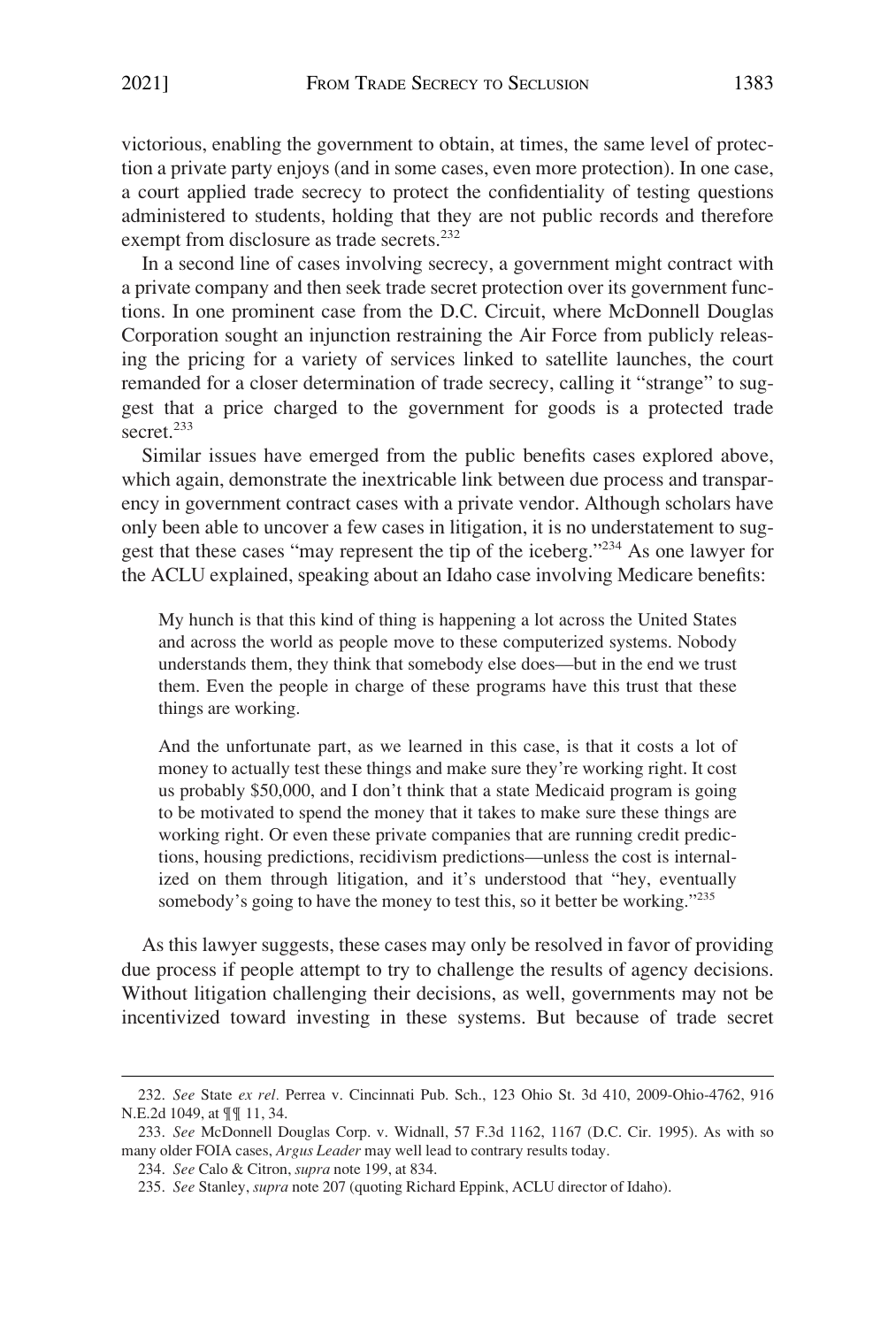protections, they may never even know what algorithms—or vendors—to challenge and why.

Finally, in a third line of cases where the state is behaving as a private party, the government is able to own trade secrets just as any other party. In one case involving the question of whether lists of ticket buyers for a state school's athletic event counted as trade secrets, Connecticut's Freedom of Information Commission found that "public agencies are engaged in governance, not trade" and that the state school's principal function was "not trade, but rather education, a traditional governmental function."236 The commission also found that because the university is publicly subsidized, these arguments weigh strongly in favor of disclosure.<sup>237</sup> As the commission argued, sensibly, government is held to a higher standard than a private party, given the public source of its funding.

Yet this argument did not survive on appeal, in no small part because the state open-records statute and the UTSA permitted government agencies to own a trade secret.238 Instead, the state Supreme Court ruled in favor of parity between the government and a private party.<sup>239</sup> As a policy matter, the court then warned that the state would lose its ability to reap financial benefits for its activities "if any member of the public could obtain such information simply by filing a request under the act."240 Because the legislature created a statutory scheme to enable the state university to own and control its intellectual property, the court reasoned that there seemed to be no reason to treat its management of the IP any differently than a private owner. $^{241}$ 

At best, in these situations, courts have chosen to utilize an in camera review of the documents to balance the interest in disclosure with trade secret protection. In one case, *Parsons v. Pennsylvania Higher Education Assistance Authority*, a journalist attempted to obtain information about government travel to seminars and conferences, and performance and finance audits from the Pennsylvania Higher Education Assistance Agency (PHEAA).<sup>242</sup> PHEAA, a government organization, is in the student loan services industry, competing with private industry to purchase loans, service loans, and sell and lease computer services (among other responsibilities).243 The court rejected the idea that the PHEAA could

<sup>236.</sup> Univ. of Conn. v. Freedom of Info. Comm'n, No. HHBCV094021320S, 2010 WL 2106972, at \*4 (Conn. Super. Ct. Apr. 21, 2010), *aff'd*, 36 A.3d 663 (2012) (reasoning that, unlike a private business engaged in trade alone, a university's "cultural and athletic activities . . . are incidental to its primary governmental function of education.").

<sup>237.</sup> *See id.* at \*2 (citing Pelto v. Connecticut, No. FIC 2008-341, ¶¶ 39–41, 47 (Conn. Freedom of Info. Comm'n May 13, 2009)).

<sup>238.</sup> *See* Univ. of Conn. v. Freedom of Info. Comm'n, 36 A.3d 663, 664, 668–69 (Conn. 2012).

<sup>239.</sup> *See id.* at 668. In the absence of any ownership limitations, the court ruled: "If the information meets the statutory criteria, it is a trade secret and the entity creating that information would be engaged in a trade for purposes of the act even if it was not so engaged for all purposes." *Id.* 

<sup>240.</sup> *Id.* at 669.

<sup>241.</sup> *See id.* 

<sup>242. 910</sup> A.2d 177, 181 (Pa. Commw. Ct. 2006).

<sup>243.</sup> The PHEAA denied these requests on the grounds of trade secrecy, asserting that disclosure of such information would harm its competitive advantage, enabling competitors to see PHEAA's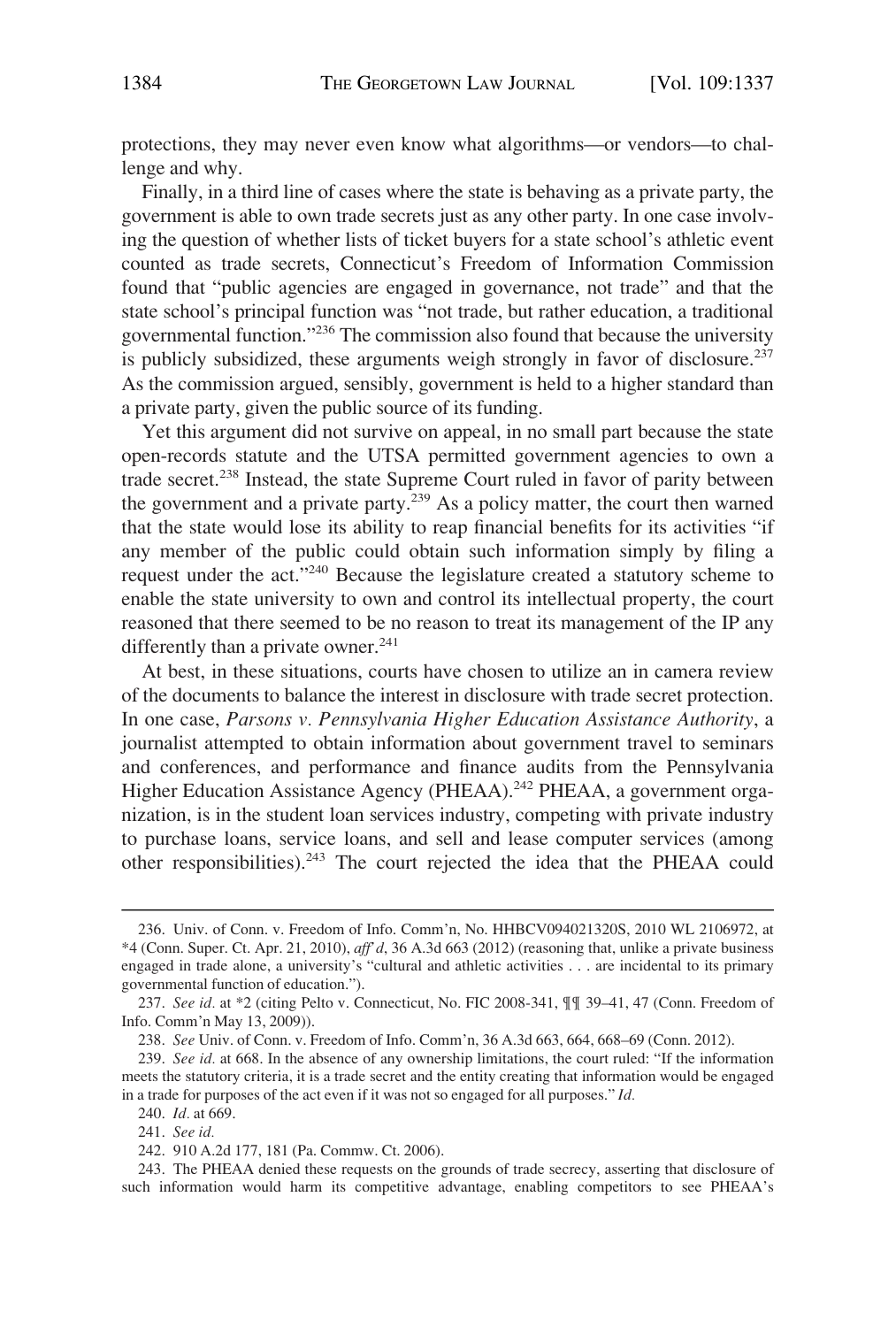conduct itself as a private entity with respect to trade secret protection, offering an in camera review of any proposed redactions in order to balance the public's interest in disclosure.244

Notably, in many such cases, courts rarely examine the substantive basis for the trade secret. But when they do, at times, they have concluded against protection. For example, a court in Pennsylvania refused to extend trade secret protection to subscriber mailing lists from a state-owned game magazine, reasoning that the magazine involved a government function because it comprised a "useful governmental means of conveying [game-related] information," and was thereby subject to state disclosure laws.245 As with the criminal prosecution and infrastructure contexts, government assertions of trade secrecy shroud important matters from oversight.

#### C. DIGNITARY CONCERNS REGARDING EMPLOYEES

Our third category is dignitary concerns—those concerning corporate claims of trade secrecy or confidentiality where the purported property right lies in attributes of employees' bodies, wages, and other aspects of their personhood. These claims tend to center on cases involving employer–employee relations, where the employer claims control over information about its workforce either to stifle worker mobility or to render its internal practices toward employees opaque to journalists or regulators.

In many ways, this constellation of cases, at first glance, might be construed as the least "nontraditional" of those we have explored because they resemble the common fact pattern involving an employee who seeks to switch jobs and join a competitor. But our focus is not on these traditional claims brought by a former employer, whether under trade secret law or the restrictive covenants permitted in most states. Instead, we highlight here nontraditional claims of trade secrecy that stray beyond the normal boundaries of the DTSA and UTSA—and thus share something in common with the larger pattern we identify in this Article.

The difference, we argue, lies in the subject matter of what is being claimed as a trade secret. For example, civil misappropriation claims asserting that employee salaries—or even employee identities—constitute an employer's trade secrets have nothing to do with incentivizing innovation. They instead have everything to do with throttling employee discussions of working conditions and better salaries elsewhere—in the aggregate, issues of great public interest. The general discourse around employee mobility focuses on the viability of noncompetition

marketing strategy, because it included information about business initiatives, customers, marketing methods and product development, among other areas of information. *Id.* at 182.

<sup>244.</sup> *Id.* at 185–87. The Pennsylvania state court, however, rejected PHEAA's assertions, reasoning that even though PHEAA's activities are profit-generating, it "does not change the fact that it is a public corporation and a government instrumentality and that its earnings are public moneys about which the public has a right to know." *Id.*; *see* State *ex rel.* Besser v. Ohio State Univ., 721 N.E.2d 1044, 1050 (Ohio 2000) (requiring *in camera* inspection where a public entity claimed a trade secret exemption).

<sup>245.</sup> Hoffman v. Pa. Game Comm'n, 455 A.2d 731, 733 (Pa. Commw. Ct. 1983).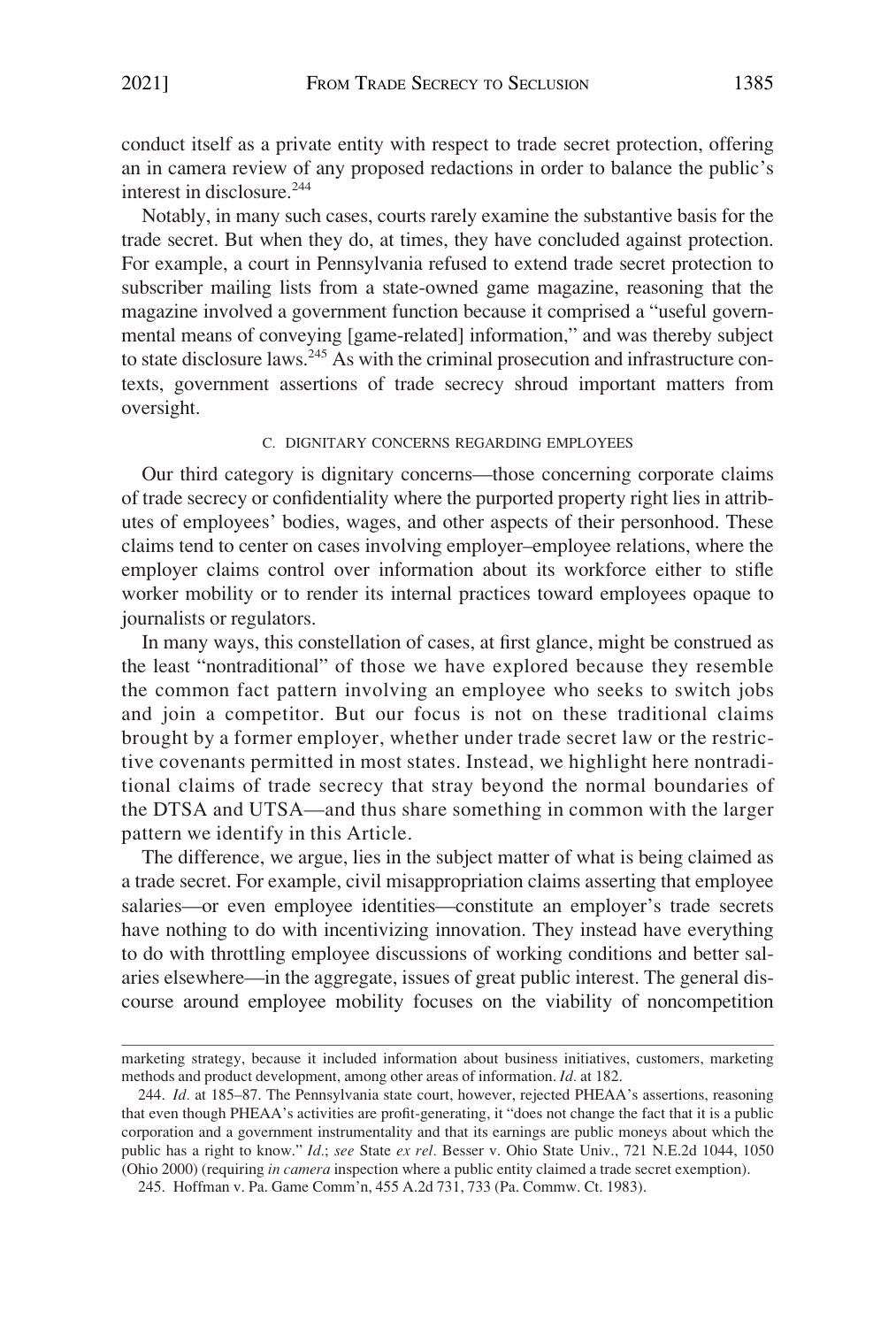covenants and the ambiguous boundaries between information an employee is allowed to transport from job to job and the former employer's trade secrets.<sup>246</sup> For example, and using the well-publicized *Waymo/Uber* litigation for a probing analysis, Camilla Hrdy has highlighted a "paradox" in the treatment of information employers disclose to employees: some of it is protectable as a trade secret; some is unprotectable information that is generally known; and some is a fuzzy category of skills, knowledge, and experience that employees can transport from job to job even if it is not publicly available.<sup>247</sup> We supplement such analyses here with a focus on a different category of civil misappropriation claims that seek to seclude salary and workplace comparisons from employee discussion.

## 1. Nontraditional Claims in Employee Mobility Cases

One type of the nontraditional trade secret claims we identify in this Article is seen in civil trade secret and employee mobility lawsuits. The claim is that an employer owns trade secrets in the salaries of its employees. A similar claim is that the employer also owns trade secrets in performance reviews and even employees' identities.<sup>248</sup> In lawsuits where a former employer sues a departing employee for trade secret misappropriation, breach of a restrictive covenant, or both, the employer raises these additional types of trade secret claims, often alongside more common trade secret claims involving customer lists and technology.249

<sup>246.</sup> *See, e.g.*, Charles Tait Graves, *Analyzing the Non-Competition Covenant as a Category of Intellectual Property Regulation*, 3 HASTINGS SCI. & TECH. L.J. 69 (2011) (collecting and critiquing scholarly commentary on employee restrictive covenants over several decades, and arguing that such covenants operate as a covert and mainly standard-free version of trade secret law); Camilla A. Hrdy, *The General Knowledge, Skill, and Experience Paradox*, 60 B.C. L. REV. 2409 (2019) (discussing the common law doctrine that carves out one part of what employees learn on the job as nonpublic but not protectable as the employer's trade secrets).

<sup>247.</sup> *See* Hrdy, *supra* note 246, at 2416–17.

<sup>248.</sup> Such claims are an outgrowth of, but not the same as, restrictions on employee mobility under more traditional trade secret claims and under the law of restrictive covenants. Such restrictions are by no means new. For studies on this history, see FISK, *supra* note 12; ORREN, *supra* note 12; Bottomley, *supra* note 12.

<sup>249.</sup> *E.g.*, Capstone Logistics Holdings, Inc. v. Navarete, No. 17-cv-4819 (GBD), 2018 WL 6786338, at \*3 n.4, \*12, \*31–32 (S.D.N.Y. Oct. 25, 2018), *aff'd and remanded in part*, 796 F. App'x 55 (2d Cir. 2020) (issuing preliminary injunction against former employees on a host of contract, trade secret, and tort causes of action for taking employee contact and salary information found to be "confidential" and protectable and hiring employees away); DigitalGlobe, Inc. v. Paladino, 269 F. Supp. 3d 1112, 1116, 1120, 1128 (D. Col. 2017) (denying motion for preliminary injunction to enforce noncompetition covenant, but noting that employer claimed "confidential information"—which the court deemed a motion to protect trade secrets—in salary information); Denson Int'l Ltd. v. Liberty Diversified Int'l, Inc., No. 12-3109(DSD/JSM), 2015 WL 5123262, at \*13 (D. Minn. Sept. 1, 2015) (granting summary judgment to defendant where plaintiff's list of purported trade secrets—employee "salaries" among them—failed largely for lack of specificity); Marlite, Inc. v. Canas, No. 5:09CV1401, 2009 WL 7272686, at \*11 (N.D. Ohio July 22, 2009) (granting preliminary injunction against former employee that included prohibition on using trade secrets, such as "lists of employees and salary information"); First Health Grp. Corp. v. Nat'l Prescription Adm'rs., Inc., 155 F. Supp. 2d 194, 227, 237 (M.D. Pa. 2001) (finding that plaintiff's trade secrets were likely to include its "staff salary structure"); Sunbelt Rentals, Inc. v. Head & Enquist Equip., LLC, 620 S.E.2d 222, 227, 229 (N.C. Ct. App. 2005)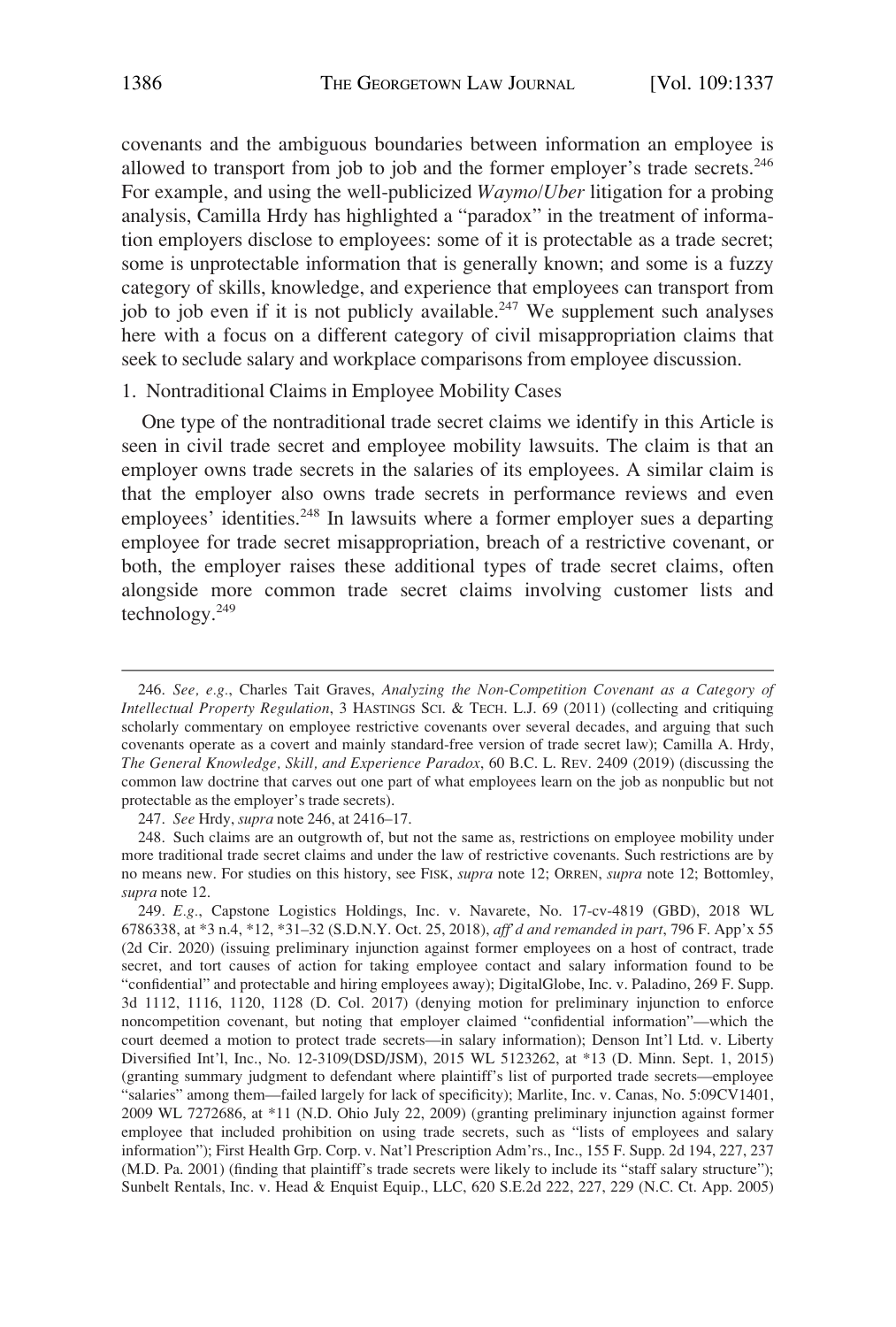For example—and in a case notable for mistakes in applying California law a federal court in Los Angeles considered a motion to dismiss where a former employer alleged that a former employee had relied upon "confidential employee contact and salary information" when attempting to hire away former coworkers.<sup>250</sup> The employer complained that in some cases it "had to pay bonuses" to some of these employees in order to retain them."251 The court denied the motion, reasoning that the employer had stated a claim because the former employee had used "confidential" information in contacting and seeking to hire others.252 Note again the subtle, unquestioned treatment of trade secrecy in such contexts. The decision does not question whether contact information or salaries are the property of an employer, and does not comment on the employer's apparent desire to use trade secret law as a salary-suppression device.<sup>253</sup> In another unusual fact pattern, an employer defeated a discrimination lawsuit by showing that it had terminated an employee for discussing coworkers' salaries to other employees—when the employee handbook deemed such salary information "confidential."<sup>254</sup>

Not every such claim succeeds. In a recent case in Florida, a federal district court rejected a claim that mere employee identities were trade secrets for the

250. *See* Luck v. OTX Acquisition Corp., CV 10-1671 SVW (PJWx), 2010 WL 11595817, at \*4–5 (C.D. Cal. Aug. 3, 2010) (ruling on breach of contract and Business & Professions Code Section 17200 causes of action). The ruling contained important mistakes in applying California law. It badly misconstrued California's law of broad UTSA preemption of claims over "confidential" information, demonstrating a strong bias in favor of the employer. *See id.* at \*7–8 (misconstruing K.C. Multimedia, Inc. v. Bank of Am. Tech. & Operations, Inc., 171 Cal. App. 4th 939, 90 Cal. Rptr. 3d 247 (2009), to conclude that UTSA preemption applies only when the plaintiff successfully establishes a trade secret, and that if it does not, it gets a second bite at the apple through an alternative claim for "confidential" information). Its approval of employee nonsolicitation covenants, following a 1985 California decision which had incorrectly relied on Georgia law, is bad law in the wake of AMN Healthcare v. Aya Healthcare, 28 Cal. App. 5th 923, 936, 239 Cal. Rptr. 3d 577, 587–88 (2018) (finding coworker nonsolicitation clauses invalid under California law). Given these errors, it is perhaps less surprising that the court was willing to accept claims that salary information belongs to the employer.

251. *Luck*, 2010 WL 11595817, at \*4.

252. *See id.* at \*12.

<sup>(</sup>affirming damages award where plaintiff's claimed trade secrets included "employees' salaries" and employees were accused of "en masse" hiring from defendant); Gallagher Healthcare Ins. Servs. v. Vogelsang, 312 S.W.3d 640, 644–45, 651–52 (Tex. App. 2009) (finding employee salary information to be among categories of information protected as trade secret when enforcing noncompetition covenant against former employee). These cases should be distinguished from situations where a fiduciary solicits coworkers for a new venture while still employed. *See, e.g.*, Bancroft-Whitney Co. v. Glen, 411 P.2d 921, 925 (Cal. 1966) (describing how an officer worked with a competitor while still employed to hire employees and sabotage potential raises for coworkers so that they would be more likely to leave).

<sup>253.</sup> Employers' efforts to claim employee salary information as a trade secret has an important link to growing policy debates over salary disparities. Such intellectual property hinders open discussion of salaries and thus may contribute to unequal or unduly low pay for some employees. *See* Orly Lobel, *Knowledge Pays: Reversing Information Flows and the Future of Pay Equity*, 120 COLUM. L. REV. 547 (2020) (discussing recent legislative reforms regarding many types of workplace salary disparities and noting that transparency aids in such efforts).

<sup>254.</sup> *See* Jordan v. Olsten Corp., 111 F. Supp. 2d 227, 238 (W.D.N.Y. 2000).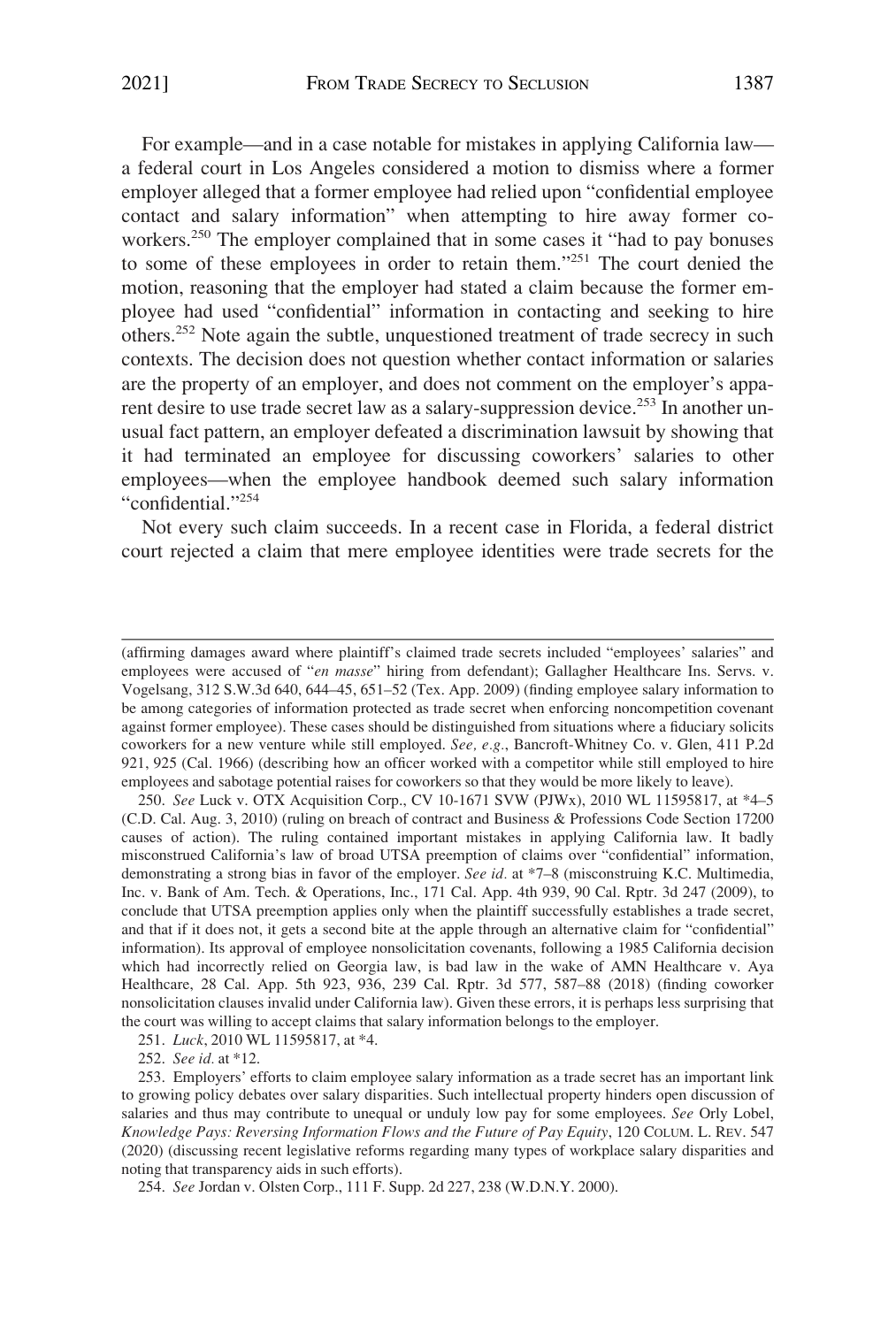purposes of stating a misappropriation claim.255 But it still suggested that similar information might be protectable on a motion to amend.256 The court offered, in dicta, that "[a]lthough information compiled about an employee—such as a performance review or a salary recommendation—might constitute a trade secret, the plaintiffs allege misappropriation of the employee's identity only."257

As we discuss further in Part III, these nontraditional civil trade secret misappropriation claims aimed at employee salaries, reviews, and mere identities are vulnerable to a host of challenges—not least whether the employer has a property right sufficient to give standing to sue over such information in the first place. An analogy helps illustrate the point. Under any version of trade secret law, it is widely accepted that no company holds trade secret rights in the general knowledge, training, skills, and experience of its workforce, even though such information relates directly to a competitive business context.<sup>258</sup> For example, when a Pennsylvania employer sought to enjoin a departing employee on the thesis that it owned trade secrets in how a customer wanted a number to be placed on a purchase order, and also that the customer preferred Excel over PDF, the court rejected its request, reasoning that the employee's "subject[ive] knowledge obtained while in the course of employment" is not the employer's trade secret.<sup>259</sup> Or, as one California court memorably observed, "a stable of trained and talented at-will employees does not constitute an employer's trade secret."260 These

256. *See id.* It then denied the request for injunctive relief because "the plaintiffs' allegations undermine the likelihood of irreparable harm because the plaintiffs admit that by increasing employee salary the plaintiffs have thwarted most of the defendants' solicitation effort." *Id.* at \*5.

257. *See id.* at \*3.

260. Metro Traffic Control, Inc. v. Shadow Traffic Network, 22 Cal. App. 4th 853, 862, 27 Cal. Rptr. 2d 573, 579 (1994).

<sup>255.</sup> *See* ProV Int'l, Inc. v. Lucca, No. 8:19-cv-978-T-23AAS, 2019 WL 5578880, at \*3 (M.D. Fla. Oct. 29, 2019) (granting motion to dismiss with leave to amend after finding that the amended complaint had alleged no facts demonstrating—or even suggesting—that the identities of the plaintiffs' employees constituted trade secrets, and elaborating further that "the amended complaint alleges no facts suggesting that the plaintiffs concealed the identity of the plaintiffs' employees or that the plaintiffs prohibited employees from disclosing the company for whom the employees worked").

<sup>258.</sup> For a thorough exploration of this sometimes-elusive concept across the decades in case law and commentary, see Hrdy, *supra* note 246; see also Oxford Glob. Res. v. Consolo, No. CA024763BLS2, 2002 WL 32130445, at \*5 (Mass. Super. Ct. May 6, 2002) ("Oxford cannot prevent Consolo from using his own skills, knowledge, or talent or prevent him from ordinary competition, but it may enforce its legitimate business interests by prohibiting the disclosure of confidential and proprietary information."). For a recent ruling applying the principle to grant summary judgment where a former employer's vague trade secret claims were no more than the general knowledge of the trade, see Calendar Research LLC v. StubHub, Inc., No. 2:17-cv-04062-SVW-SS, 2020 U.S Dist. LEXIS 112361, at \*18–19 (C.D. Cal. May 13, 2020).

<sup>259.</sup> *See* Razor Tech., LLC v. Hendrickson, No. 18-654, 2018 U.S. Dist. LEXIS 74918, at \*27–28 (E.D. Pa. May 3, 2018); *see also* Ret. Grp. v. Galante, 176 Cal. App. 4th 1226, 1237 98 Cal. Rptr. 3d 585, 592 (2009) ("[A] former employee may use general knowledge, skill, and experience acquired in his or her former employment in competition with a former employer . . . ."); Triton Constr. v. E. Shore Elec. Servs., No. 3290–VCP, 2009 WL 1387115, at \*21–22 (Del. Ch. May 18, 2009) (noting that costs of labor, material, and equipment were publicly discoverable and therefore not trade secrets); Robert Half of Pa., Inc. v. Feight, No. 1667, 2000 WL 33223697 (Pa. Ct. Comm. Pl. June 29, 2000) (distinguishing between well-known sales techniques and trade secrets).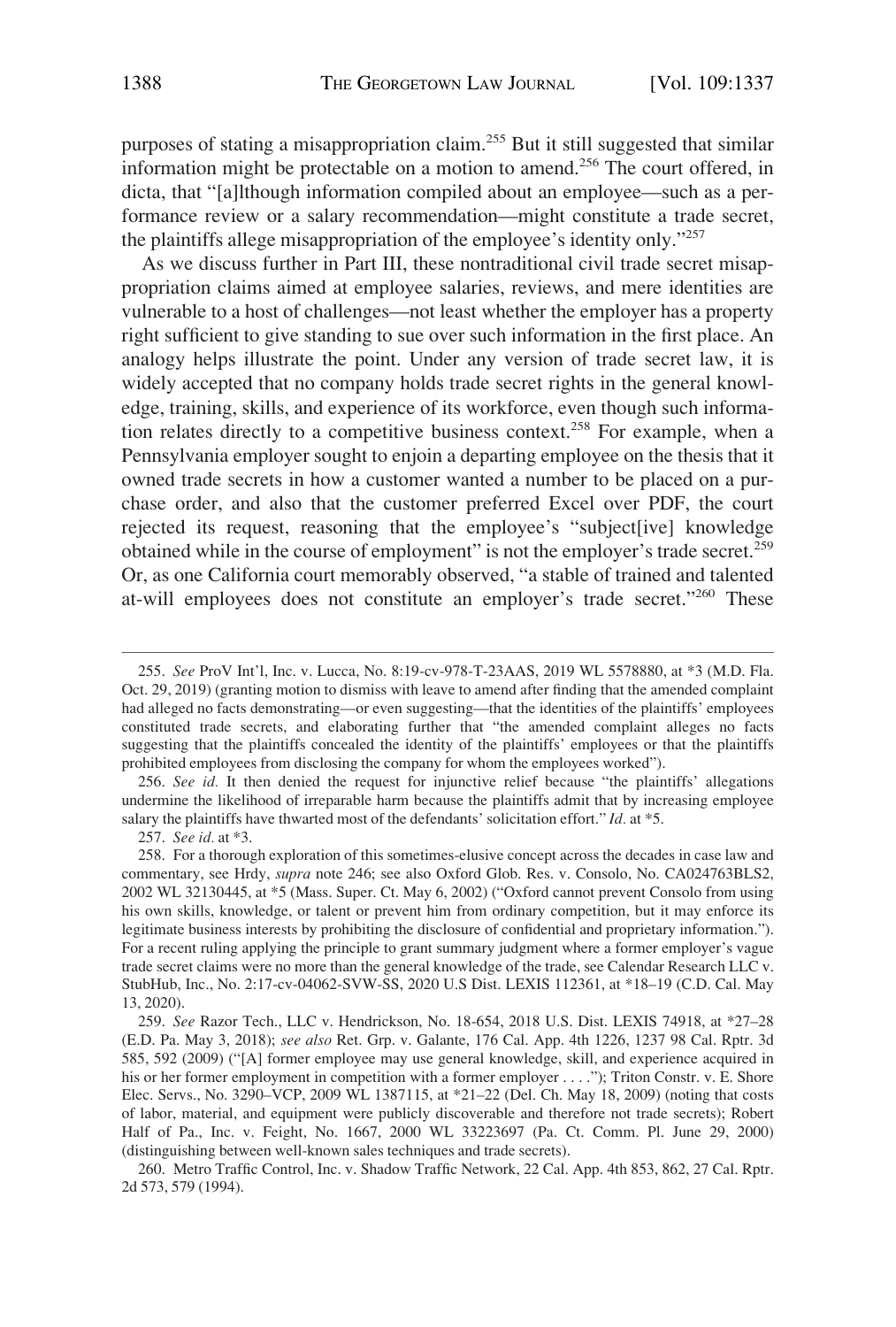principles apply with even greater force to the nontraditional types of trade secret claims at issue here.

Indeed, the seminal article by Camilla Hrdy reminds us that employees' general skills, knowledge, training, and experience constitute a distinct category of nonprotectable information. They are different from information that is publicly available, or readily ascertainable, but that otherwise might have been protectable.261 Unlike information that might qualify for trade secrecy but for being publicly available, this doctrine "mandates that even if the information was developed by the plaintiff-employer, and is completely unknown to others outside the company, it can still fall into the unprotectable skill and knowledge of the employee against whom trade secret law is being used."262 For our purposes, this is a useful comparison: if employers cannot claim property rights in this category of business-focused information gained from marketplace competition—for example, an employee's view of the best way to deploy .NET or Java or any other software programming language—the case for trade secrecy is even *weaker* for employee attributes having no such direct connection to the commercial goals of the business, such as salaries, identities, and performance evaluations.

Even more notably, the cases discussed above directly conflict with recent legislation in a host of states that permit employees to discuss and raise questions about coworker salaries, thereby undercutting the notion that salary information belongs to an employer as a protected trade secret.<sup>263</sup> Most of the state enactments are similar. By way of example, the Delaware salary transparency statute limits contract terms, job requirements, and termination or discipline aimed at discussing salaries in the workplace.<sup>264</sup> Many such statutes followed in the wake of a 2014 executive order from the Obama Administration, which explained the policy goals underlying it:

<sup>261.</sup> *See* Hrdy, *supra* note 246, at 2450 ("[M]any courts today are apparently operating under the incorrect assumption that the General Knowledge, Skill, and Experience Exclusion is largely the same as the not generally known or readily ascertainable requirement.").

<sup>262.</sup> *Id.* at 2456.

<sup>263.</sup> Some of these state statutes are broader than others, but the general gist is that employers cannot use contracts to prohibit such discussions and inquiries. *See, e.g.*, CAL. LAB. CODE § 1197.5(k)(1) (West 2020); COLO. REV. STAT. § 24-34-402 (West 2020); CONN. GEN. STAT. ANN. § 31-40z (West 2020); DEL. CODE ANN. tit. 19, § 711(i) (West 2020); ME. REV. STAT. ANN. tit. 26, § 628 (2019) (limiting the prohibition to cases where "the purpose of the disclosure or inquiry is to enforce the rights granted by this section"); MINN. STAT. ANN § 181.172 (West 2020); NEV. REV. STAT. ANN. § 613.330.2.(c), 3.(c) (West 2020).

<sup>264.</sup> *See* DEL. CODE ANN. tit. 19, § 711(i)(1)–(4) (West 2020) ("It shall be an unlawful employment practice for an employer to: (1) Require as a condition of employment that an employee refrain from inquiring about, discussing, or disclosing his or her wages or the wages of another employee. (2) Require an employee to sign a waiver or other document which purports to deny an employee the right to disclose or discuss his or her wages. (3) Discharge, formally discipline, or otherwise discriminate against an employee for inquiring about, discussing, or disclosing his or her wages or the wages of another employee. (4) Nothing in this section creates an obligation for an employer or employee to disclose wages.").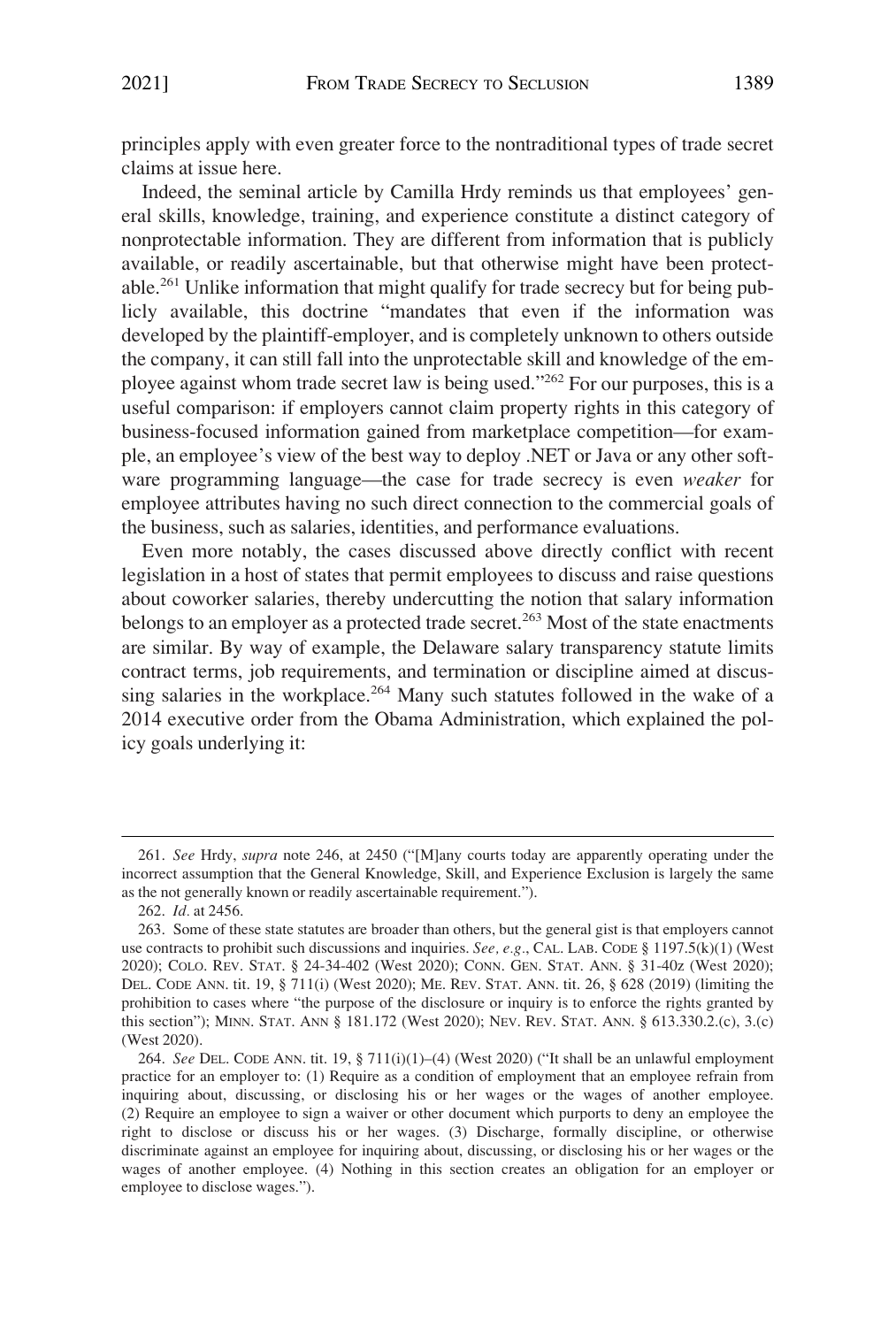When employees are prohibited from inquiring about, disclosing, or discussing their compensation with fellow workers, compensation discrimination is much more difficult to discover and remediate, and more likely to persist. Such prohibitions (either express or tacit) also restrict the amount of information available to participants in the Federal contracting labor pool, which tends to diminish market efficiency and decrease the likelihood that the most qualified and productive workers are hired at the market efficient price.<sup>265</sup>

It thus provided that contractors for the federal government "will not discharge or in any other manner discriminate against any employee or applicant for employment because such employee or applicant has inquired about, discussed, or disclosed the compensation of the employee or applicant or another employee or applicant."266

To be sure, these statutes are not explicitly about intellectual property law. Still, the restriction on contract terms that forbid disclosing or discussing salary information appears to be aimed at the confidentiality clauses that are ubiquitous in employment agreements and generally cover information that falls into traditional categories of trade secret law. That exclusion undermines the notion that salary information can be secluded as an employer's trade secret.<sup>267</sup> Nevertheless, lawsuits over employee salaries (or identities) are a troubling example of trade secret law's creep into nontraditional categories of information. Using the workplace transparency statutes as an example, we will discuss the possibilities of such specific legislative enactments to combat nontraditional trade secret claims below.

# 2. Diversity Data as Secrecy

A different context where employers press nontraditional trade secrets is seen where companies disclose data about workplace diversity to the government and then resist disclosure to journalists. As we have suggested throughout this

<sup>265.</sup> Exec. Order No. 13,665, 79 Fed. Reg. 20,749 (Apr. 8, 2014).

<sup>266.</sup> *Id.*; *see* Tinley Park Hotel & Convention Ctr., LLC, 367 N.L.R.B. No. 60, 2019 WL 172167, at \*1 (Jan. 8, 2019) (ordering hotel to cease imposing a rule that would have prohibited employees from discussing their wages and other terms of employment). Notably, NLRB regulations have long frowned upon employers who prohibit their employees from sharing wage information. *See, e.g.*, 29 U.S.C. §§ 151–159 (2018); Tex. Instruments, Inc. v. NLRB, 599 F.2d 1067, 1073–74 (1st Cir. 1979) (affirming NLRB finding that company violated regulations by barring employees from sharing wage information during labor campaign, where employer had argued that disclosure would cause others to "raid" its employees, although the employer had disclosed wage data to its own nearby competitors). The difference is that such NLRB actions often arise in labor-organizing contexts which are distinct from employers seeking to claim trade secrets in salary information to stop one-off hiring instances where a former employee seeks to hire former coworkers for a new job.

<sup>267.</sup> There may be a more direct way to tie these new enactments to state trade secret statutes. In California, for example, case law dictates that newer statutes are deemed to have been enacted by the legislature with full knowledge of existing statutes and judicial decisions, and are not presumed to overthrow long-established principles of law in the absence of clear intent to do so. *See, e.g.*, Young v. Gannon, 97 Cal. App. 4th 209, 223, 118 Cal. Rptr. 2d 187, 198–99 (2002) (stating rules for interpreting statutes); Gaetani v. Goss-Golden W. Sheet Metal Profit Sharing Plan, 84 Cal. App. 4th 1118, 1127, 101 Cal. Rptr. 2d 432, 438 (2000) (same).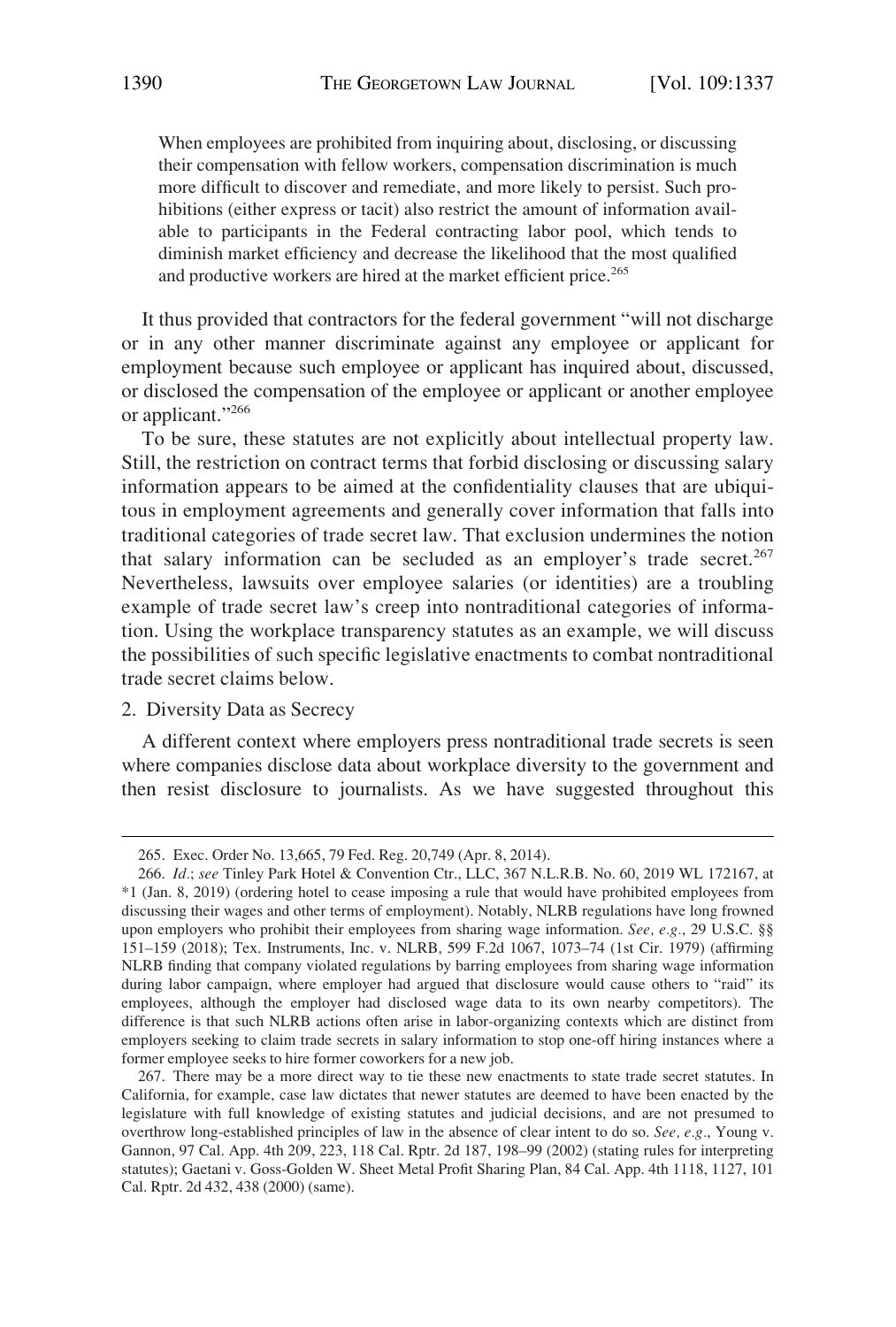Article, private and public entities have attempted to recast a wide variety of contexts—clinical data, chemical data, municipal data, and data about criminal prosecution and public benefits—as trade secrets. And this tendency can extend to even the most personal of circumstances, involving employer efforts to recast employee attributes—like salaries—as corporate property. But these tendencies can extend to a wider collection of aggregated data, and not just courtroom attacks on individual employees who have changed jobs and sought to hire their friends and former coworkers. Indeed, companies sometimes attempt to block the release of records submitted to government agencies that aggregate facts about their workforces. Indeed, this may be the area where corporate arguments for seclusion are the most dubious. Here, companies—and the government lawyers aligned with them to try to block disclosure—offer dubious propositions about why the information at issue is supposedly confidential and how its release would supposedly subject them to harms inflicted by competitors, even when their goal is palpably to block potentially unfavorable media coverage.

One example is diversity data, or the aggregated record of the race or ethnicities of employees in the workplace. This is an issue brought to light by Jamillah Bowman Williams in a comprehensive 2019 article outlining how companies have sought to block the release of the information they have submitted to the government, contending that disclosure would somehow reveal secret strategies to recruit diverse candidates and cause competitors to hire these employees away from them.268 As she details, a number of prominent companies have asserted that internal diversity data is a trade secret.<sup>269</sup> Microsoft made this argument in a sex discrimination lawsuit to prevent its diversity data from becoming public; IBM made a similar argument in a lawsuit seeking to prevent a former employee from taking a job at Microsoft, arguing that her knowledge of diversity data would cause competitive harm.<sup>270</sup> Many technology companies have utilized Exemption 4 under FOIA for the same purpose. $271$ 

The arguments made in favor of seclusion demonstrate how far such claims stray from traditional goals of trade secret law to protect business information developed for marketplace competition. The first rationale has to do with the idea of investment—that the company has invested significant resources in developing its diversity initiatives.272 But spending money on something does not make it a trade secret; expenditures are not even a factor in the elements of establishing a trade secret under the DTSA and the UTSA. The second is that the information

<sup>268.</sup> *See* Williams, *supra* note 8.

<sup>269.</sup> *See id.* at 1697–98.

<sup>270.</sup> *See id.* (discussing Moussouris v. Microsoft Corp., No. 15-cv-1483 JLR, 2018 WL 1159251, at \*11–12 (W.D. Wash. Feb. 16, 2018)); *id.* at 1699 (discussing IBM v. McIntyre, No. 18-cv-01210, 2018 WL 1325712 (S.D.N.Y. Mar. 8, 2018)). As Williams reports, the special master in the former "distinguished between information—like strategies—that may be used to enhance the business of competitors and information—like data—that only has the potential to cause reputational damage," and found that the treatment of information as confidential did not render it a trade secret. *Id.* at 1698.

<sup>271.</sup> *See id.* at 1688.

<sup>272.</sup> *See id.* at 1697.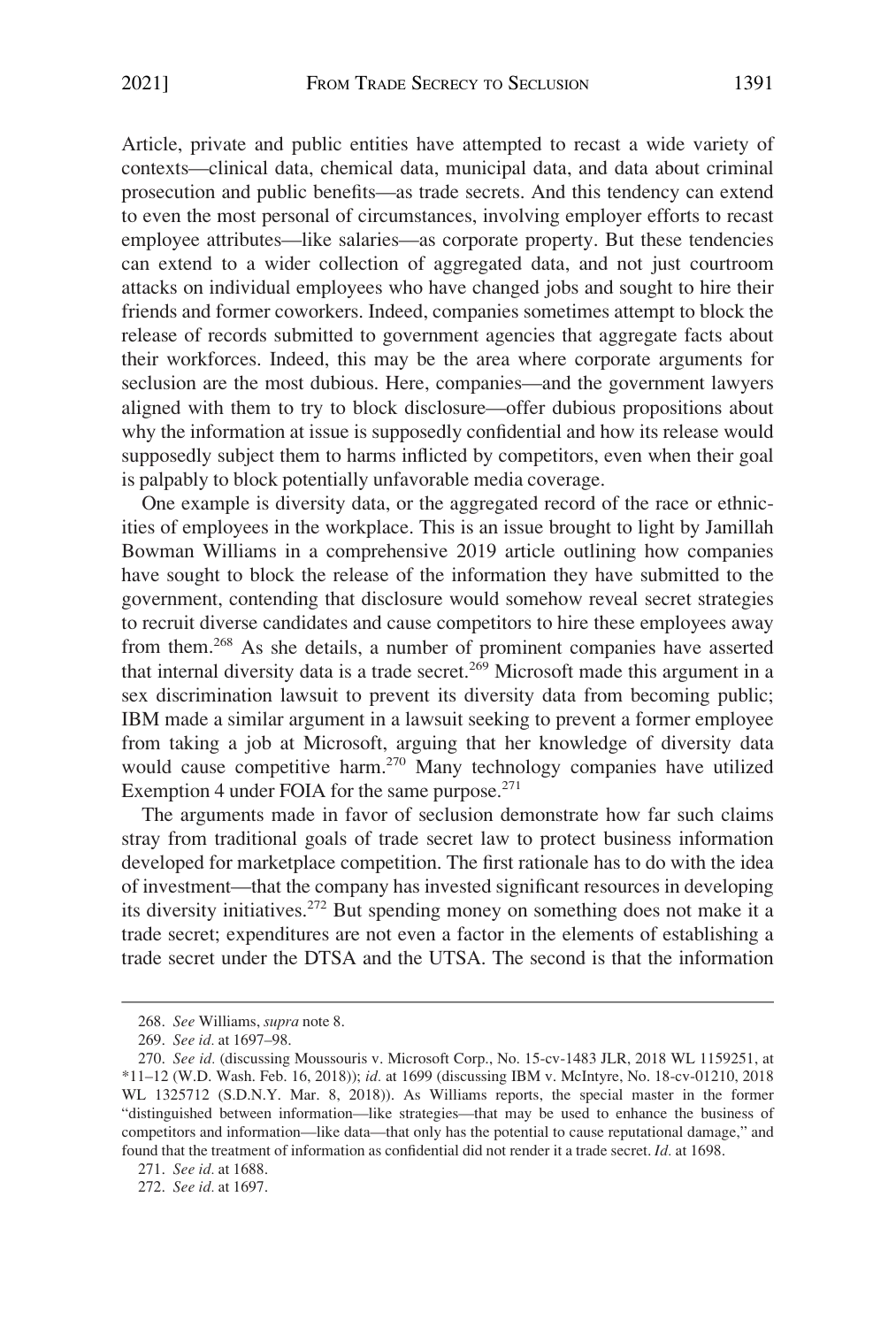should be protected because disclosure supposedly risks enabling competitors to mimic diversity initiatives and recruit talent away from the company.<sup>273</sup> A third argument is the risk that, upon disclosure, diversity data might be "misconstrued by outsiders and cause unnecessary disruption to [a company's] business or improperly confuse and/or influence [the company's] customers, employees, or potential employees," harming its interests.274 And a final rationale is, in classic circular fashion, that the information should be kept confidential because the employees supposedly expect the (aggregated and anonymized) data to remain confidential.

At the heart of these flimsy arguments is the same concern that underlines so many of the issues identified in this Article: the desire to use trade secrecy to conceal nontraditional forms of information whose disclosure might lead to reputational harm, exposure of wrongdoing, or simply greater latitude for employees to seek better jobs (and perhaps better salaries) elsewhere. If diversity data is kept confidential, the public may never learn about, or debate strategies for, reducing diversity problems inside companies and industries.<sup>275</sup> As Williams explains, diversity data regarding technology companies is minimally reported and difficult to find, despite efforts by legislators and shareholders to require or encourage disclosure.<sup>276</sup> When CNN attempted to report on diversity data from twenty influential technology companies in 2011, only three agreed to share their data. Seventeen others refused. When CNN turned to FOIA, filing requests for diversity data that companies had disclosed to the Department of Labor, several companies filed objections under Exemption 4, and thus the government disclosed the data from only five companies.<sup>277</sup>

Such efforts at data seclusion can be contradictory. Facts about the ethnic or racial background of employees are not the traditional subject matter of trade secret law, because such facts have no (or little) plausible connection to developing information for use in the marketplace.<sup>278</sup> And it is equally dubious that strategies for recruiting diverse employees would constitute a protectable trade secret either; after all, it is likely that companies and diversity consultants are using the same or similar strategies and processes to retain employees.<sup>279</sup> Moreover, despite these claims to secrecy, companies often publicize their diversity initiatives.<sup>280</sup> Such inconsistent conduct speaks volumes about the motives behind efforts by some companies to seclude diversity data.

279. *See id.* at 1700 (noting the case of IBM, which has displayed its diversity initiatives, programming, and related strategies with great pride).

280. *See id.* at 1706.

<sup>273.</sup> *See id.* 

<sup>274.</sup> *Id.* at 1697 (quoting Moussouris v. Microsoft Corp., No. 15-cv-1483 JLR, 2018 WL 1159251, at \*12 (W.D. Wash. Feb. 16, 2018)).

<sup>275.</sup> *See id.* at 1688.

<sup>276.</sup> *See id.* at 1693.

<sup>277.</sup> *See id.* at 1693–95 (listing seventeen companies).

<sup>278.</sup> *See id.* at 1696 (noting that a "numerical 'count'" of data looks very different from the traditional type of trade secret, which normally aims to protect the products of either "innovation or substantial effort").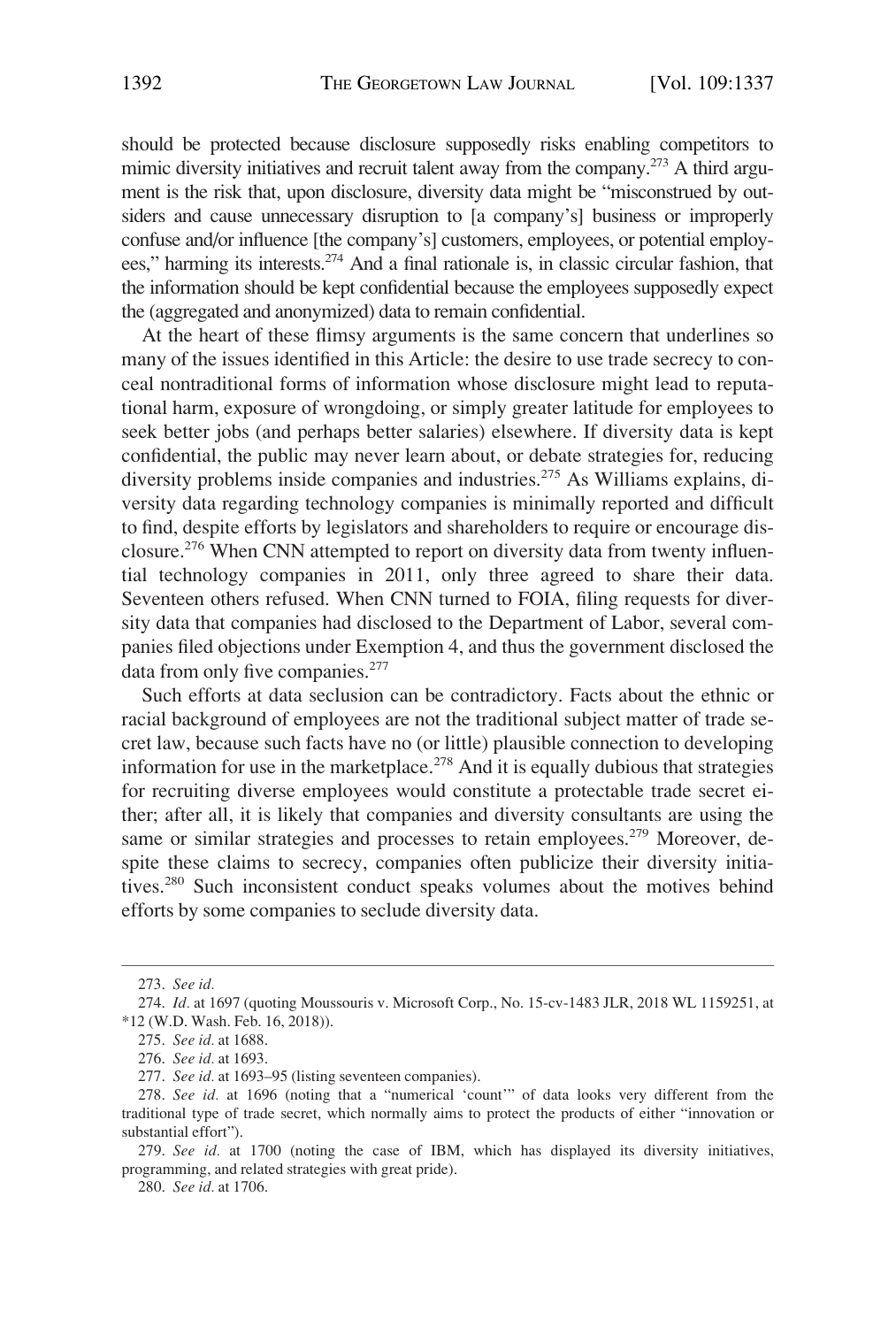The Center for Investigative Reporting has recently faced such arguments when seeking diversity data records on behalf of a journalist. In 2019, the center filed suit to seek the release of workplace diversity data submitted to government agencies (EEO-1 reports).<sup>281</sup> In response, government lawyers defended the confidentiality exemption on behalf of companies who offered trade-secret-style intellectual property arguments for seclusion.<sup>282</sup>

Again, these arguments are notable not just for their weakness, but for their generic and conclusory propositions of harm without empirical support. Indeed, quoting directly from corporate declarations, attorneys for the Department of Labor contended that "disclosure of the information would 'provide [the company's] competitors insights into its strategy, operations, recruiting, and labor costs' . . . 'if EEO-1 information were regularly released, [] it would allow competitors to discern shifts and strategies for the business going forward, in a highly competitive field."<sup>283</sup> Another company resisting disclosure claimed that "[t]he report also includes crucial information about the diversity of [the company's] workforce, which competitors could use to target the Company's talent."<sup>284</sup> And yet another contended that the reports "communicate [the company's] experience and expertise in the field of how to structure the workforce to have a well-run, profitable, and efficient company."285

In this case, the district court granted the center's motion for disclosure, finding, among other things, that these corporate arguments were "conclusory declarations" which sometimes featured a "verbatim rationale," and that "other declarations misrepresent the breadth of information found in the EEO-1 reports."286 The government's vague assertions in the case palpably demonstrate how intellectual property-type arguments are being squeezed into the service of other objectives. Each company hoped to avoid potentially negative media coverage likely about their relative lack of diversity—but could not offer such a crass motive out loud. The case is currently on appeal.<sup>287</sup>

3. Harms as Secrets

Finally, corporate claims to trade secrets and "confidential" information about employee attributes have become so extreme that companies have even attempted to treat harms suffered by employees as trade secrets. These are perhaps the most unbelievable of extreme secrecy assertions: episodes of workplace harassment and injury where the employer acts as a possessor of intellectual property rights

<sup>281.</sup> *See* Complaint for Injunctive Relief, Ctr. for Investigative Reporting v. U.S. Dep't of Labor, 424 F. Supp. 3d 771 (N.D. Cal. 2019) (No. 4:19-cv-01843-KAW), ECF No. 1.

<sup>282.</sup> Motion for Summary Judgment at 1–2, *Ctr. for Investigative Reporting*, 424 F. Supp. 3d 771, 2019 WL 8353504, ECF No. 24.

<sup>283.</sup> *Id.* at 10–11 (first alteration in original).

<sup>284.</sup> *Id.* at 11.

<sup>285.</sup> *Id.* 

<sup>286.</sup> *Ctr. for Investigative Reporting*, 424 F. Supp. 3d at 777–78.

<sup>287.</sup> *See* Ctr. for Investigative Reporting v. U.S. Dep't of Labor, 424 F. Supp. 3d 771 (N.D. Cal. 2019), *appeal filed* (9th Cir. Aug. 5, 2020).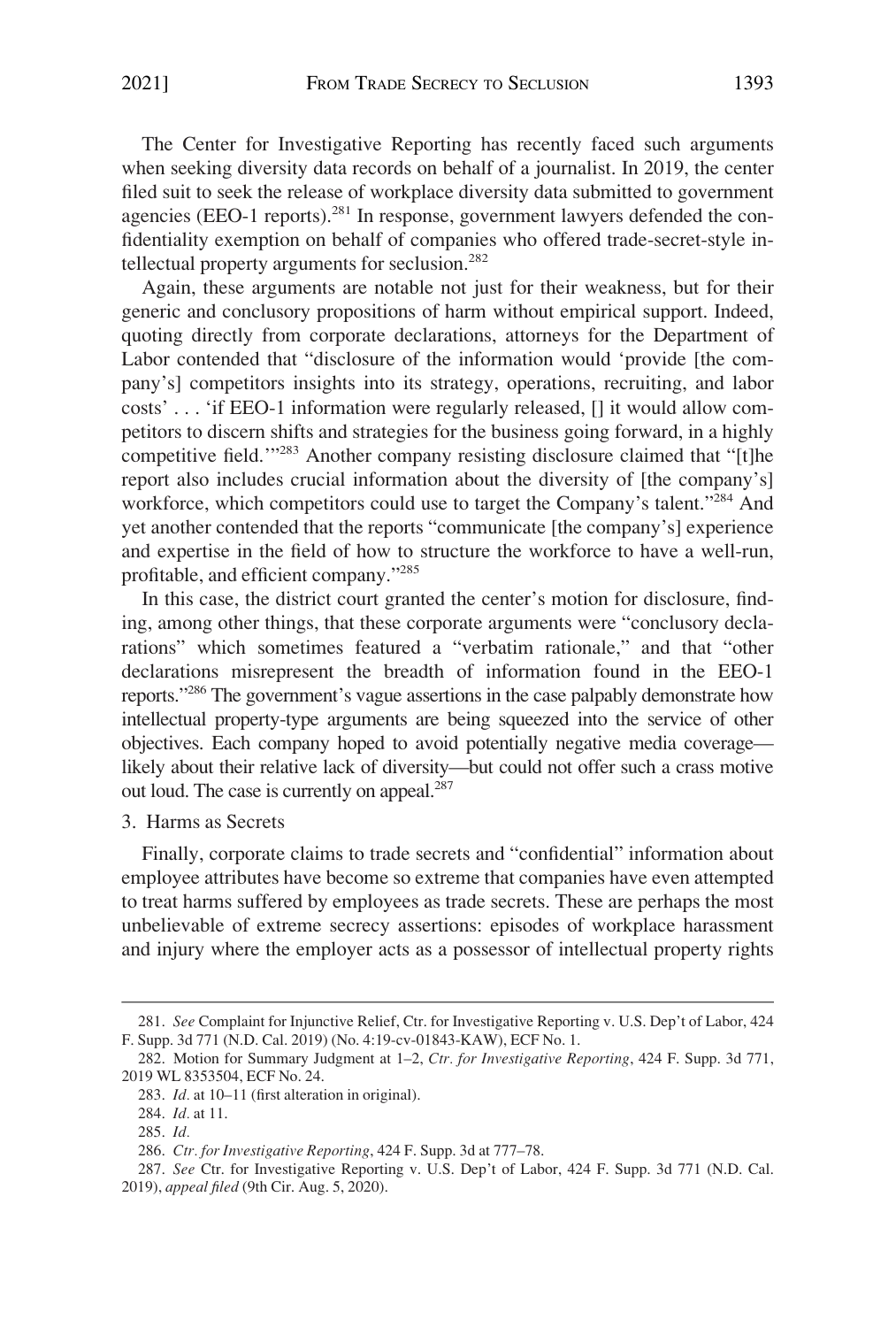and thus is able to cause harm (or have its employees cause harm to coworkers), all while suppressing reporting on those harms. Although recent court decisions rejecting such arguments, together with new laws against suppressing information about workplace harassment, are encouraging signs that such facile positions should not succeed, the danger remains.

One example concerns injuries in the workplace. Much like diversity data, companies have also offered notably implausible arguments in their efforts to prevent the release of aggregated workplace injury data. For example, in 2018 and 2019, the Center for Investigative Reporting brought two actions in support of journalists who had sought records under FOIA from the Department of Labor concerning aggregated workplace injury data that companies had submitted to the Occupational Health and Safety Administration (OSHA). The center pointed out that "[f]or decades, OSHA has disclosed these records in response to FOIA requests."288 OSHA had even announced a rule in 2016 requiring large employers to provide additional workplace injury information.<sup>289</sup>

Yet in a stunning move, the Trump Administration resisted disclosure at the behest of those companies, asserting instead that the information fell within FOIA's "confidentiality" exemption.<sup>290</sup> Rather than taking a position on behalf of the public interest in disclosing facts about workplace injuries, the government's arguments instead spoke largely in the voice of a would-be intellectual property owner, predicting that competitors would somehow divine meaningful information from the injury reports in order to inflict marketplace harm.

The government quoted various corporate declarants directly, speculating that the required reports would "reveal a company's flow of orders and likely provide an employee head count," warning that "[a]ny competitor could take this information and use it to their advantage.'"291 Its assertions led to fanciful conjecture about rivals doing detective work to unearth supposedly meaningful information from OSHA injury disclosures, including the business' "overall capacity and

<sup>288.</sup> Opposition to Defendant's Motion for Summary Judgment and Notice of Cross Motion and Cross Motion for Summary Judgment at 1, Ctr. for Investigative Reporting v. U.S. Dep't of Labor, No. 4:18-cv-02414-DMR (N.D. Cal. June 19, 2020), ECF No. 30. It also noted that, pursuant to OSHA's own regulations, "(i) companies are required to post OSHA Reports in the workplace, (ii) companies disclose OSHA reports to *all* employees upon request, and (iii) the Reports contain no secret or private information, as most employees know who gets sick and injured at work." *Id.* at 2 (citing OSHA regulations). We thank Victoria Baranetsky of the Center for Investigative Reporting for alerting us to these cases and providing helpful information about them.

<sup>289.</sup> *See* Improve Tracking of Workplace Injuries and Illnesses, 81 Fed. Reg. 29,624 (May 12, 2016). The Trump Administration rolled back this rule in 2019. *See* 84 Fed. Reg. 380 (Jan. 25, 2019).

<sup>290.</sup> *See* Opposition to Defendant's Motion for Summary Judgment and Notice of Cross Motion and Cross Motion for Summary Judgment, *supra* note 288, at 14 (citing Improve Tracking of Workplace Injuries and Illnesses, 78 Fed. Reg. 67,254 (Nov. 8, 2013)).

<sup>291.</sup> Defendant's Motion for Summary Judgment at 17, *Ctr. for Investigative Reporting*, No. 4:18 cv-02414-DMR, ECF No. 26. Another posited that "[m]any businesses consider employee head count and hours worked to be proprietary information. This information could be used to determine business processes as well as company approaches to operations and security." *Id.*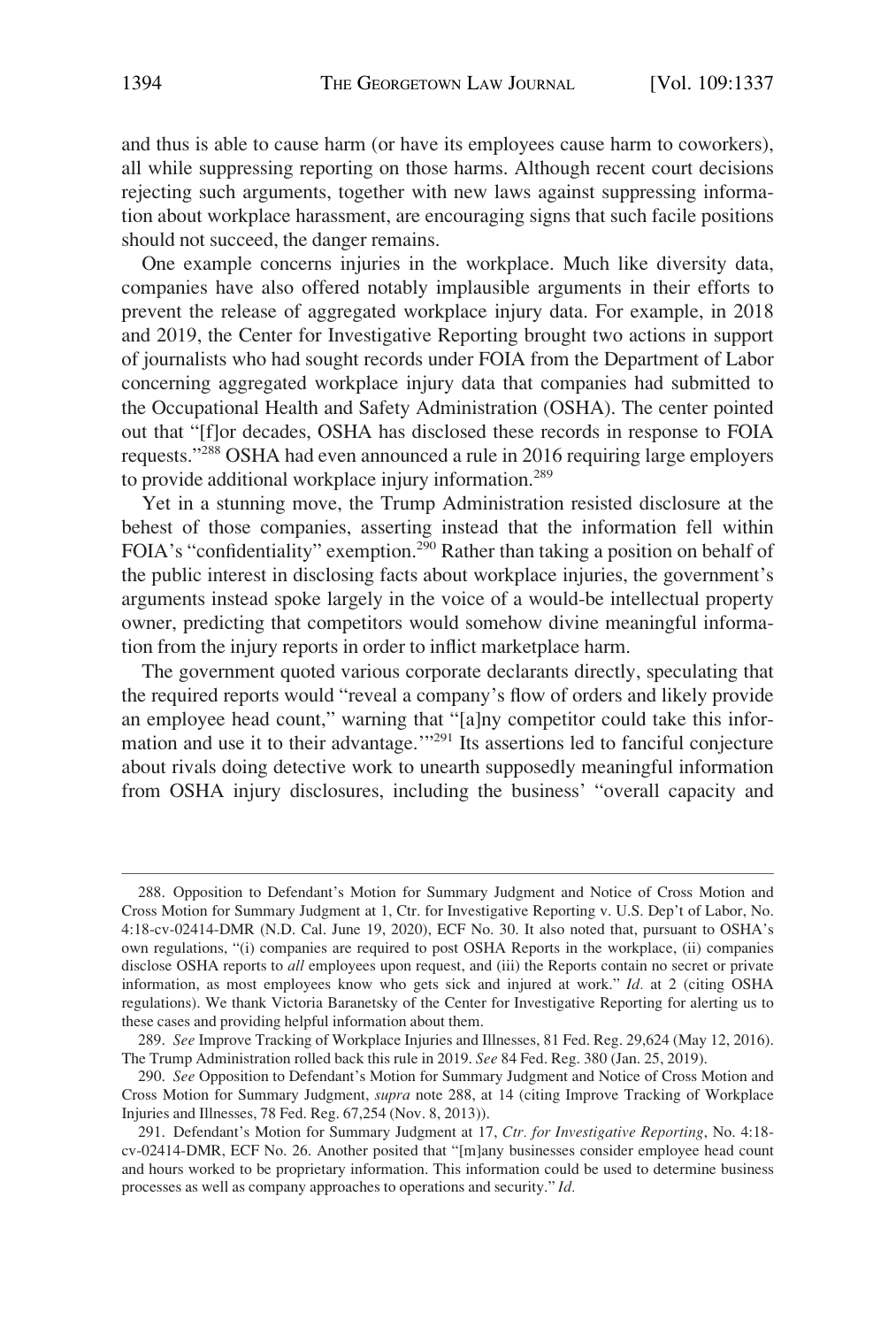productivity"<sup>292</sup> and its "general liability costs,"<sup>293</sup> and a warning that "[p]roviding a competitor with information that could help assess a firm's insurance costs could be the difference between winning and losing a bid."294

We have little doubt that the real reason behind the resistance to revealing workplace injury information was simple: to conceal the reports, and thereby protect the reputation of the employer from potentially negative press, or to reduce opportunities for labor organizing. Notably, none of these goals was attributable to protecting the safety of the company workforce. In fact, just the opposite was discussed. The government argued that without context regarding the source of injuries, the public might "conclude, incorrectly, that the mere fact that injuries and illnesses occurred in their facilities necessarily means they have unsafe workplaces," enabling competitors to somehow "obtain leverage during legal and other disputes."295 It continued, "although the data [will] have limited meaning when examined in isolation," the government warned, "release of the data will cause unfair and irreparable harm to employers' reputations."296 In a similar case, it took the same position on behalf of Amazon, again offering strained conjectures about what seemingly omniscient competitors might glean from such injury data.297

Like its arguments about insurance rate visibility, these assertions are notable for their lack of specificity, empirical support, and any real explanation why competitors would use injury data to improve their position in the marketplace. Perhaps least credible of all, the government suggested, without explanation, that workplace safety was *itself* a rationale for suppressing disclosure.<sup>298</sup> In both cases, the district court rejected these specious arguments, finding that the type of

298. *See id.* at 13 (concluding that "[t]his information is also important for the enhancement of worker safety and the protection of its workforce"). The statement has the feel of lawyers drawing up a list of arguments for a corporate representative to repeat in an affidavit rather than something reflecting any real-world facts.

<sup>292.</sup> *Id.* at 18 ("Armed with total hours worked plus an establishment's employee count, a business' overall capacity and productivity can easily be determined.").

<sup>293.</sup> *Id.* at 19 (predicting that "[a]n employer's rate of accidents, hours worked, and number of employees[,] are all factors that influence general liability insurance costs" (alterations in original)).

<sup>294.</sup> *Id*. at 19 (alteration in original). Notably, even if these arguments had any basis in reality, the OSHA statements do not include insurance rates, and bare injury data alone could not be used to calculate insurance rates because so many other factors would be part of an insurance agreement. Perhaps most important, the notion that rivals could gain anything through the prospect of guessing one another's insurance rates is extremely dubious to begin with—an extreme position that should elicit alarm and not deference.

<sup>295.</sup> *Id.* 

<sup>296.</sup> *Id.* 

<sup>297.</sup> *See* Defendant's Motion for Summary Judgment at 12, 16, Ctr. for Investigative Reporting v. U.S. Dep't of Labor, 470 F. Supp. 3d 1096 (N.D. Cal. 2020) (No. 19-cv-05603-SK), ECF No. 25 [hereinafter "Amazon's Motion for Summary Judgment"] ("Data regarding injury and illnesses, including lost time, permits Amazon to evaluate and predict costs associated with worker's compensation, employee absences, and short- and long-term disability and assists Amazon in measuring economic effectiveness and in maximizing efficiency."); *see also id.* ("The total injuries and illnesses are listed by category, and this information could be used to profile Amazon's injury trends at individual fulfilment centers, which Amazon considers to be sensitive and proprietary information.").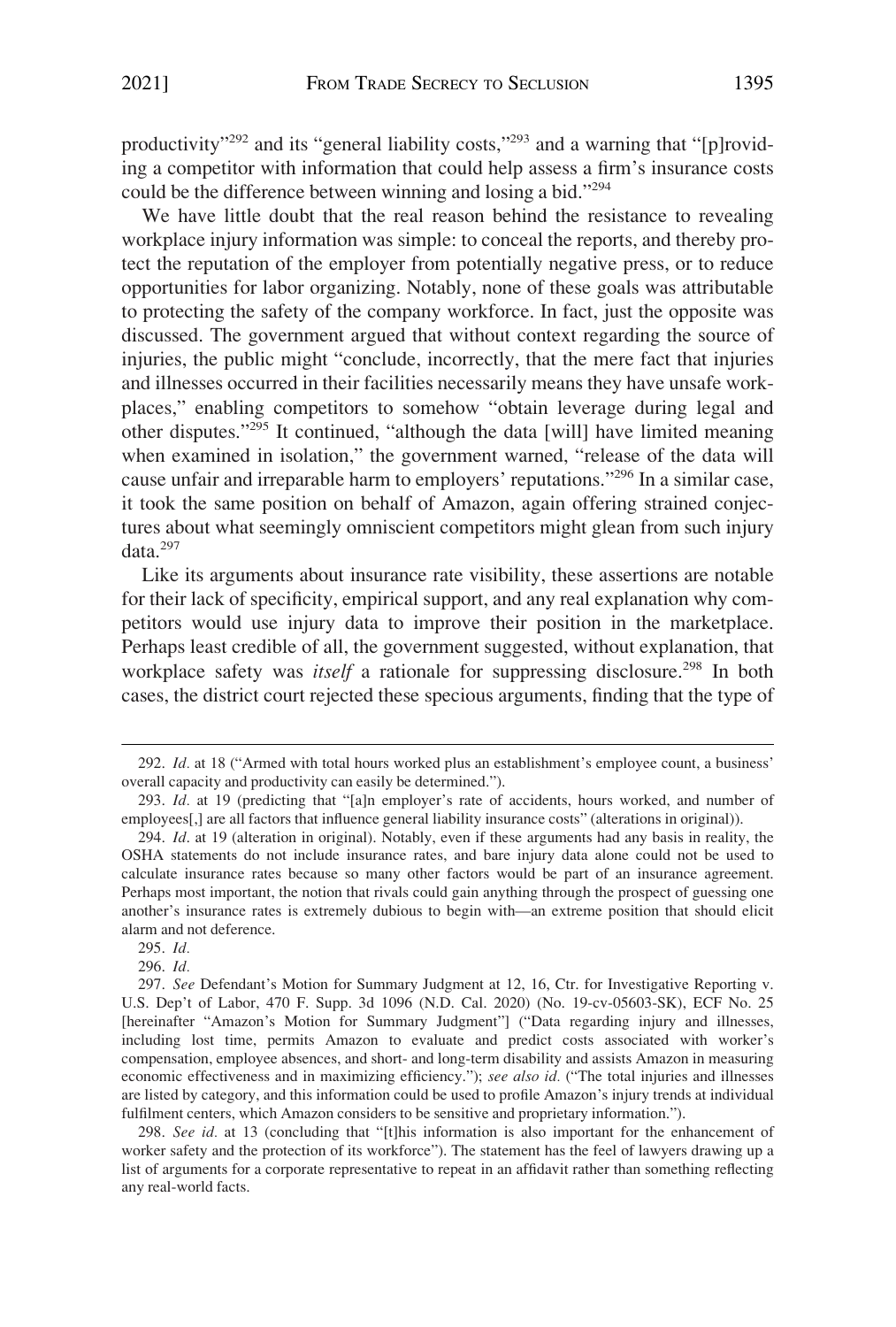information at issue was not "confidential" for FOIA purposes where the Department of Labor's own regulations permitted employees to receive and share such information without restrictions.<sup>299</sup> As one judge in the Northern District of California ruled in June 2020, comments from employers seeking seclusion "do not speak to how the owners keep and treat the [injury data]; instead, they focus on the reasons why the owners oppose the release of the information."<sup>300</sup>

The question remains, however, why the Trump Administration assisted companies in time-consuming and burdensome efforts to block journalists, making such strained arguments in favor of seclusion.

Another example of workplace harms, albeit one where the tide may have turned in favor of disclosure, concerns efforts by employers to suppress information about workplace sexual harassment through mandatory arbitration clauses and nondisclosure clauses in settlement agreements.301 Starting in 2017, #MeToo demonstrated that many alleged harassers were able to continue their careers because employee-victims had been silenced and had their ability to pursue cases in court restricted.<sup>302</sup>

In reaction to public outrage and media scrutiny, at least thirteen states enacted laws on these issues between 2018 and 2020. Some of these statutes prohibited or placed conditions upon mandatory arbitration in sexual harassment cases;<sup>303</sup>

300. Order on Cross Motions for Summary Judgment, *supra* note 299, at \*4 (granting summary judgment in favor of the Center for Investigative Reporting, as records were not customarily treated as confidential because employers were duty-bound to share them with employees); *see also* Magistrate Judge's Report and Recommendation at 2, 13–14, 16–22, Pub. Citizen Found. v. U.S. Dep't of Labor, No. 1:18-cv-00117-EGS/GMH (D.D.C. June 23, 2020), ECF No. 37 (ruling in favor of release of workplace injury and illness data and rejecting notion that information was customarily confidential because some companies subjectively believed it so while other companies do not).

301. For commentary on the harms caused by confidential harassment settlements, see Minna J. Kotkin, *Reconsidering Confidential Settlements in the #MeToo Era*, 54 U.S.F. L. REV. 517, 525 (2020) (noting how confidentiality may create a false sense that harassment cases are less prevalent, or a thing of the past, and may reduce the deterrent effect of large settlement payments or litigation judgments). For related commentary, see Taishi Duchicela, *Rethinking Nondisclosure Agreements in Sexual Misconduct Cases*, 20 LOY. J. PUB. INT. L. 53 (2018) (arguing against use of nondisclosure agreements in such cases); Matthew Durham & Sarah Odia, *Non-Disclosure Agreements in the World of #MeToo*, 27 NEV. LAW. 16 (2019) (describing current status of nondisclosure agreement legislation in Arizona, California, and Nevada); Kathleen McCullough, *Mandatory Arbitration and Sexual Harassment Claims: #MeToo- and Time's Up-Inspired Action Against the Federal Arbitration Act*, 87 FORDHAM. L. REV. 2653 (2019) (arguing that federal action is needed); and Joan C. Williams, Jodi Short, Margot Brooks, Hilary Hardcastle, Tiffanie Ellis & Rayna Saron, *What's Reasonable Now? Sexual Harassment Law After the Norm Cascade*, 2019 MICH. ST. L. REV. 139 (2019) (studying norm changes after #MeToo).

*See* Katie Robertson, *Condé Nast to Limit the Use of NDAs*, N.Y. TIMES (Feb. 21, 2020), [https://](https://www.nytimes.com/2020/02/21/business/media/conde-nast-nda.html)  302. [www.nytimes.com/2020/02/21/business/media/conde-nast-nda.html](https://www.nytimes.com/2020/02/21/business/media/conde-nast-nda.html) (noting that Harvey Weinstein and others used nondisclosure agreements to silence victims).

303. *See* ARIZ. REV. STAT. ANN. § 12-720 (2020); MD. CODE ANN., LAB. & EMPL. § 3-715 (West 2020); VT. STAT. ANN. tit. 21, § 495h (West 2021); WASH. REV. CODE § 49.44.210 (2018).

<sup>299.</sup> *See* Ctr. for Investigative Reporting v. U.S. Dep't of Labor, 470 F. Supp. 3d 1096, 1112 (N.D. Cal. 2020) ("The Court finds that Amazon's broad disclosures required under the regulations to all current employees, former employees, and employees' representatives, with no restrictions on their further disclosures, defeats the DOL's effort to demonstrate confidentiality."); Order on Cross Motions for Summary Judgment at 10, Ctr. for Investigative Reporting v. U.S. Dep't of Labor, No.18-cv-02414- DMR, 2020 WL 2995209, at \*1 (N.D. Cal. June 4, 2020), ECF No. 41.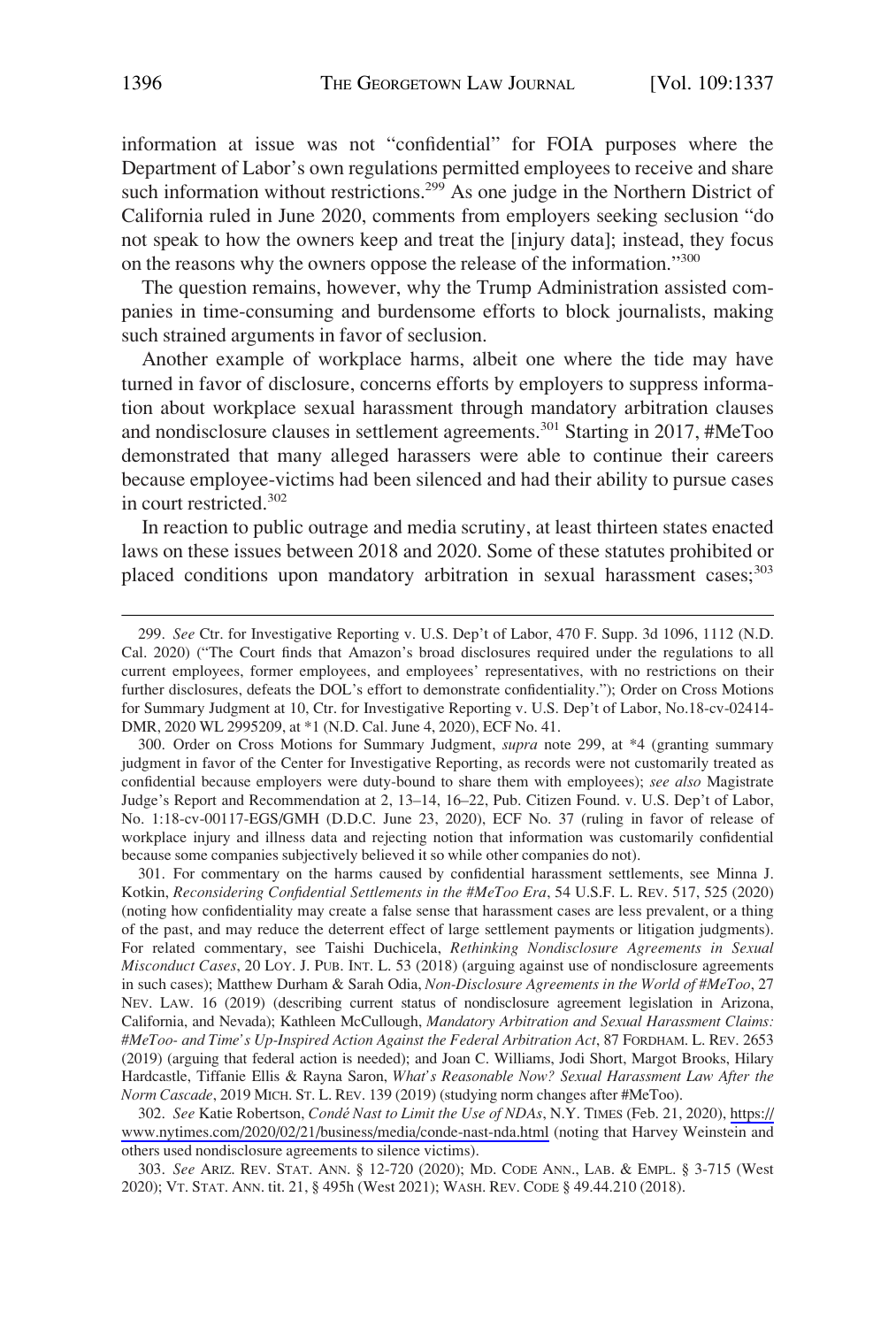some prohibited or restricted confidentiality agreements in sexual harassment cases;304 and some also prohibited the use of nondisclosure agreements that would encompass sexual harassment as a condition of employment.<sup>305</sup> These events illustrate not only how companies have attempted to use confidentiality contracts and other tactics to prevent disclosure of facts regarding workplace assaults and harassment but also how the glare of media and public attention can result in rapid change.

As we will discuss below, the information we classify as dignitary concerns does not fit easily, or at all, into the standard definitions of trade secrecy (or "confidential" business information in the FOIA context). An analogy may be useful. It would be dubious to contend that personal data from website users and consumers—the type of information protected by the privacy laws, and by website terms and conditions—is or could be classified as a DTSA trade secret. If someone entered his or her salary into a website which collected that data, for example, that salary information would not thereby become the website's property absent some contractual transfer. That is so because it is not created by the business for competitive purposes. Rather, the salary information is collected from users and reflects their attributes and facts about them. They can freely disclose it to whomever they wish. Its connection with a workplace does not transform it into the company's trade secret. But at least some of the information companies may claim as trade secrets or otherwise confidential information—diversity data, workplace injury data, salary and performance information, or episodes of harassment that harm employees—should fail to qualify for intellectual property protection for similar reasons. A company does not own facts about employees as trade secrets simply because they show up for work every day, much less because they suffer harm at the workplace.

# III. RECUPERATING SECRECY FROM SECLUSION

In our three rubrics—investigative concerns, delegative concerns, and dignitary concerns—we have identified a broad constellation of collisions between trade secret laws, open-records laws, and the public interest, often where the information in question is only dubiously classified as a company's intellectual

<sup>304.</sup> *See* CAL. CIV. PROC. CODE § 1001 (West 2020); NEV. REV. STAT. § 10.195 (West 2020); N.J. SESS. LAW SERV. Ch. 39 §§ 10:5–12.8 (West 2019); OR. REV. STAT. ANN. ch. 462, § 3 (West 2018); TENN. CODE ANN. § 50-1-108 (West 2020).

Ch. 820 ILL. COMP. STAT. ANN. 101-0221 / § 96/1-25 (West 2020); N.Y. GEN. OBLIG. LAW § 5- 305. 336 (McKinney 2020); VT. STAT. ANN. tit. 21, § 495h (West 2021); VA. CODE ANN. § 40.1-28.01 (West 2020). In tandem, many companies and law firms changed their policies along the same lines. *See, e.g.*, Elana Lyn Gross, *NBCUniversal Releases Former Employees from Nondisclosure Agreements, Spurring the Conversation*, FORBES (Nov. 4, 2019, 5:02 PM), [https://www.forbes.com/sites/elanagross/2019/](https://www.forbes.com/sites/elanagross/2019/11/04/nbcuniversal-releases-former-employees-from-nondisclosure-agreements-spurring-the-conversation)  [11/04/nbcuniversal-releases-former-employees-from-nondisclosure-agreements-spurring-the-conversation;](https://www.forbes.com/sites/elanagross/2019/11/04/nbcuniversal-releases-former-employees-from-nondisclosure-agreements-spurring-the-conversation) Angela Morris, *Why 3 BigLaw Firms Ended Use of Mandatory Arbitration Clauses*, ABA JOURNAL (June 1, 2018, 12:15 AM), [https://www.abajournal.com/magazine/article/biglaw\\_mandatory\\_arbitration\\_](https://www.abajournal.com/magazine/article/biglaw_mandatory_arbitration_clauses)  [clauses](https://www.abajournal.com/magazine/article/biglaw_mandatory_arbitration_clauses) [\[https://perma.cc/XB3F-SRMG](https://perma.cc/XB3F-SRMG)]; Robertson, *supra* note 302; Daisuke Wakabayashi & Jessica Silver-Greenberg, *Facebook to Drop Forced Arbitration in Harassment Cases*, N.Y. TIMES (Nov. 9, 2018), [https://](https://www.nytimes.com/2018/11/09/technology/facebook-arbitration-harassment.html)  [www.nytimes.com/2018/11/09/technology/facebook-arbitration-harassment.html.](https://www.nytimes.com/2018/11/09/technology/facebook-arbitration-harassment.html)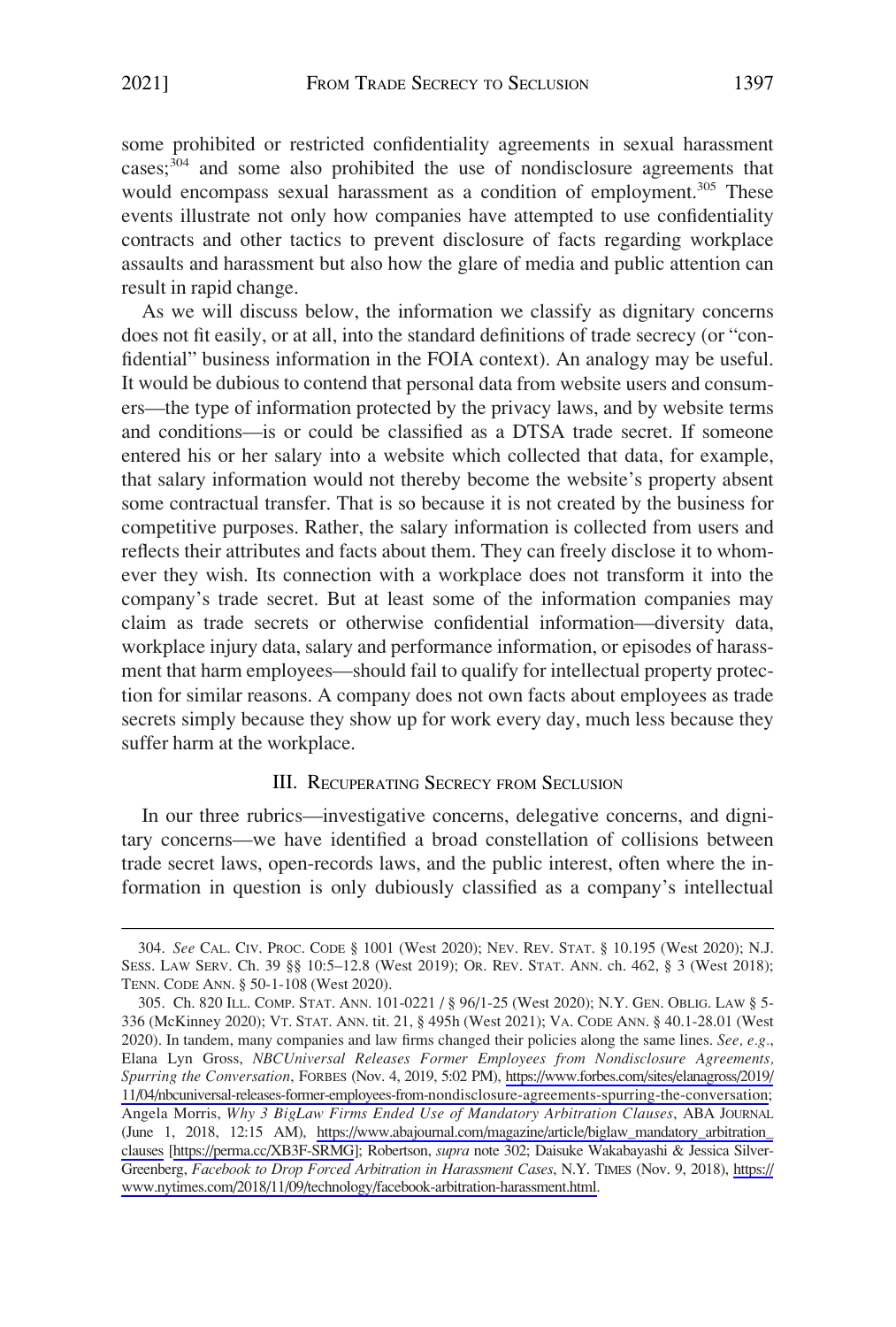property. And we have grouped each by the threat posed to public health, exposure of wrongdoing, and employee interests—each of which implicates public interest considerations. The inevitable question is whether there are common methods to approach these problems and to challenge the deference too often given to would-be information owners—or whether, by contrast, each problem requires a unique response not susceptible to a unified approach. A related question is whether the framing of such solutions benefits from a focus on trade secret law, rather than other vantage points in other areas of the law.<sup>306</sup>

Within trade secret law, we believe there are indeed common approaches, even while some problems are also conductive to case-specific solutions. Those interested in pushing back against the expansion of trade secret law into nontraditional areas can articulate means by which legislatures, regulators, and courts can define and rebut trade secret and confidentiality claims over information that is not a trade secret at all. The same is true for information that may qualify as a trade secret, but the purpose of asserting secrecy is not to vindicate the interests promoted by the trade secret statutes, but to suppress information about corporate wrongdoing, control employee attributes, and the like.<sup>307</sup> This requires a mix of practical arguments that litigants can make and judges can apply, today, in courtrooms without any change to existing laws. It also calls for the introduction of theories of how to approach overreaching trade secret claims with the limiting tools that have long been employed by courts in other areas of intellectual property law.

Below, we first detail general insights on both the causes and the solutions of trade secret overbreadth. We then outline potential avenues for reform that focus on (1) a renewed dedication to straightforward elements of trade secret and openrecords laws to challenge nontraditional claims that should not be seen as trade secrets or "confidential" corporate property at all—such as standing to bring a claim, the boundaries of trade secrecy definitions, and the concept that employers cannot claim rights in information falling within general employee skills and knowledge; and (2) theories that can limit overreaching claims, either within existing trade secret law—such as the bad faith remedy for improper claims—or reflecting recent scholarship on borrowing limiting doctrines from other areas of intellectual property law, such as trade secret fair use and thin trade secrecy. Finally, we move to potential legislative solutions to curb the abusive assertion of nontraditional trade secret claims.

<sup>306.</sup> We readily accept that gathering the problems identified here as "nontraditional" trade secrecy assertions is just one possible approach, as some of our commentators have pointed out. Still, we believe that the trade secret focus is what best highlights the problem all these issues share: increasingly aggressive efforts to use IP language, and IP legal tactics, to seclude ever-growing categories of information.

<sup>307.</sup> As Vicki Cundiff noted at a July 2020 Trade Secrets Scholars Workshop, there is a difference between cases involving a private commercial concern and those involving information that is intimately intertwined with public interests, and focusing early on what is claimed as a trade secret can help distinguish them.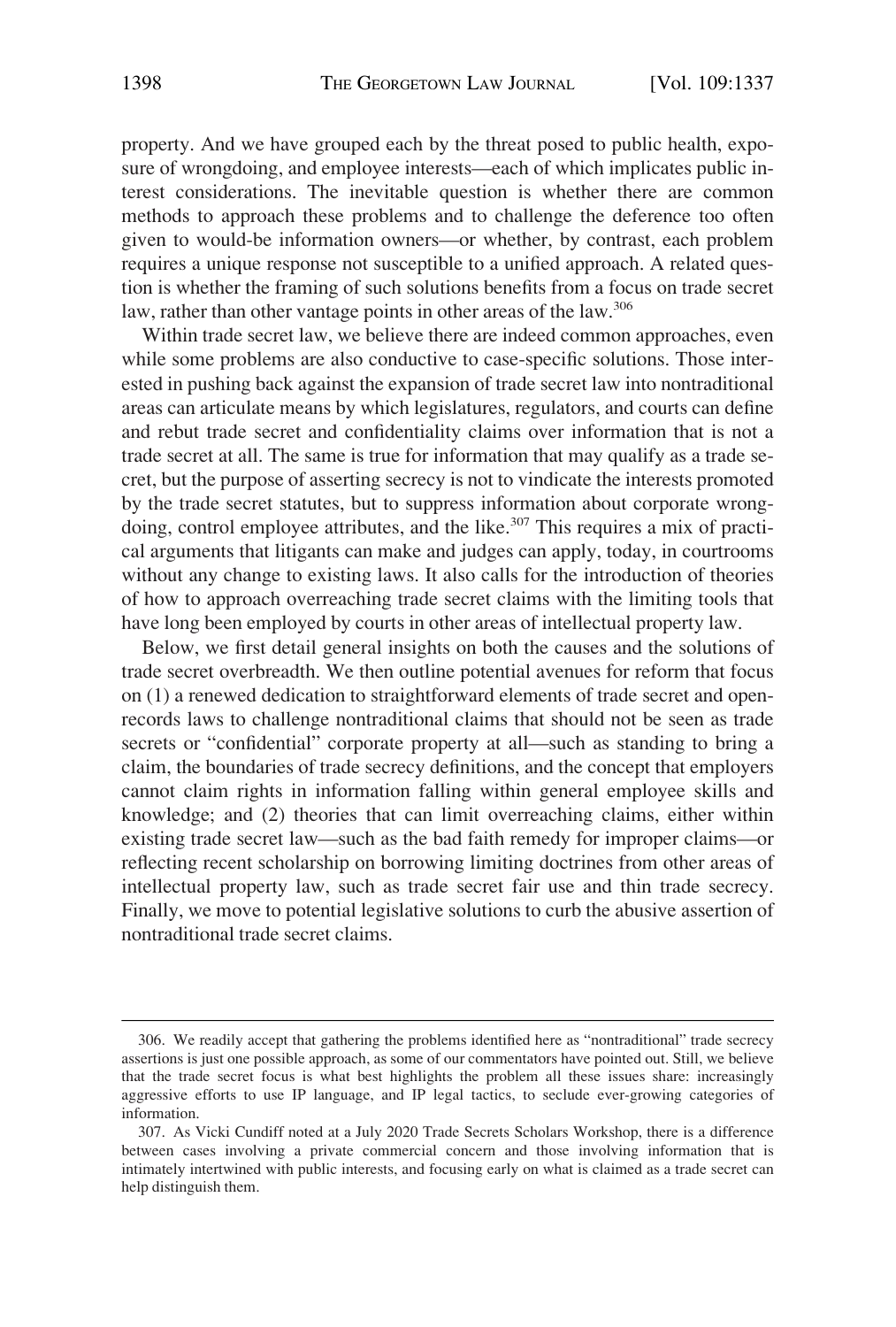#### A. NAMING THE PROBLEM

The preceding Section might lead anyone to ask how it is possible that we have arrived at such a troubling crossroads between secrecy and transparency. At the same time, there is something about even traditional trade secret litigation that makes it easy to understand why it would be tempting to stretch its boundaries. As we discussed above, there was no unitary, centralized origin point for trade secret law, which invites interested parties to create ambiguity over its purposes. In addition, unlike forms of intellectual property that require some form of registration and identification before a dispute begins—patents, copyrights, and (sometimes) trademarks—that which is claimed as a "trade secret" in a dispute is infamously protean.308 Even in ordinary civil cases, plaintiffs may change their definition of the alleged trade secrets as the case proceeds, and perhaps even reach juries with something amorphous.

A sense that trade secrets are a category wide open for subjective interpretation may help explain why some are pushing to enlarge the definitional boundaries. Simply put, when in-house or outside counsel are asked to come up with ways to seclude information to protect the company's reputation from a poor public relations cycle, or to increase company power at the expense of the workforce, small wonder that the loose, make-it-up-as-you-go nature of trade secret claims are so appealing. Both the intrinsic architecture of trade secret law and its contemporary treatment before courts and commentators has added to the problem.

1. The Tangled—and Instrumental—Justifications of Trade Secret Law

In an influential series of discussions several years ago, a number of scholars debated the legal basis for trade secrecy and whether its dominant character stems from theories of property, contract, or other sources of law. Some, like Mark Lemley (and ourselves), tend to view trade secret theory as a largely propertyoriented body of law, circumscribed by a number of important limitations.<sup>309</sup> Others find bases for trade secret law in contract or in utilitarian theory, leading them to question its necessity as a body of law.<sup>310</sup>

We are drawn to property as the most appropriate and sensible basis for trade secret protection, and not only because the UTSA and DTSA center upon that approach. Property has boundaries, and thus being able to define an intellectual property claim so that it can be contested can protect weaker parties, such as mobile employees, in a dispute.<sup>311</sup> As its architecture suggests, the purpose of trade secrecy is to offer an instrumental sort of protection that functions, ideally, not as

<sup>308.</sup> *Cf.* Robin Feldman, RETHINKING PATENT LAW 3 (2012) (positing the bargain theory of patents and arguing that a patent can never grant a clearly bounded set of rights, but merely provides an opportunity to bargain with certain rules in place).

<sup>309.</sup> *See* Lemley, *supra* note 9, at 313.

<sup>310.</sup> *See, e.g.*, Bone, *A New Look at Trade Secret Law*, *supra* note 9, at 243; Bone, *The (Still) Shaky Foundations of Trade Secret Law*, *supra* note 9, at 1803.

<sup>311.</sup> *See* Graves, *supra* note 9, at 59 ("Property has boundaries, after all.").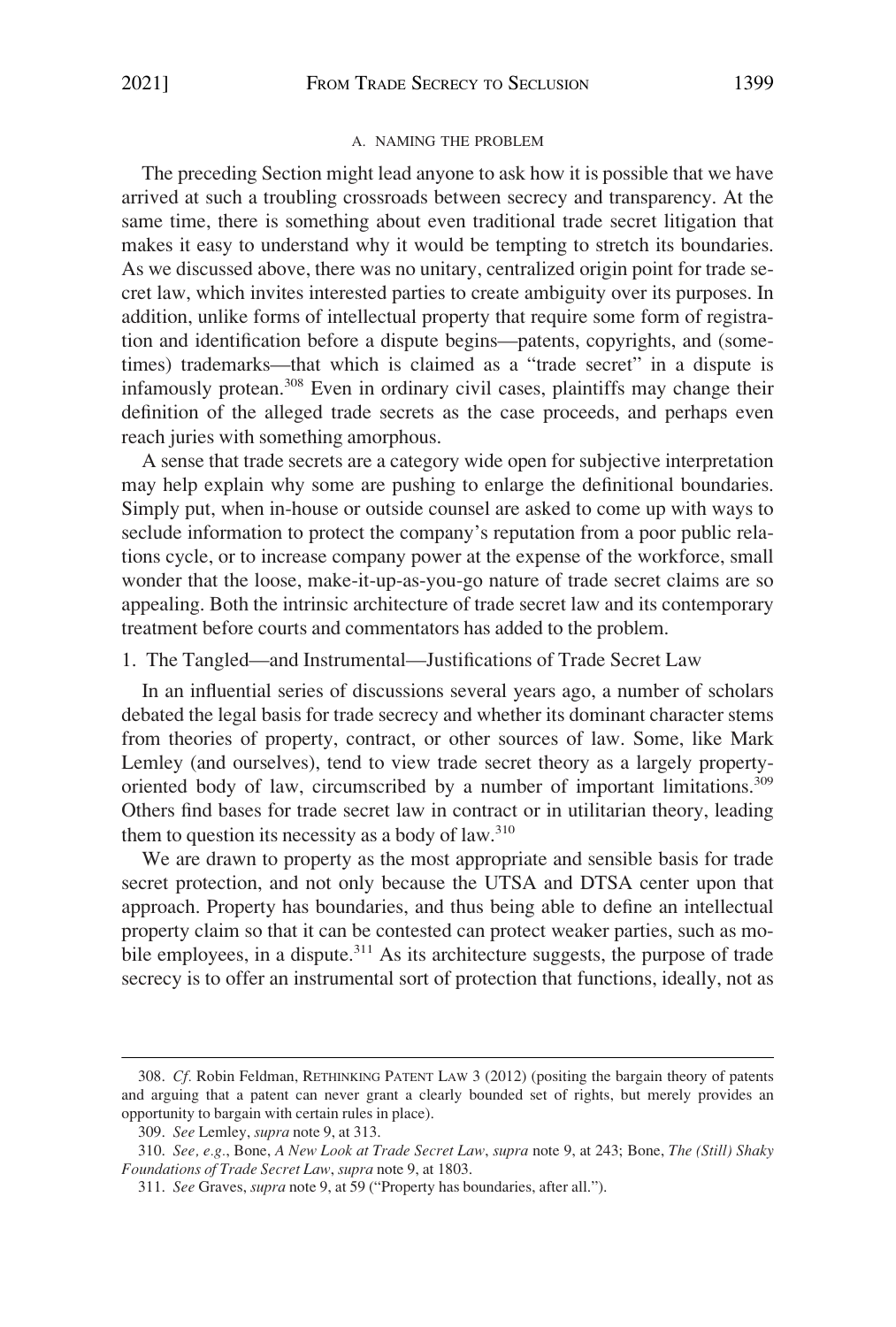an end to itself, but rather to keep information from the public eye for the purpose of innovation, entrepreneurship, and commercialization.<sup>312</sup>

Compelling as the property-centered conception of trade secret law is, however, each of these prisms—property, contract, and tort—reflects an incomplete set of considerations as applied to the problems we discuss. For example, many of the complications surrounding the relationship between trade secrecy and the flow of information stem from a fundamental discomfort over what kind of property trade secrets comprise—that is, whether they are akin to a patent, copyright, a piece of real estate, or something else.<sup>313</sup> Exploring this comparison would certainly help navigate the impact of trade secrecy on the flow of information, particularly in relation to other concerns. On this point, the California Supreme Court has concluded that because trade secrets are property, which trumps First Amendment interests, they are immune from challenge under First Amendment principles.314 But, as Pam Samuelson has persuasively reasoned, contrary arguments can be made in favor of the primacy of First Amendment interests nevertheless.315

Although a complete examination of the relationship between the First Amendment and trade secret law is beyond the scope of this Article, it is important to recognize that, like trademark and copyright law in previous decades, the state of trade secret law demonstrates the need for a serious reckoning—a need to reconcile its expansion with the importance of safeguarding the flow of information from censorship and concealment. Indeed, the deleterious impact of trade secret protection on the public's access to information has been noted by other scholars, notably Robert Bone, who recognized that the architecture of trade secret law—particularly its reasonable secrecy requirements, which focus on self-help—actively facilitates concealment over disclosure.<sup>316</sup> It is essential, therefore, to reconsider the roots of trade secret law in terms of its effect on the broader flow of information and the risk of opacity.

The cases we have discussed throughout this Article demonstrate the extreme results of Bone's observation. It is all too easy to focus on the role of trade secret

315. *See* Samuelson, *supra* note 13, at 279.

316. Bone, *The (Still) Shaky Foundations of Trade Secret Law*, *supra* note 9, at 1809 (noting that self-help can prevent disclosures before they happen, whereas litigation often tries to contain information after it has already been disclosed and is therefore less effective).

<sup>312.</sup> *See* Graves, *supra* note 9, at 41 (asserting that the justification for trade secret law in a property lens is to support the infrastructural nexus for innovation by granting weak property rights, to leave room for mobility and the formation of new businesses); Posner, *supra* note 229, at 8 ("[A] creator of ideas will often seek secrecy in order to enable him to appropriate the social benefits of his creations; and secrecy often requires solitude.").

<sup>313.</sup> *See* Samuelson, *supra* note 13, at 279.

<sup>314.</sup> *See id.* at 278 (discussing DVD Copy Control Ass'n v. Bunner, 75 P.3d 1, 13–14 (Cal. 2003)); see also EDUARDO MOISÉS PEñALVER & SONIA K. KATYAL, PROPERTY OUTLAWS 75 (2010) (observing that in *Bunner* "the [California] Supreme Court upheld [a] preliminary injunction against [a] free-speech challenge, just as the Second Circuit had"); Eugene Volokh, *Freedom of Speech and Information Privacy: The Troubling Implications of a Right to Stop People from Speaking About You*, 52 STAN. L. REV. 1049, 1063 (2000) ("Calling a speech restriction a 'property right,' though, doesn't make it any less a speech restriction, and it doesn't make it constitutionally permissible.").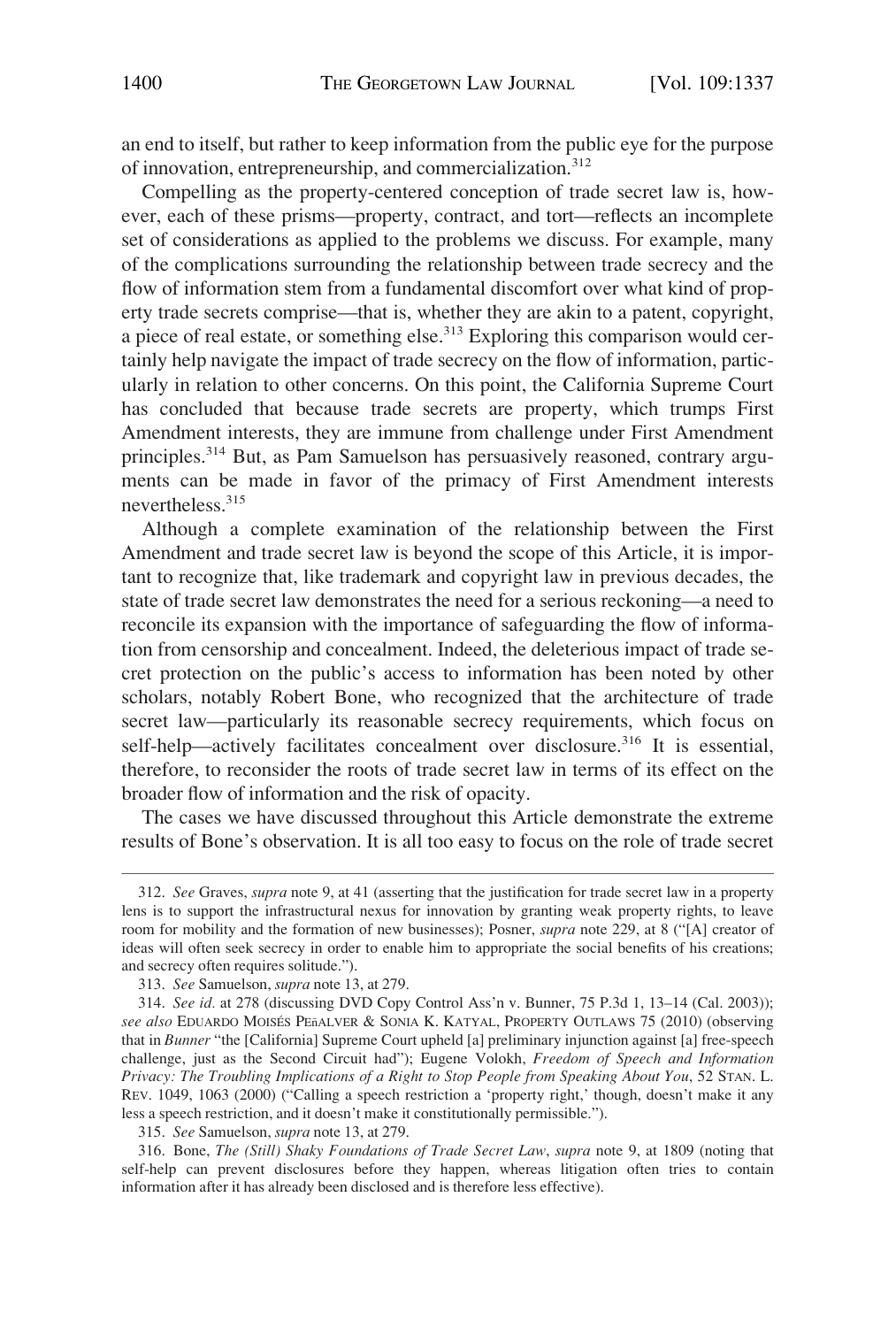law in adjudicating disputes between competitors and transactional partners. This observation suggests that trade secrecy operates in a dyadic framework that is characterized by competitors as parties to a traditional dispute. In these traditional circumstances, as a whole, trade secret protection is considered more advantageous than excessive, extralegal means of secrecy because even a limited, protected confidential relationship between potential partners still facilitates *some*  dissemination of knowledge. $3^{37}$  In that context, trade secret law does something more than ordinary contract law, because it allows courts to "infer the existence of a confidential relationship from [the] circumstances" of the transaction.<sup>318</sup>

However, in the cases we discuss, we see an even greater set of public interest concerns because most of the parties are not competitors, but third parties. Here, the party seeking the secret is not a potential partner or competitor, but an investigator, scientist, journalist, or member of the broader public—part of a much wider swath of stakeholders than the traditional framework of trade secret law envisioned. They are not seeking to do business with the party claiming trade secret rights, but to share important information with the public or with law enforcement. In our accounting of the nontraditional cases we have collected, disclosure operates in the opposing direction where third parties are concerned. In this fashion, the intrinsic structure of trade secret law can make it difficult to discuss nontraditional cases and their special problems. As a result, none of the prisms normally used to justify trade secrecy—property, contract, or tort law can fully grapple with the concerns raised by these contemporary, reputationdriven cases.

### 2. Contemporary Causes of Overbreadth

In addition to the structural aspects of trade secret law discussed above, there are important contemporary causes for trade secret overbreadth in these atypical cases. The first reason involves the much more extensive visibility that is associated with trade secrecy in the corporate realm as trade secret lawsuits have become more prominent. This has produced two effects, linked to one another. The first involves a greater tendency among companies to turn to trade secret law to do the work of concealment. In turn, the success of these cases has a further effect: because these cases result in the desired concealment, the public never receives the benefit of the information nor is it made aware of the role that trade secret law has played in its seclusion.

A second reason for these atypical cases simply reflects the growing dominance of software—not merely in the ways in which governments rely on software providers but in the types of data that companies now aggregate and store,

<sup>317.</sup> *See* Lemley, *supra* note 9, at 335–36 (arguing that: trade secret law operates as a substitute for costly physical and contractual controls, which companies would otherwise have to rely upon to prevent others from misappropriating their information; trade secrecy actually winds up encouraging disclosure and more dissemination of information; and, ultimately, "a world without trade secret protection is likely to have more, not less, secrecy").

<sup>318.</sup> *Id.* at 337.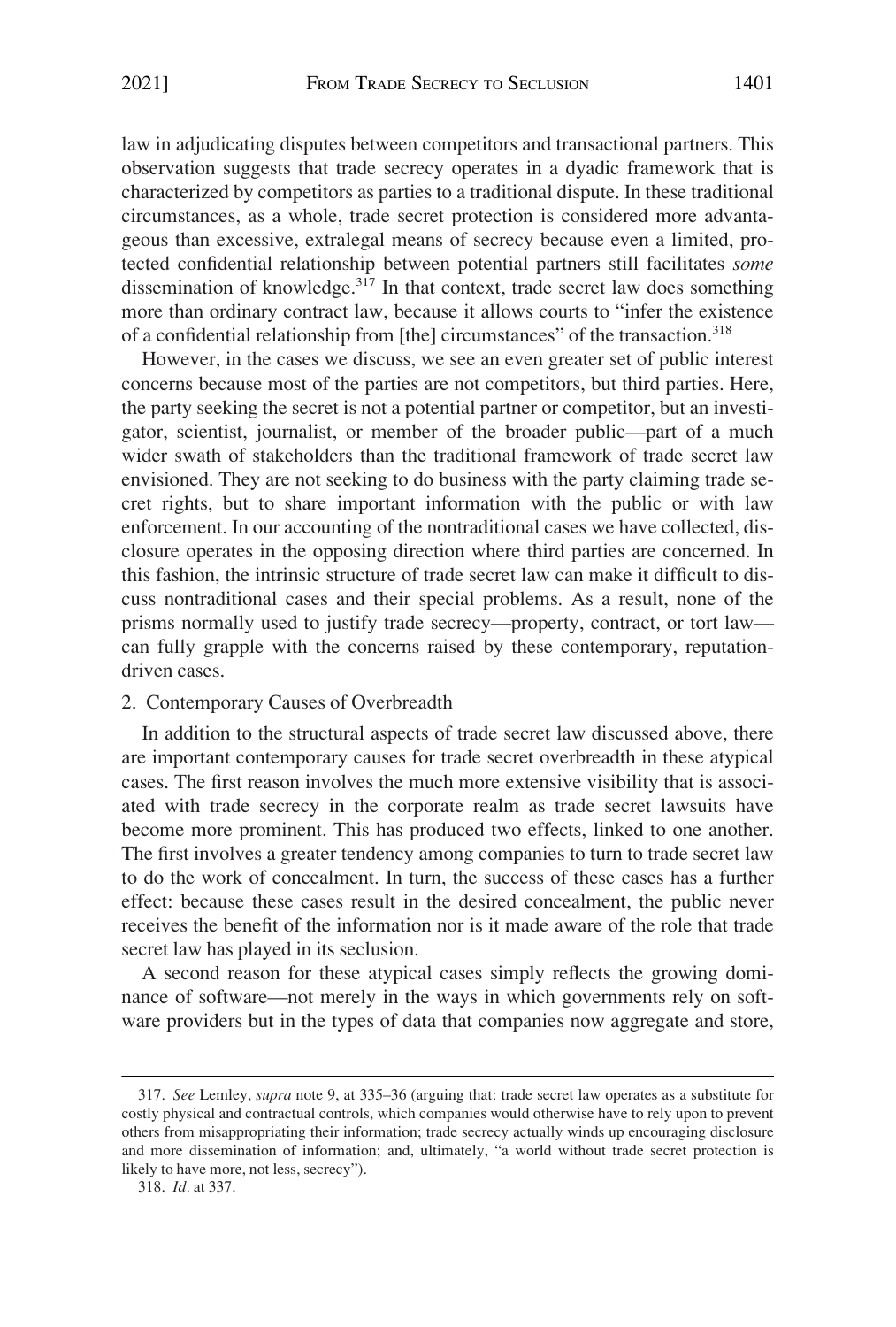often for regulatory reporting purposes as well as the machine learning tools used by prosecutors in criminal law. Moreover, as we have examined in this Article, the expansion of trade secrecy to areas of basic, publicly available information further demonstrates the benefits of weaponizing trade secret law for concealment.319 Given the indeterminacy associated with defining a trade secret, there are few obstacles to prevent trade secret owners from overplaying their hands. $320$ 

A third cause is the relative infirmity of FOIA. The Supreme Court's 2019 *Food Marketing Institute v. Argus Leader Media* decision has potentially made it easier for companies to seek an exemption from disclosure when labeling information "confidential." *Argus Leader*'s conflation of trade secrecy with confidentiality essentially removes any distinction between the two. $321$  Varadarajan notes perceptively that *Argus Leader* has essentially conflated the two categories of FOIA:

By removing the constraint of "substantial competitive harm" and replacing it with a test that more or less aligns with a firm's reasonable secrecy efforts, *Food Marketing*'s practical effect is to collapse the two categories. For all practical purposes, there is now one broad category that fixates primarily on whether requested information is, in fact, public, and if not, whether the submitter treats the information as secret. For why would a submitter or agency defending nondisclosure try to squeeze through a small definitional hole (i.e., FOIA's narrow definition of "trade secret"), when a far larger one has become available (i.e., the expanded definition of "confidential" commercial information)?"<sup>322</sup>

Because the legal right of a trade secret has become so indeterminate under *Argus Leader*, this risks a serious distortion of wide areas of information that concern the public interest.

A final factor may also be the relative lack of public awareness—even among the legal community—about the problems overbroad trade secret claims can pose. Indeed, an immediate difficulty in framing the problems this Article addresses is that trade secret law may not be an area commonly seen as one embedded with public policy concerns. Among practitioners, trade secret law does not carry elite status in the manner of antitrust law or internet regulation, and thus rarely sees the sustained policy discussion common in some other fields.

<sup>319.</sup> *See id.* at 338 ("If any idea, no matter how public, is subject to a claim of legal rights, individuals and companies will reasonably worry about using any information they do not themselves develop. If I could sue you for repeating my explanation of trade secret law, the result is not likely to be wide discussion of that explanation, even if I have no intention of actually suing you for discussing my idea.").

<sup>320.</sup> *See id.* (foreshadowing risks for trade secret owners and observing, specifically, that "[i]f [one] can get ownership rights in any information, no matter how public, the result will be to deter, not promote, the dissemination of that information").

<sup>321.</sup> *See* Varadarajan, *supra* note 11, at 5–6.

<sup>322.</sup> *Id.* at 35.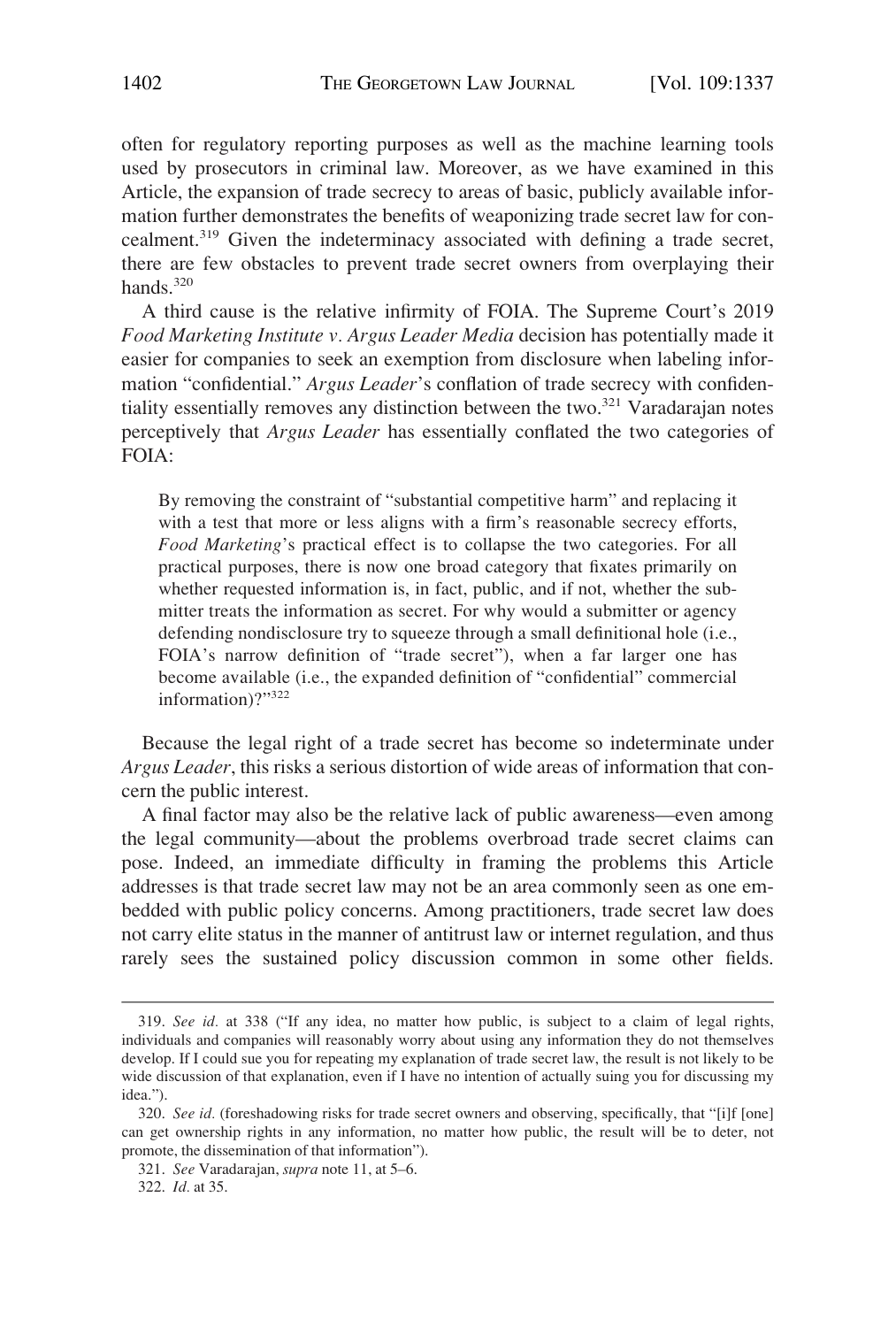Practitioners often take both sides of trade secret disputes—a disincentive to discussions about the appropriate limits of the law because the next case one takes may require advocating the opposite position one just argued on behalf of a previous client. Among law schools, trade secret law remains in the background in course offerings and journal publications compared to other areas of intellectual property and technology law. It is also possible that among the judiciary, familiarity with tedious cases featuring accusations of employee downloading or failed corporate collaboration may downplay any notion that broader societal issues could be at stake. The growth of trade secret and confidentiality claims beyond the traditional scope of trade secret law is not surprising given these events. Yet bringing these cultural factors to the surface is important if reforms are to succeed.

### B. QUESTIONING DEFERENCE TO THE TRADE SECRET CLAIMANT

To challenge nontraditional trade secrecy and confidentiality claims, we begin with a return to the basics. It would give too much deference to a company pushing an aggressive claim of secrecy or confidentiality with a genuine intellectual property viewpoint when the real motive is to prevent oversight or conceal wrongdoing. Many such claims are a stretch, and the proponents know it. That is why their arguments—as seen in our examples of workplace injury and diversity data disputes above—are so palpably incredulous.

Indeed, in many of the situations we have identified, the information asserted as a trade secret falls outside the scope of the types of information trade secret law is supposed to protect.<sup>323</sup> The same is true for information claimed as "confidential" in the FOIA context. For example, information about corporate negligence or malfeasance does not meet the standard tests for trade secrecy because competitors cannot take it and use it in their own business. Similarly, information about employee attributes—salaries, performance, or the harmful experience of an injury or harassment at work—is not property that an employer owns, and it is information that employees can freely share with others. Arguably, in at least some cases, attributes or know-how might reasonably be viewed as the *employee*'s proprietary information, rather than information that belongs to the employer.<sup>324</sup> As seen in the recent wave of changes in corporate practices regarding nondisclosure agreements and mandatory arbitration in workplace sexual harassment complaints, illuminating how information is wrongfully claimed as confidential can lead to different outcomes.

In these instances, those who contest such claims may best begin by challenging the assertion of trade secret rights at its foundation, denying that any such protection is possible for that category of information. Such unusual assertions of secrecy should be viewed with great suspicion at the outset. Indeed, in so many of

<sup>323.</sup> As Jeanne Fromer commented on an earlier draft of this Article, one consequence of information not qualifying as a trade secret is that it precludes any need for a takings analysis where regulation leads to public disclosure.

<sup>324.</sup> We are grateful to Mark Lemley for this observation.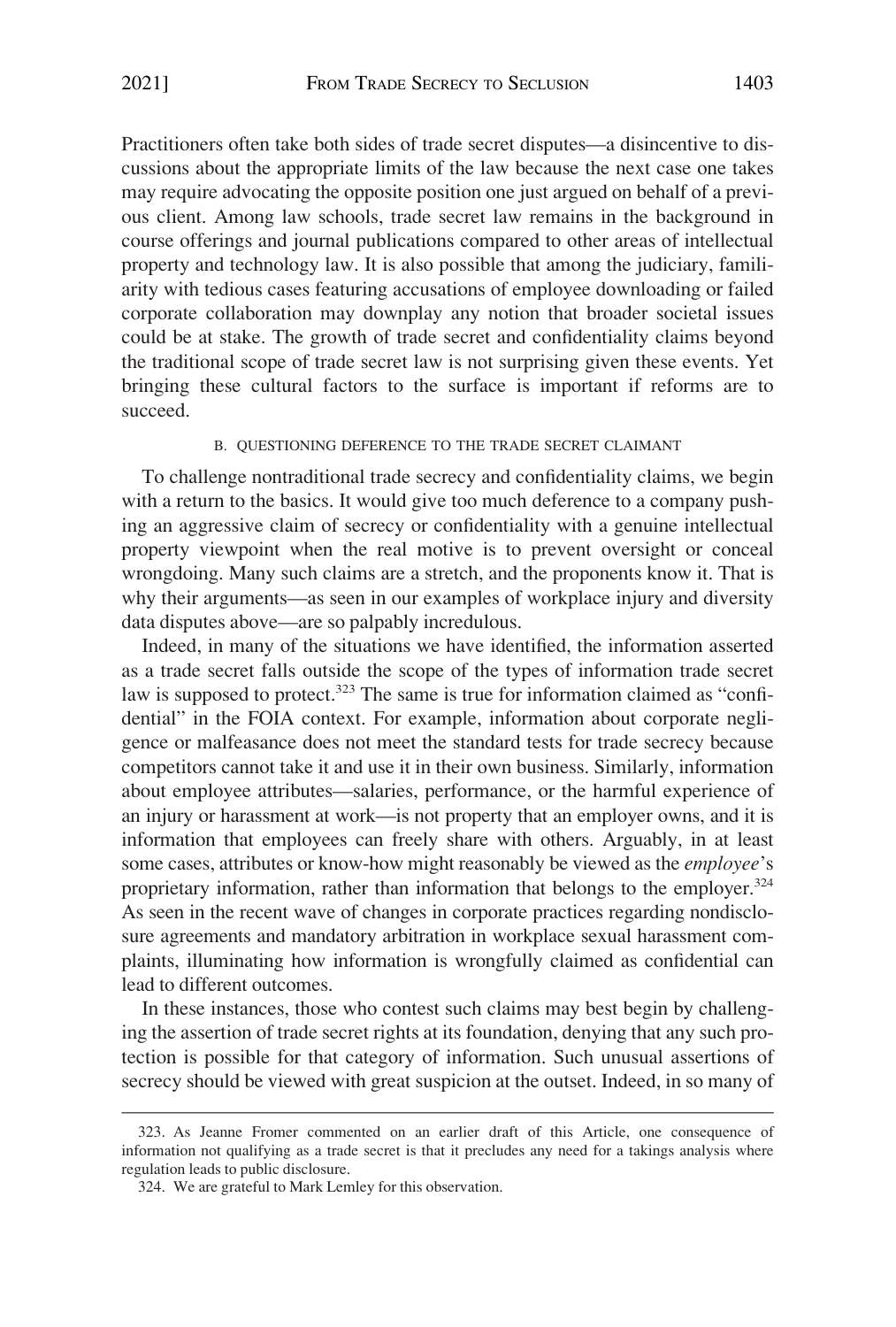these cases, these actors are scrambling to block the release of information that might embarrass the company through a bad PR cycle, that might allow employees to more easily move on and join another firm, or that could lead to regulatory fines. Because these motives will not be spoken out loud in briefs or affidavits, the arguments instead speak with the indignant voice of an intellectual property owner. That is a disguise, not an argument backed by any deep insight about the nature of trade secret law. Said differently, a desire to avoid reputational harm is not a sufficient basis to establish intellectual property rights and should not be treated as the same thing. In many cases, then, one must ask if the information being claimed as a trade secret falls within what trade secret law is supposed to encompass.<sup>325</sup>

## 1. Standing to Claim Rights in Nontraditional Information

We begin our strategic proposals for combatting nontraditional trade secret claims with the observation that standing—that is, whether a party has sufficient property interest in intellectual property to be permitted to sue or otherwise claim rights in it—can pose an important obstacle to companies seeking to claim such trade secret rights. Statutory standing is not a frequently litigated question in trade secret law.<sup>326</sup> In the typical fact pattern, there is no question that if the plaintiff establishes that a valid trade secret exists in ordinary competitive business information, it is the owner of that information. In highlighting nontraditional claims, however, the concept of standing is useful to illustrate why such claims stray from the norm.

The DTSA contains an expressly property-centric statutory standing requirement. Only a trade secret "owner" may bring a misappropriation lawsuit.<sup>327</sup> That means those with "legal or equitable title, or license in" the trade secret.<sup>328</sup> The

<sup>325.</sup> Of course, even gathering publicly available industry data still can result in a threatening lawyer letter. There is no panacea for legal bullying. *See, e.g.*, Kevin Carey, *Risky Strategy by Many Private Colleges Leaves Them Exposed*, N.Y. TIMES (May 26, 2020), [https://www.nytimes.com/2020/05/26/](https://www.nytimes.com/2020/05/26/upshot/virus-colleges-risky-strategy.html)  [upshot/virus-colleges-risky-strategy.html](https://www.nytimes.com/2020/05/26/upshot/virus-colleges-risky-strategy.html) (reporting that when a start-up sought to publish an aggregation of public data to render estimates about the shaky financial status of certain colleges, it had to change plans upon receipt of a legal letter demanding that it "refrain from publication").

<sup>326.</sup> The standing issues discussed here are distinct from the burst of cases after the DTSA's enactment over its coverage of fact patterns that began before that nonretroactive statute was made law in May 2016. That type of standing question is receding now that the federal statute has been law for several years. *See, e.g.*, Pawelko v. Hasbro, Inc., No. 16-00201-JJM, 2018 WL 6050618, at \*6 (D.R.I. Nov. 19, 2018) (granting summary judgment on DTSA claim where plaintiff alleged that defendant had disclosed alleged trade secrets in patent applications years before May 2016, and thus lacked statutory standing); Cave Consulting Grp., Inc. v. Truven Health Analytics Inc., No. 15-cv-02177-SI, 2017 WL 1436044, at \*5 (N.D. Cal. Apr. 24, 2017) (same result on motion to dismiss).

<sup>327.</sup> *See* 18 U.S.C. § 1836(b)(1) (2018); *see also* 18 U.S.C. § 1835 (referring to "Rights of Trade Secret Owners" with respect to motions to seal during litigation).

<sup>328. 18</sup> U.S.C. § 1839(4) ("[T]he term 'owner', with respect to a trade secret, means the person or entity in whom or in which rightful legal or equitable title to, or license in, the trade secret is reposed . . . ."). One important side note: Congress' comments to the statute state, perhaps confusingly, that the DTSA "shall not be construed to be a law pertaining to intellectual property for purposes of any other Act of Congress." *See* Defend Trade Secrets Act, Pub. L. No. 114-153, § 2(g), 130 Stat. 376, 382 (2016). This ungainly language, however, is not a general declaration that trade secret law is based on something other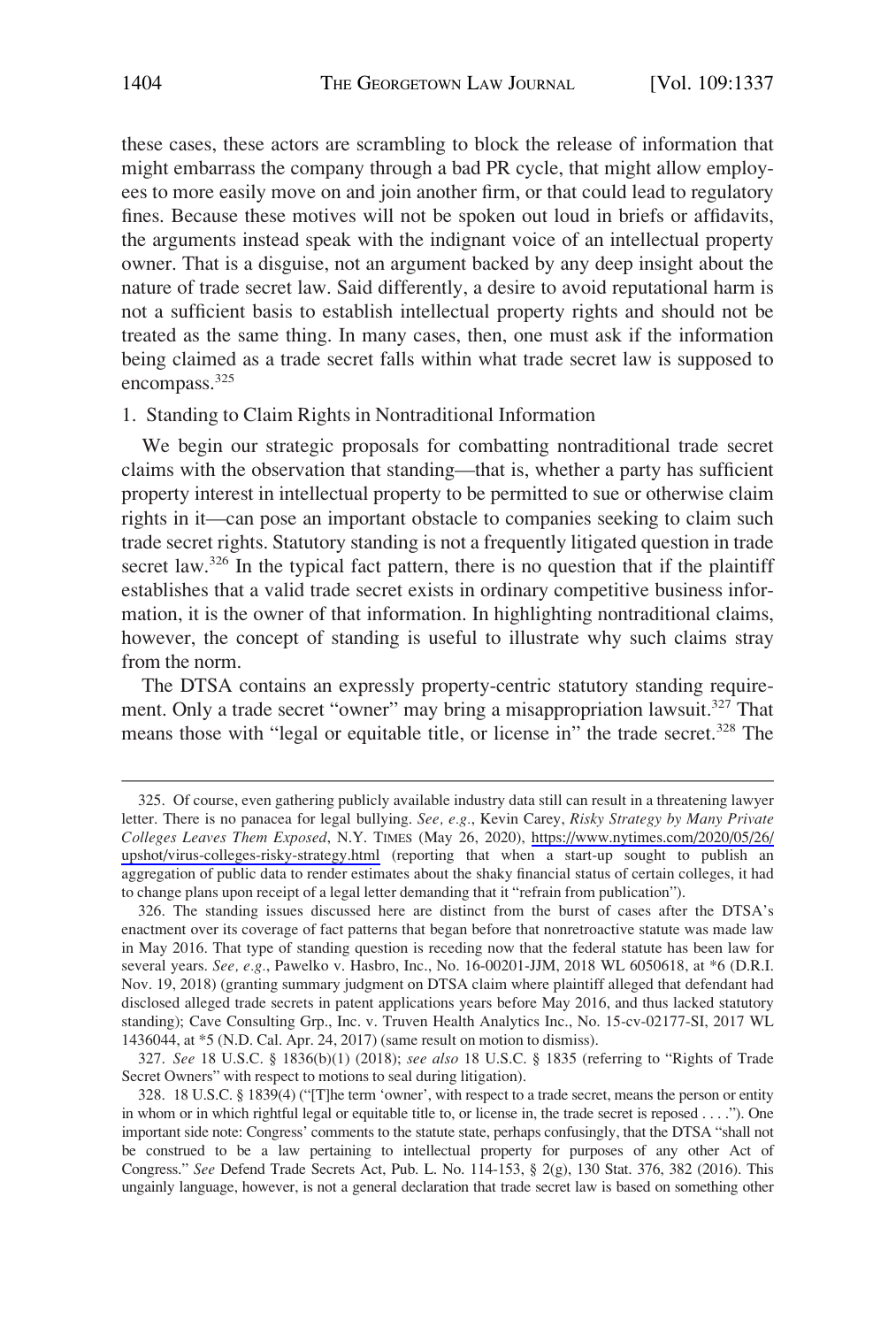result is that entities that do not have such rights to the information at issue cannot be parties to federal trade secret misappropriation causes of action.<sup>329</sup>

Under state law, the UTSA generally does not use the "owner" terminology.<sup>330</sup> Instead, standing requirements in UTSA jurisdictions as well as current or former Restatement jurisdictions have developed through court rulings, with a result similar to the DTSA's express terms. That is, owners as well as licensees have standing to bring misappropriation actions.<sup>331</sup> In addition, companies that have sufficient rights of possession also may bring suit.<sup>332</sup> Notably, all the latter cases

330. An exception, Nevada, defines "owner" much like the DTSA. *See* NEV. REV. STAT. ANN. § 600A.030.3 (West 2020) ("'Owner' means the person who holds legal or equitable title to a trade secret."). The Restatement (still the law in New York) includes "the value of the information to [the owner] and [its] competitors" as a factor in assessing trade secrecy, but as noted here, Restatement jurisdictions have permitted looser standing conceptions. *See* RESTATEMENT (FIRST) OF TORTS § 757, cmt. b (AM. LAW INST. 1939).

331. *See, e.g.*, Metso Minerals Indus. v. FLSmidth-Excel LLC, 733 F. Supp. 2d 969, 977, 979 (E.D. Wis. 2010) (finding nonexclusive license sufficient to confer standing); Williamson v. Rexam Beverage Can Co., 497 F. Supp. 2d 900, 906–07 (S.D. Ohio 2007) (finding that prior owner lacked standing to bring trade secret claim and that only current assignee could raise the claim); Memry Corp. v. Ky. Oil Tech., N.V., No. C-04-03843 RMW, 2006 WL 3734384, at \*7–8 (N.D. Cal. Dec. 18, 2006) (finding that exclusive, irrevocable, royalty-free license conferred sufficient ownership indicia for standing); Funk v. Limelight Media Grp., Inc., No. 1:06CV-72-M, 2006 WL 2983058, at \*6–7 (W.D. Ky. Oct. 16, 2006) (finding that shareholders lacked standing to sue company's acquiror for alleged misappropriation of acquired company's information); Callaway Golf Co. v. Dunlop Slazenger Grp. Ams., 318 F. Supp. 2d 205, 211 (D. Del. 2004) (finding that, under California UTSA, plaintiff lacked standing to assert claim over third party's information); Alcatel USA, Inc. v. Cisco Sys., Inc., 239 F. Supp. 2d 645, 659–60 (E.D. Tex. 2002) (finding that plaintiff could not pursue trade secret claim where employee of defendant's predecessor-in-interest, not plaintiff, owned software at issue); Althin CD Med., Inc. v. W. Suburban Kidney Ctr., 874 F. Supp. 837, 842–43 (N.D. Ill. 1994) (finding that trade secret sublicensee lacked standing because only licensor had right to sue under applicable contract); Bus. Trends Analysts v. Freedonia Grp., Inc., 650 F. Supp. 1452, 1458 (S.D.N.Y. 1987) (finding that exclusive licensee had standing to bring trade secret claim); Water Mgmt., Inc. v. Stayanchi, 472 N.E.2d 715, 718 (Ohio 1984) (finding that plaintiff lacked standing where secret belonged to plaintiff's customers).

332. *See* Advanced Fluid Sys., Inc. v. Huber, 958 F.3d 168, 180 (3d Cir. 2020) (finding sufficient possessory interest for statutory standing under Pennsylvania UTSA where plaintiff created technical information for another entity and transferred ownership under a form of invention assignment contract, but also remained in rightful possession of that information to perform services for the owner); DTM Research, LLC v. AT&T Corp., 245 F.3d 327, 331, 333 (4th Cir. 2001) (affirming that mere possession of secret may be enough for standing, even if another might own the same secret, and even if plaintiff possesses the secret under a claim by another that the secret was misappropriated); Cargill, Inc. v. Sears Petroleum & Transp. Corp., 388 F. Supp. 2d 37, 66–67 (N.D.N.Y. 2005) (treating standing as an "unnecessary distraction" and holding that plaintiff "with legitimate, nontransitory possession" could pursue a claim where two "closely aligned corporate affiliates" were plaintiffs and one possessed but did not own the asserted trade secrets). These decisions are questionable because the further one is removed

than an intellectual property theory. Rather, it ensures that Internet content providers can be immune from trade secret claims for content posted by their users under Section 230 of the Communications Decency Act, 47 U.S.C. § 230, which does not provide that safe harbor for "intellectual property" claims. *See*  47 U.S.C. § 230(e)(2); Craft Beer Stellar, LLC v. Glassdoor, Inc., No. CV 18-10510-FDS, 2018 WL 5084837, at \*5 (D. Mass Oct. 17, 2018) (explaining interplay between CDA and DTSA and finding website immune from DTSA claim where users posted content that the plaintiff claimed contained its trade secrets).

<sup>329.</sup> *See* uSens, Inc. v. Shi Chi, No. 18-cv-01959-SVK, 2018 U.S. Dist. LEXIS 175570, at \*8–9 (N.D. Cal. Oct. 11, 2018) (denying motion for preliminary injunction in part because plaintiff "has not shown that it is the owner of the alleged trade secrets" and instead submitted confusing evidence about a "related" business).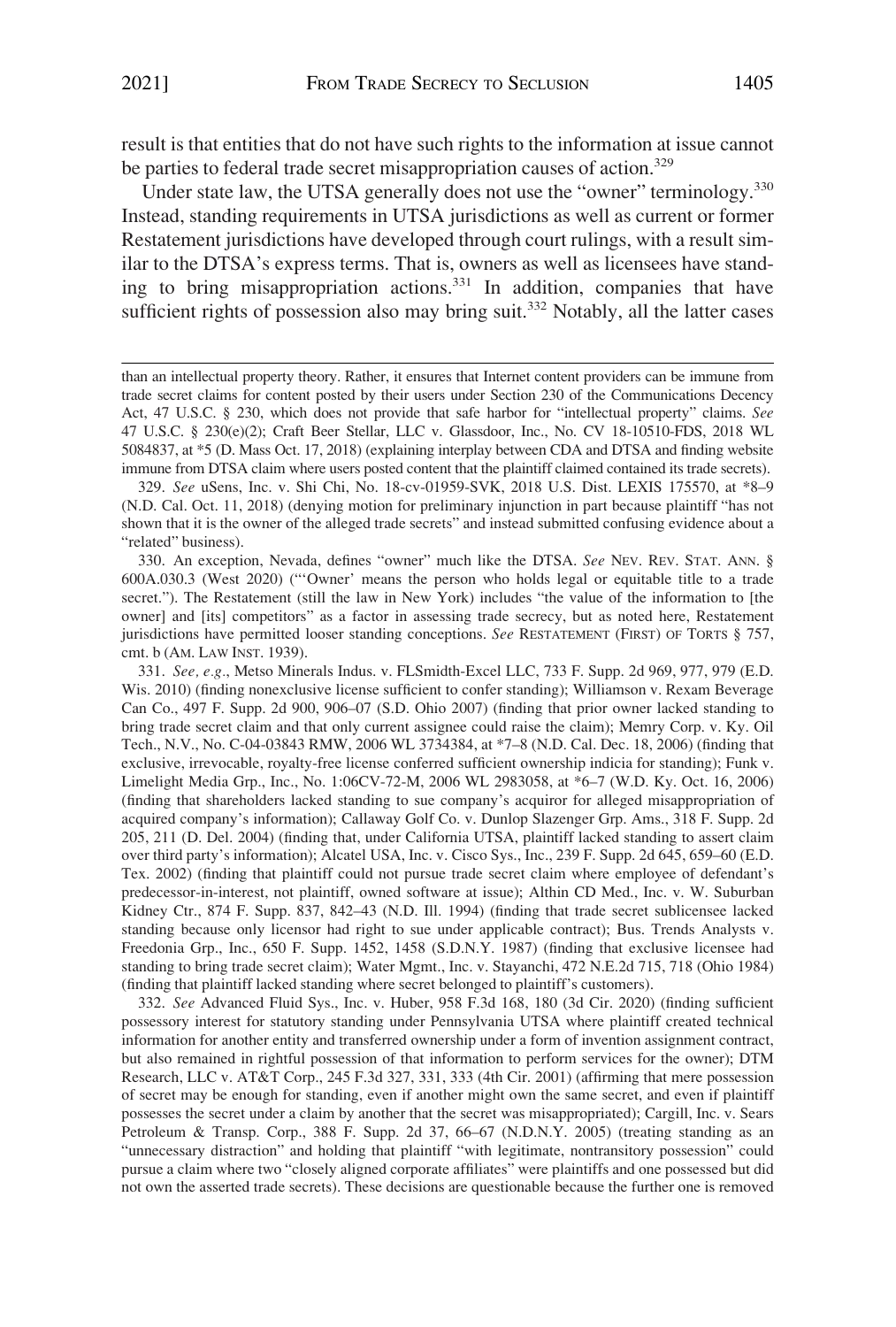involved traditional and typical forms of information, used for ordinary marketplace purposes.

Although standing disputes in trade secret law are uncommon, the requirement raises the question of whether companies truly have the ability to assert trade secret rights in many of the categories of information discussed here. Certainly under the DTSA, no company owns or licenses the types of information we have classified as dignitary concerns in Section I.C. And although state law can allow standing for lawful possession, that looser concept still centers on property rights in competitive business information. Simple possession, in the vernacular sense that a company may possess records of employee salaries and injuries, is not the same thing as the possessory business rights seen in the handful of cases permitting such standing. This is especially the case if the employees at issue do not object to disclosure or are themselves the targets of litigation claims over such information.

Similarly, one might ask what property right exists in the fact of an environmental violation or other legal wrongdoing. The fact of an event or occurrence is not necessarily the same thing as the information underlying it. In that sense, the event or occurrence cannot be bought or sold, or licensed, on any commercial market. True, some of the information potentially at issue—say, the chemical formula of a pollutant wrongfully leaked into a nearby waterway—could qualify as a traditional trade secret. But that does not speak to the fact of the wrongdoing itself.

To our knowledge, standing is not a point that has been asserted in disputes over nontraditional information claimed as trade secrets. We propose that it should be, because it may prove to be a powerful deterrent to improper assertions of trade secrecy. Highlighting the standing issue in cases where the party seeking or disclosing information is not a would-be competitor but instead a journalist or a whistleblower may prove especially helpful to demarcate why these contexts are outside the ordinary marketplace competitive context.

2. Revisiting the Economic Value and Reasonable Measures Requirements

Two other basic elements of establishing a trade secret claim over information that the information have independent economic value to competitors, and that the would-be owner used reasonable security measures to guard it—also could provide significant arguments to overcome the deference too often granted to those seeking seclusion of nontraditional information.

First, every party must establish a type of value to demonstrate that an item of information is a "trade secret" under the DTSA and the UTSA. In the abstract, of course, anything might be said to have "value," even if one can quickly find it on the Internet. But the value element of a trade secrecy claim is something different: it means information that is secret and that would have economic value to

from the original owner, the more difficult it would seemingly be to establish the use of reasonable security measures. In any event, such questions are not pertinent to the questions presented here.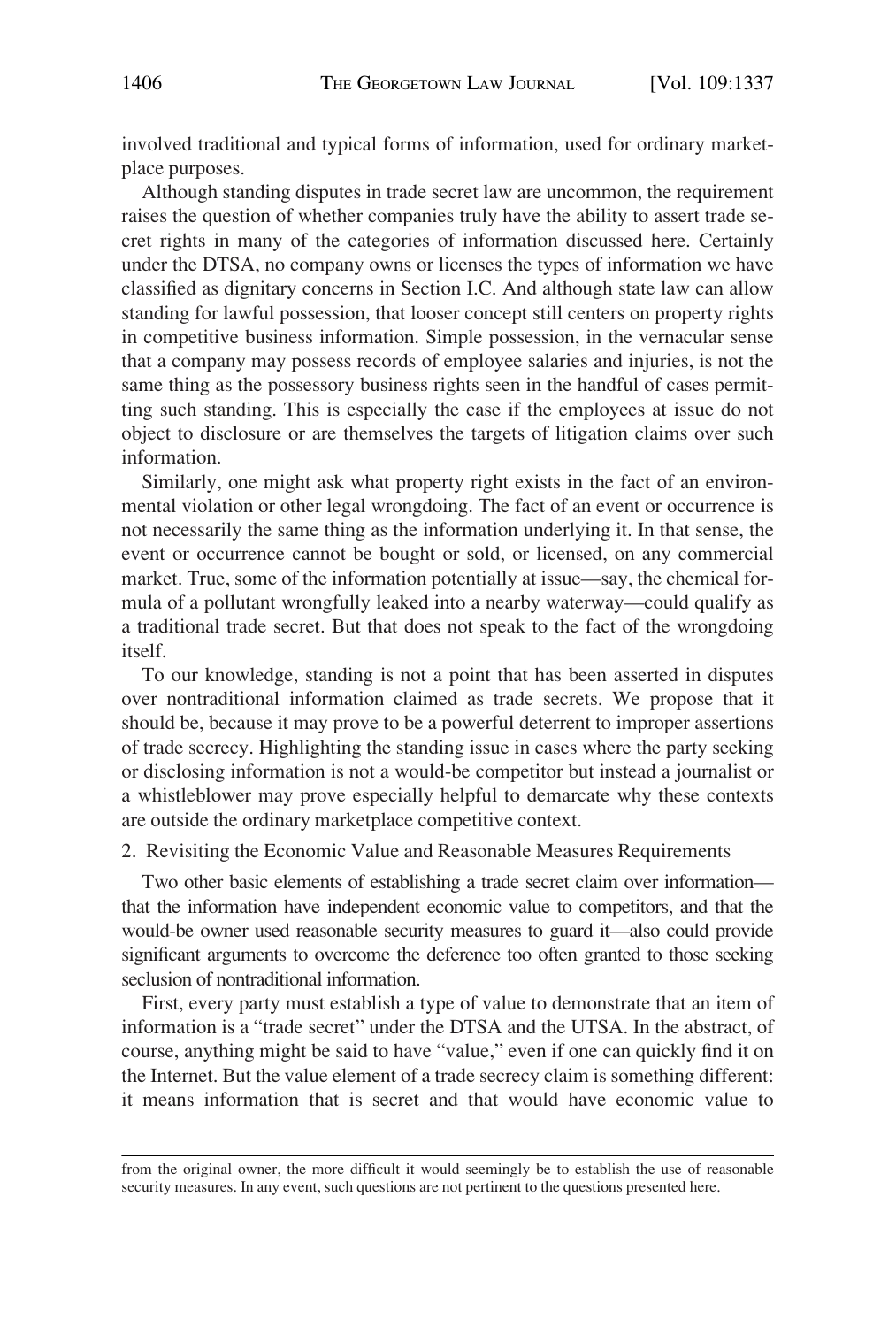competitors. The requirement of independent economic value resembles the patent requirement for usefulness. But this requirement tends to be a very low threshold, usually satisfied by a "sweat of the brow" showing.<sup>333</sup> The DTSA refers to "economic value."<sup>334</sup> The UTSA does as well.<sup>335</sup> And as discussed above, state criminal trade secret statutes vary, but speak to competitive marketplace information, if not explicitly to "economic value."<sup>336</sup>

Because much of the nontraditional information we discuss above is not material that a business creates for marketplace competition—events of wrongdoing, regulatory violations, or employee attributes—it also lacks that type of economic value. If, for example, there are incidents of racial discrimination at a company, others could use such information when recruiting diverse talent. Thus, a competitor may feel schadenfreude over the legal troubles or media embarrassment of a rival and may even spread such information as a form of marketing, but that is not the same thing as the competitive "economic value" of marketplace information contemplated by the trade secret statutes, which is premised on value driven by trade secrecy, not value in general.

Second, every formulation of trade secret law requires that the claimant demonstrate that it used reasonable security measures to safeguard the claimed trade secret.<sup>337</sup> In a traditional context, this typically means exploring whether the party used nondisclosure agreements when sharing the information with others, or published it without restrictions.<sup>338</sup>

In a nontraditional context, more fundamental questions arise because the party asserting trade secrecy may never have had the ability to suppress disclosure of the information in question. For example, nobody could reasonably argue that an

<sup>333.</sup> *See* Michael Risch, *Trade Secret Law and Information Development Incentives*, *in* THE LAW AND THEORY OF TRADE SECRECY, *supra* note 11, at 166–67.

<sup>334.</sup> *See* 18 U.S.C. § 1839(3)(B) (2018) ("[T]he information derives independent economic value, actual or potential, from not being generally known to, and not being readily ascertainable through proper means by, another person who can obtain economic value from the disclosure or use of the information. . . .").

<sup>335.</sup> *See, e.g.*, CAL. CIV. CODE § 3426.1(d)(1) (West 2020) (defining trade secret under California UTSA as information that "[d]erives independent economic value, actual or potential, from not being generally known to the public or to other persons who can obtain economic value from its disclosure or use").

<sup>336.</sup> *See supra* notes 35–37 and accompanying text.

<sup>337.</sup> *See* 18 U.S.C. § 1839(3)(A) (2018) ("[T]he owner thereof has taken reasonable measures to keep such information secret . . . ."); UNIF. TRADE SECRETS ACT §1(4) (amended 1985), 14 U.L.A. 538 (2005); RESTATEMENT (FIRST) OF TORTS § 757, cmt. b (AM. LAW. INST. 1939) (listing, among other factors, "the extent of measures taken by [the owner] to guard the secrecy of the information").

<sup>338.</sup> *See, e.g*., Foster v. Pitney-Bowes Corp., No. 11-7303, 2013 U.S. Dist. LEXIS 17061, at \*20–21 (E.D. Pa. Feb. 7, 2013) (granting motion for judgment on the pleadings as to trade secret claim where plaintiff submitted the claimed secret in a patent application, which had been published); Hoffman v. Impact Confections, Inc., 544 F. Supp. 2d 1121, 1126 (S.D. Cal. 2008) (granting summary judgment because plaintiff's voluntary, unprotected disclosure of information negated trade secrecy); Gemisys Corp. v. Phoenix Am., Inc., 186 F.R.D. 551, 557–58 (N.D. Cal. 1999) ("[T]he law is clear that '[i]f an individual discloses his trade secrets to others who are under no obligation to protect the confidentiality of the information . . . his property right [in the information] is extinguished.'" (first and third alteration in original)).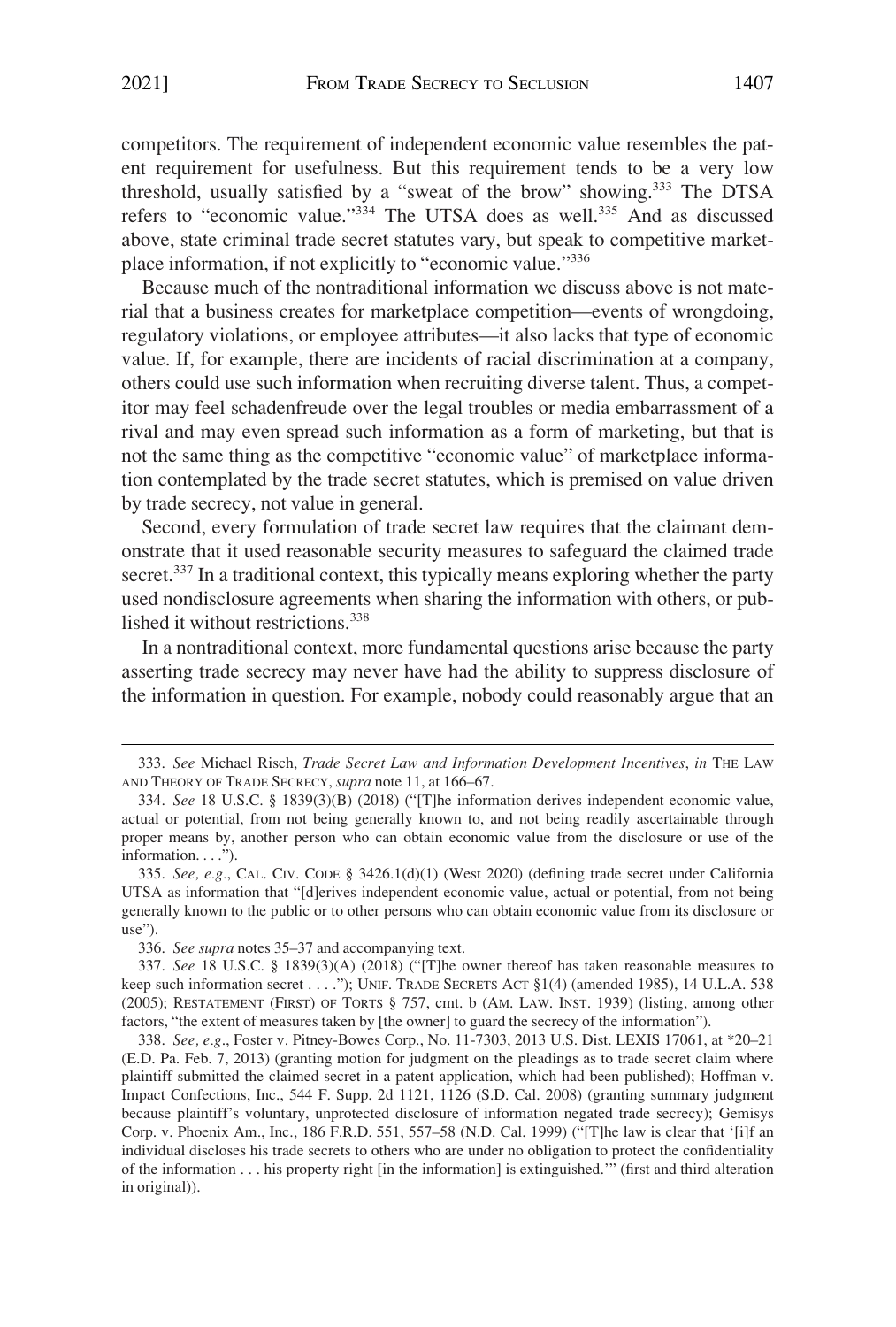employee does not have the right to disclose his or her ethnicity to whomever she chooses. The same would be true for the facts of workplace injuries, or an employee's salary—indeed, an employee may need to disclose his or her salary to a prospective new employer to negotiate for a higher salary in situations where he or she has bargaining power to do so. As we discussed above, laws permitting employees to freely discuss salaries or workplace safety facts further undermine trade secrecy assertions over such information.<sup>339</sup> Professional biography websites, such as LinkedIn, and social media amplify such disclosures, as do specialized sites like Glassdoor that publish anonymous employee testimonials about workplace conditions.<sup>340</sup>

As such, companies lack control at the most basic level over who discloses such information, when, and to whom. Although this consideration does not apply to every form of information we discuss, it offers a formidable obstacle to trade secrecy assertions in several contexts.

3. Challenging the Ubiquitous "Compilation" or "Combination" Argument

If proponents of broader disclosure of nontraditional information claimed as trade secrets or "confidential" information raise some or all of the arguments above, they are almost certain to encounter this rejoinder: because "compilations" (sometimes called "combinations") can be trade secrets even if their constitutive elements are not, in isolation, trade secrets, a company can still claim a bundled set of nontraditional information as a trade secret. That is, companies can be expected to argue that if they gather together and record diffuse information, such as diversity data or workplace injury data, the resulting collection is a compilation or combination trade secret. For example, in a recent FOIA action over workplace injury data, the government argued against disclosure, in part, on the grounds that "[t]he official forms are more than a list of accidents; the collective data are comprehensive and accurate in a way that workplace rumors, gossip, and innuendo cannot even closely approximate."341

This argument should not succeed because it contains a logical fallacy. It is true, and well-established, that a party can hold a valid trade secret in a combination of elements, even where each item contained within the set is not a trade secret on its own, so long as the set represents a "unified process." The intellectual property is the interrelationship formed through the unity of the elements, not

<sup>339.</sup> *See, e.g.*, CAL. LAB. CODE § 1197.5(k)(1) (West 2020) ("An employer shall not prohibit an employee from disclosing the employee's own wages, discussing the wages of others, [or] inquiring about another employee's wages . . . ."); 29 C.F.R. § 1904.35 (2020) (providing for disclosure of workplace injury information to, and by, employees).

*See Search Company Reviews and Ratings*, GLASSDOOR, [https://www.glassdoor.com/Reviews/](https://www.glassdoor.com/Reviews/index.htm)  340. [index.htm](https://www.glassdoor.com/Reviews/index.htm) [[https://perma.cc/5JR8-WYYN\]](https://perma.cc/5JR8-WYYN) (last visited May 11, 2021) ("Search ratings and reviews of over 600,000 companies worldwide. Get the inside scoop and find out what it's really like from people who've actually worked there.").

<sup>341.</sup> *See* Defendant's Opposition to Cross-Motion for Summary Judgment at 10, Ctr. for Investigative Reporting v. U.S. Dep't of Labor, No. 4:18-cv-02414-DMR (N.D. Cal. June 6, 2020), ECF No. 31.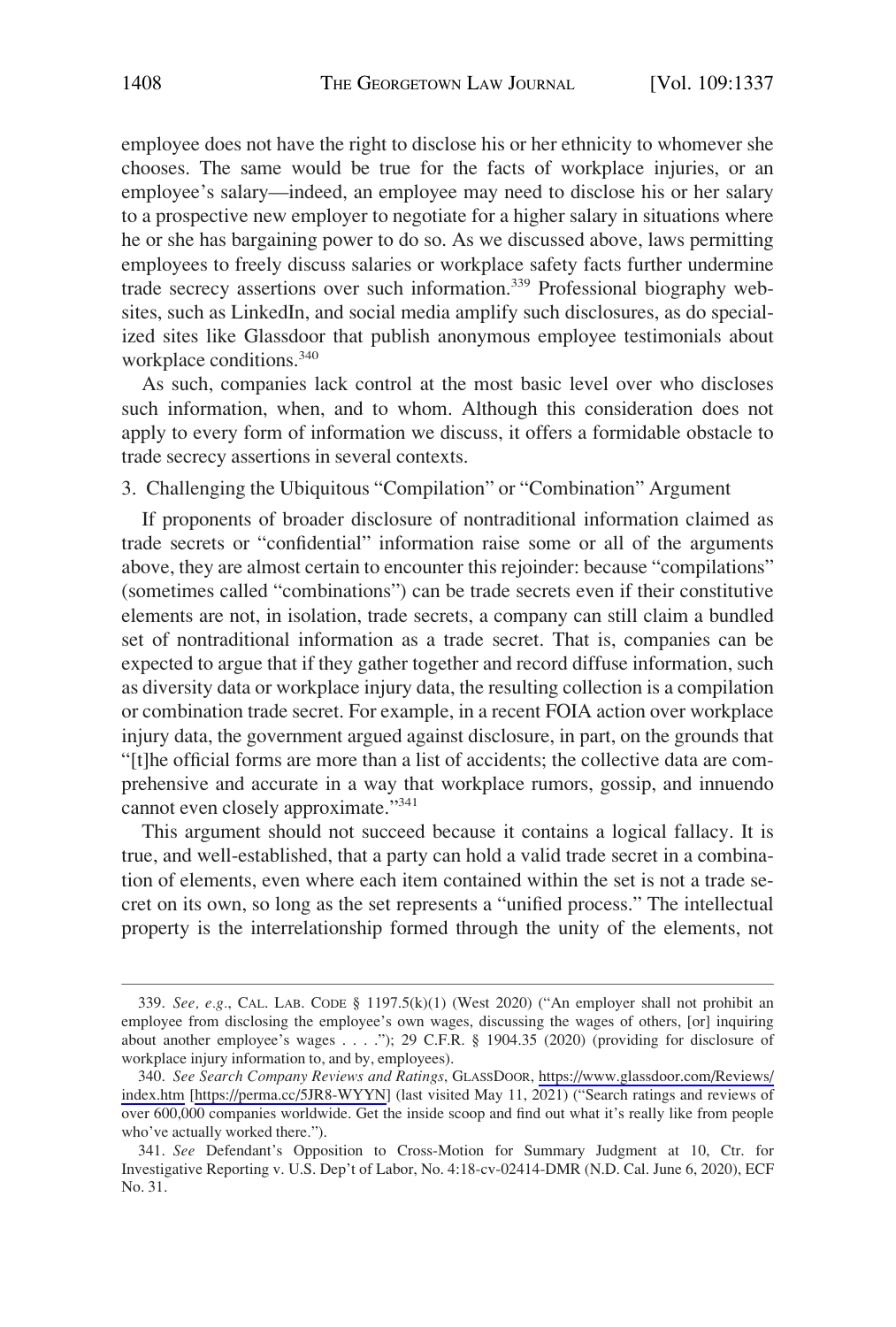But the combination concept does not work in some nontraditional scenarios, including those centering on dignitary concerns such as workplace injury reports and company diversity data. If the elements making up the claimed combination are not themselves viable candidates for trade secrecy—because they fall outside the scope of potential trade secrets—the superset formed by aggregating such facts would share the same fundamental defect. A list of facts that are not candidates for trade secrecy because they fall outside the statutory definitions is not the same thing as a combination of elements of business information that, one by one, may be publicly known, but where the unified process among them forms a secret with economic value for marketplace competition.

We can turn again to the concept of employee general knowledge, skills, training, and experience as an analogy. An employer could not sum up the total of points of skill and training an employee gained on the job and then claim the aggregate as a "trade secret" in order to render such information protectable. For example, an employer could not claim that because an employee learned to become proficient in programming certain types of algorithms, and also learned how to offer discounts in customer negotiations, those two unprotectable skills add up to a protectable "combination trade secret." If a category of information is definitionally outside the scope of potential trade secrecy, it does not become intellectual property because a company gathers and compiles it in a document.

## 4. Pressing for Specific Identification

In civil litigation over trade secret misappropriation claims, disputes about whether the plaintiff has adequately identified each of its claimed trade secrets are common—even routine. As a federal court in Louisiana recently noted, there is now a "legion of cases joining th[e] consensus" that the plaintiff must provide at least a reasonably particular identification before it can first undertake discovery.344 Thus, "'catchall' descriptions, a 'list[] [of] categories of alleged

<sup>342.</sup> For an exploration of this concept with nationwide citations, see Tait Graves & Alexander Macgillivray, *Combination Trade Secrets and the Logic of Intellectual Property*, 20 SANTA CLARA COMPUTER & HIGH TECH. L.J. 261 (2004).

<sup>343.</sup> In perhaps the best-known illustration, a party claimed a trade secret in a five-element combination, but then learned during discovery that the defendant had not actually received all five elements from the plaintiff. So the plaintiff had its expert witness assert instead a four-element combination trade secret claim in an effort to avoid summary judgment. The court rejected this shapeshifting effort. *See* Am. Airlines, Inc. v. KLM Royal Dutch Airlines, Inc., 114 F.3d 108, 110–12 (8th Cir. 1997) (affirming rejection of "sham" claim "manufactured" to try to match the defendant's own work).

<sup>344.</sup> *See* JJ Plank Co., LLC v. Bowman, No. 3:18-CV-00798, 2018 U.S. Dist. LEXIS 123792, at \*7 (W.D. La. July 23, 2018) (collecting cases); *see also* Coda Dev. S.R.O. v. Goodyear Tire & Rubber Co., No. 5:15-cv-1572, 2019 U.S. Dist. LEXIS 202114, at \*11 (N.D. Ohio Nov. 21, 2019) ("[G]iven the nature of and burdens imposed by trade secret cases, many courts across the country recognize the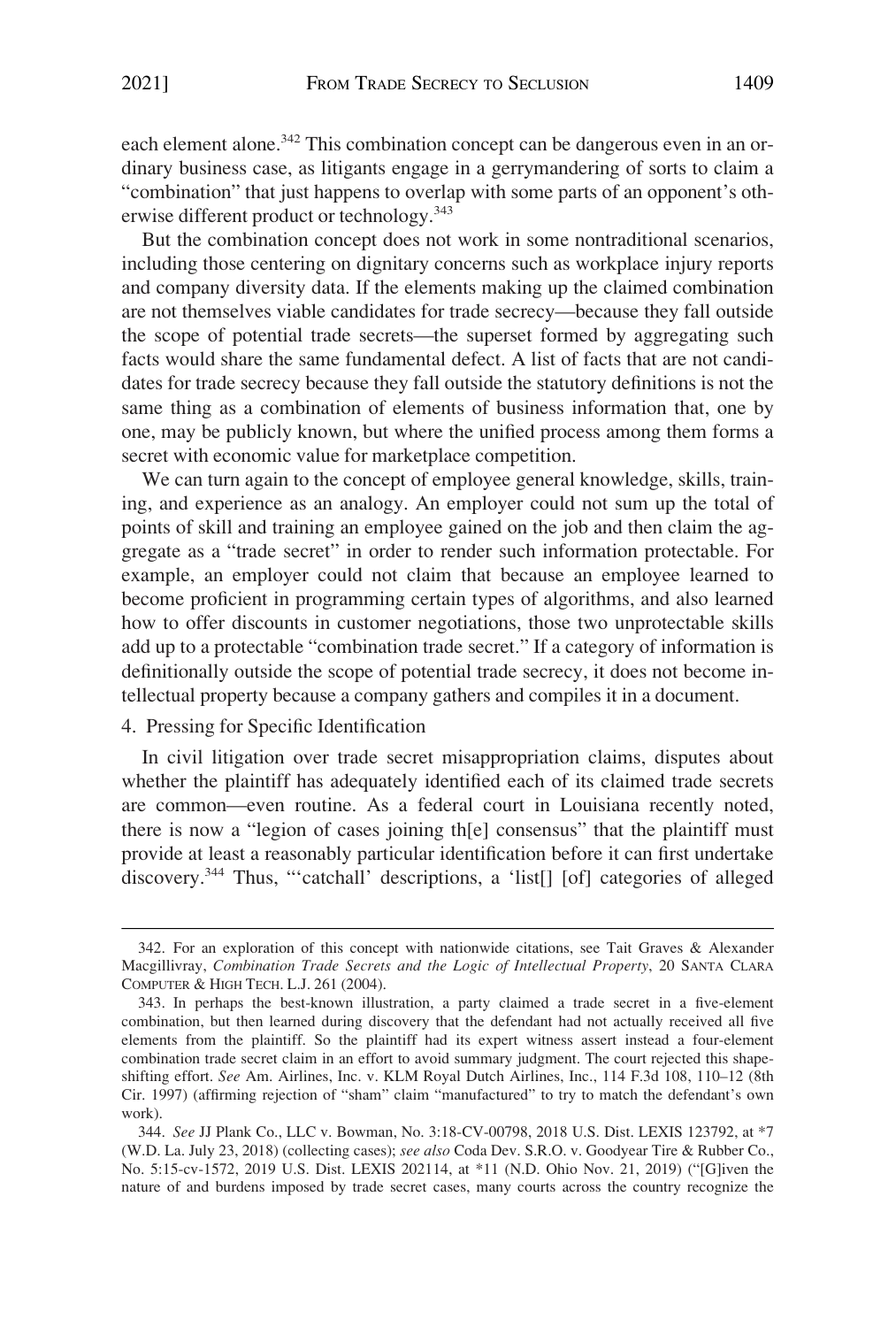trade secrets in broad terms,' or 'a listing of concepts that [the plaintiff] asserts constitute its trade secret information'" tend to be insufficient.<sup>345</sup>

Pushing a company asserting trade secret rights in nontraditional information to specifically define what, in precise terms, it claims to be a trade secret on an itemby-item basis could go a long way in defeating such assertions. The concerns expressed by courts in ordinary civil litigation about overbroad claim descriptions are even stronger when a party seeks to claim trade secret rights in nontraditional information that may not—for the reasons set forth above—constitute a type of information appropriate for trade secret coverage in the first place. To parse out such facts and expose such claims, it is important to prevent claimants from overdesignating by asserting entire documents, entire files, and the like as "trade secrets." Forcing specificity may better reveal improper attempts to protect nontraditional information.

Indeed, there is at least some evidence that courts, legislators, and commentators are recognizing the value of pressing for specific identification of trade secrecy. Case law now requires parties to describe, define, and identify, with increased particularity, the trade secrets in question, rather than offer a blanket assertion of confidentiality even before the expert discovery process has commenced.<sup>346</sup> Legislatively, California's version of the UTSA requires trade secret plaintiffs to provide a reasonably particular identification of alleged secrets prior to pursuing discovery and also provides remedies for bad faith trade secret claims.<sup>347</sup> Courts in several states—Delaware, Illinois, Massachusetts, Minnesota, and Florida have adopted similar requirements, and there is also a similar requirement in the DTSA.<sup>348</sup> Both of us, in prior work, have set forth recommendations that force the plaintiff to be specific in identifying alleged secrets, including directing courts to be wary of highlevel, general lists of trade secrets.<sup>349</sup>

<sup>&#</sup>x27;growing consensus' in favor of 'requiring those plaintiffs bringing claims of trade secret misappropriation to identify, with reasonable particularity, the alleged trade secrets at issue.'").

<sup>345.</sup> *See* M/A-COM Tech. Sols., Inc. v. Litrinium, Inc., No. SA CV 19-00220-JVS (JDEx), 2019 WL 4284523, at \*2 (C.D. Cal. June 11, 2019) (construing the California pre-discovery identification requirement).

*See, e.g.*, Synygy, Inc. v. ZS Assocs., Inc., No. 07-3536, 2015 WL 899408, at \*6–9 (E.D. Pa. 346. Mar. 3, 2015) (requiring further definition of the scope of a trade secret during discovery); *see also*  Michael P. Broadhurst & Ann E. Querns, *Define Trade Secrets Before and During Litigation*, LAW.COM (May 12, 2015, 10:35 AM), [https://www.law.com/sites/articles/2015/05/12/define-trade](https://www.law.com/sites/articles/2015/05/12/define-trade-secrets-before-and-during-litigation)[secrets-before-and-during-litigation](https://www.law.com/sites/articles/2015/05/12/define-trade-secrets-before-and-during-litigation) ("A series of decisions in *Synygy v. ZS Associates* . . . highlight the critical importance of defining an enterprise's trade secret information . . . ." (citation omitted)).

<sup>347.</sup> *See* CAL. CIV. CODE § 2019.210 (West 2020) (requiring "reasonable particularity"); Charles Tait Graves & Brian D. Range, *Identification of Trade Secret Claims in Litigation: Solutions for a Ubiquitous Dispute*, 5 NW. J. TECH. & INTELL. PROP. 68, 71, 76, 83 (2006). Massachusetts has also adopted a similar statute. *See* MASS. GEN. LAWS ch. 93, § 42D(b) (West 2020) ("In an action . . . alleging trade secrets misappropriation a party must state with reasonable particularity the circumstances thereof, including the nature of the trade secrets and the basis for their protection.").

<sup>348.</sup> *See* Graves & Range, *supra* note 347, at 82 (collecting examples).

<sup>349.</sup> *See, e.g.*, *id.* at 91–96; *see also* Katyal, *supra* note 40, at 1269–70.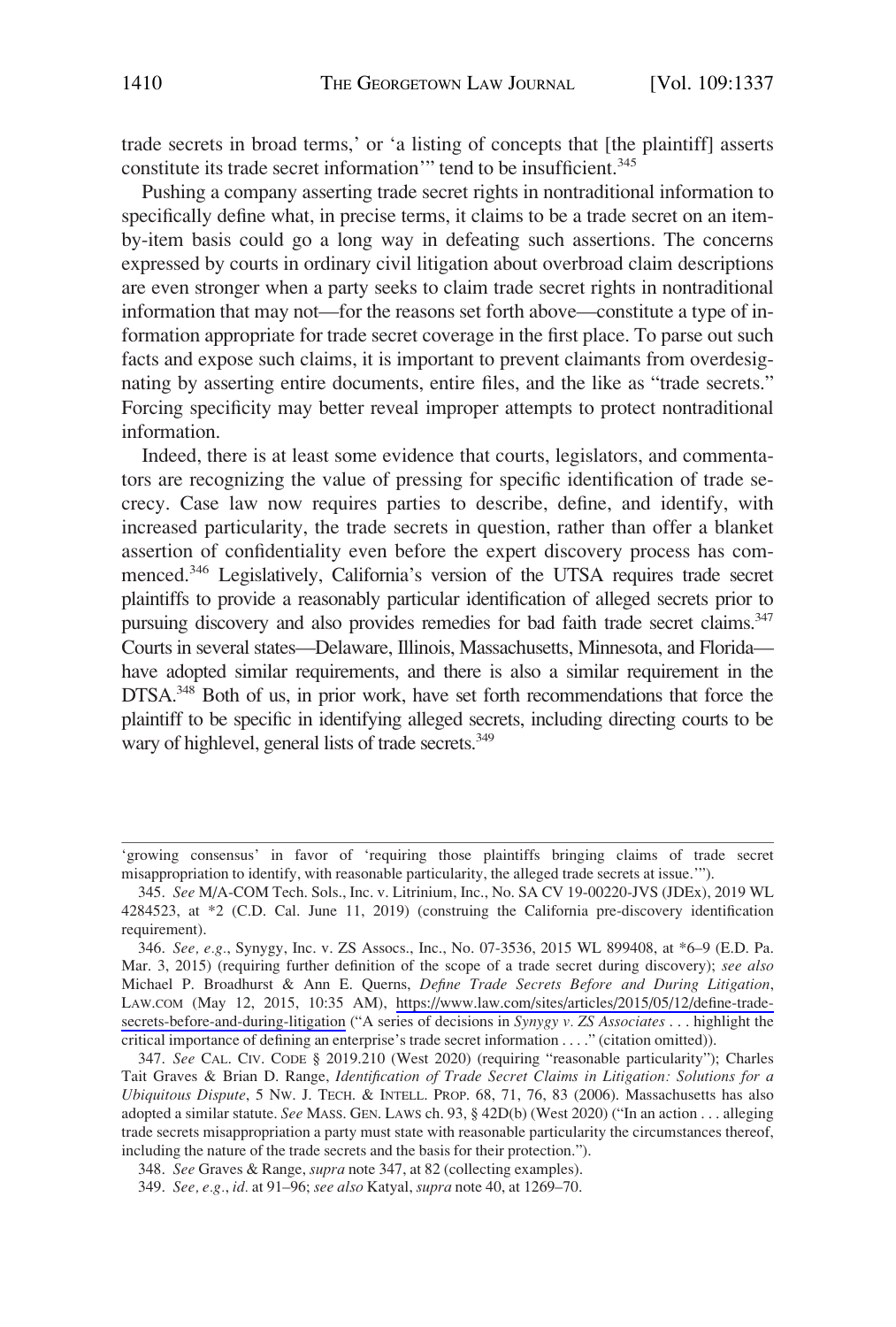## 5. Challenging "Confidential" Information Claims Under FOIA

As we discussed above, the 2019 *Argus Leader* decision seemingly makes it easier for companies to use the FOIA exemption for "confidential" information to block disclosure of information submitted to government agencies.<sup>350</sup> This raises the question of what flaws exist in such expansive arguments, even under the new *Argus Leader* formulation.<sup>351</sup>

We believe that such overbroad confidentiality claims remain vulnerable even under *Argus Leader*. To begin with, one might ask what constitutes "commercial or financial" information—a precondition for asserting that the information is "confidential" for the FOIA exemption.<sup>352</sup> Is a simple connection to a workplace sufficient?<sup>353</sup> Surely not, or the definition would be almost meaningless—offices, computers, and company-issued phones contain entirely personal information carried in or stored by employees. Any company could block almost any FOIA request for information it has submitted to a government agency, and the exemption thereby would swallow the statutory goals of disclosure. The words "commercial" and "financial" should be read like the terms of the DTSA and UTSA—to focus on information pertinent to marketplace competition, and not merely information about employees or about acts or events of wrongdoing or harm that happen to occur at a worksite, in order to place meaningful boundaries around what can be protected.

Second, we question whether companies have an ownership stake in nontraditional categories of information such as attributes of employees or events of wrongdoing. The *Argus Leader* formulation refers to a concept of ownership: "[a]t least where commercial or financial information is both customarily and actually treated as private by its owner."354 As with the discussion of standing

354. *Argus Leader Media*, 139 S. Ct. at 2366.

<sup>350.</sup> *See* Food Mktg. Inst. v. Argus Leader Media, 139 S. Ct. 2356, 2366 (2019).

<sup>351.</sup> As Varadarajan has noted, *Argus Leader* was based on facts that pre-dated the FOIA Improvement Act of 2016 with its foreseeable harm requirement, and its reach therefore may prove to be limited. *See* Varadarajan, *supra* note 11, at 5. Varadarajan also proposes several potential constraints on overbroad FOIA confidentiality assertions in the wake of *Argus Leader*, including inserting better prodisclosure terms into government contracts and enacting statutory safe harbors, such as for whistleblowers. *See id.* at 44.

<sup>352.</sup> *See* 5 U.S.C. § 552(b)(4) (2018).

<sup>353.</sup> Some FOIA cases provide for broad definitions of "commercial and financial." *See, e.g.*, Flightsafety Servs. Corp. v. U.S. Dep't of Labor, 326 F.3d 607, 611 (5th Cir. 2003) (affirming finding in FOIA dispute that wage information submitted to the Bureau of Labor Statistics on promise of confidentiality was "commercial" and "confidential," albeit without analysis as to the former); Am. Airlines v. Nat'l Mediation Bd., 588 F.2d 863, 870 (2d Cir. 1978) (finding "commercial" to have broad meaning, but in somewhat question-begging language: "'Commercial' surely means pertaining or relating to or dealing with commerce. Labor unions, and their representation of employees, quite obviously pertain to or are related to commerce and deal with the commercial life of the country"). That said, employee-related information does not always fit within that term. *See* Getman v. NLRB, 450 F.2d 670, 673 (D.C. Cir. 1971) (finding that information was not "commercial" where law professors sought names and contact information of employees to survey them about campaign methods during union elections). Notably, none of the litigants in such cases appears to have presented in-depth arguments about the degree to which information simply present in a workplace, but not tied to market competition, qualifies.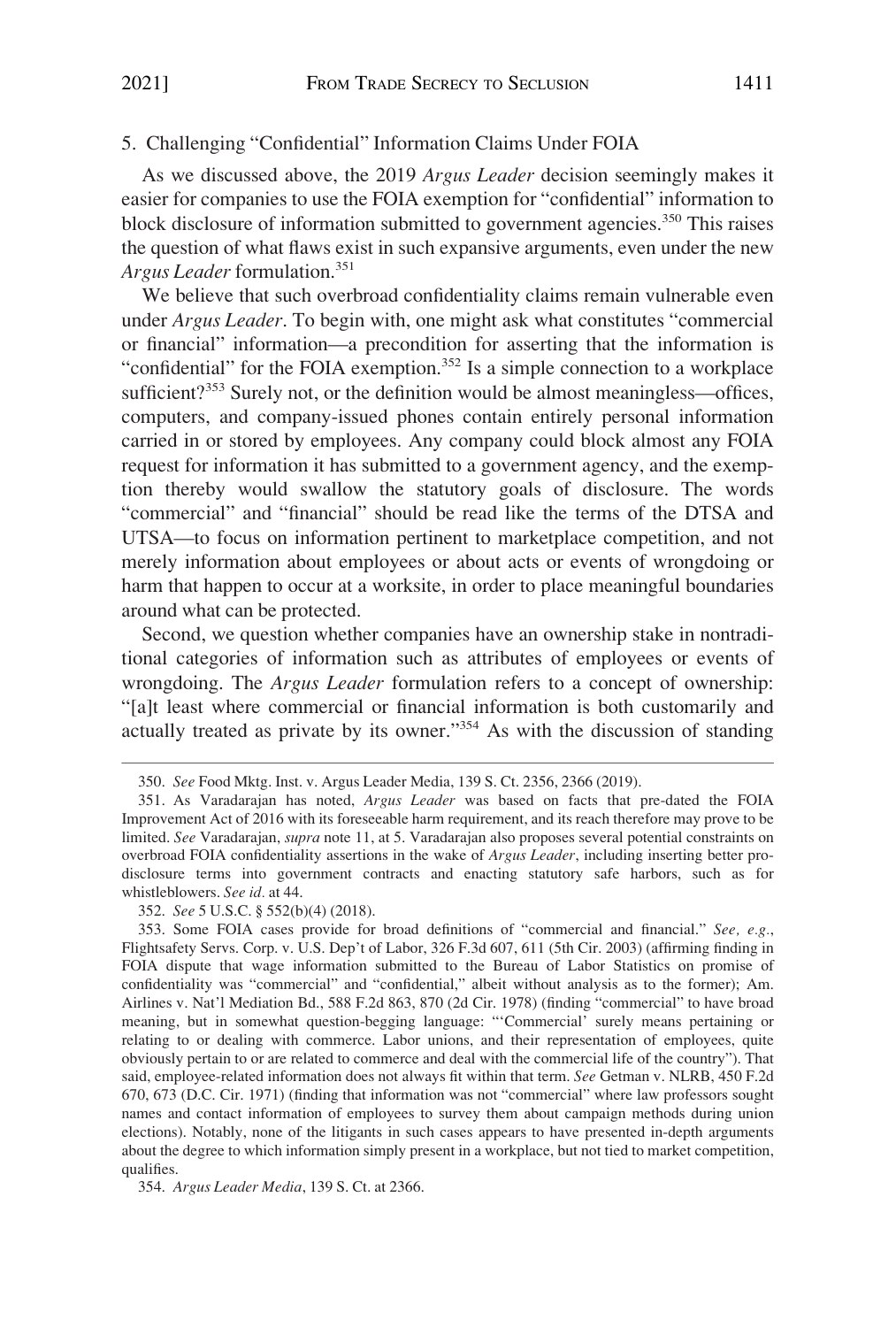above, at least some types of nontraditional information claimed as trade secrets do not comprise a company's property or information that can be owned or licensed in the marketplace sense.

Finally, something akin to the reasonable security measures requirement of civil trade secret law can also be deployed in the FOIA context. That is, at least some of the information that a company seeks to exempt from disclosure is not "customarily treated as confidential or private." This question seems open to a reasonable security measures analysis, as under the DTSA and UTSA. If the company itself has not been consistent in its practices, or if the nature of the information is such that employees can openly disclose it because it relates to facts about their own attributes, establishing customary treatment would seem questionable. And when statutes or regulations allow employees to disclose the information at issue, such "custom" would seem even weaker. An example might be recent state statutes, discussed above, allowing employees to disclose and discuss their salaries.

#### C. LIMITING TRADE SECRECY

The points discussed above underscore that not every claim to trade secrecy should be taken as such; many types of nontraditional information fall outside the scope of trade secret law altogether. That said, some of the information we discuss does in fact fall within traditional categories of trade secret protection: software code (for example, as used in technologies used by the prosecution in a criminal case, or as used by local governments), chemical formulae (as may be reflected in environmentally polluting industrial wastes), or software and hardware product designs (where companies try to prevent a "right to repair" by consumers). But even where nontraditional trade secret claims concern types of information that comprise typical candidates for trade secret protection, this should not be the end of the analysis.

Trade secret protection should not be viewed as a monolith where the skimpiest satisfaction of the elements of trade secrecy means that regulatory or other disclosure in the public interest is impossible. There are contexts where the public interest in disclosure is strong, and the case for competitive harm is weak. The challenge is to articulate simple and flexible tests courts can employ to protect trade secrets where harms are real but also to separate instances where disclosure is appropriate. We begin with doctrinal limits to trade secret overreach, and we then explore potential legislative solutions.

### 1. Overarching Defenses and Limits on Trade Secrecy Assertions

In addition to context-specific proposals, scholars have recently advanced new theories of more general application to restrain overreaching trade secrecy assertions. We believe that these proposals offer promising theories for a broad, overarching limiting doctrine to trade secret law because they are not situationally specific, are broad enough to capture many different concepts, and have recognized antecedents in other, more developed categories of intellectual property law.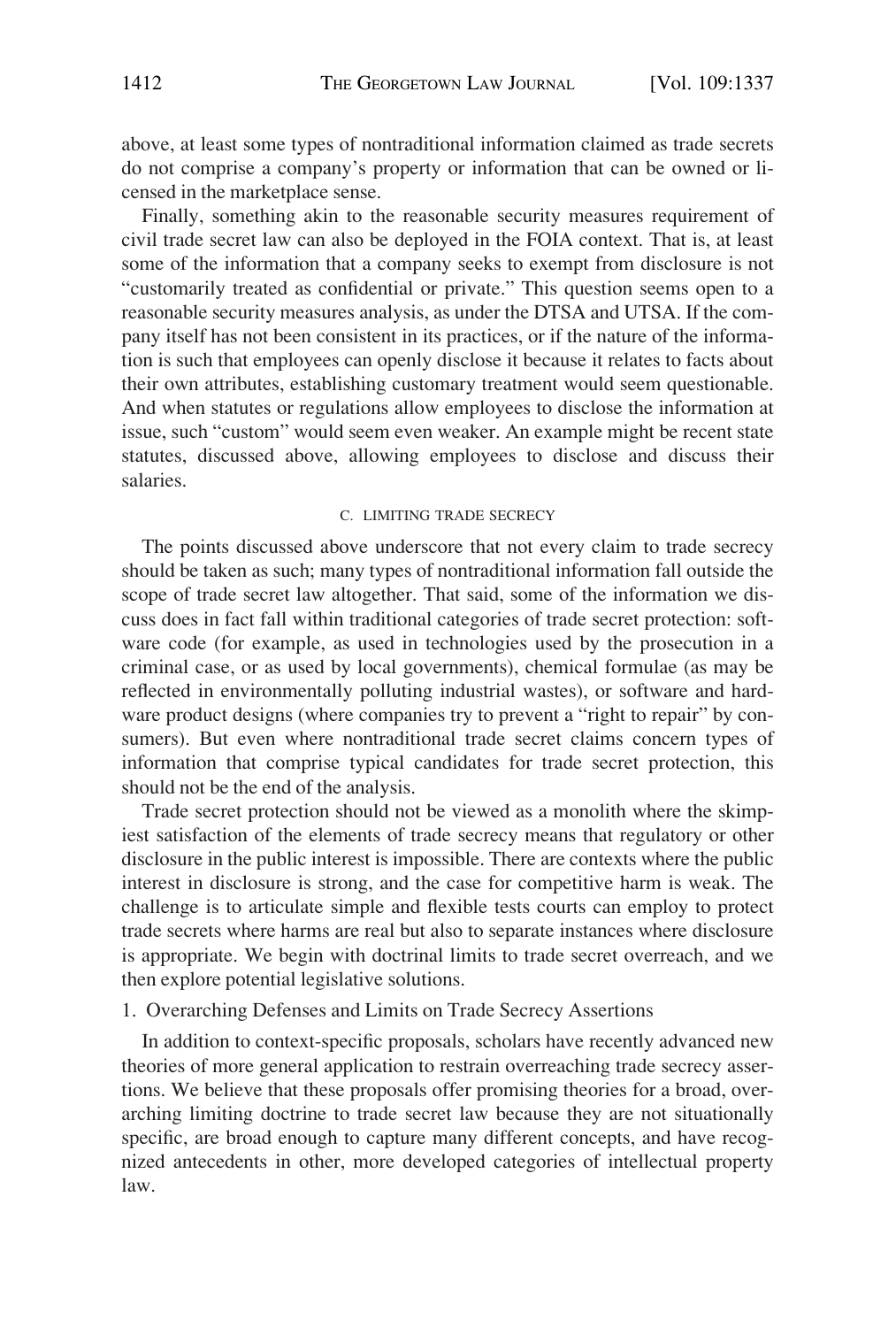Before reaching these proposals, however, some might ask if the trade secret statutes already provide an express solution—and one that is broad and thus flexible for different contexts. That potential solution is the statutory penalty for asserting trade secret claims in "bad faith" in the DTSA and in most state UTSA enactments—the case where plaintiffs improperly claim trade secret rights, or make trade secret assertions, for ulterior purposes such as preventing a former employee from competing.<sup>355</sup> Does the existence of a penalty for bringing an improper lawsuit suffice to provide a generalizable hook to deter and block improper trade secrecy assertions over nontraditional subject matter?

Although it is possible that the "bad faith" penalty could be effective in some instances where nontraditional claims are asserted—after all, courts *do* examine the plaintiff's subjective motive in wrongfully filing or maintaining a trade secret lawsuit<sup>356</sup>—the answer is likely "no." Bad faith applies in civil lawsuits brought by a plaintiff and may not be extensible to other contexts. In addition, bad faith is akin to a remedy, not a defense. A defendant in a civil misappropriation lawsuit can obtain recovery only upon or after prevailing on the merits—that is the nature of statutory attorneys' fees awards.357 Because the likelihood of any given trade secret case reaching that endpoint is low and because the defendant must marshal evidence of the plaintiff's objective and subjective wrongful litigation conduct, such awards are relatively rare. They are not a firm deterrent. Thus, although bad faith is not out of the question where a defendant has prevailed and the plaintiff improperly claimed trade secret rights in nontraditional information, trade secret law needs more specific tools to challenge such assertions earlier in disputes, and in disputes that do not involve misappropriation lawsuits.

One such possibility—and the subject of a proposal by Deepa Varadarajan—is to develop a theory of trade secret fair use.<sup>358</sup> Varadarajan has noted that "[u]nlike copyright and patent laws, trade secret law lacks limiting doctrines sufficiently

<sup>355.</sup> *See, e.g.*, 18 U.S.C. § 1836(b)(3)(D) (2018) (providing for attorneys' fees "if a claim of . . . misappropriation is made in bad faith"); CAL. CIV. CODE § 3426.4 (West 2020) (same).

<sup>356.</sup> Many courts apply a two-step objective and subjective approach to assess bad faith. For cases examining the plaintiff's improper motives and finding bad faith under the California UTSA, see Cypress Semiconductor Corp. v. Maxim Integrated Prods., Inc., 236 Cal. App. 4th 243, 268–71, 186 Cal. Rptr. 3d 486, 507–10 (2015) (finding bad faith where former employer acted to stop rival from hiring its employees); SASCO v. Rosendin Elec., Inc., 207 Cal. App. 4th 837, 846–48, 143 Cal. Rptr. 3d 828, 835–36 (2012) (same); and FLIR Sys., Inc. v. Parrish, 174 Cal. App. 4th 1270, 1282–85, 95 Cal. Rptr. 3d 307, 318–21 (2009) (finding bad faith where former employer acted to stop rival from hiring its employee and demanded illegal terms to settle the lawsuit, including prohibitions on hiring the plaintiff's employees and on contesting the validity of its patent applications).

<sup>357.</sup> A jury can decide the fact question of bad faith, but the calculation of any fees award is reserved for the court. *See* GSI Tech., Inc. v. United Memories, Inc., No. 5:13-cv-01081-PSG, 2015 U.S. Dist. LEXIS 140085, \*4, \*6–8, \*21 (N.D. Cal. Oct. 14, 2015) (denying pretrial motions to block presentation of various fact issues on claim of bad faith by defendants, but granting motion to block evidence of attorneys' fees issues before the jury).

<sup>358.</sup> *See* Deepa Varadarajan, *Trade Secret Fair Use*, 83 FORDHAM L. REV. 1401, 1401 (2014) ("[C]ompanies increasingly use trade secret law to block a wide swath of information from the scrutinizing eyes of consumers, public watchdog groups, and potential improvers.").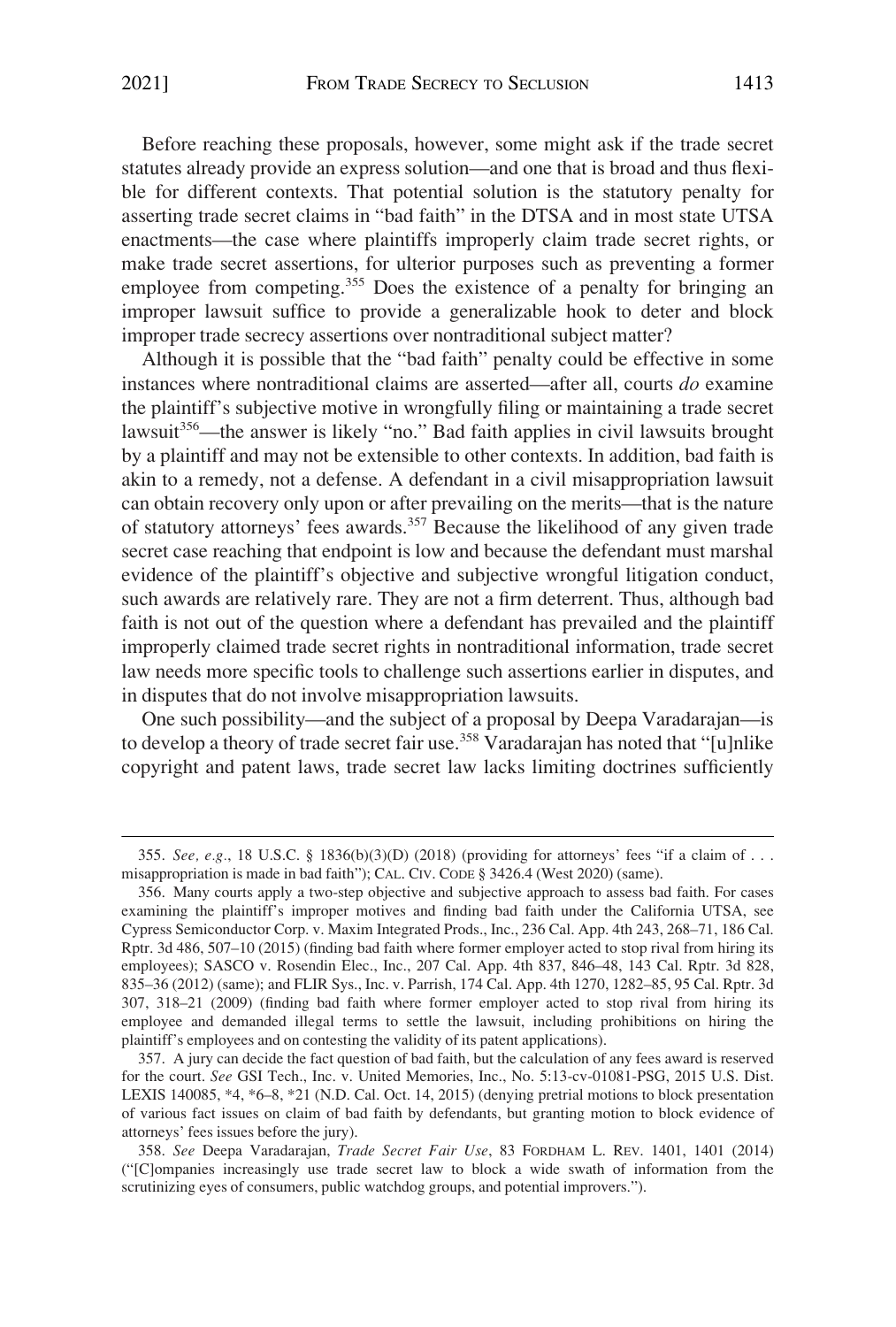attuned to a defendant's follow-on improvements . . . ."359 Pointing to hypotheticals—such as a whistleblower who discloses "secret formula" for a toxic chemical "that can leak into the water supply and significantly affect public health"; a company that "aggregates and discloses prices paid by hospitals for medical devices, information that is deemed proprietary by the device manufacturer but has implications for national health care costs"; or a former employee "who makes significant improvements to trade secret-protected information gleaned from her previous workplace"—she considers doctrines that limit other areas of intellectual property law, such as the reverse doctrine of equivalents and the experimental use defense for academics in patent law, and the fair use defense in copyright law.360 Varadarajan then proposes a five-factor analysis for "trade secret fair use," which would examine: (1) the purpose of the infringing use; (2) the nature of the trade secret; (3) the substantiality of the trade secret relative to the defendant's improvements to it; (4) the effect of use on the trade secret owner; and  $(5)$  appropriateness of a reasonable royalty.<sup>361</sup> This concept may fit best with disputes over the "right to repair" and other situations where a company tries to control downstream maintenance and other aspects of its products.<sup>362</sup>

Separately, and as noted above in our rubric of anticompetitive concerns, Varadarajan has also proposed a defense of trade secret misuse—one more akin to copyright misuse than patent misuse.<sup>363</sup> In addition to protecting against overbroad licensing terms, it would combat "abusive overclaiming of trade secret scope."<sup>364</sup> Thus, the defense could be raised where overbroad assertions of trade secrecy are raised against a departing employee, and penalties could include "the unenforceability of the IP right for a period of time, and a lesser penalty, such as not enforcing a particular contract provision."365 This concept is promising, but may overlap substantially with the existing "bad faith" penalty, at least in the civil misappropriation context.

A broad and generalizable principle to limit the reach of trade secret law is a flexible concept of thin trade secrecy (or thin "confidentiality"). Again borrowing from copyright law, this would be a concept that courts or regulatory bodies in all manner of disputes could apply.<sup>366</sup> Under this approach, courts could recognize that some trade secrecy assertions are weaker than others and that in some cases

<sup>359.</sup> *Id.* at 1404.

<sup>360.</sup> *Id.* at 1404, 1423–25, 1427–30.

<sup>361.</sup> *See id.* at 1447–52.

*See* Adrian Potoroaca, *Apple Will Expand Access to Genuine iPhone Parts for Independent Repair*  362. *Shops in the US*, TECHSPOT (Aug. 29, 2019 1:10 PM), [https://www.techspot.com/news/81668-apple-expand](https://www.techspot.com/news/81668-apple-expand-access-genuine-iphone-parts-independent-repair.html)[access-genuine-iphone-parts-independent-repair.html](https://www.techspot.com/news/81668-apple-expand-access-genuine-iphone-parts-independent-repair.html) [\[https://perma.cc/MJ2E-FUEL](https://perma.cc/MJ2E-FUEL)] (noting Apple's resistance to allowing independent shops to repair Apple products and to right-to-repair legislation).

<sup>363.</sup> *See* Deepa Varadarajan, *The Uses of IP Misuse*, 68 EMORY L.J. 739, 744 (2019) (setting up the proposal by noting that "trade secret boundaries are highly uncertain, making it easier for trade secret owners to misrepresent the scope of their rights, particularly to legally unsophisticated audiences").

<sup>364.</sup> *Id.* at 787–89.

<sup>365.</sup> *Id.* at 797–98.

<sup>366.</sup> *See* Feldman & Graves, *supra* note 50, at 116 ("The logic of thin copyright reflects the concern that copyright [law] might be used to reach beyond its boundaries—extending its grasp to subject matter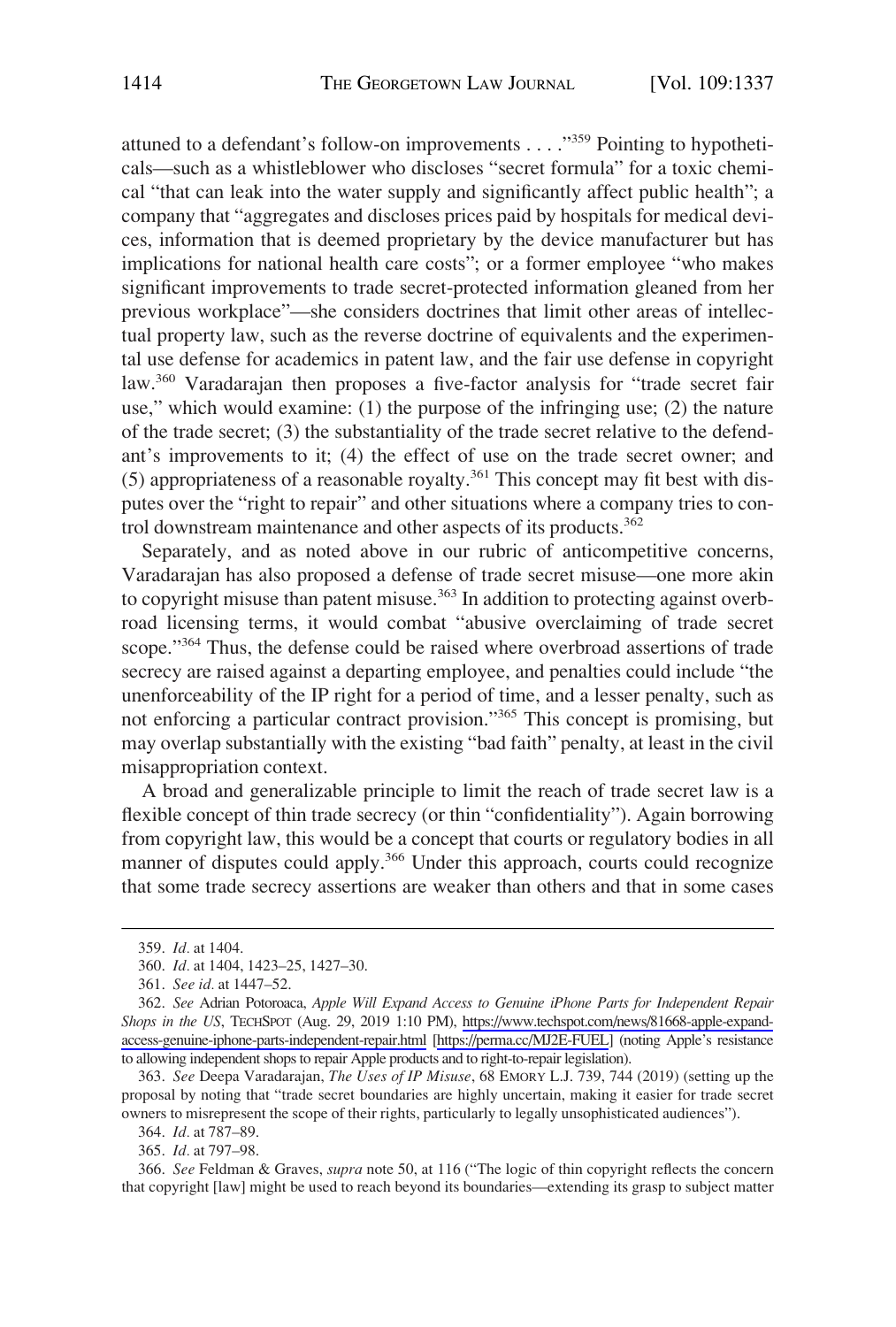there are strong public policy interests in disclosure even if borderline trade secrecy has been established.<sup>367</sup> This concept also has the advantage of emphasizing those trade secret claims that are weak, and thus operates at the symbolic level against any assumption that establishing trade secrecy provides an insurmountable bulwark.368

## 2. Situationally Specific Solutions

Some potential means to limit attempts at corporate seclusion are contextspecific. Indeed, in some highly specific cases, situational fixes may solve the problem—as in criminal law, where ending a privilege for the prosecution to withhold evidence from the defense on trade secret grounds, and thereby following the routine exchange of evidence which is ubiquitous in civil misappropriation lawsuits under protective orders, would be a seemingly complete solution to that particular issue.369 In the case of diversity data, Jamillah Bowman Williams proposes policies ranging from encouraging companies to voluntarily disclose such data to mandatory disclosure akin to a United Kingdom regulatory enactment from 2017, which "require[s] all employers with 250 or more employees to publish aggregate pay data by sex on their websites and to make these data publicly available for at least three years."<sup>370</sup> And in the case of pharmaceutical clinical trial data submitted to the FDA and treated as secret, a recent proposal calls for "proactive disclosure of safety and efficacy data" by the FDA in a change of current administrative practices.<sup>371</sup>

As to government entities claiming trade secret rights to block information disclosure requests, David Levine has proposed disallowing trade secret protection or FOIA exemptions as well as requiring these entities to show that they act as market competitors in the private sector.<sup>372</sup> In the narrower case of algorithms used by government actors in decisionmaking, Robert Brauneis and Ellen P. Goodman describe their efforts in seeking such information through records

that should not be restricted to the public and blocking activity outside of the creative appropriation that copyright was intended to prevent.").

<sup>367.</sup> *See id.* at 119–23 ("Thin trade secret would exist when the independent economic value or creation aspect of the secret is scant, such that the item of information qualifies for protection, but only just so. . . . [The] information would exist near the margins of trade secret protection. . . . In that case, the tug of a countervailing public policy interest would have particular force.").

<sup>368.</sup> As Sharon Sandeen observed during the July 2020 Trade Secrets Scholars Workshop, in civil trade secret lawsuit where courts consider a plaintiff's request for injunctive relief, courts theoretically should consider the public interest. *See, e.g.*, Winter v. Nat. Res. Def. Council, 555 U.S. 7, 20 (2008) ("A plaintiff seeking a preliminary injunction must establish that he is likely to succeed on the merits, that he is likely to suffer irreparable harm in the absence of preliminary relief, that the balance of equities tips in his favor, and that an injunction is in the public interest."). This could provide a ready means for courts to consider the issues discussed here at least where equitable relief is sought.

<sup>369.</sup> *See* Wexler, *supra* note 8, at 1429 ("This Article has made the case against recognizing a trade secret privilege in criminal cases.").

<sup>370.</sup> Williams, *supra* note 8, at 1728 (footnote omitted); *see id.* at 1723 (favoring "treating diversity data and strategies as public resources rather than safeguarding them as trade secrets").

<sup>371.</sup> *See* Morten & Kapczynski, *supra* note 46, at 6, 19–22 (discussing EU and Canadian approaches to "a proactive disclosure policy").

<sup>372.</sup> *See* Levine, *supra* note 42, at 107, 110–14.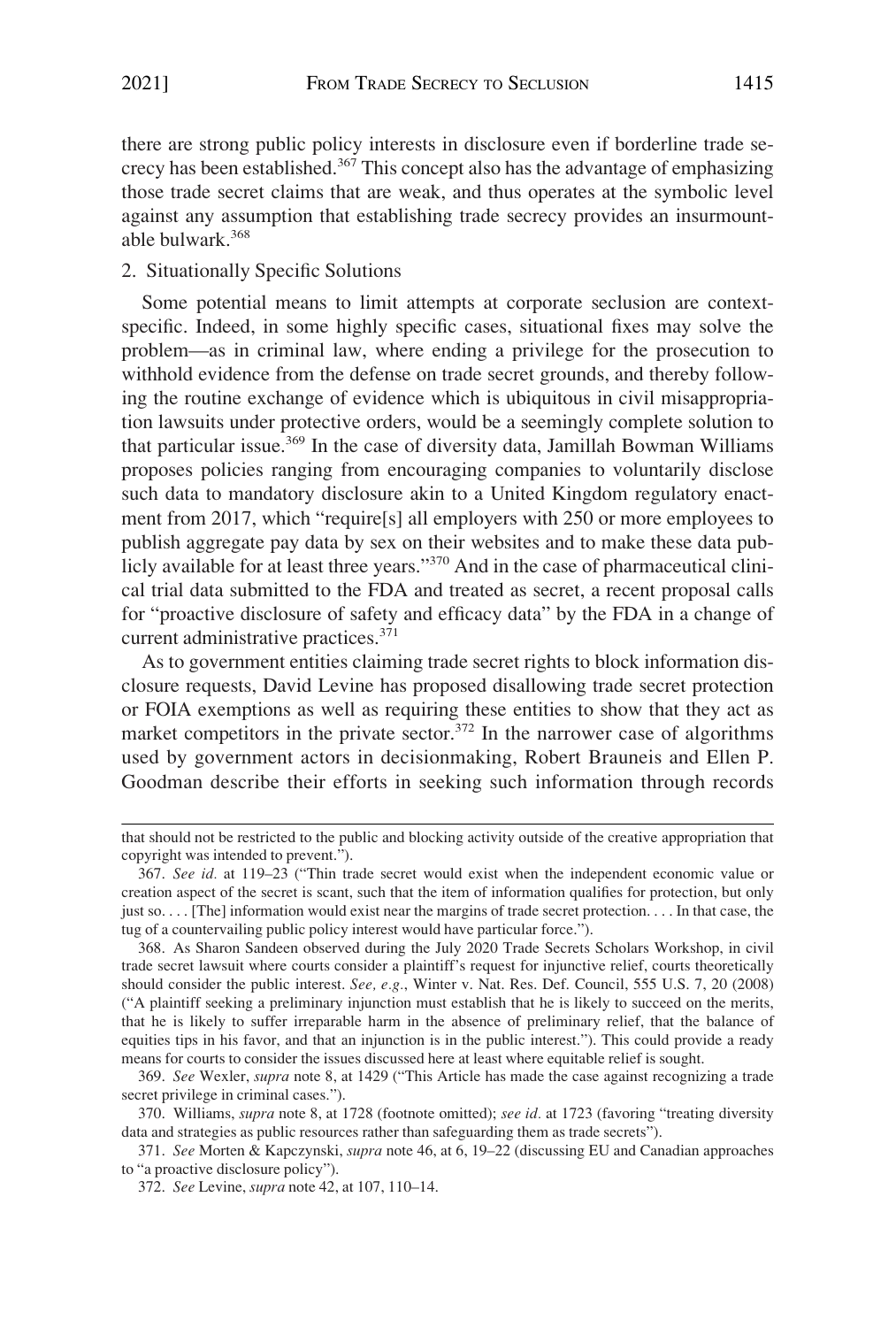requests and trade secrecy assertions.<sup>373</sup> In a nuanced proposal for disclosure, they explain that obtaining information necessary to understand such decisionmaking may not require disclosure of actual algorithms—which itself may not result in "understand[ing] the results of an algorithmic process."374 Their model focuses first on contracts between private contractors and governments that use their technology, and would place a greater burden on the contractor to designate portions of documents as trade secrets to avoid blanket trade secrecy assertions. It would also call upon government agencies to push for ownership or disclosure-promoting license terms.<sup>375</sup> They then focus on the types of documentation that governments might create and disclose in an eight-point model including articulation of goals of using a predictive algorithm, data used or excluded, predictive criteria, and audits and validation studies.<sup>376</sup>

When it comes to FOIA requests more generally, commentators differ about the most appropriate way to provide a limiting principle that courts can apply. *Argus Leader*, of course, makes this prospect more difficult. One commentator has called for a case-by-case application of a "precautionary principle" to evaluate such assertions against public health and safety concerns.377 This proposal envisions a general balancing test broad enough to cover a wide variety of contexts, but perhaps insufficiently specific to provide meaningful guidance. By contrast, another commentator rejects a "case-by-case balancing approach" to environmental and health risk information because of the "asymmetries between the organizational, financial, and information resources of the two sides" in disputes over access to regulatory disclosures.<sup>378</sup> This proposal favors a narrow and

<sup>373.</sup> *See* Brauneis & Goodman, *supra* note 195, at 133–52, 153–59 (describing, at length, attempts to obtain information in the face of "aggressive trade secre[cy] and confidentiality claims" (capitalization omitted)).

<sup>374.</sup> *See id.* at 131. Others have made similar observations. *See, e.g.*, Katyal, *supra* note 40, at 1250– 51 ("Many systems have also not been designed with oversight and accountability in mind and, thus, can be opaque to [an] outside investigator. . . . Further, even if source code disclosure reveals some elements of a decision reached through automated processing, it cannot be fully evaluated without an accompanying investigation of the training data. . . ." (footnotes omitted)); Levine, *supra* note 148, at 40–41 ("Public access to an algorithm's source code does not guarantee that the public will have the resources and knowledge needed in order to understand it, scrutinize it, or even care. . . . Therefore, it has been suggested that transparency is required at multiple dimensions of algorithmic decisionmaking." (footnotes omitted)).

<sup>375.</sup> *See* Brauneis & Goodman, *supra* note 195 at 164–65.

<sup>376.</sup> *See id.* at 168–75.

<sup>377.</sup> *See* Zink, *supra* note 78, at 1177 ("This determination can and should involve third-party analysis, so as to avoid corrupted science.").

<sup>378.</sup> *See* Lyndon, *supra* note 7, at 482, 523; *see also* Mary L. Lyndon, *Secrecy and Innovation in Tort Law and Regulation*, 23 N.M. L. REV. 1, 51–52 (1993) (focusing on environmental issues, including chemical "exposure" incidents where approaches could include "dispens[ing] with any secrecy protection in the exposure context," requiring "an arbitration on value and terms of use" among firms "[w]hen there is a request for disclosure of exposure or health and safety information," or a "mini-patent or registration system," like the registration system described in the Lydon article cited *supra*); Lyndon, *supra* note 53, at 464 ("A clear disclosure imperative would present firms with a choice among (1) avoiding exposures, (2) patenting or other appropriability strategies and (3) investing in research to prove safety or compliance with a regulatory standard.").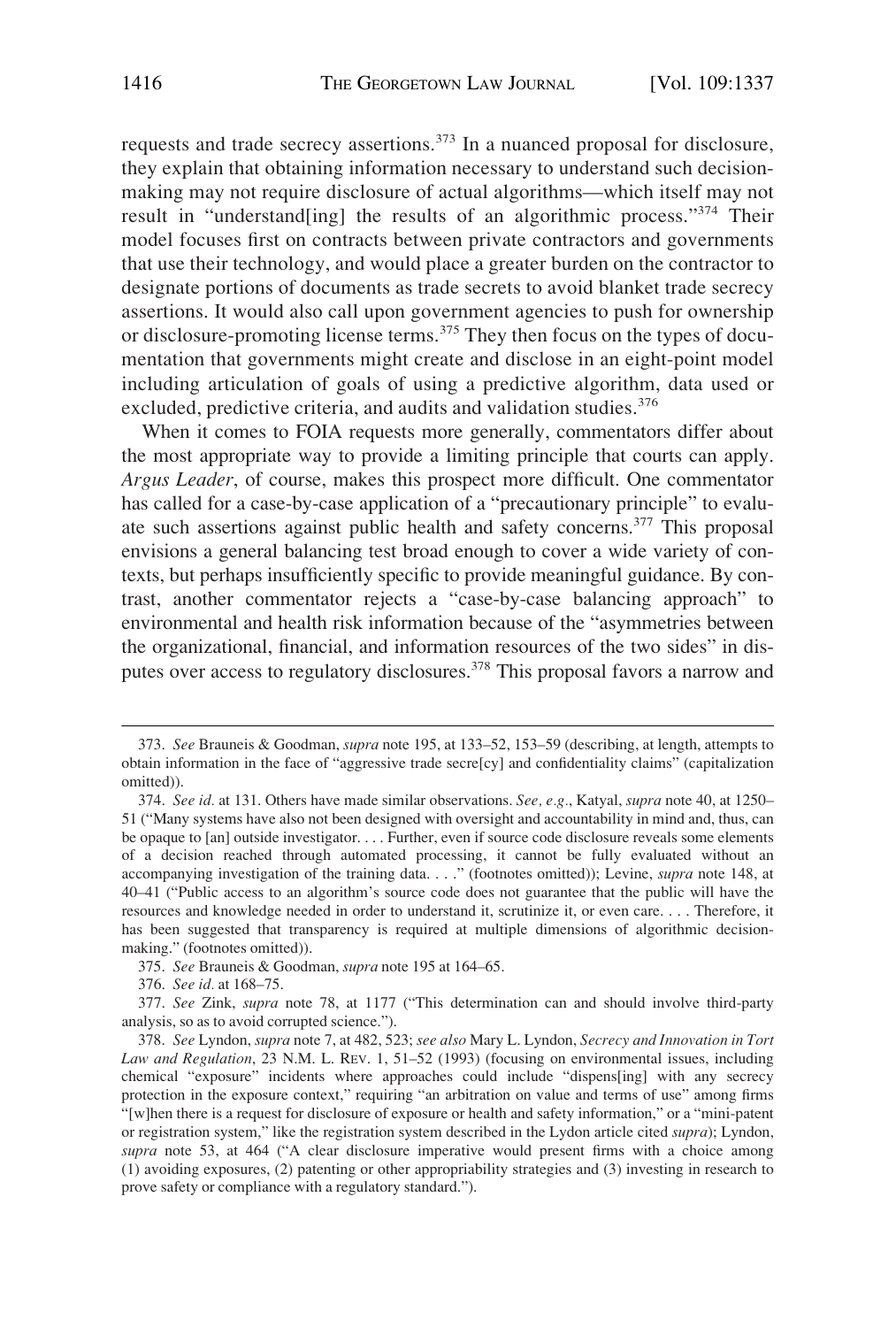time-limited "registration system" for "[t]ime-limited entitlements" where registrants can seek a "period of automatic exclusive use" but be subject to rivals' challenges.379 Another proposal favors a different form of substantive change, in recognizing a new property right held by the public in certain forms of regulatory disclosures.<sup>380</sup>

These proposals lead to the question of whether legislative solutions may be ideal, because enactments can target specific problems and avoid the uncertainties and costs of the litigation approaches discussed above.

### IV. PROPOSALS FOR LEGISLATIVE SOLUTIONS

There are tradeoffs when proposing legislative solutions to nontraditional trade secret claims. On one hand, legislative enactments are stronger than court-created doctrines. In whatever jurisdiction they are enacted, they are usually the final word. Perhaps most important, statutes create norms for conduct, and thus can deter behavior before lawsuits or other disputes arise. To take an example from the law of employee mobility—an area adjacent to trade secret law with claims over both frequently brought in lawsuits against departing employees— California prohibits noncompetition covenants in employment agreements.<sup>381</sup> This means employees do not have to worry about merely seeking work with a competitor (or forming a new business themselves) because there is no threat of litigation over that issue. It is likely that countless attorneys in California have had to explain to angry executives that there is no ugly letter to be sent, and no lawsuit to be filed, just because a rival offered a talented employee a better salary. Massachusetts may see similar results with its new limitations on such covenants, which in most instances now require the former employer to pay the employee in order to enforce it.<sup>382</sup>

On the other hand, there are drawbacks to efforts at legislative reform. Sometimes diluted legislation ends up legitimizing practices that were supposed to be reformed. To stick with our example of restraints on employee mobility, Utah purported to modify its noncompetition covenant rules in 2016, only to enact a statute that permits such covenants for one year, and that allows nonsolicitation covenants to last longer.<sup>383</sup> Rather than reform, this effort essentially ratified the common one-year noncompetition covenant—probably the most common time period companies use in such restrictions—thus accomplishing next to nothing in improving worker mobility in that state. As another example from the recent wave of noncompete legislation, the Oregon legislature can point

<sup>379.</sup> *See* Lyndon, *supra* note 7, at 523–24.

<sup>380.</sup> *See* D. Victoria Baranetsky, *The New New Property: Corporate Secrecy and Access to Public Records* (forthcoming) (on file with author) (with respect to FOIA actions, proposing recognition of a property right to government records based on "a reasonable expectation to [the] receipt" of such records).

<sup>381.</sup> *See* CAL. BUS. & PROF. CODE § 16600 (West 2020).

<sup>382.</sup> *See* MASS. GEN. LAWS ch. 149, § 24L(b)(vii), (c) (West 2020).

<sup>383.</sup> *See* Post-Employment Restriction Act, 2016 Utah Laws ch. 153, § 3 (codified as amended at UTAH CODE ANN. § 34-51-201 (West 2020)).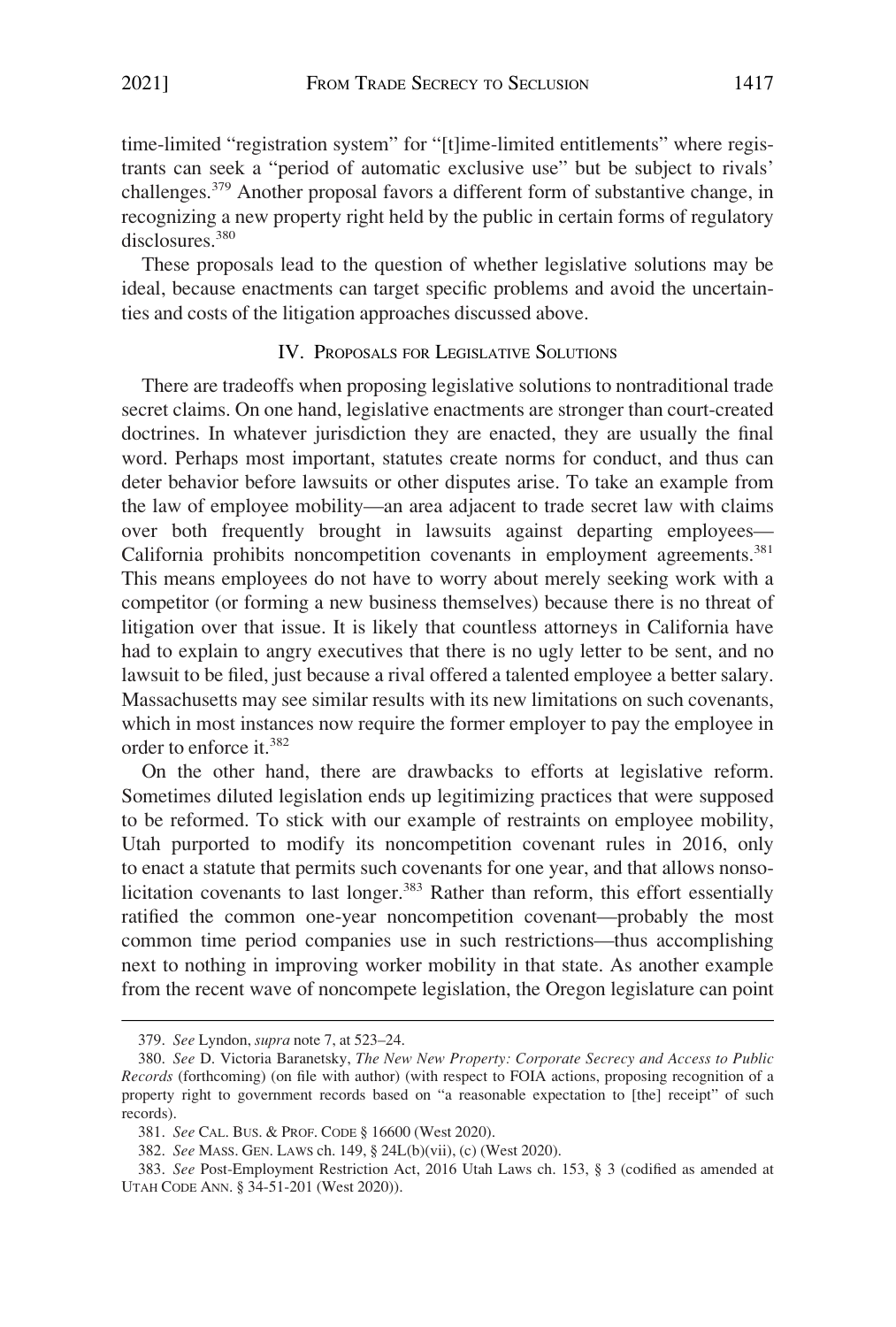to a partial achievement in restricting noncompetition covenants for low-salary employees except where the employer pays the employee a partial salary during the noncompete period, but this enactment, again, implicitly ratifies the use of noncompetition covenants against others.<sup>384</sup>

To take another example where legislation may not operate as anticipated, our discussion of the whistleblower protection clause in the DTSA noted how some litigants in state court bring claims under contract or tort law—but not trade secret law—in an apparent effort to plead around the DTSA's immunity for "trade secret" claims.<sup>385</sup> This demonstrates how parties will examine statutory language closely and come up with creative ways to try to evade it.

In addition, some proposed legislation simply stalls. For example, so-called "right to repair" bills—statutes that would permit consumers to engage in selfrepair of products such as farm tractors without facing potential trade secret, contract, or copyright claims brought by manufacturers—have thus far failed in Congress and in several states.<sup>386</sup> Only one state, Massachusetts, has succeeded in enacting such a statute. That 2013 statute requires certain types of manufacturers to provide the same diagnostic information to independent repair shops and owners, for a reasonable price,<sup>387</sup> and was recently expanded by referendum just this year.<sup>388</sup> Part of the problem is that manufacturers deem information enabling repair to constitute a trade secret, and this creates difficulties in enacting consumer-friendly right-to-repair statutes. In short, attempts at reform can prove suboptimal, especially where there is significant opposition and corporate lobbying while a bill is being drafted.

Finally, and perhaps most significantly, any legislative enactment only affects its jurisdiction. Because the federal DTSA does not preempt state trade secret law<sup>389</sup> and because the states also have their own versions of open-records laws, employee mobility laws, and the like, any victory is a local triumph.

387. *See* MASS. GEN. LAW. ANN. ch. 93K, § 2(a) (West 2020) ("All content in any such manufacturer's repair information system shall be made available to owners and to independent repair facilities in the same form and manner and to the same extent as is made available to dealers utilizing such diagnostic and repair information system. Each manufacturer shall provide access to such manufacturer's diagnostic and repair information system for purchase by owners and independent repair facilities on a daily, monthly and yearly subscription basis and upon fair and reasonable terms.").

*See* Adi Robertson, *Massachusetts Passes 'Right to Repair' Law to Open up Car Data*, VERGE 388. (Nov. 4, 2020, 12:44 PM), [https://www.theverge.com/2020/11/4/21549129/massachusetts-right-to](https://www.theverge.com/2020/11/4/21549129/massachusetts-right-to-repair-question-1-wireless-car-data-passes)[repair-question-1-wireless-car-data-passes](https://www.theverge.com/2020/11/4/21549129/massachusetts-right-to-repair-question-1-wireless-car-data-passes) [<https://perma.cc/WSY3-2HUS>].

<sup>384.</sup> *See* OR. REV. STAT. ANN. § 653.295(1)–(2) (West 2020) (limiting noncompetition agreements to eighteen months).

<sup>385.</sup> *See supra* notes 135–38 and accompanying text.

<sup>386.</sup> *See* H.R. 1449, 112th Cong. (2011) ("To protect the rights of consumers to diagnose, service, maintain, and repair their motor vehicles . . . ."); H.B. 3030, 100th Gen. Assemb., Reg. Sess. (Ill. 2017); H.B. 556, 87th Gen. Assemb., Reg. Sess. (Iowa 2017); L.B. 67, 106th Leg., Reg. Sess. (Neb. 2017); S.B. S618C, 202d Sess. (N.Y. 2017); S.B. 888 § 5, 110th Gen. Assemb., Reg. Sess. (Tenn. 2017); H.B. 2279, 65th Leg., Reg. Sess. (Wash. 2017); H.B. 0199, 65th Leg., Reg. Sess. (Wyo. 2017). For a thorough study of the problem, see Leah Chan Grinvald & Ofer Tur-Sinai, *Intellectual Property Law and the Right to Repair*, 88 FORDHAM L. REV. 63, 66–67 (2019) (proposing right to repair theory congruent with justifications for intellectual property law).

<sup>389.</sup> *See* 18 U.S.C. § 1838 (2018).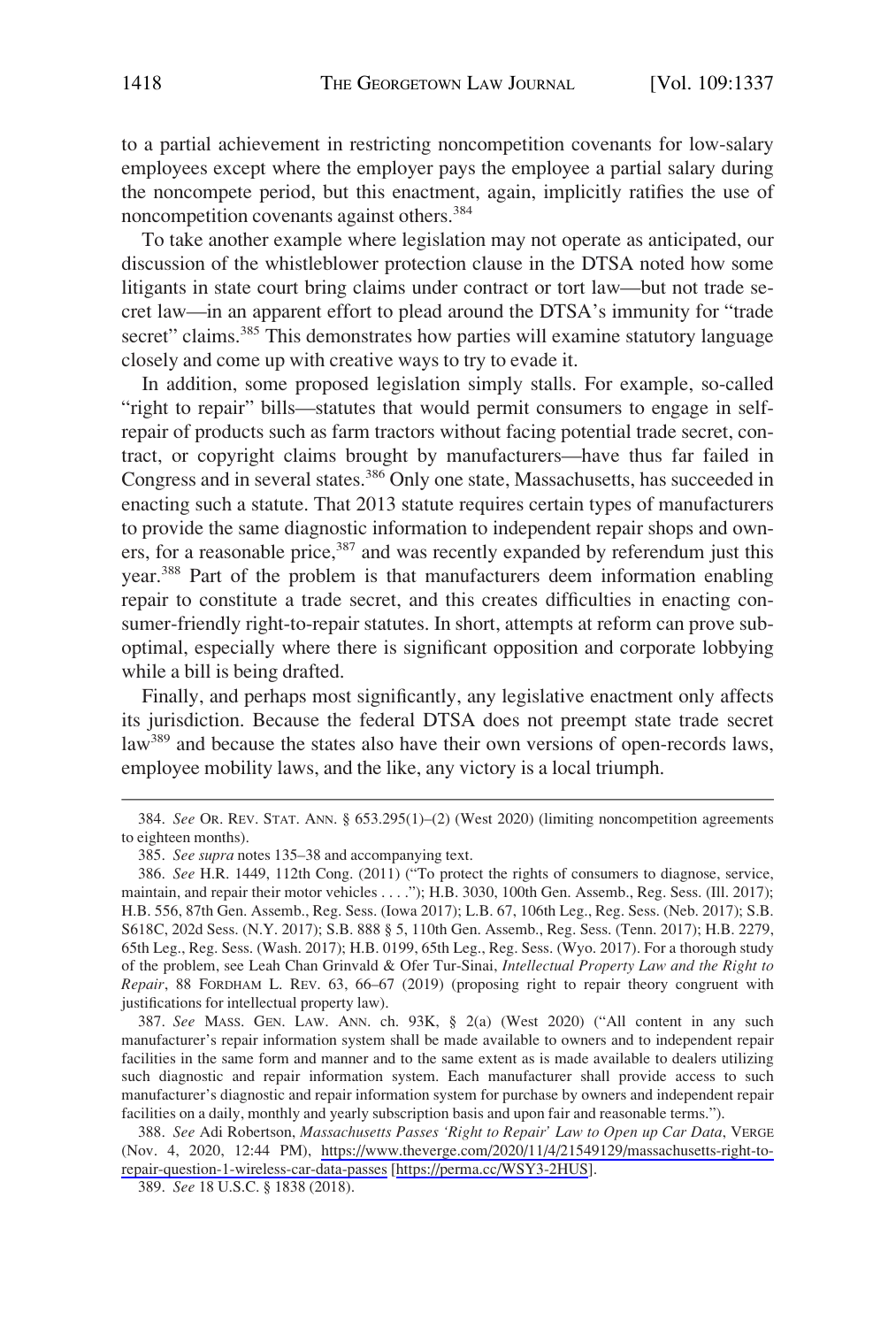Still, legislative enactments are possible even recognizing these limitations. As noted above, many states acted to change corporate nondisclosure practices regarding sexual harassment following the #MeToo movement.<sup>390</sup> The DTSA's whistleblower protection clause—something not seen in prior state trade secret enactments—was inspired by an academic proposal, and represents a real achievement even as companies try to find ways around it.<sup>391</sup> Another example we discussed above is the recent wave of state statutes that now protect employees' rights to discuss and to inquire about salary information.<sup>392</sup>

# A. A BROAD, MULTIPURPOSE ENACTMENT

We can imagine two paths for statutory reform. One would recognize a broader limiting concept for trade secrecy (or confidentiality) assertions in federal or state trade secret and open-records laws. Like the concepts of trade secret fair use and thin trade secrecy discussed above, a simple clause could direct courts to weigh public-interest concerns when a claim of trade secrecy is weaker, and the risk of competitive harm is slight. One solution is to have a simple balancing test: that if the court determines that access to the trade secret is relevant and necessary, then an appropriate safeguard can be a protective order or release of the information to the public.393 To be sure, balancing tests are risky: powerful interests can push for their desired outcomes without precise rules. But at present, trade secret law does not generally call for an examination of public interests, and thus, providing courts with that option grants permission to do so.

For any version of a trade secret statute or an open-records statute, a legislature could enact such a balancing test. Courts might be directed to consider: (1) the nature of the information at issue and the proximity of its use to marketplace competition; (2) the strength of the assertion of trade secrecy (or confidentiality) versus proximity to ready ascertainability or time-limited value for marketplace competition; (3) the nature and degree of the disclosure sought; (4) the public interest at stake, such as whether a regulatory goal is involved; and (5) tailoring and means of disclosure—for example, redaction or aggregation, or a protective order versus full disclosure. The whistleblower provision of the DTSA, discussed above, may offer a model means of restricted disclosure to, for example, a party's attorneys or government investigators in some cases. In other cases, aggregated or redacted disclosures may best balance competing interests where information comprises a valid trade secret.

To be sure, there are important drawbacks to proposing such legislation. We expect fierce lobbying might dilute or eliminate a bill during its time in committees, and the final product could be substantially weakened. At the same time,

<sup>390.</sup> *See supra* notes 301–05 and accompanying text.

<sup>391.</sup> *See* Menell, *supra* note 8, at 2 ("Based on an earlier draft of this Article, Congress adopted a whistleblower immunity provision as part of the Defend Trade Secrets Act of 2016.").

<sup>392.</sup> *See supra* note 263 and accompanying text.

<sup>393.</sup> *See, e.g.*, M-I LLC v. Stelly, 733 F. Supp. 2d 759, 802 (S.D. Tex. 2010) (applying balancing test).